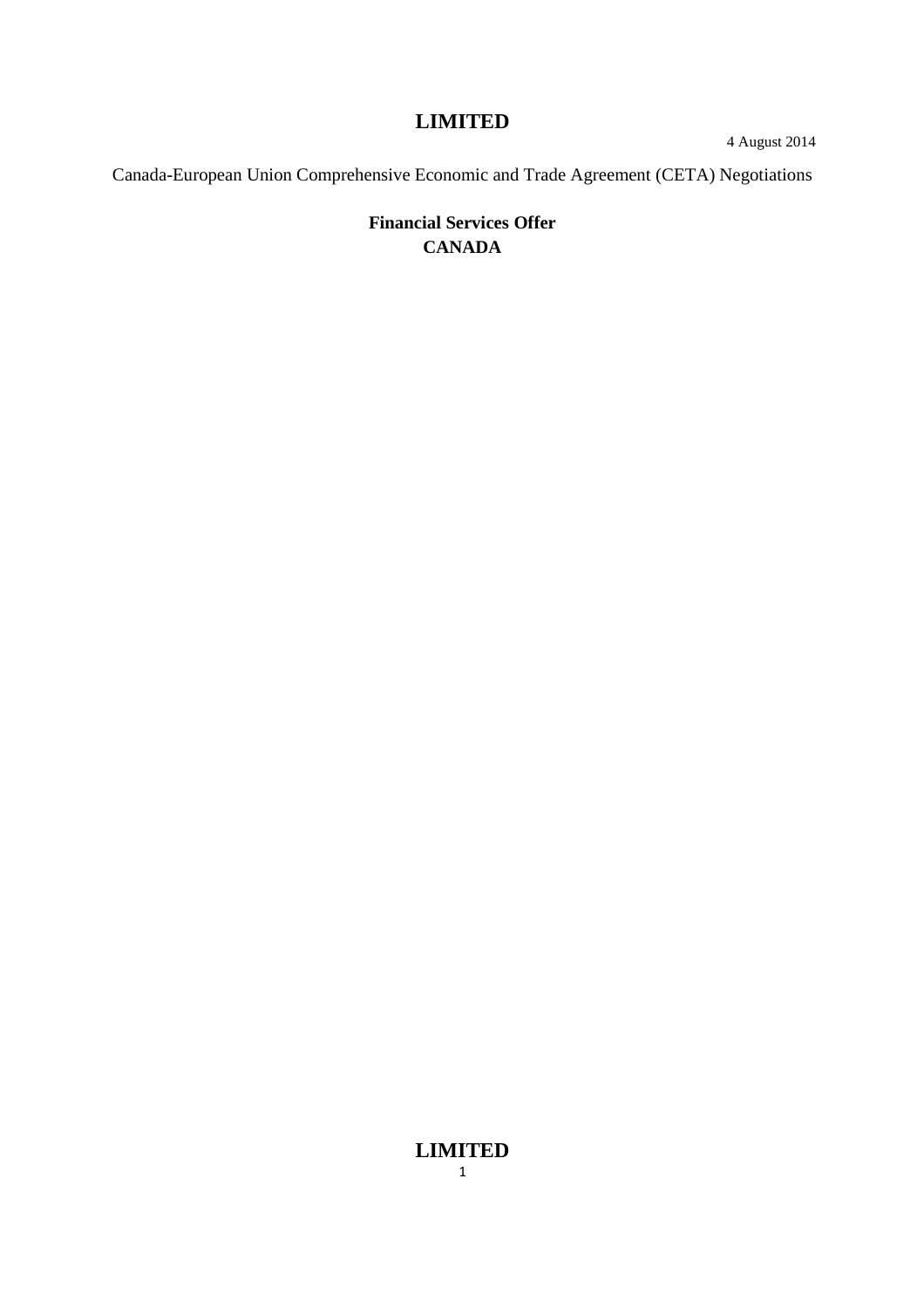#### 4 August 2014

#### **Annex XX: Financial Services Non-Conforming Measures<sup>1</sup>**

1. The Schedule of a Party to this Annex sets out:

(a) headnotes that limit or clarify the commitments of a Party with respect to the obligations described in subparagraphs (b) and (c);

(b) in Section I, the reservations taken by that Party, pursuant to Article 9(1) and (2) (Financial Services, Non-Conforming Measures), with respect to existing measures that do not conform with obligations imposed by articles relating to:

- (i) National Treatment (Article 3);
- (ii) Most-Favoured-Nation Treatment (Article 4);
- (iii) Market Access (Article 6);
- (iv) Cross-Border Trade in Financial Services (Article 7);
- (v) Senior Management and Boards of Directors (Article 8); or
- (vi) Performance Requirements (Article X)
- (c) in Section II, the reservations taken by the Party, pursuant to Article 9(3), for measures the Party may adopt or maintain that do not conform with obligations imposed by Article 3, 4, 6,7, or 8.
- 2. Each reservation in Section I sets out the following elements:
	- (a) **Sector** refers to the general sector in which the reservation is taken;
	- (b) **Sub-Sector** refers to the specific sector in which the reservation is taken;
	- (c) **Type of Reservation** specifies the obligation referred to in paragraph 1(b) for which the reservation is taken;

<sup>&</sup>lt;sup>1</sup> Subject to legal review for consistency with Annexes I and II (Services and Investment).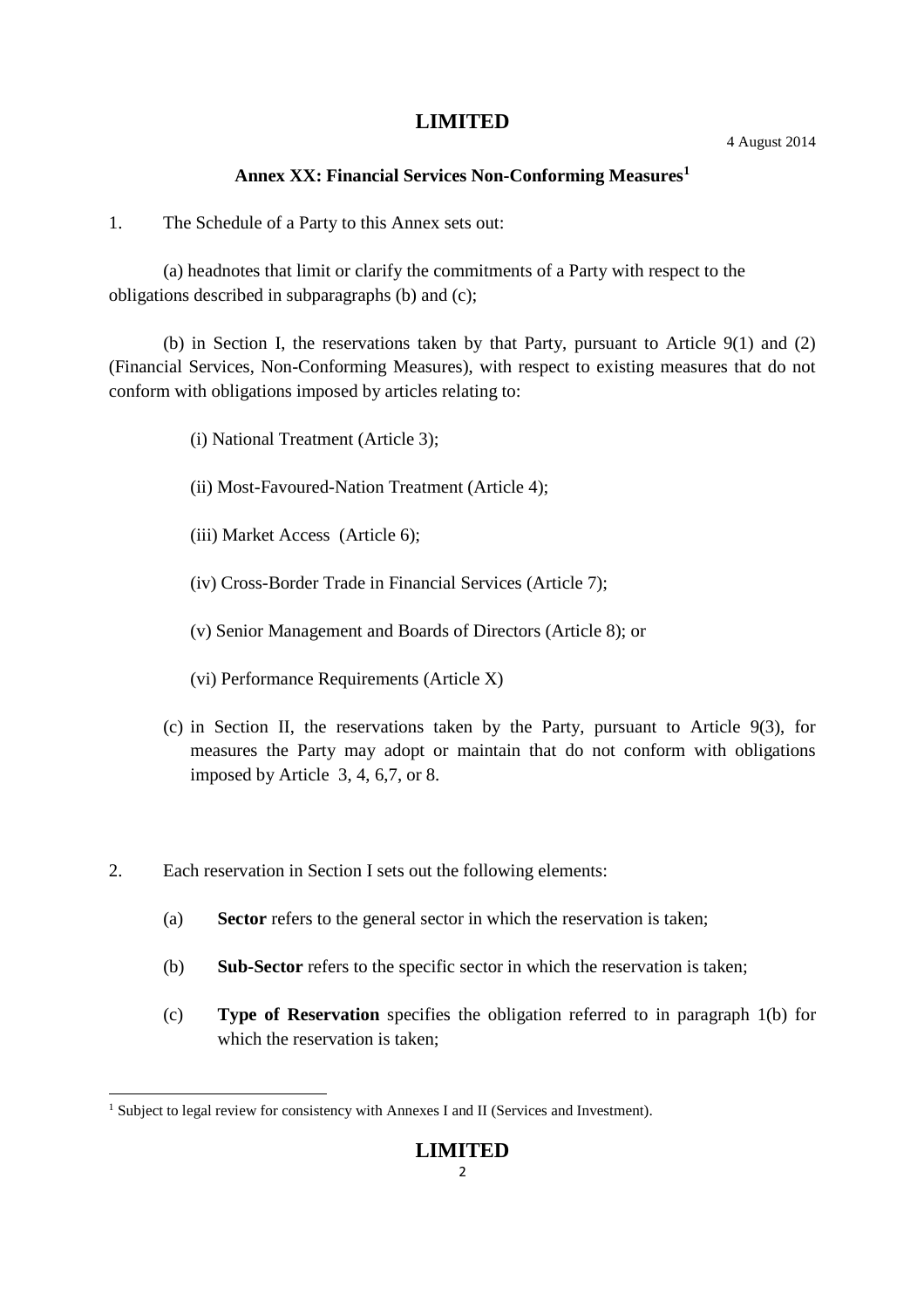4 August 2014

- (d) **Level of Government** indicates the level of government maintaining the measure for which the reservation is taken.
- (e) **Measures** identifies the laws, regulations or other measures, as qualified by the **Description** element, for which the reservation is taken. A measure cited in the **Measures** element
	- (i) means the measure as amended, continued or renewed as of the date of entry into force of this Agreement, and
	- (ii) includes any subordinate measure adopted or maintained under the authority of and consistent with the measure.
- (f) **Description** sets out references, if any, for liberalization on the date of entry into force of this Agreement pursuant to other sections of a Party's Schedule to this Annex, and the remaining non-conforming aspects of the existing measures for which the reservation is taken.
- 3. Each reservation in Section II sets out the following elements:
	- (a) **Sector** refers to the general sector in which the reservation is taken;
	- (b) **Sub-Sector** refers to the specific sector in which the reservation is taken;
	- (c) **Type of Reservation** specifies the obligation referred to in paragraph 1(c) for which the reservation is taken;
	- (d) **Level of Government** indicates the level of government maintaining the measure for which the reservation is taken; and
	- (e) **Description** sets out the scope of the sectors, subsectors, or activities covered by the reservation.

4. In the interpretation of a reservation in Section I, all elements of the reservation shall be considered. A reservation shall be interpreted in the light of the relevant provisions of the Chapter against which the reservation is taken. To the extent that: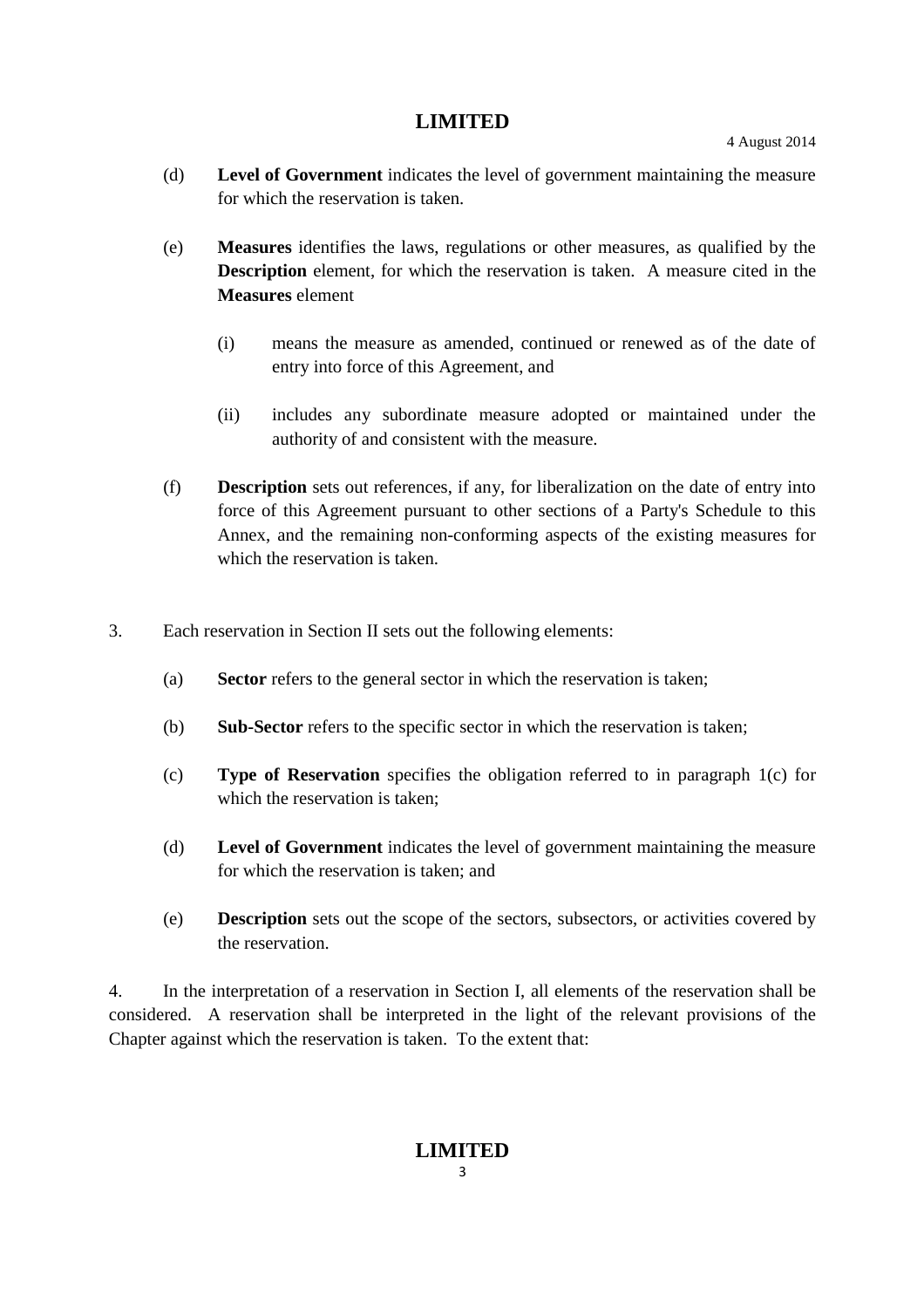- (a) the **Measures** element is qualified by a specific reference in the **Description** element, the **Measures** element as so qualified shall prevail over all other elements; and
- (b) the **Measures** element is not so qualified, the **Measures** element shall prevail over all other elements, unless any discrepancy between the **Measures** element and the other elements considered in their totality is so substantial and material that it would be unreasonable to conclude that the **Measures** element should prevail, in which case the other elements shall prevail to the extent of that discrepancy.

5. In the interpretation of a reservation in Section II, all elements of the reservation shall be considered. The **Description** element shall prevail over all other elements.

6. Where a Party maintains a measure that requires that a service supplier be a citizen, permanent resident, or resident of its territory as a condition to the supply of a service in its territory, a Schedule entry for that measure taken with respect to Article 3, 4, 6 or 7 shall operate as a Schedule entry with respect to Article xx (Investment Chapter, NT), xx (Investment Chapter, MFN), or xx (Investment Chapter, Performance Requirements) to the extent of that measure.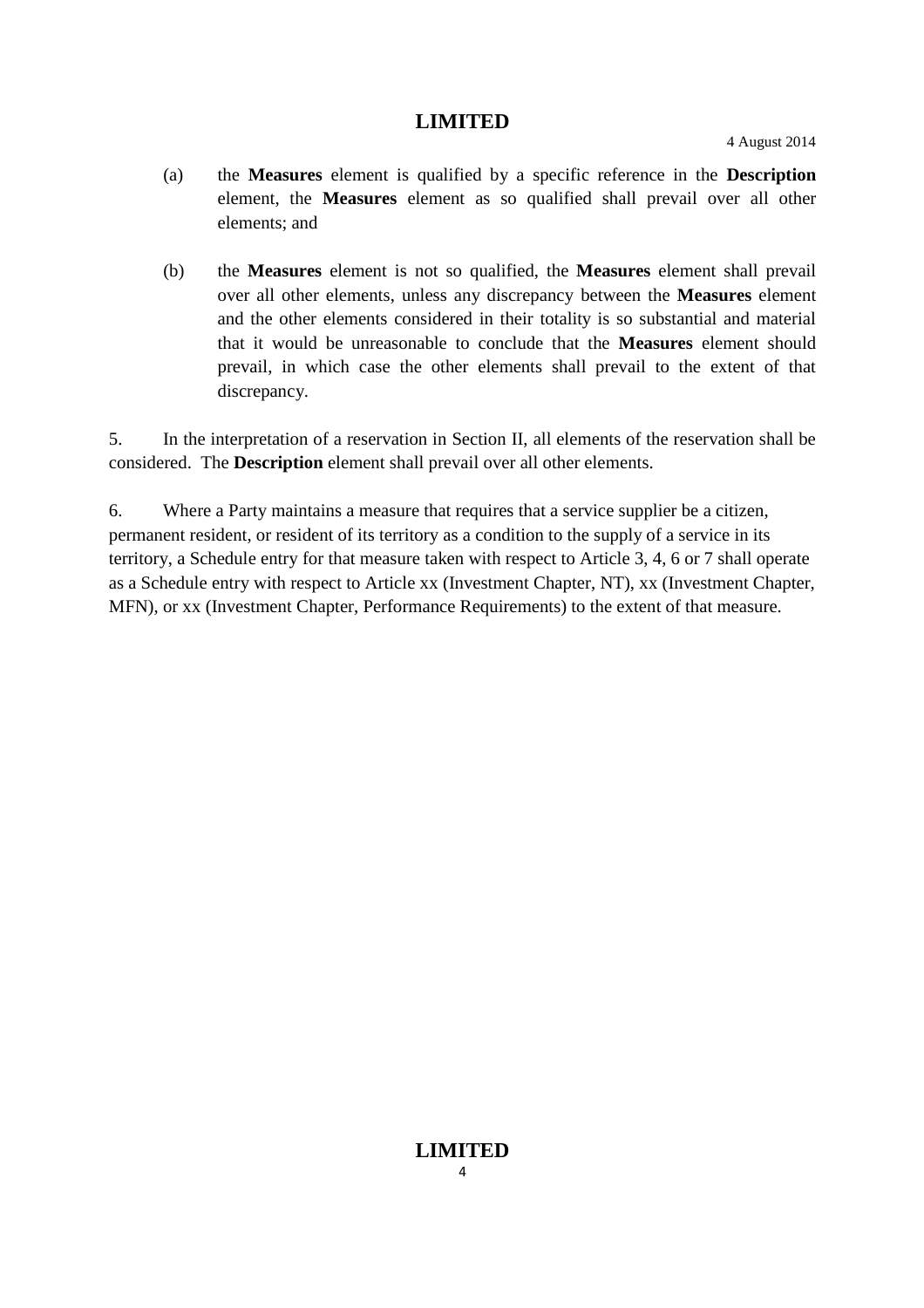#### **Headnotes**

- 1. Commitments under the Agreement, in the subsectors listed in this Schedule, are undertaken subject to the limitations and conditions set forth in these headnotes and in the Schedule below.
- 2. The listing of a measure as a reservation in Section I or II does not mean that it cannot otherwise be justified as a measure adopted or maintained for prudential reasons pursuant to *Article 15*– (Prudential Carve-Out).
- 3. To clarify Canada's commitment with respect to *Article 6* (Market Access), juridical persons supplying financial services and constituted under the laws of Canada are subject to non-discriminatory limitations on juridical form<sup>2</sup>.
- 4. Article 9(1)(c) (Non-Conforming Measures) shall not apply to non-conforming measures relating to Article 6(1)(b) (Market Access).

<sup>&</sup>lt;sup>2</sup> For example, partnerships and sole proprietorships are generally not acceptable juridical forms for financial institutions in Canada. This headnote is not itself intended to affect, or otherwise limit, a choice by a financial institution of the other Party between branches or subsidiaries.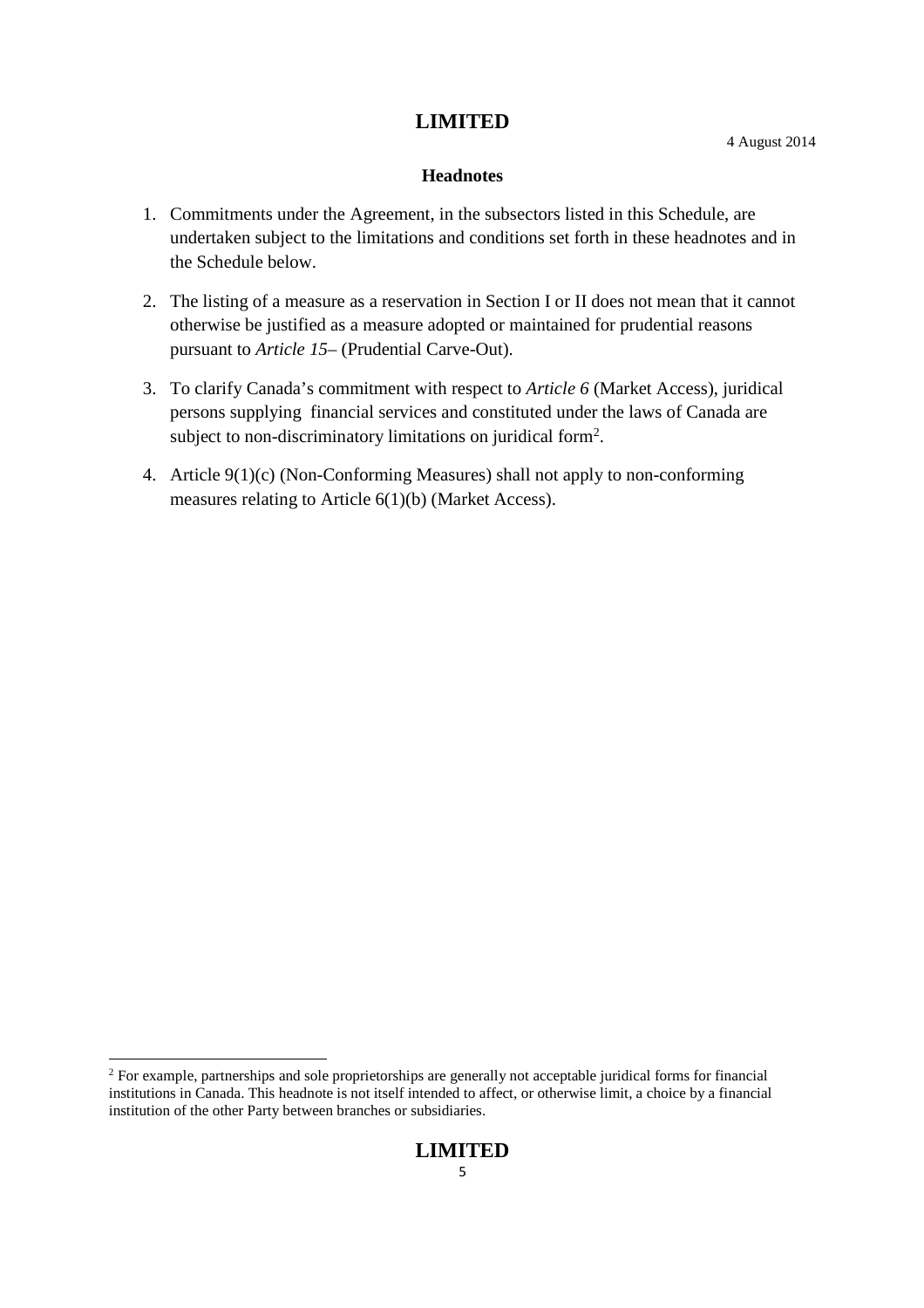4 August 2014

#### **Annex III**

### **Canada – Financial Services**

#### **Section I**

| Sector:                     | <b>Financial services</b>                                                                                                                                                                                                                                                                                                                                                                                                                                                      |
|-----------------------------|--------------------------------------------------------------------------------------------------------------------------------------------------------------------------------------------------------------------------------------------------------------------------------------------------------------------------------------------------------------------------------------------------------------------------------------------------------------------------------|
| Subsector:                  | All                                                                                                                                                                                                                                                                                                                                                                                                                                                                            |
| <b>Type of Reservation:</b> | <b>National Treatment</b><br>Senior Management and Boards of Directors                                                                                                                                                                                                                                                                                                                                                                                                         |
| <b>Level of Government:</b> | Federal                                                                                                                                                                                                                                                                                                                                                                                                                                                                        |
| <b>Measures:</b>            | Sections 159, 159.1 of the <i>Bank Act</i> , section 167 of the<br><b>Insurance Companies Act</b><br><b>Section 163 of the Trust and Loan Companies Act</b><br><b>Foreign Institutions Subject to the Canadian Residency</b><br><b>Requirements Regulations (Insurance Companies)</b><br><b>Foreign Institutions Subject to the Canadian Residency</b><br><b>Requirements Regulations (Trust and Loan Companies)</b><br>Section 169 of the Cooperative Credit Associations Act |
| Description:                |                                                                                                                                                                                                                                                                                                                                                                                                                                                                                |

A minimum of one half of the directors of a federally-regulated financial institution, that is a subsidiary

of a foreign institution, and a majority of the directors of any other federally-regulated financial institution must be either Canadian citizens ordinarily resident in Canada or permanent residents ordinarily resident in Canada.

\*

**Sector:** Financial services

**Subsector:** Insurance and insurance-related services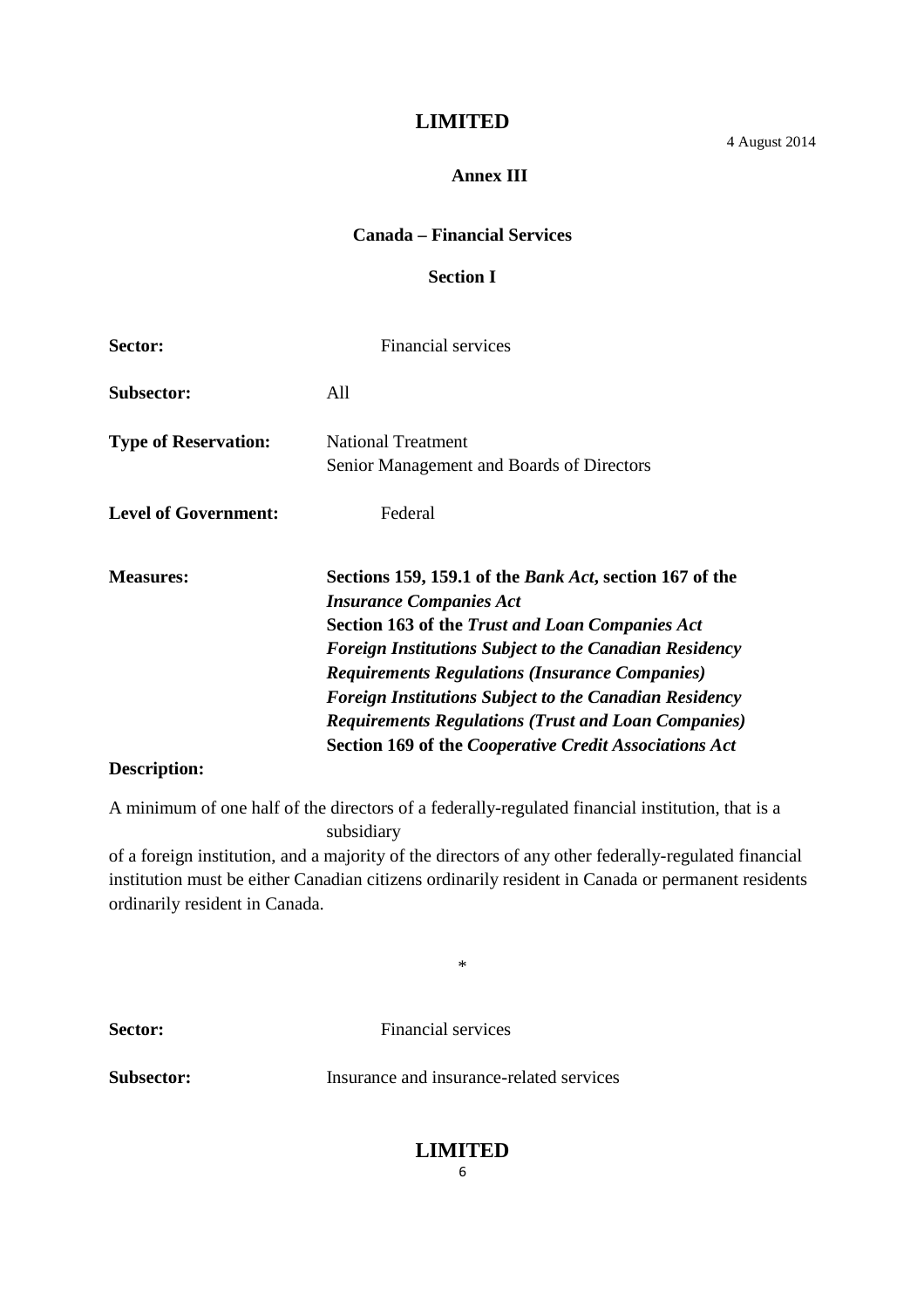4 August 2014

| <b>Type of Reservation:</b> | <b>Market Access</b>                                                                   |
|-----------------------------|----------------------------------------------------------------------------------------|
| <b>Level of Government:</b> | Federal                                                                                |
| <b>Measures:</b>            | Sections 13, 22-28, 571, 572, 573, 574 of the <i>Insurance</i><br><b>Companies Act</b> |
| <b>Description:</b>         |                                                                                        |

Insurance services in Canada can be effected only through:

(i) a corporation incorporated under federal or provincial laws;

(ii) a corporation incorporated by or under the laws of a jurisdiction outside Canada that establishes a branch in Canada;

\*

(iii) an association formed on the plan known as Lloyds; or

(iv) reciprocal insurance exchanges.

| Sector:                     | Financial services                                                                           |
|-----------------------------|----------------------------------------------------------------------------------------------|
| <b>Subsector:</b>           | Banking and other financial services (excl. insurance)                                       |
| <b>Type of Reservation:</b> | <b>Market Access</b>                                                                         |
| <b>Level of Government:</b> | Federal                                                                                      |
| <b>Measures:</b>            | Sections 22 to 28, section 524 of the Bank Act                                               |
| Description:                |                                                                                              |
|                             | A bank in Canada shall be incorporated under the Bank Act.                                   |
|                             | In order to establish a bank branch, a foreign bank must be                                  |
|                             | incorporated by or under the law of another jurisdiction outside Canada (i.e., an authorised |
|                             | foreign                                                                                      |

bank).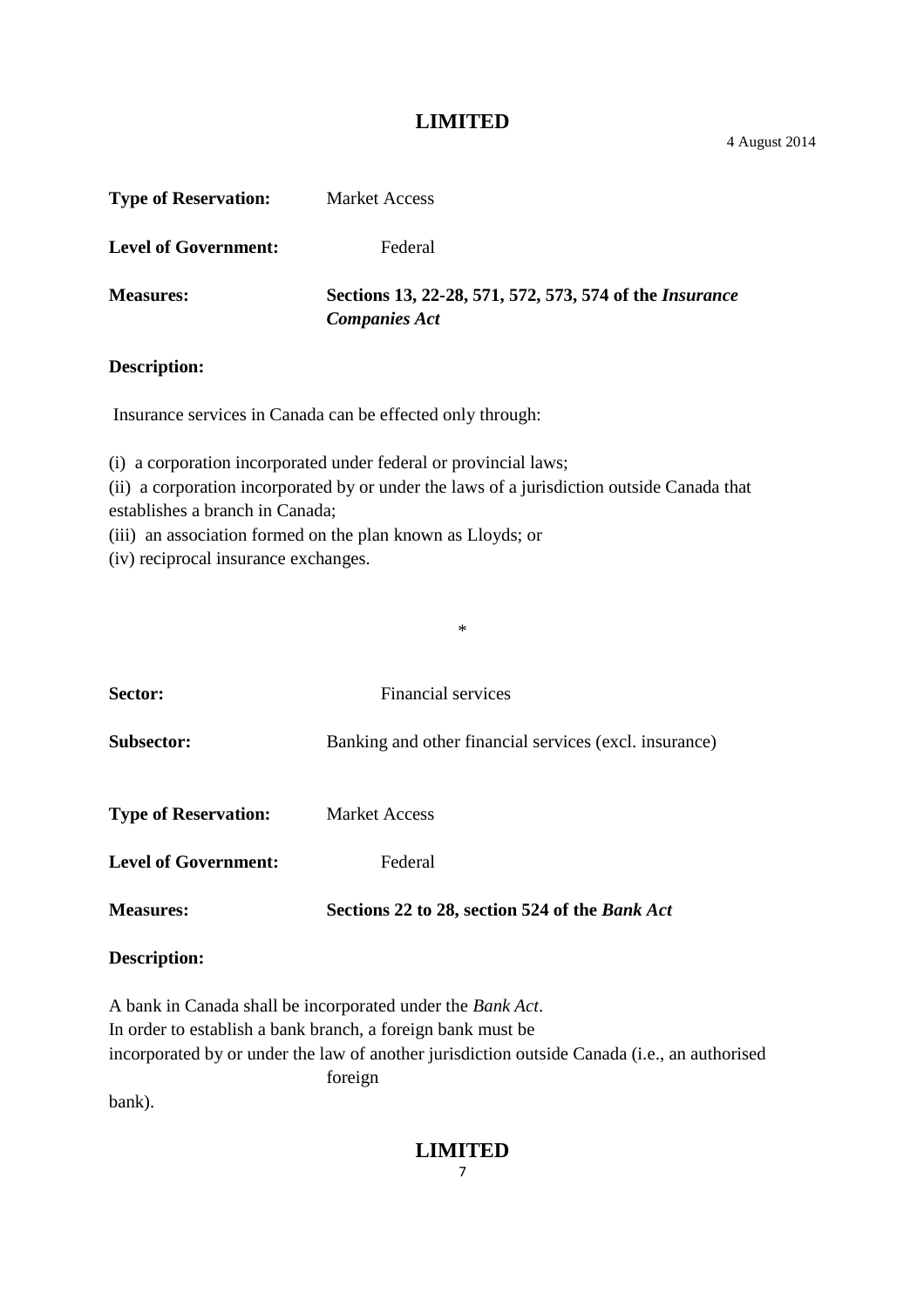|                             | $\ast$                                                                                              |
|-----------------------------|-----------------------------------------------------------------------------------------------------|
| Sector:                     | Financial services                                                                                  |
| <b>Subsector:</b>           | Banking and other financial services (excl. insurance)                                              |
| <b>Type of Reservation:</b> | <b>Market Access</b>                                                                                |
| <b>Level of Government:</b> | Federal                                                                                             |
| <b>Measures:</b>            | <b>Section 540 of the Bank Act</b><br><b>Sales or Trades (Authorized Foreign Banks) Regulations</b> |

#### **Description:**

A lending bank branch in respect of its business in Canada can only

(a) accept deposits or otherwise borrow money by means of financial instruments from, or

(b) guarantee any securities or accept any bills of exchanges issued by any person that are sold to or traded with

(i) a financial institution (other than a foreign bank), or

(ii) a foreign bank that:

(A) is a bank according to the laws of the jurisdiction under whose laws it was incorporated or in any jurisdiction in which it carries on business;

(B) provides financial services and has a name that includes the word "bank"; "banque" "banking" or "bancaire"; and

(C) is regulated as a bank or as a deposit-taking institution according to the jurisdiction under whose laws it was incorporated or in any jurisdiction in which it carries on business

if the financial instruments, securities or bills of exchange cannot be subsequently sold or traded.

\*

**Sector:** Financial services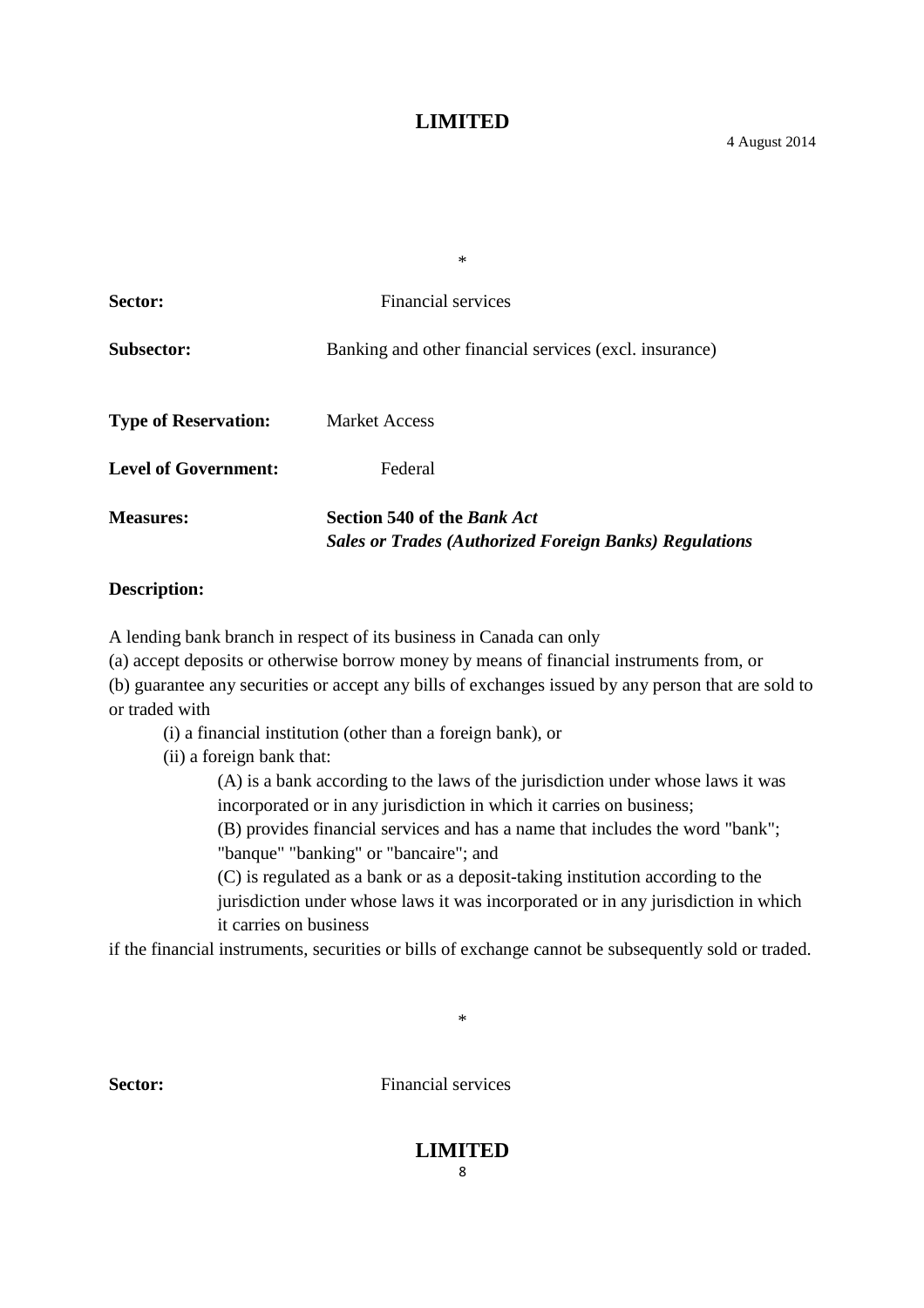4 August 2014

| <b>Sub-Sector:</b>          | A11                                                                                                                                                                                                                          |
|-----------------------------|------------------------------------------------------------------------------------------------------------------------------------------------------------------------------------------------------------------------------|
| <b>Type of Reservation:</b> | <b>Market Access</b>                                                                                                                                                                                                         |
| <b>Level of Government:</b> | Federal                                                                                                                                                                                                                      |
| <b>Measures:</b>            | Trust and Loan Companies Act, S.C. 1991, c.45, s.21<br><i>Bank Act, S.C. 1991, c.48, s. 22, 27, 28, 47</i><br>Cooperative Credit Associations Act, S.C. 1991, c.48, s.23 - 31.7<br><i>Insurance Companies Act, S.C. 1991</i> |

# **Description:**

Federal laws do not permit a trust and loan company, credit union or fraternal benefit society inCanada to be established through branches of corporations organized under a foreign country's law.

|                             | $****$                                                                    |
|-----------------------------|---------------------------------------------------------------------------|
| Sector:                     | Financial services                                                        |
| Subsector:                  | All                                                                       |
| <b>Type of Reservation:</b> | <b>Market Access</b>                                                      |
| <b>Level of Government:</b> | Federal                                                                   |
| Measures:                   | Bank Act, S.C. 1991, s. 522<br>Insurance Companies Act, S.C. 1991, s. 574 |

#### **Description:**

A bank branch must be established directly under the authorised foreign bank incorporated in the jurisdiction where the authorised foreign bank principally carries on business.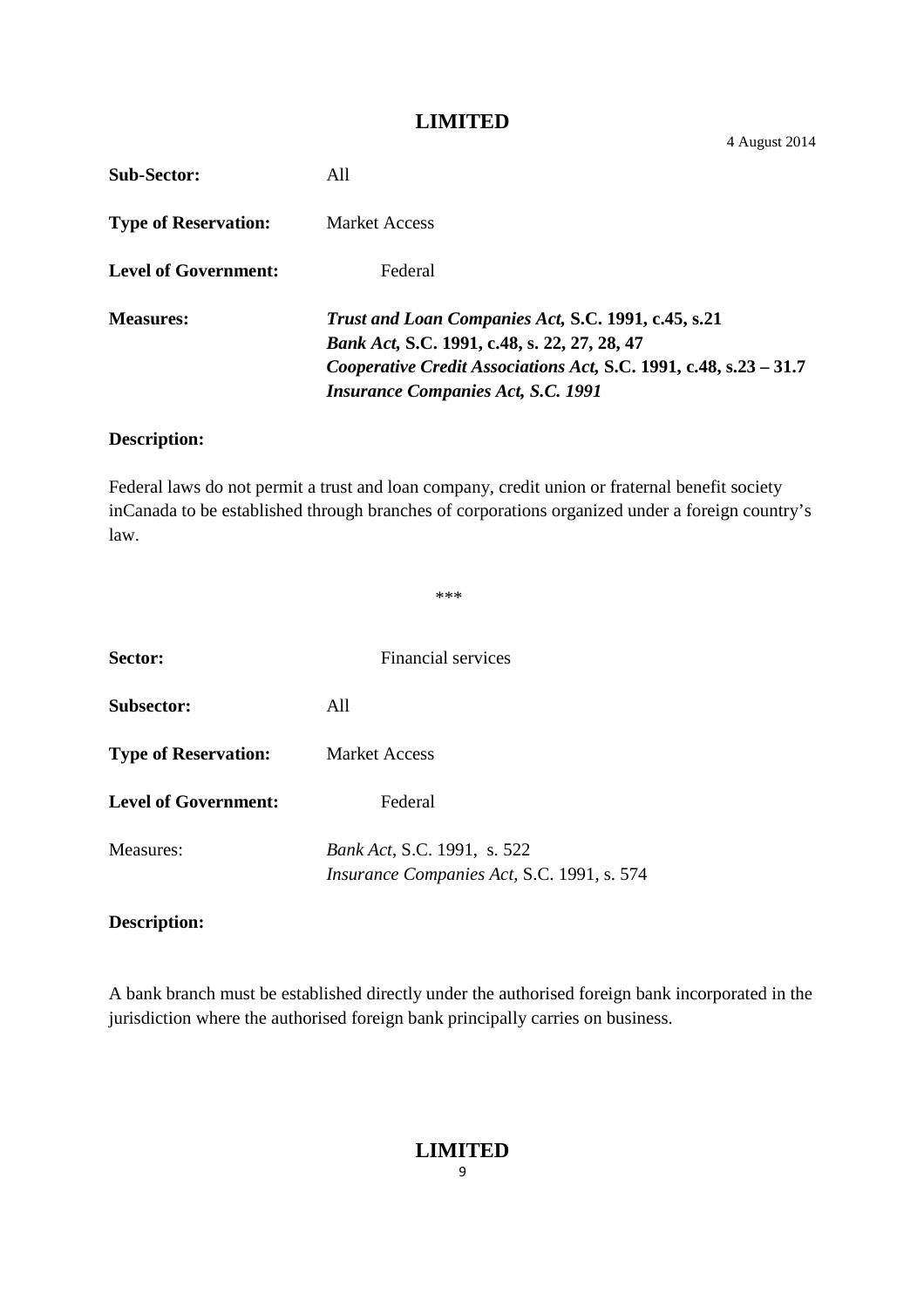A branch of a foreign insurance company must be established directly under the foreign insurance

company incorporated in the jurisdiction where the foreign insurance company, either directly or through a subsidiary, principally carries on business.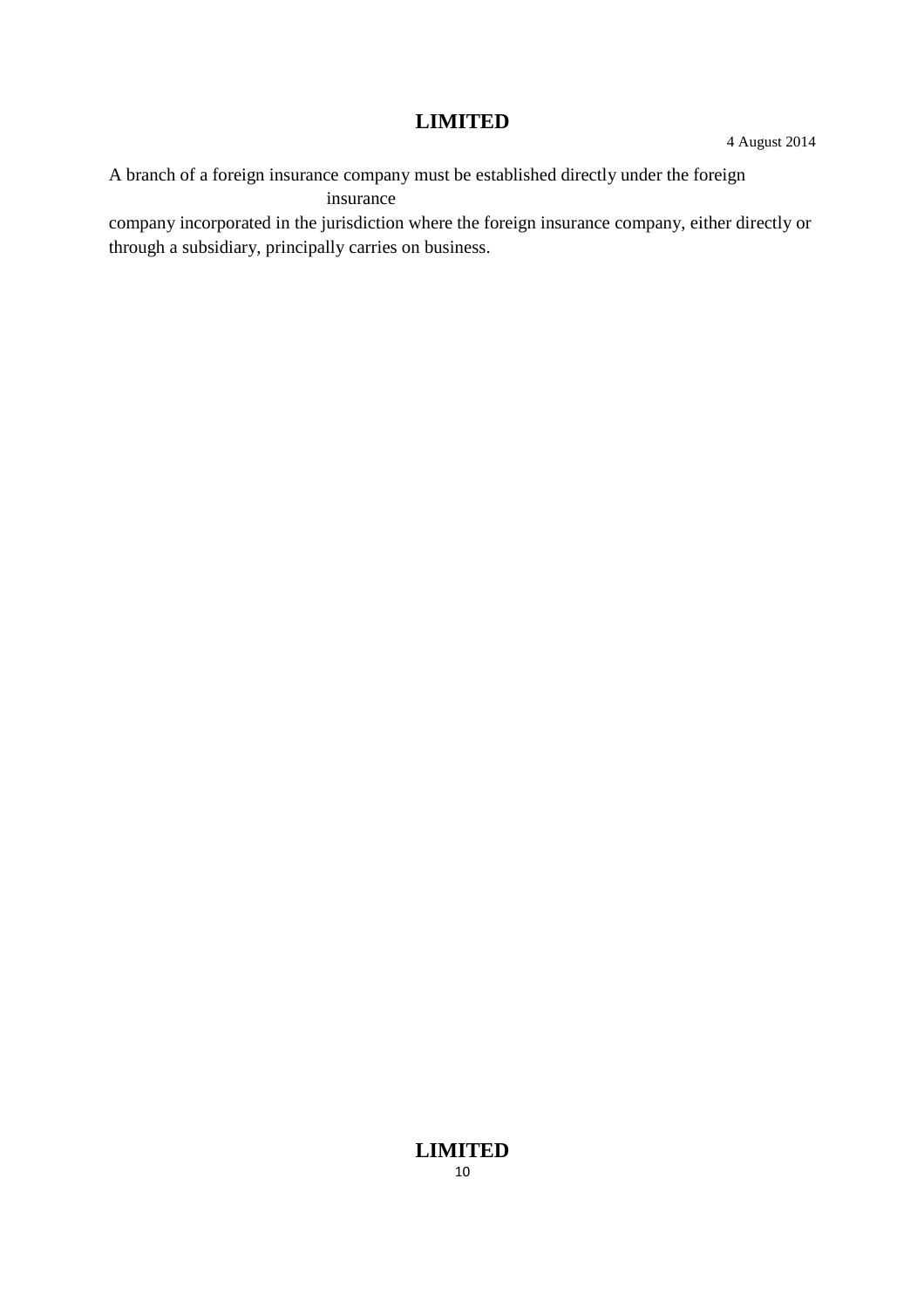# **ALBERTA**

| <b>Measures:</b>     | <i>Insurance Act</i> , I-3 RSA 2000                                                           |
|----------------------|-----------------------------------------------------------------------------------------------|
| Level of Government: | Provincial – Alberta                                                                          |
| Type of Reservation: | <b>Market Access</b>                                                                          |
| Sub-Sector:          | Insurance and insurance related services<br>Direct insurance and reinsurance and retrocession |
| Sector:              | <b>Financial Services</b>                                                                     |

Description:

Insurance services can be provided only through:

- i) a corporation incorporated under Alberta statutes;
- ii) an extra-provincial insurance corporation, i.e., an insurer incorporated by, or under the laws of another Canadian jurisdiction ;

\*

- iii) a federally-authorized branch of a foreign corporation;
- iv) an association formed on the plan known as Lloyds;
- v) Reciprocal insurance exchanges;
- vi) Fraternal societies; or
- vii) Special brokers.

| Sector:              | <b>Financial Services</b>                                                                     |
|----------------------|-----------------------------------------------------------------------------------------------|
| Sub-Sector:          | Insurance and insurance related services<br>Direct insurance and reinsurance and retrocession |
| Type of Reservation: | <b>Market Access</b><br><b>National Treatment</b>                                             |
| Level of Government: | Provincial – Alberta                                                                          |
| <b>Measures:</b>     | <i>Insurance Act</i> , I-3 RSA 2000                                                           |
| Description:         |                                                                                               |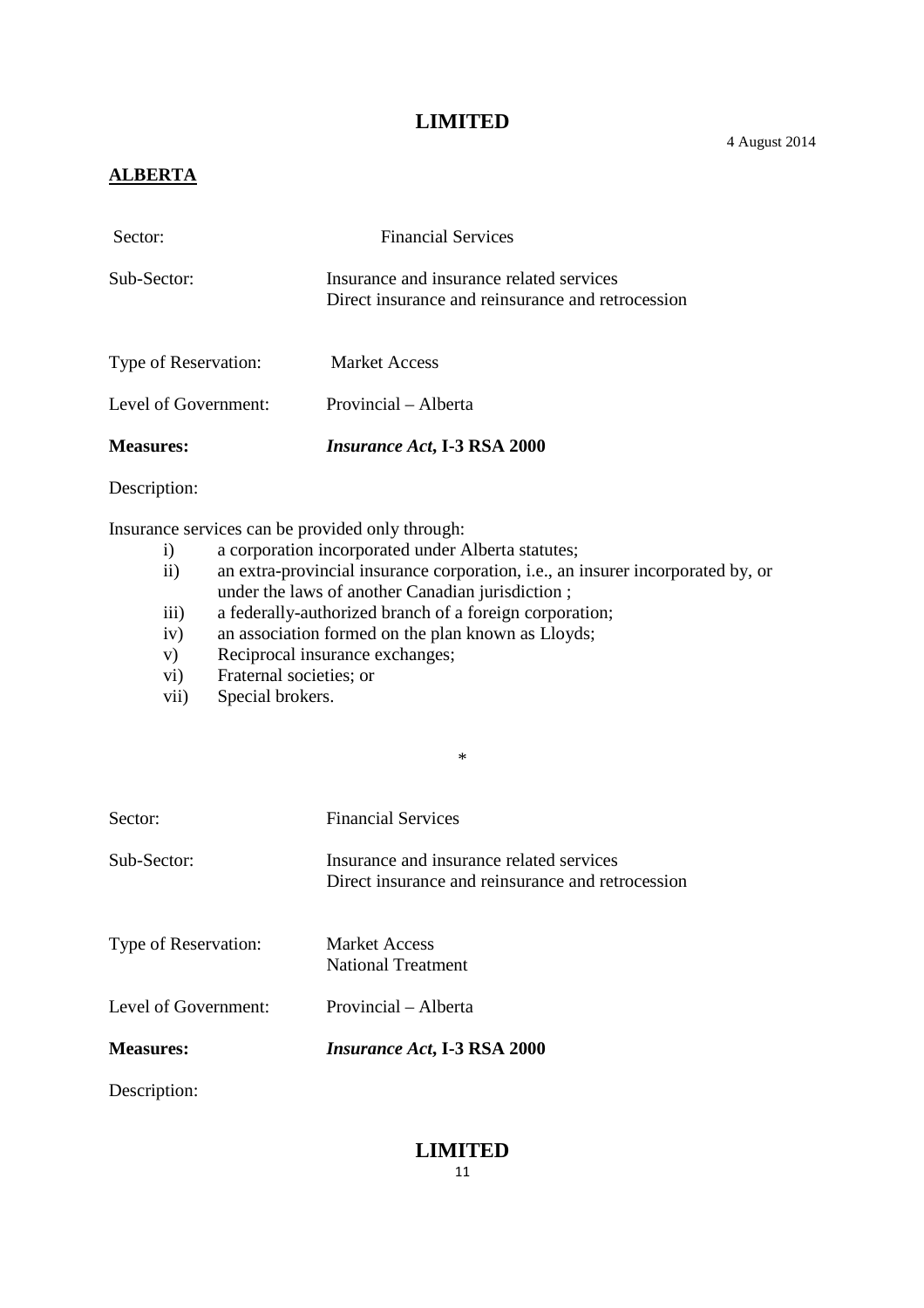Subsidiaries of foreign insurance corporations must be federally-authorized.

| Sector:     | <b>Financial Services</b>                                           |
|-------------|---------------------------------------------------------------------|
| Sub-Sector: | Insurance and insurance related services                            |
|             | Direct Insurance                                                    |
|             | Intermediation of insurance contracts related to maritime transport |
|             | and commercial aviation and space launching and freight             |
|             | (including satellites), and to reinsurance and retrocession         |

\*

| <b>Measures:</b>     | <i>Insurance Act</i> , I-3 RSA 2000                                                           |
|----------------------|-----------------------------------------------------------------------------------------------|
| Level of Government: | Provincial – Alberta                                                                          |
| Type of Reservation: | <b>National Treatment</b><br><b>Market Access</b><br>Cross-border Trade in Financial Services |

Description:

A fee payable to the province of 50 percent of the premium paid and regulatory notification are required on insurance of risks in the province by anunlicensed insurer, unless such insurance is placed by a special broker licensed in Alberta.

For greater certainty, a licensed special broker is not required to be resident in Alberta and a licensed insurer is not required to have a commercial presence in Alberta. .

\*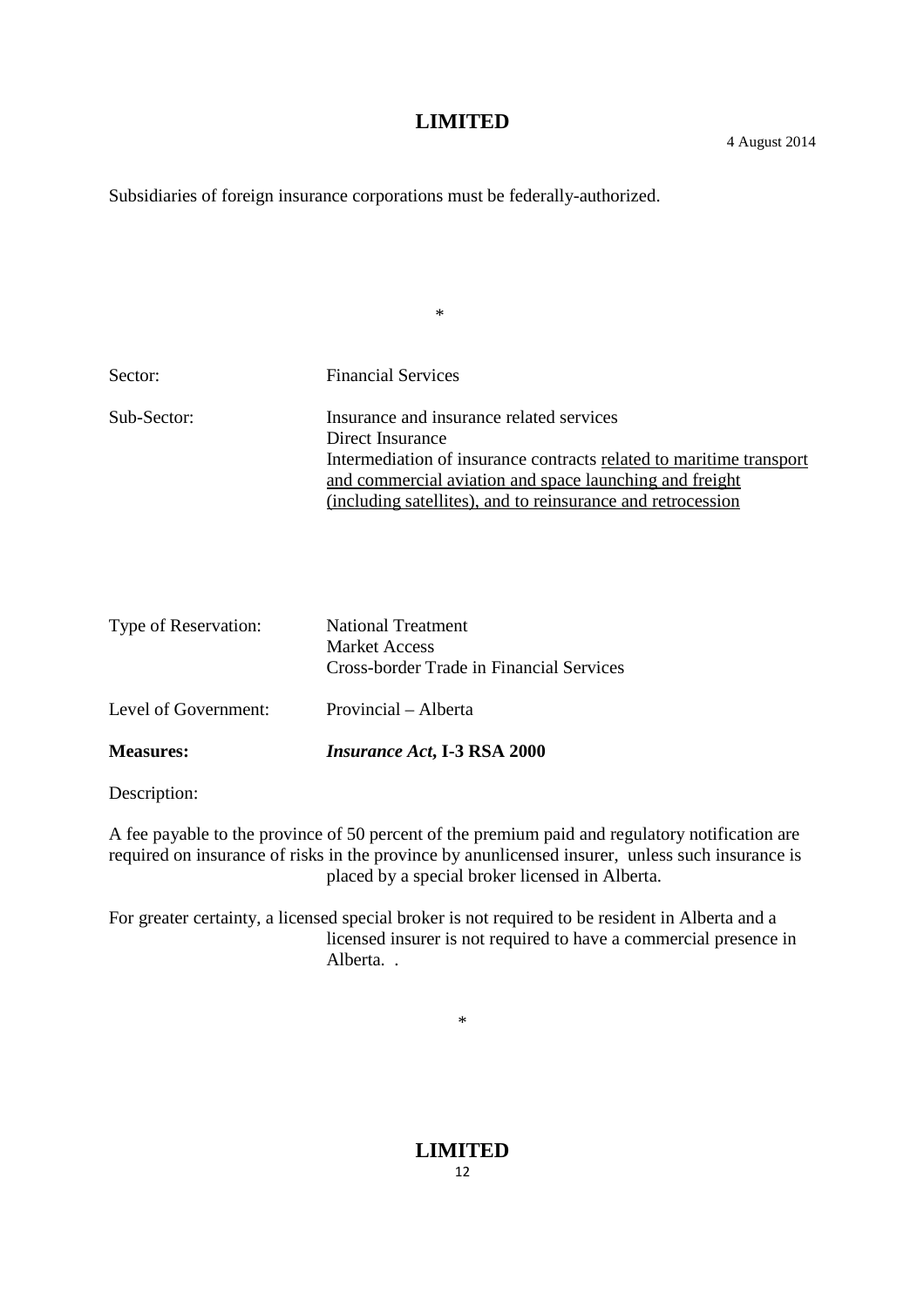\*

| Sector:              | <b>Financial Services</b>                                                                                  |
|----------------------|------------------------------------------------------------------------------------------------------------|
| Sub-Sector:          | Banking and other financial services (excluding insurance)<br>Trust and loan companies                     |
| Type of Reservation: | Market Access                                                                                              |
| Level of Government: | Provincial – Alberta                                                                                       |
| <b>Measures:</b>     | Loan and Trust Corporations Act, L-20 RSA 2000; Loan and<br><b>Trust Corporations Regulation, 171/1992</b> |
| Description:         |                                                                                                            |

To operate as a trust and loan company under the Alberta regime an entity must be a body corporate to which the *Loan and Trust Corporations Act* applies.

\*

| <b>Measures:</b>     | Loan and Trust Corporations Act, L-20 RSA 2000<br><b>Loan and Trust Corporations Regulation, 171/1992</b> |
|----------------------|-----------------------------------------------------------------------------------------------------------|
| Level of Government: | Provincial - Alberta                                                                                      |
| Type of Reservation: | <b>National Treatment</b><br>Senior Management and Board of Directors                                     |
| Sub-Sector:          | Banking and other financial services (excluding insurance)<br>Trust and loan companies                    |
| Sector:              | <b>Financial Services</b>                                                                                 |

Description:

At least three quarters of the directors must be ordinarily resident in Canada.

\*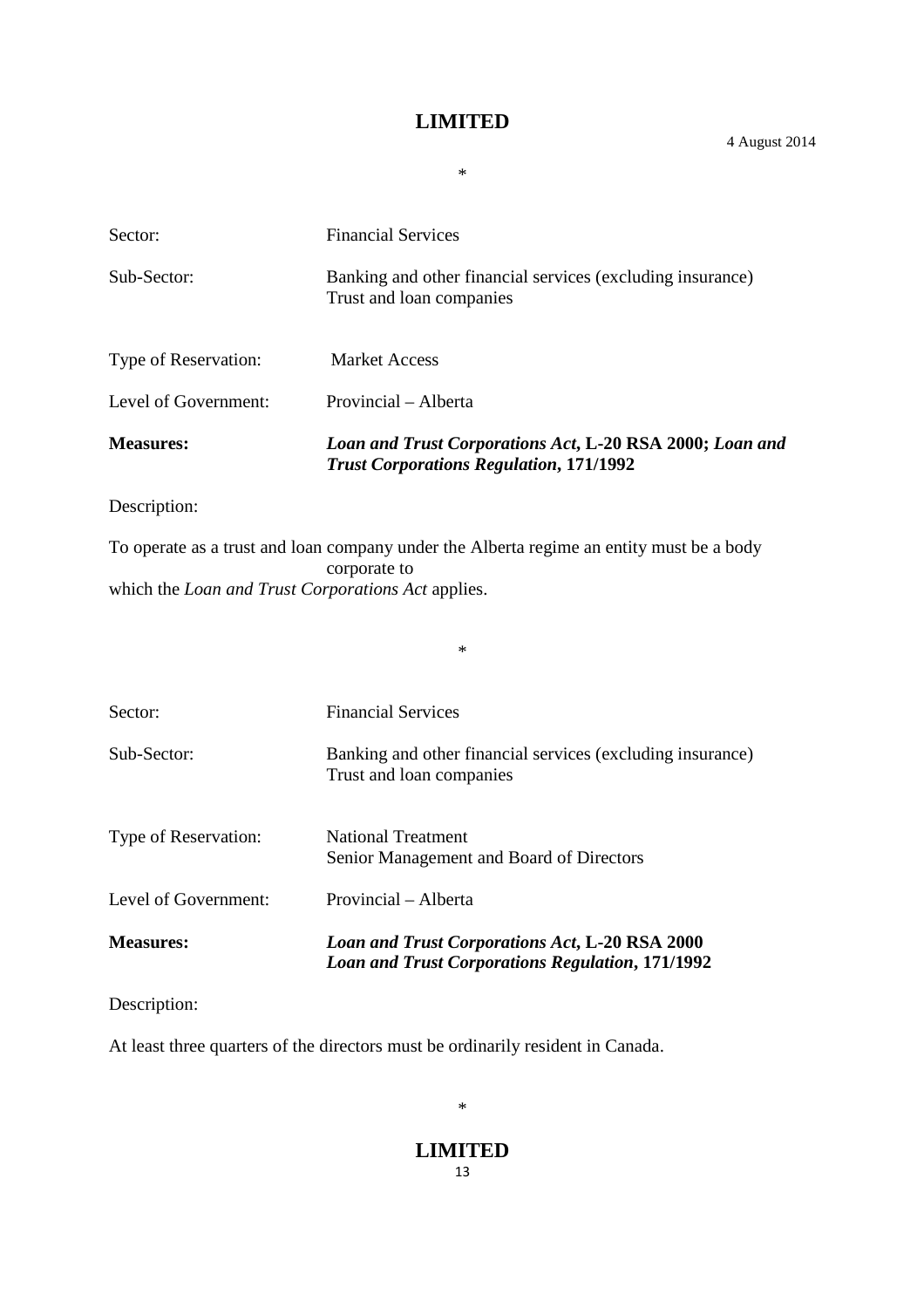| 4 August 2014 |  |
|---------------|--|
|---------------|--|

| Sector:                                         | <b>Financial Services</b>                                                                                                  |
|-------------------------------------------------|----------------------------------------------------------------------------------------------------------------------------|
| Sub-Sector:                                     | Banking and other financial services (excluding insurance)<br>Credit unions, caisses populaires and associations or groups |
| thereof                                         |                                                                                                                            |
| Type of Reservation:                            | <b>Market Access</b>                                                                                                       |
| Level of Government:                            | Provincial – Alberta                                                                                                       |
| <b>Measures:</b>                                | Credit Union Act, C-32 RSA 2000;<br><b>Credit Union Regulation, 249/1989</b>                                               |
| Description:                                    |                                                                                                                            |
| A credit union must be incorporated in Alberta. |                                                                                                                            |
|                                                 | ∗                                                                                                                          |
|                                                 |                                                                                                                            |
| Sector:                                         | <b>Financial Services</b>                                                                                                  |
| Sub-Sector:                                     | Banking and other financial services (excluding insurance)<br>Credit unions, caisses populaires and associations or groups |
| thereof                                         |                                                                                                                            |
| Type of Reservation:                            | <b>National Treatment</b><br>Senior Management and Board of Directors                                                      |
| Level of Government:                            | Provincial – Alberta                                                                                                       |
| <b>Measures:</b>                                | Credit Union Act, C-32 RSA 2000<br><b>Credit Union Regulation, 249/1989</b>                                                |
| Description:                                    |                                                                                                                            |
|                                                 | Directors of credit unions must be Canadian citizens or permanent residents of Canada and                                  |

threequarters must at all times be ordinarily resident in Alberta.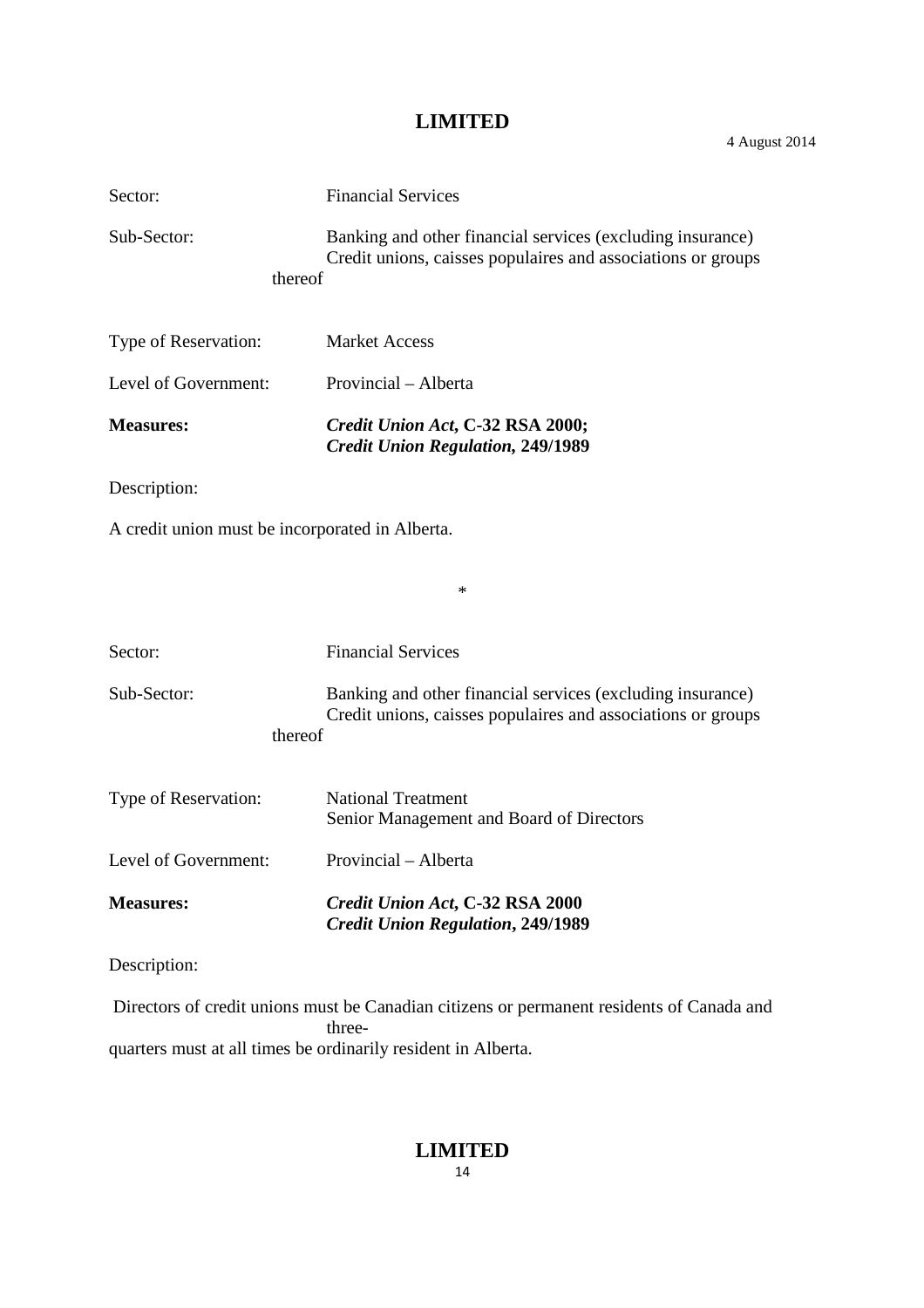\*

4 August 2014

Sector: Financial Services Sub-Sector: Banking and other financial services (excluding insurance) Advisory and auxiliary financial services Type of Reservation: Market Access Cross-Border Trade in Financial Services Level of Government: Provincial – Alberta **Measures:** *Securities Act***, S-4 RSA 2000** Description: Where an advisor provides advice in Alberta such services must be supplied through a commercial presence. \* Sector: Financial Services Sub-Sector: Banking and other financial services (excluding insurance) Trading in securities and commodities futures – persons Type of Reservation: Market Access National Treatment Cross-border Trade in Financial Services Level of Government: Provincial – Alberta **Measures:** *Securities Act***, S-4 RSA 2000, s.75**

Description:

There is a requirement for an individual or firm to register in order to trade through dealers that are neither resident nor registered in Alberta.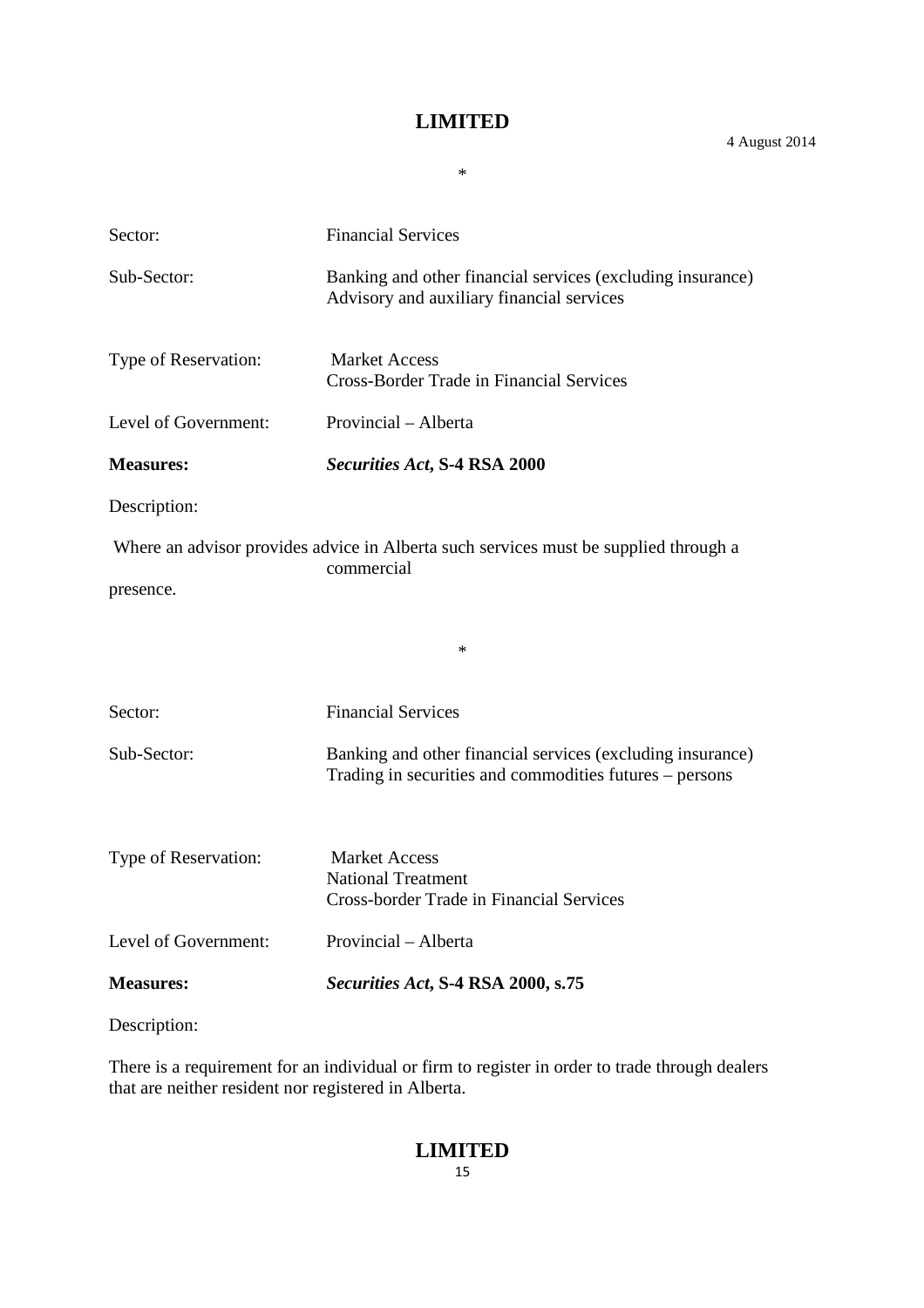\*

Sector: Financial Services Sub-Sector: Banking and other financial services (excluding insurance) Custodial services Type of Reservation: National Treatment Cross-Border Trade in Financial Services Level of Government: Provincial – Alberta **Measures: Securities Act, RSA 2000**

Description:

Mutual funds which offer securities in Canada must use a resident custodian. A non-resident sub-custodian may be used if it has shareholders' equity of at least \$100 million.

\*\*\*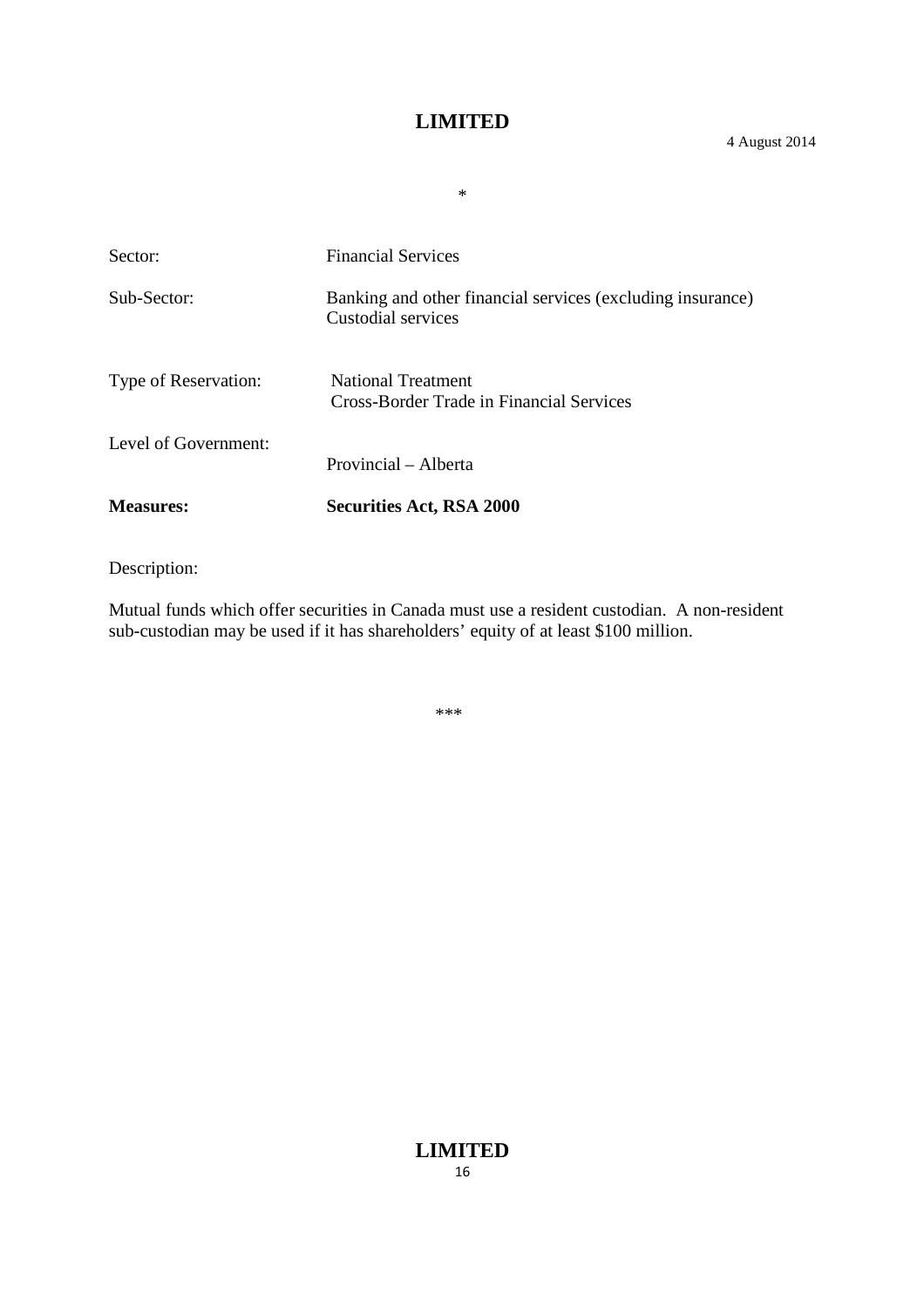#### **BRITISH COLUMBIA**

| Sector:                     | <b>Financial Services</b>                                                                                                                                                                                                                 |
|-----------------------------|-------------------------------------------------------------------------------------------------------------------------------------------------------------------------------------------------------------------------------------------|
| <b>Subsector:</b>           | Banking and other financial services<br>Trust and loan companies<br>Credit unions, caisses populaires and associations or groups thereof<br>Insurance and insurance-related services<br>Direct insurance and reinsurance and retrocession |
| <b>Type of Reservation:</b> | <b>National Treatment</b>                                                                                                                                                                                                                 |
| <b>Level of Government:</b> | Provincial – British Columbia                                                                                                                                                                                                             |
| <b>Measures:</b>            | <b>Financial Institutions Act [RSBC 1996] c.141</b>                                                                                                                                                                                       |

#### **Description:**

For provincially incorporated trust companies, insurance companies and credit unions, the majority of directors must be ordinarily resident in Canada and at least one director must be ordinarily resident in British Columbia.

| Sector:              | <b>Financial Services</b>                                                                     |
|----------------------|-----------------------------------------------------------------------------------------------|
| Sub-Sector:          | Insurance and insurance related services<br>Direct insurance and reinsurance and retrocession |
| Type of Reservation: | <b>Market Access</b>                                                                          |
| Level of Government: | Provincial – British Columbia                                                                 |
| <b>Measures:</b>     | <b>Financial institutions Act (RSBC 1996) Chapter 141 s.75-76</b>                             |
|                      |                                                                                               |

Description:

Insurance services can be provided only through:

i) a corporation incorporated under British Columbia statutes;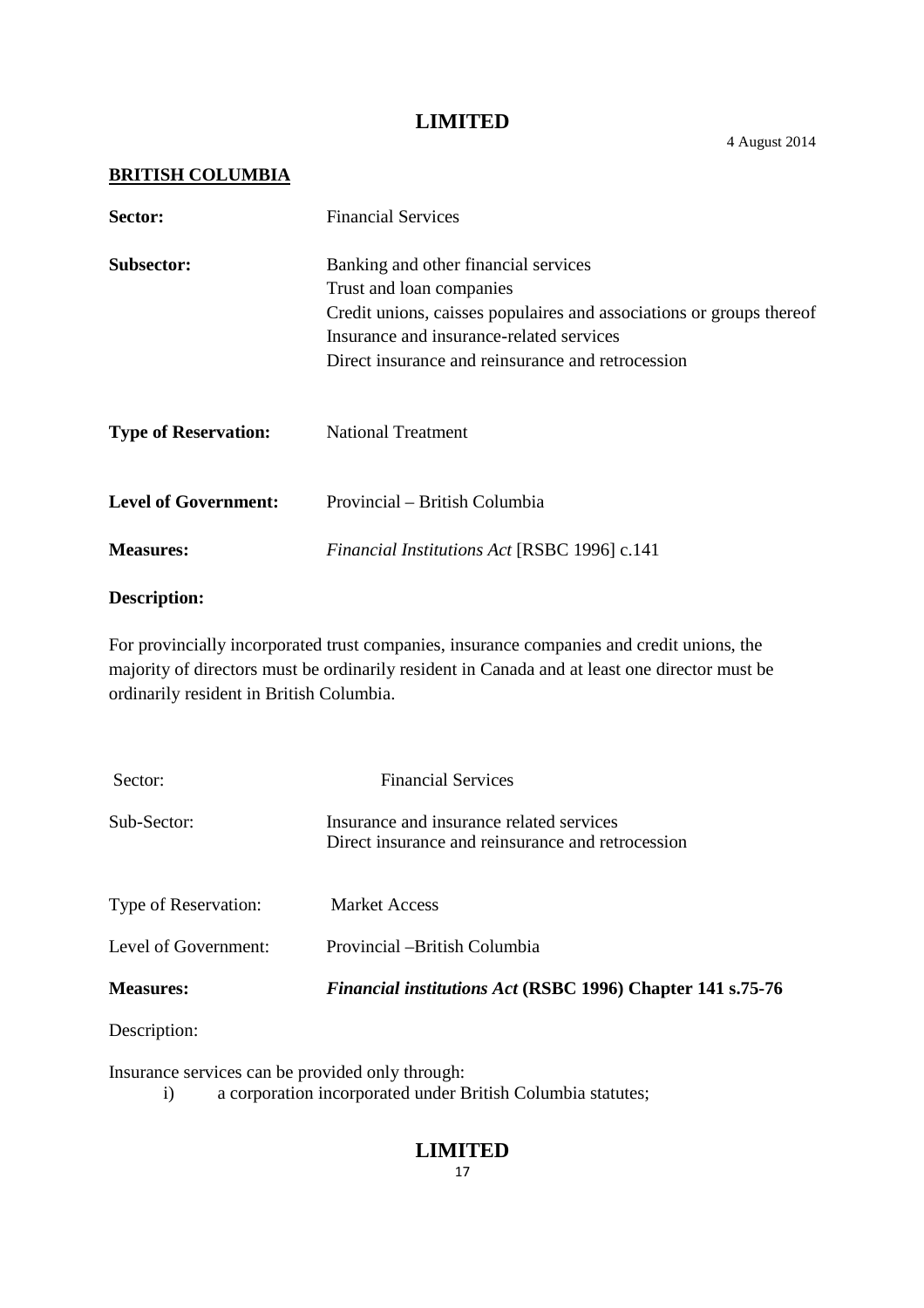ii) an extra-provincial insurance corporation, i.e., an insurer incorporated by, or under the laws of another Canadian jurisdiction ;

\*

- iii) a federally-authorized branch of a foreign corporation;
- iv) an association formed on the plan known as Lloyds; or
- v) Reciprocal insurance exchanges.

| Sector:                  | <b>Financial Services</b>                                                                                                                                                                                                         |
|--------------------------|-----------------------------------------------------------------------------------------------------------------------------------------------------------------------------------------------------------------------------------|
| Subsector:               | <b>Insurance and Insurance-Related Services</b><br>Direct Insurance, Reinsurance and Retrocession                                                                                                                                 |
| Type of Reservation:     | <b>Market Access</b>                                                                                                                                                                                                              |
| Level of Government:     | Provincial – British Columbia                                                                                                                                                                                                     |
| <b>Measures:</b>         | <i>Financial Institutions Act</i> (s.48, s.49, s.50 and s.51) [applies to<br>trust, insurance, and holding companies]                                                                                                             |
| Description:             |                                                                                                                                                                                                                                   |
| institutions commission. | Incorporation, share acquisition or application for business authorization, where any person<br>controls or<br>will control 10 per cent or more of the votes of the company, is subject to approval by the<br>financial<br>$\ast$ |
| Sector:<br>Subsector:    | <b>Financial Services</b><br><b>Insurance and Insurance-Related Services</b><br>Reinsurance and retrocession                                                                                                                      |
| Type of Reservation:     | <b>Market Access</b><br><b>Cross-Border Trade in Financial Services</b>                                                                                                                                                           |
| Level of Government:     | Provincial - British Columbia                                                                                                                                                                                                     |
| <b>Measures:</b>         |                                                                                                                                                                                                                                   |
| Description:             |                                                                                                                                                                                                                                   |

Services must be supplied through a commercial presence.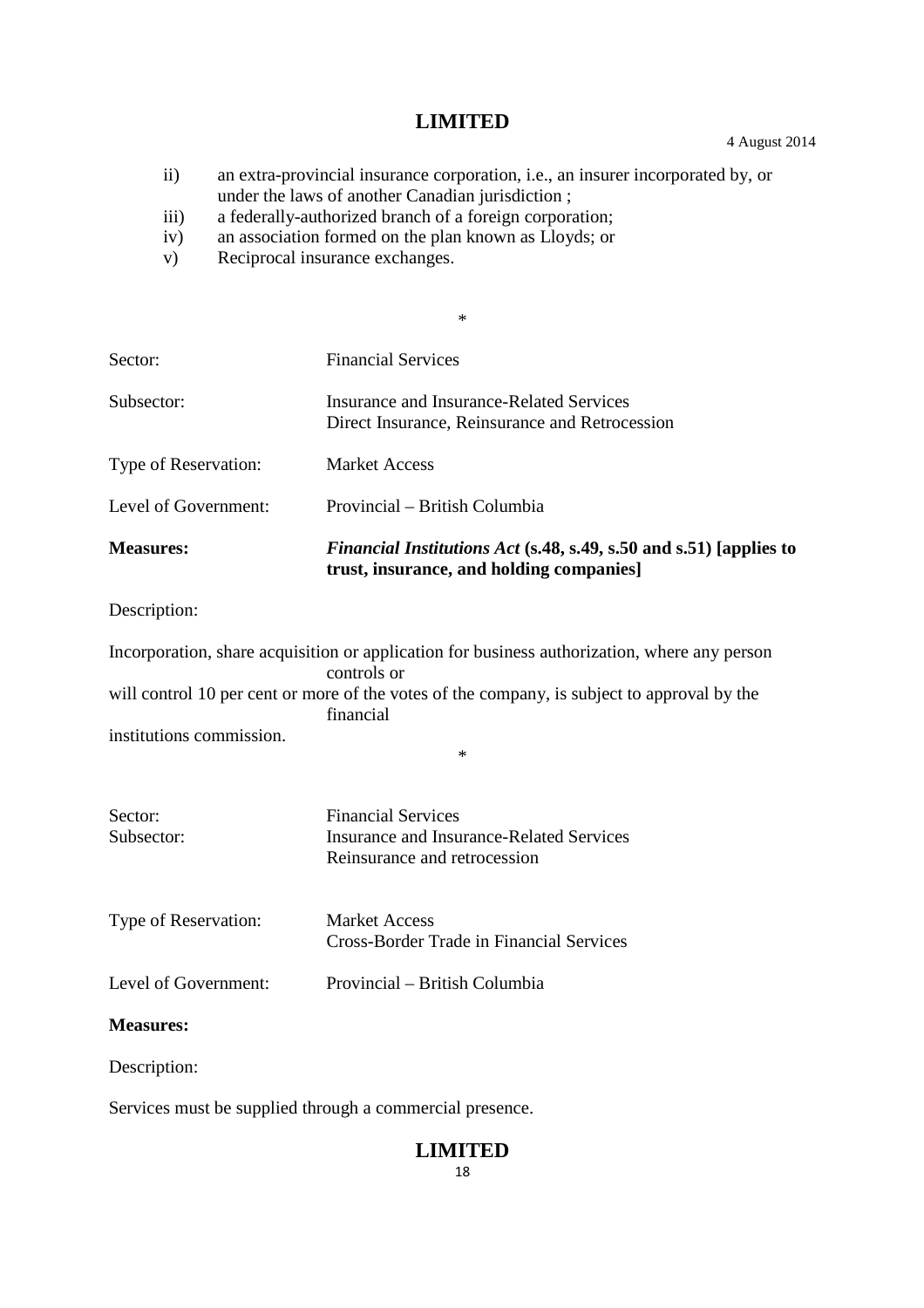\*

| Sector:                                                                                                                                             | <b>Financial Services</b>                                                                                                                             |
|-----------------------------------------------------------------------------------------------------------------------------------------------------|-------------------------------------------------------------------------------------------------------------------------------------------------------|
| Subsector:                                                                                                                                          | Banking and other financial services (excluding insurance)<br>[All payment and money transmission services (CPC 81339) - trust<br>and loan companies] |
| Type of Reservation:                                                                                                                                | <b>Market Access</b>                                                                                                                                  |
| Level of Government:                                                                                                                                | Provincial – British Columbia                                                                                                                         |
| <b>Measures:</b>                                                                                                                                    | Financial Institutions Act (s 48, s.49, s.50 and s.51)                                                                                                |
| Description:                                                                                                                                        |                                                                                                                                                       |
|                                                                                                                                                     | Incorporation, share acquisition or application for business authorization, where any person                                                          |
| controls or<br>will control 10 per cent or more of the votes of the company, is subject to approval by the<br>financial<br>institutions commission. |                                                                                                                                                       |
|                                                                                                                                                     |                                                                                                                                                       |
| Sector:                                                                                                                                             | <b>Financial Services</b>                                                                                                                             |
| Sub-Sector:                                                                                                                                         | Banking and other financial services (excluding insurance)<br>Trading in securities and commodities futures – persons                                 |
| Type of Reservation:                                                                                                                                | <b>Market Access</b><br><b>National Treatment</b><br><b>Cross Border Trade in Financial Services</b>                                                  |
| Level of Government:                                                                                                                                | Provincial – British Columbia                                                                                                                         |
| <b>Measures:</b>                                                                                                                                    | Securities Act [RSBC 1996] c. 418                                                                                                                     |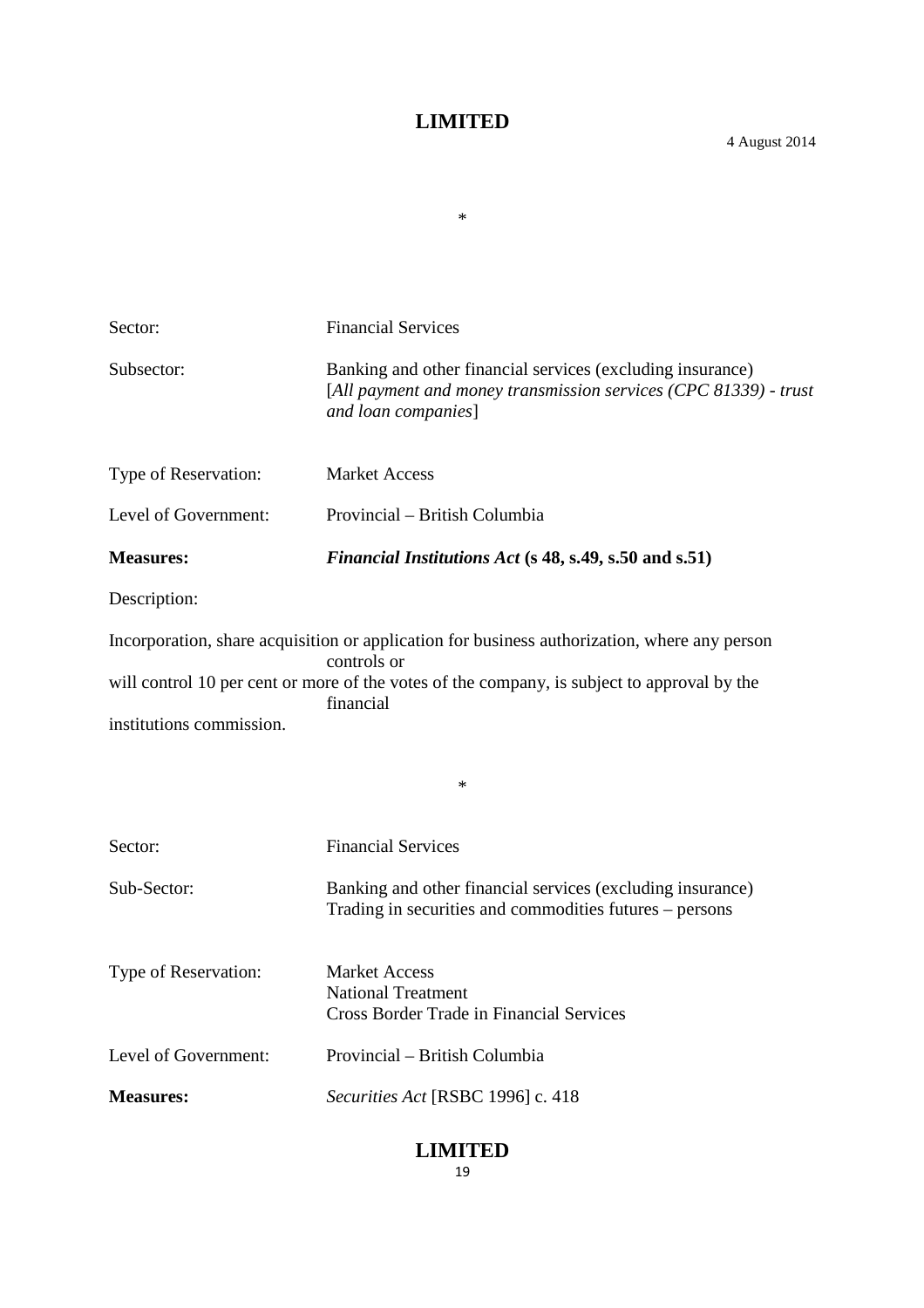Description:

There is a requirement for an individual or firm to register in order to trade through dealers and brokers that are neither resident nor registered in British Columbia.

\*

| <b>Financial Services</b>                                                                        |
|--------------------------------------------------------------------------------------------------|
| Banking and other financial services (excluding insurance)<br><b>Custodial Services</b>          |
| <b>National Treatment</b><br>Cross-border Trade in Financial Services                            |
| Provincial – British Columbia                                                                    |
| BC Reg. 20/2000, NI 81-102: Mutual Funds, Part 6 (under the<br>Securities Act [RSBC 1996] c. 418 |
|                                                                                                  |

Description:

Mutual funds which offer securities in Canada must use a resident custodian. A non-resident subcustodian may be used if the sub-custodian has shareholders' equity of at least \$100 million.

\*\*\*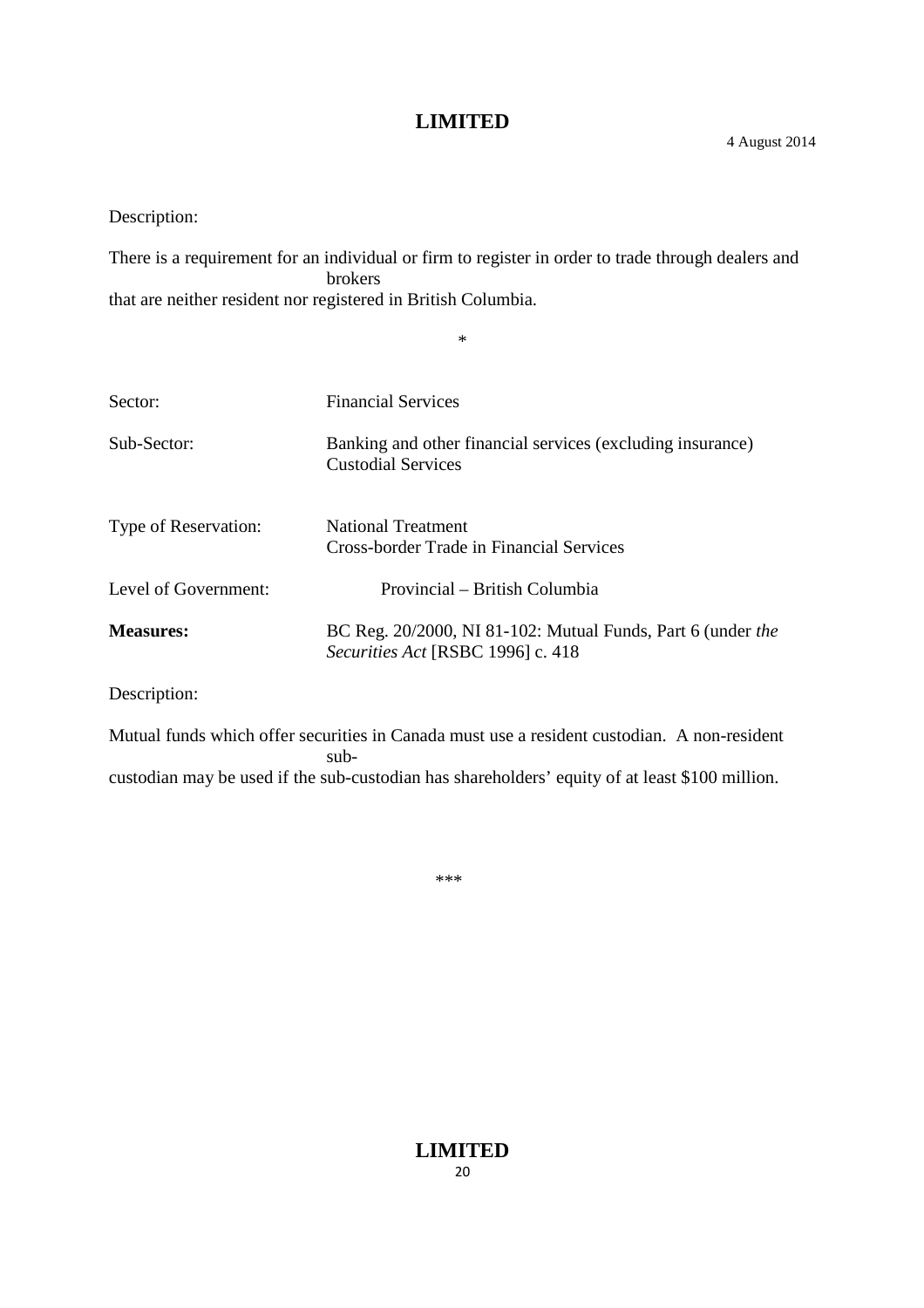#### **MANITOBA**

| <b>Measures:</b>     | The Insurance Act, CCSM C. 140                                                                |
|----------------------|-----------------------------------------------------------------------------------------------|
| Level of Government: | Provincial – Manitoba                                                                         |
| Type of Reservation: | <b>Market Access</b>                                                                          |
| Sub-Sector:          | Insurance and insurance related services<br>Direct insurance and reinsurance and retrocession |
| Sector:              | <b>Financial Services</b>                                                                     |

Description:

Insurance services can be provided only through:

- i) a corporation incorporated under Manitoba statutes;
- ii) an extra-provincial insurance corporation, i.e., an insurer incorporated by, or under the laws of another Canadian jurisdiction ;

\*

- iii) a federally-authorized branch of a foreign corporation;
- iv an association formed on the plan known as Lloyds;
- v) Reciprocal insurance exchanges;
- vi) Fraternal societies; or
- vii) Special brokers.

| Sector:              | <b>Financial Services</b>                                                         |
|----------------------|-----------------------------------------------------------------------------------|
| Sub-Sector:          | Insurance and insurance related services<br>Intermediation of insurance contracts |
| Type of Reservation: | <b>National Treatment</b><br>Market Access                                        |
| Level of Government: | Provincial – Manitoba                                                             |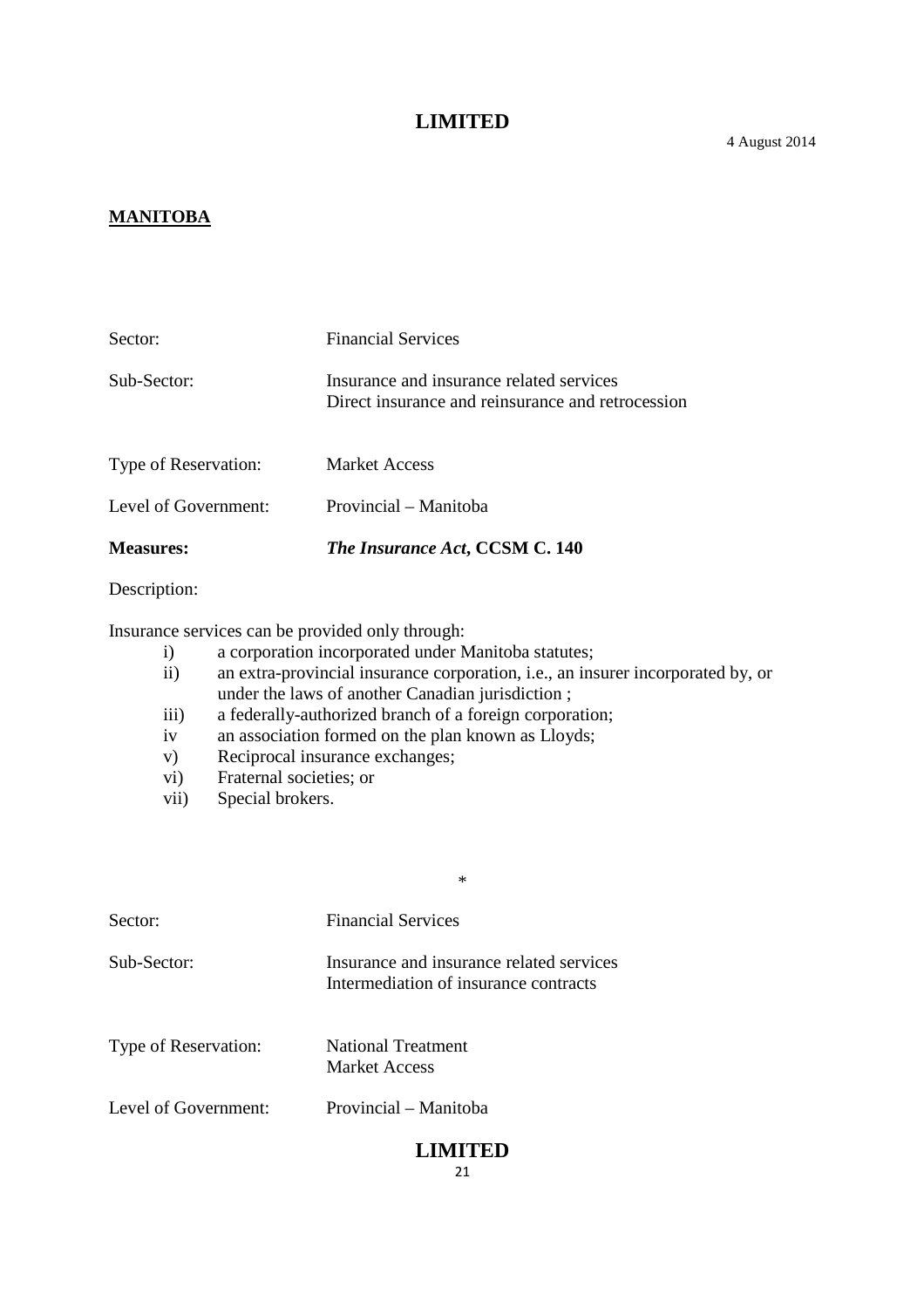4 August 2014

| <b>Measures:</b>                               | The Insurance Act, CCSM c. 140 S. $381(2)(a)^3$                                                            |
|------------------------------------------------|------------------------------------------------------------------------------------------------------------|
| Description:                                   |                                                                                                            |
|                                                | A license to act as a special broker authorized to place insurance coverage with unlicensed<br>insurers is |
| restricted to residents of Manitoba.           |                                                                                                            |
|                                                | $\ast$                                                                                                     |
| Sector:                                        | <b>Financial Services</b>                                                                                  |
| Sub-Sector:                                    | Banking and other financial services (excluding insurance)<br>Trust and loan companies                     |
| Type of Reservation:                           | <b>Market Access</b>                                                                                       |
| Level of Government:                           | Provincial - Manitoba                                                                                      |
| <b>Measures:</b>                               | The Corporations Act, CCSM c. 225                                                                          |
| $\mathbf{D}$ and $\mathbf{D}$ and $\mathbf{D}$ |                                                                                                            |

Description:

To operate as a trust and loan company under the Manitoba regime an entity must be a body corporate to which PART XXIV of *The Corporations Act* applies.

\*

| Sector:              | <b>Financial Services</b>                                                              |
|----------------------|----------------------------------------------------------------------------------------|
| Subsector:           | Banking and other financial services (excluding insurance)<br>Loan and trust companies |
| Type of Reservation: | <b>Market Access</b><br><b>National Treatment</b>                                      |
| Level of Government: | Provincial – Manitoba                                                                  |

<sup>3</sup> As of 21 July 2014, measure has been repealed by Manitoba legislature but not proclaimed nto forcé.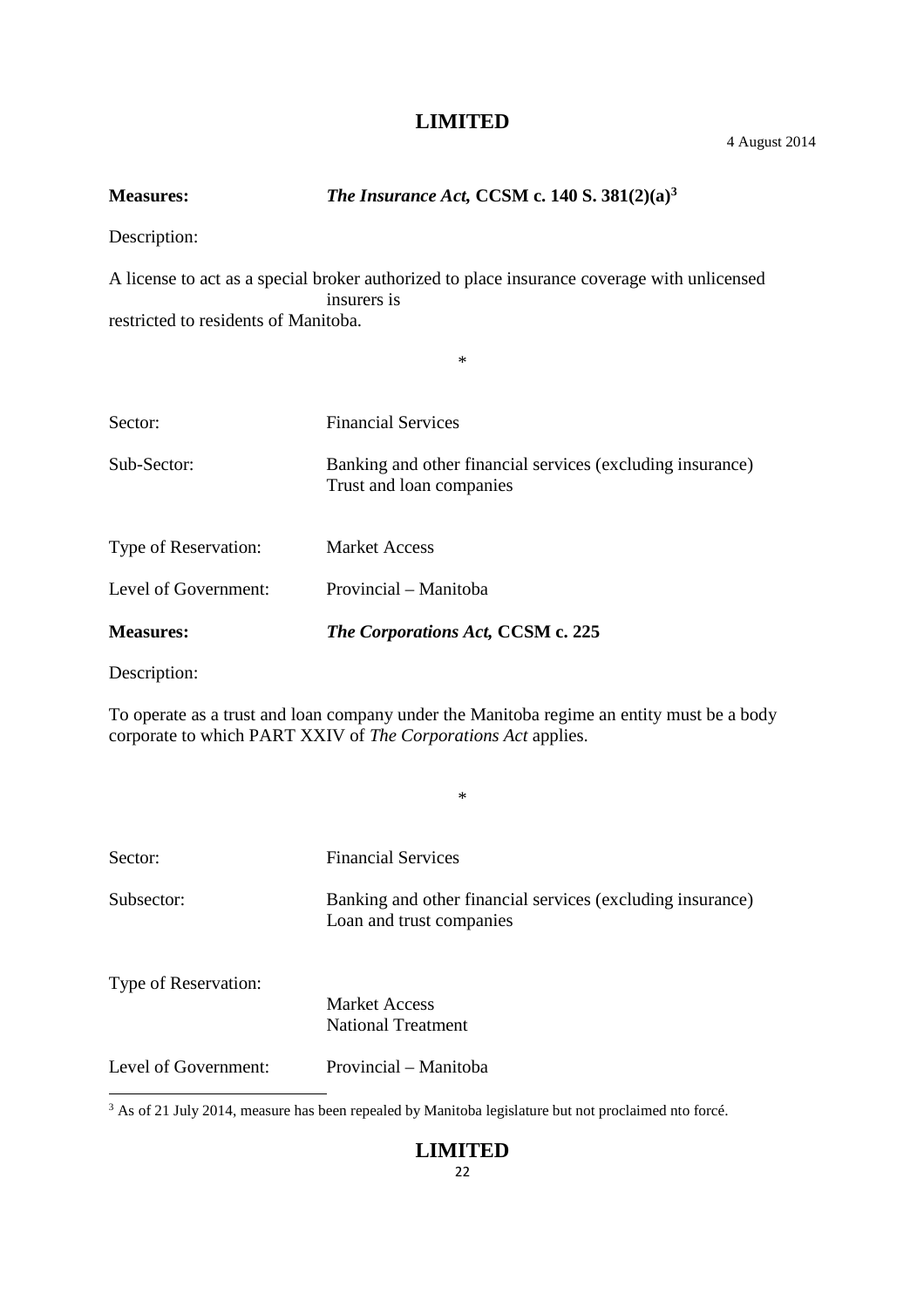# **Measures:** *The Corporations Act***, CCSM c.C225**

Description:

The direct or indirect acquisition of Canadian-controlled companies by non-residents is restricted to 10 per cent individually and 25 per cent collectively.

\*

| <b>Measures:</b>            | The Corporations Act, CCSM c.C225                                                      |
|-----------------------------|----------------------------------------------------------------------------------------|
| Level of Government:        | Provincial-Manitoba                                                                    |
| <b>Type of Reservation:</b> | <b>National Treatment</b>                                                              |
| Subsector:                  | Banking and other financial services (excluding insurance)<br>Loan and trust companies |
| Sector:                     | <b>Financial Services</b>                                                              |
|                             |                                                                                        |

Description:

A non-resident shareholder may not vote, nor cause to be voted, his/her/its shares unless the nonresident is the registered shareholder of the shares (s. 346(1) and (2)).

\*

| <b>Measures:</b>     | The Corporations Act, CCSM c.C225                                                      |
|----------------------|----------------------------------------------------------------------------------------|
| Level of Government: | Provincial – Manitoba                                                                  |
| Type of Reservation: | <b>National Treatment</b>                                                              |
| Subsector:           | Banking and other financial services (excluding insurance)<br>Loan and trust companies |
| Sector:              | <b>Financial Services</b>                                                              |
|                      |                                                                                        |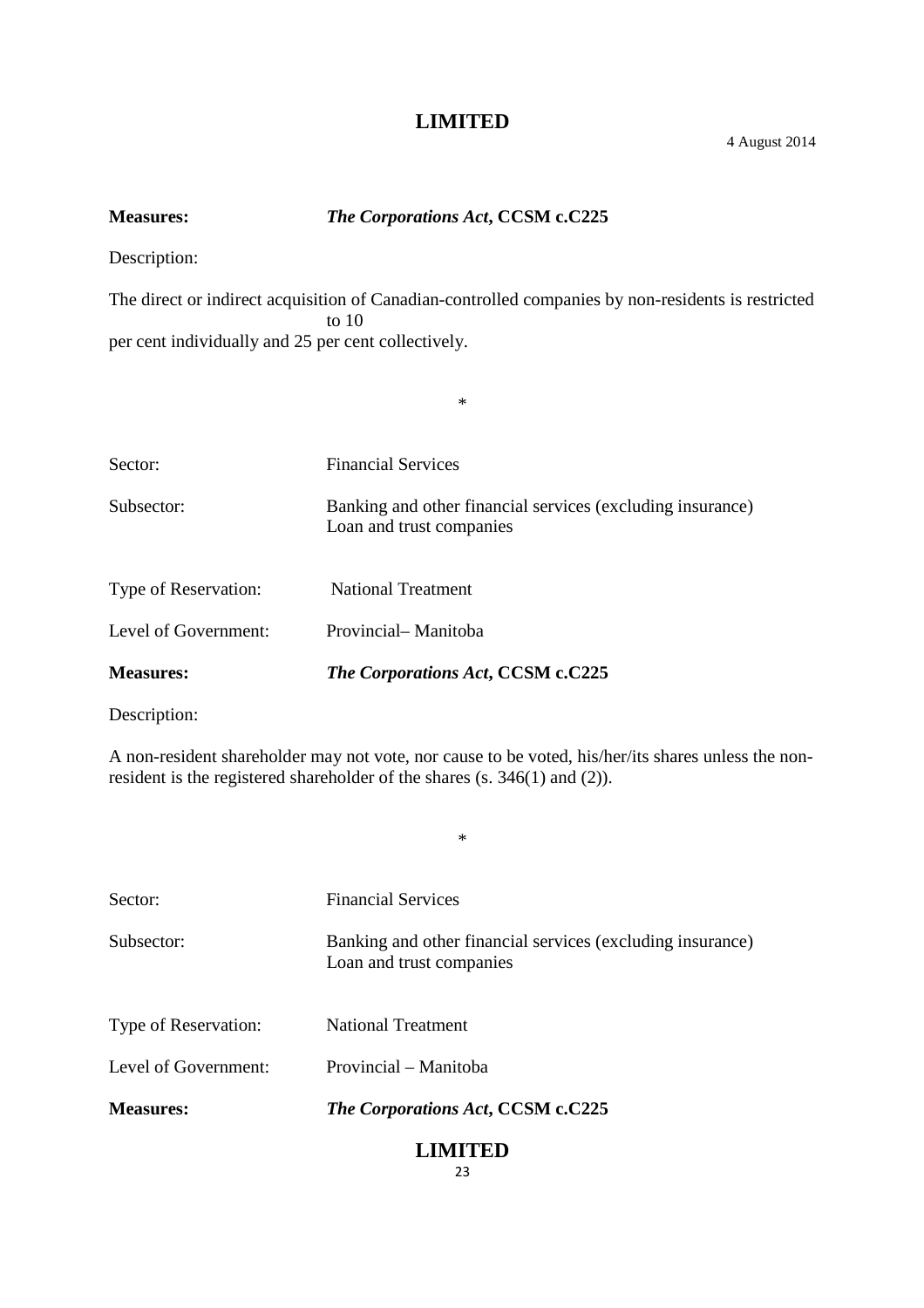Description:

. For provincially incorporated trust and loan companies, a majority of directors must be residents of Canada (s. 321(6)).

|                        | $\ast$                                                                                                                     |
|------------------------|----------------------------------------------------------------------------------------------------------------------------|
|                        |                                                                                                                            |
| Sector:                | <b>Financial Services</b>                                                                                                  |
| Sub-Sector:<br>thereof | Banking and other financial services (excluding insurance)<br>Credit unions, caisses populaires and associations or groups |
| Type of Reservation:   | <b>Market Access</b>                                                                                                       |
| Level of Government:   | Provincial – Manitoba                                                                                                      |
| <b>Measures:</b>       | The Credit Unions and Caisses Populaires Act, CCSM c.C301                                                                  |

Description:

A credit union or caisse populaire must be incorporated in Manitoba.

The purpose of a credit union is to provide financial services on a co-operative basis to its members, and for such services to be directed or controlled primarily by residents of Manitoba. The purpose of a caisse populaire is to provide financial services in the French language on a cooperative basis to its members, and for such services to be directed or controlled by Frenchspeaking individuals who are resident in Manitoba.

"Resident in Manitoba" is defined as an individual legally entitled to be in Canada, has made his or her home in Manitoba, and is physically present in Manitoba for at least 6 months in a year. A reference in the English version of the *Act* to a credit union includes a caisse populaire, and a reference in the French version of the *Act* to a caisse populaire includes a credit union.

\*

Sector: Financial Services

Subsector: Banking and other financial services (excluding insurance)

# **LIMITED**

 $24$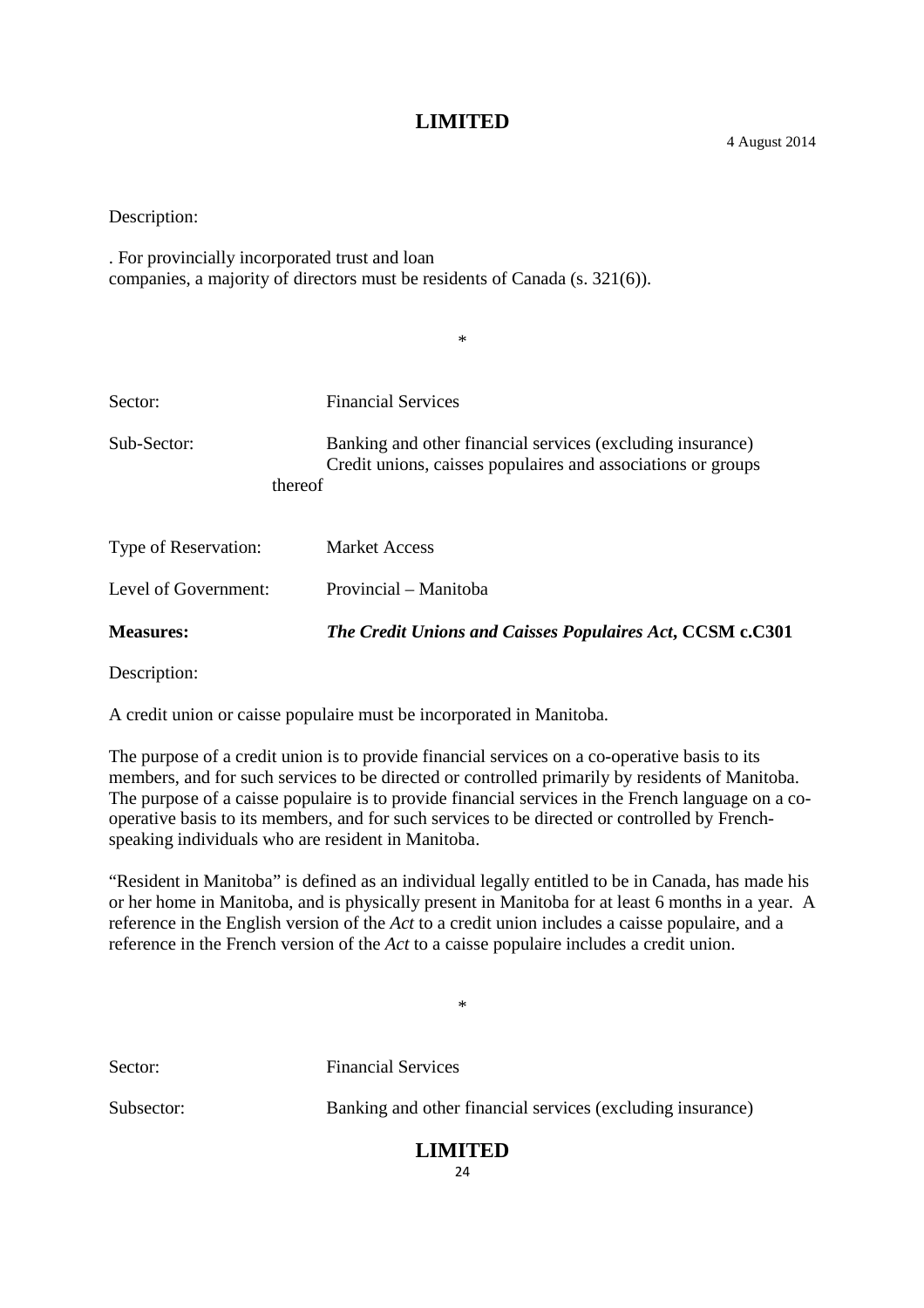4 August 2014

| Type of Reservation:                                                           | <b>National Treatment</b>                                                                                             |  |
|--------------------------------------------------------------------------------|-----------------------------------------------------------------------------------------------------------------------|--|
| Level of Government:                                                           | Provincial - Manitoba                                                                                                 |  |
| <b>Measures:</b>                                                               | The Credit Unions and Caisses Populaires Act, CCSM c. C301                                                            |  |
| Description:                                                                   |                                                                                                                       |  |
| A director of a credit union or caisse populaire must be a resident of Canada. |                                                                                                                       |  |
|                                                                                | $\ast$                                                                                                                |  |
| Sector:                                                                        | <b>Financial Services</b>                                                                                             |  |
| Subsector:                                                                     | Banking and other financial services (excluding insurance)<br>Community bond corporations                             |  |
| Type of Reservation:                                                           | <b>National Treatment</b>                                                                                             |  |
| Level of Government:                                                           | Provincial - Manitoba                                                                                                 |  |
| <b>Measures:</b>                                                               | The Agricultural Societies Act, CCSM c.A30                                                                            |  |
|                                                                                |                                                                                                                       |  |
| Description:                                                                   |                                                                                                                       |  |
|                                                                                | Directors of Community Bonds corporations must be resident of Manitoba.                                               |  |
|                                                                                | ∗                                                                                                                     |  |
| Sector:                                                                        | <b>Financial Services</b>                                                                                             |  |
| Sub-Sector:                                                                    | Banking and other financial services (excluding insurance)<br>Trading in securities and commodities futures - persons |  |
| Type of Reservation:                                                           | <b>Market Access</b><br><b>National Treatment</b><br><b>Cross Border Trade in Financial Services</b>                  |  |
| Level of Government:                                                           | Provincial - Manitoba                                                                                                 |  |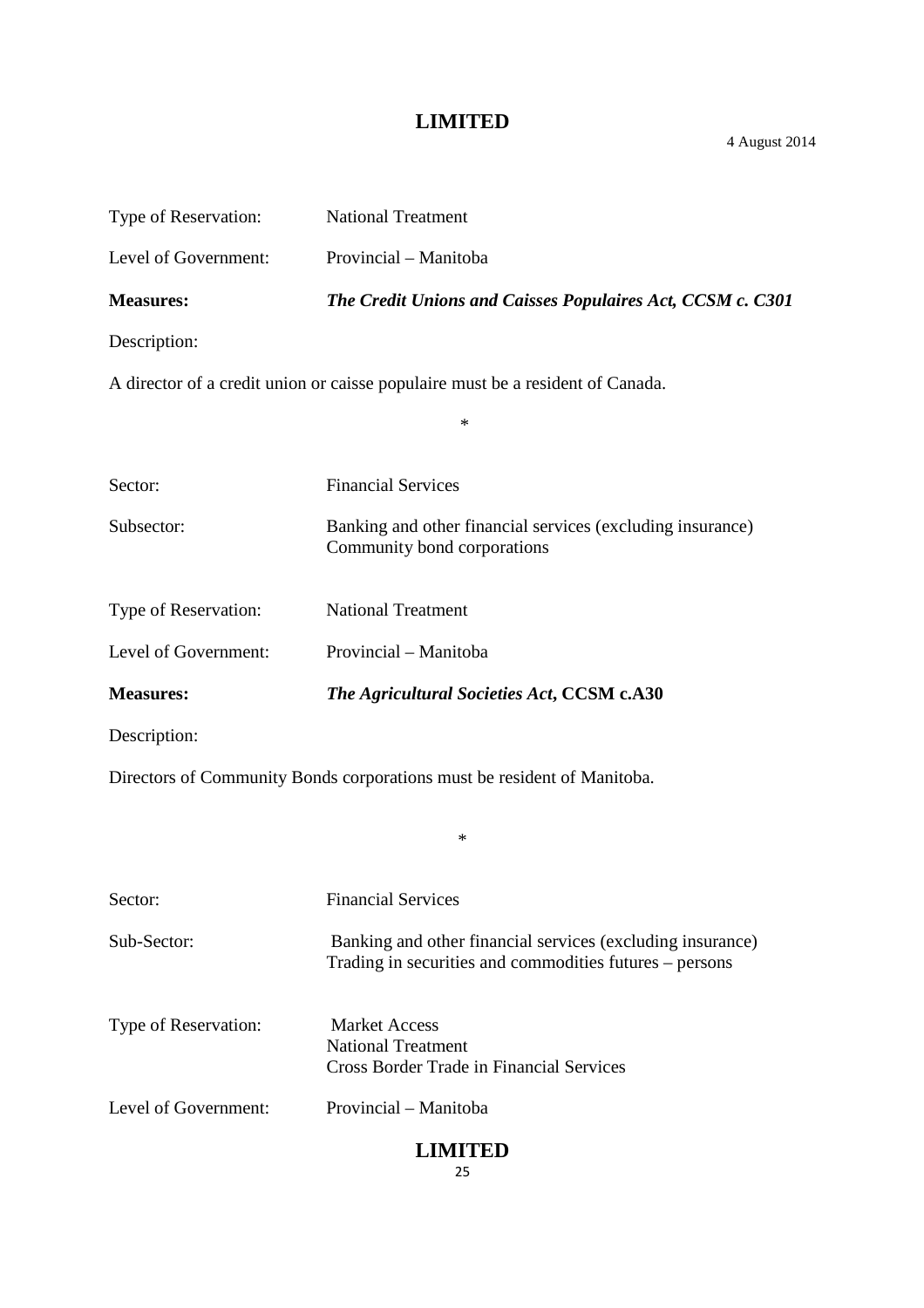**Measures:** *The Securities Act,* **CCSM C. S50**

Description:

There is a requirement for an individual or firm to register in order to trade through dealers and brokers that are neither resident nor registered in Manitoba.

\*

| Sector:              | <b>Financial Services</b>                                                                                                                                                               |
|----------------------|-----------------------------------------------------------------------------------------------------------------------------------------------------------------------------------------|
| Subsector:           | Banking and other financial services (excluding insurance)<br>Trading in securities and commodity futures and advisory and<br>auxiliary financial services - dealers, brokers, advisers |
| Type of Reservation: | <b>National Treatment</b>                                                                                                                                                               |
| Level of Government: | Provincial – Manitoba                                                                                                                                                                   |
| <b>Measures:</b>     | The Securities Act, C.C.S.M. c. S50                                                                                                                                                     |

Description:

Where the applicant is a corporation, at least one officer or director must have the "usual

residence

qualification", and where the applicant is a partnership, at least one partner or member who is an individual must have the "usual residence qualification".

The "usual residence qualification" requires the applicant to be resident in Manitoba at the date of the application and to have been resident in Canada for at least one year immediately before the date of the application, or to have been registered under the securities laws of another Canadian jurisdiction in which the applicant last resided and to have been so registered for at least one year immediately before the date of the application.

\*

Sector: Financial Services

# **LIMITED**

 $26$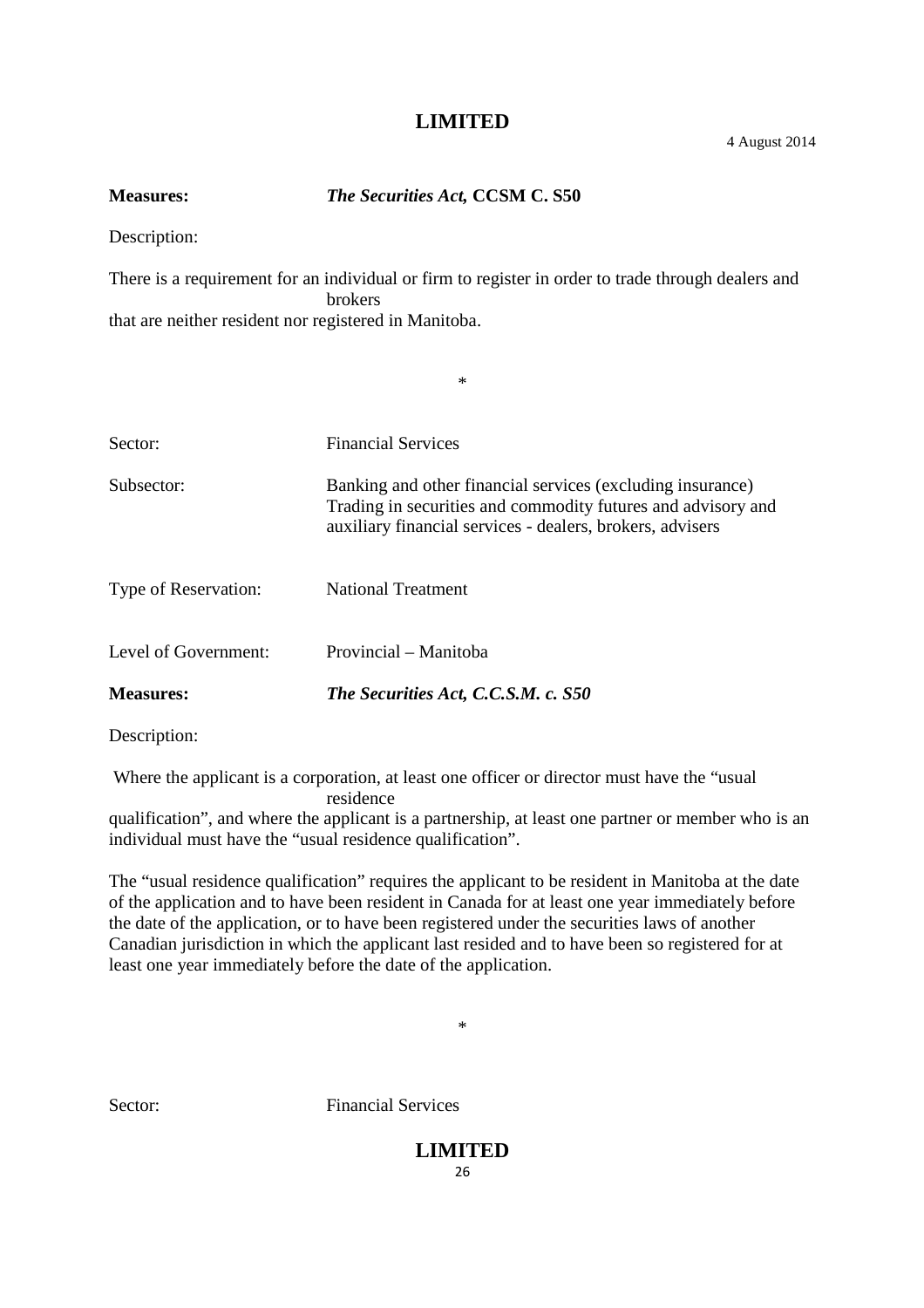4 August 2014

| Sub-Sector:                                          | Banking and other financial services (excluding insurance)<br>Trading for own account and for account of customers: custodial<br>services; trading in securities and commodity futures – persons;<br>securities dealers and brokers; trading in securities and commodity<br>futures; advisory and auxiliary financial services; dealers, brokers,<br>advisors |
|------------------------------------------------------|---------------------------------------------------------------------------------------------------------------------------------------------------------------------------------------------------------------------------------------------------------------------------------------------------------------------------------------------------------------|
| Type of Reservation:                                 | <b>National Treatment</b>                                                                                                                                                                                                                                                                                                                                     |
| Level of Government:<br><b>Measures:</b>             | Provincial – Manitoba<br>The Securities Act, C.C.S.M. c. S50                                                                                                                                                                                                                                                                                                  |
| Description:                                         |                                                                                                                                                                                                                                                                                                                                                               |
| he/she wishes to operate at the date of application. | An individual applicant for registration is required to have been a resident of Canada for a<br>period of at least one year prior to the application and a resident of the province in which                                                                                                                                                                  |
| Sector:                                              | <b>Financial Services</b>                                                                                                                                                                                                                                                                                                                                     |
| Sub-Sector:                                          | Banking and other financial services (excluding insurance)<br>Custodial services                                                                                                                                                                                                                                                                              |
| Type of Reservation:<br>Level of Government:         | <b>National Treatment</b><br>Provincial - Manitoba                                                                                                                                                                                                                                                                                                            |
| <b>Measures:</b>                                     | The Securities Act, CCSM c.S50                                                                                                                                                                                                                                                                                                                                |
| $\mathbf{r}$ $\mathbf{r}$                            |                                                                                                                                                                                                                                                                                                                                                               |

Description:

Mutual funds which offer securities in Canada must use a resident custodian. A non-resident sub-custodian may be used if it has shareholders' equity of at least \$100 million.

\*\*\*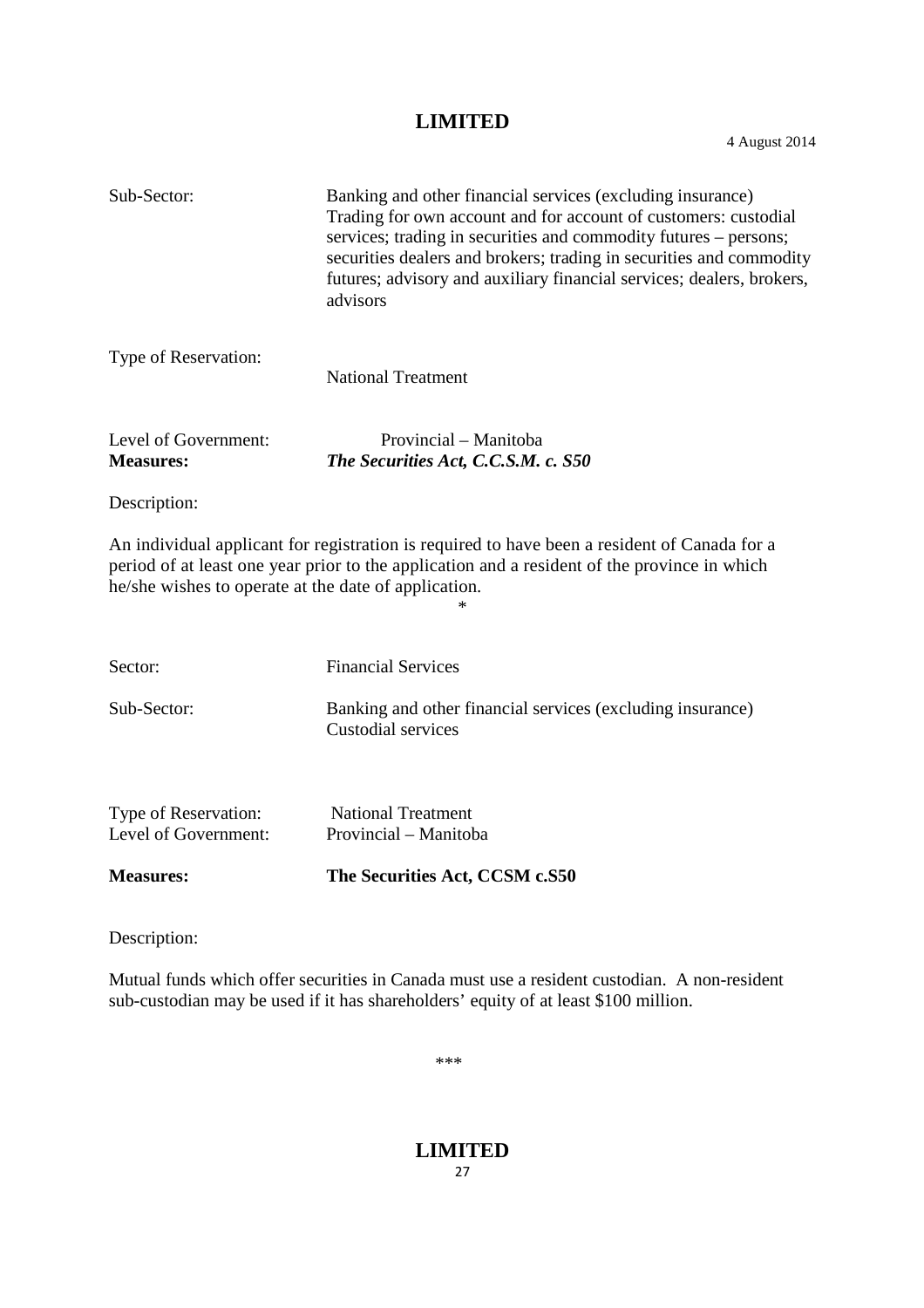#### **NEW BRUNSWICK**

| <b>Measures:</b>     | <i>Insurance Act</i> (R.S.N.B., 1973, c.1-12)                                                 |
|----------------------|-----------------------------------------------------------------------------------------------|
| Level of Government: | Provincial – New Brunswick                                                                    |
| Type of Reservation: | <b>Market Access</b>                                                                          |
| Sub-Sector:          | Insurance and insurance related services<br>Direct insurance and reinsurance and retrocession |
| Sector:              | <b>Financial Services</b>                                                                     |

Description:

Insurance services can be provided only through:

- i) a corporation incorporated under New Brunswick statutes;
- ii) an extra-provincial insurance corporation, i.e., an insurer incorporated by, or under the laws of another Canadian jurisdiction ;

\*

- iii) a federally-authorized branch of a foreign corporation;
- iv) an association formed on the plan known as Lloyds; or
- v) Reciprocal insurance exchanges.

| Sector:              | <b>Financial Services</b>                                                              |
|----------------------|----------------------------------------------------------------------------------------|
| Sub-Sector:          | Banking and other financial services (excluding insurance)<br>Trust and loan companies |
| Type of Reservation: | <b>Market Access</b>                                                                   |
| Level of Government: | Provincial – New Brunswick                                                             |
| <b>Measures:</b>     | Loan and Trust Companies Act (S.N.B. 1987, c.-L-11.2)                                  |
| Description:         |                                                                                        |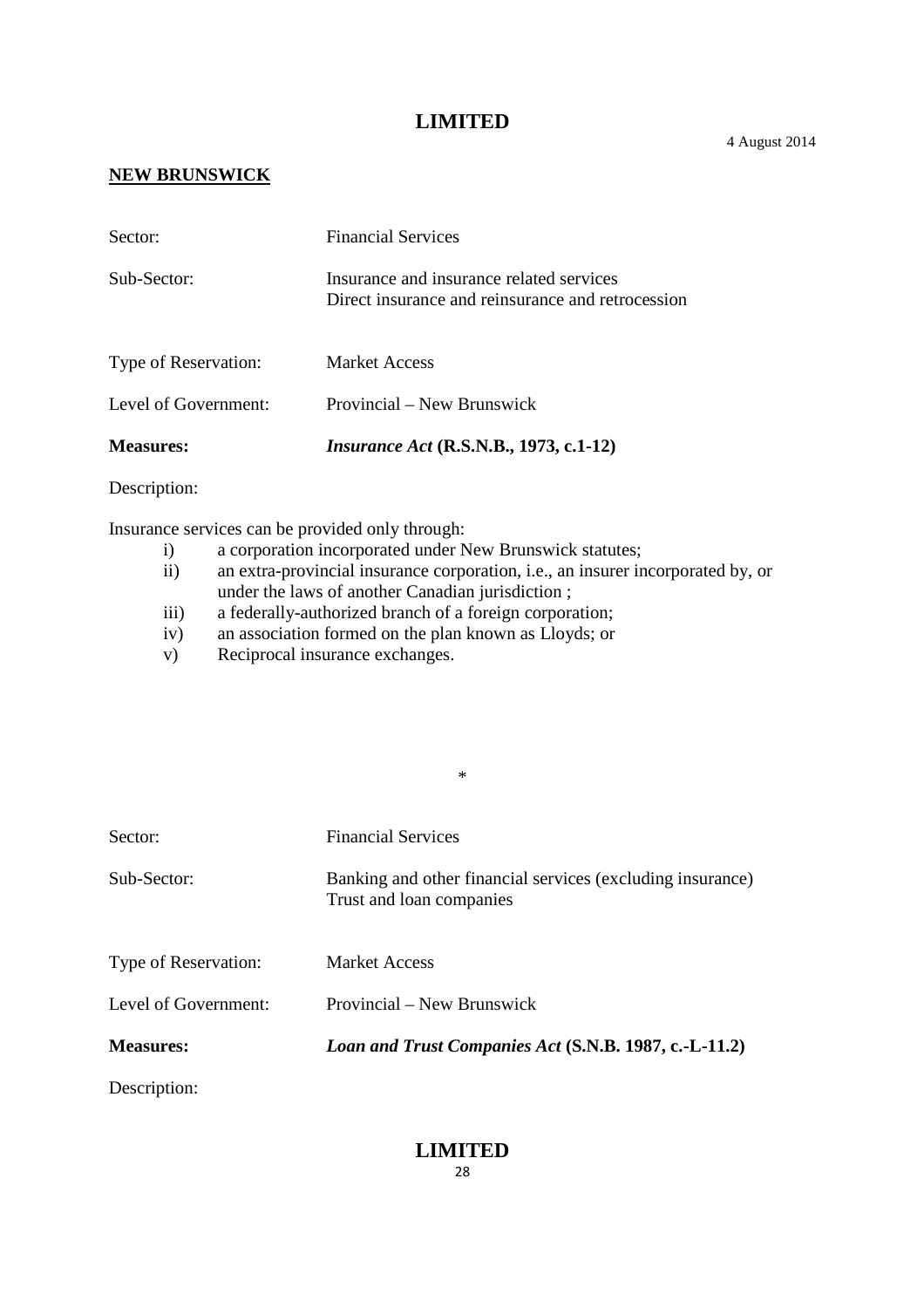\*

To operate as a trust and loan company under the New Brunswick regime an entity must be a body corporate to which the *Loan and Trust Companies Act* applies.

| Sector:              | <b>Financial Services</b>                                                                   |
|----------------------|---------------------------------------------------------------------------------------------|
| Subsector:           | Banking and other financial services (excluding insurance)<br>Trust and loans companies     |
| Type of Reservation: | <b>National Treatment</b>                                                                   |
| Level of Government: | Provincial – New Brunswick                                                                  |
| <b>Measures:</b>     | Loan and Trust Companies Act (S.N.B. 1987, c.-L-11.2)                                       |
| Description:         |                                                                                             |
|                      | At least two of the directors of a trust or loan company must be resident in New Brunswick. |
|                      | $\ast$                                                                                      |
| Sector:              | <b>Financial Services</b>                                                                   |
| Subsector:           | Banking and other financial services – (excluding insurance)<br>Trust and loans companies   |
| Type of Reservation: | <b>Market Access</b><br><b>National Treatment</b>                                           |
| Level of Government: | Provincial – New Brunswick                                                                  |
| <b>Measures:</b>     | Loan and Trust Companies Act (S.N.B. 1987, c.-L-11.2)                                       |

Description:

Incorporation or registration will be refused unless authorities are satisfied that there exists a public benefit and advantage for an additional corporation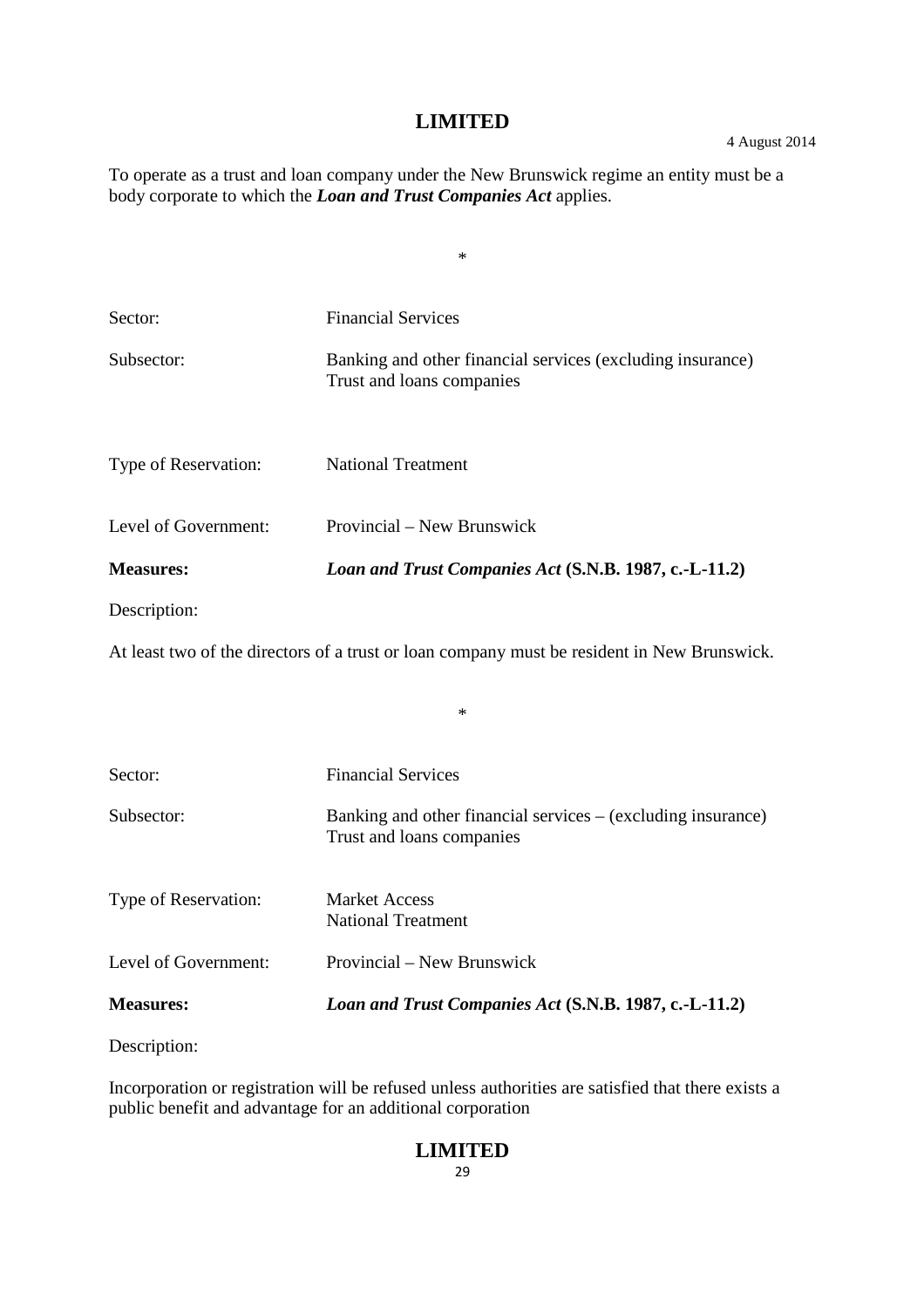\*

Sector: Financial Services Sub-Sector: Banking and other financial services (excluding insurance) Trading in securities and commodities futures – persons Type of Reservation: Market Access National Treatment Cross Border Trade in Financial Services Level of Government: Provincial – New Brunswick **Measures:** *Securities Act* **(S.N.B., 2004, c.S-5.5)**

Description:

There is a requirement for an individual or firm to register in order to trade through dealers and brokers that are neither resident nor registered in New Brunswick.

\*

| Sector:                | <b>Financial Services</b>                                                                                                  |
|------------------------|----------------------------------------------------------------------------------------------------------------------------|
| Sub-Sector:<br>thereof | Banking and other financial services (excluding insurance)<br>Credit unions, caisses populaires and associations or groups |
| Type of Reservation:   | <b>Market Access</b>                                                                                                       |
| Level of Government:   | Provincial – New Brunswick                                                                                                 |
| <b>Measures:</b>       | <i>Credit Unions Act</i> (R.S.N.B., 2004, c.S-5.5)                                                                         |
| Description:           |                                                                                                                            |

Must incorporate in New Brunswick.

\*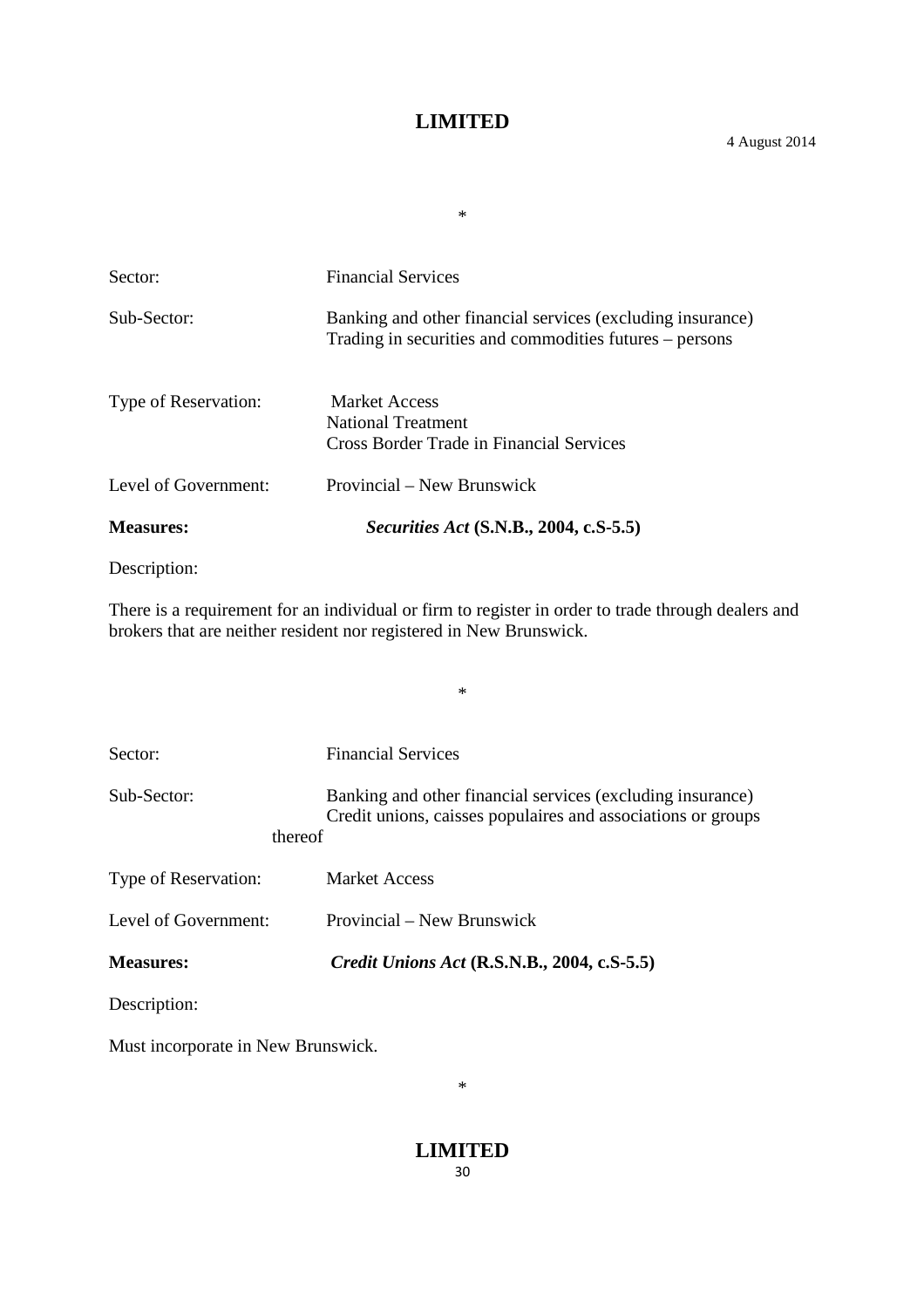| Sector:              | <b>Financial Services</b>                                                                 |
|----------------------|-------------------------------------------------------------------------------------------|
| Subsector:           | Banking and other financial services (excluding insurance)<br>Community bond corporations |
| Type of Reservation: | <b>National Treatment</b>                                                                 |
| Level of Government: | Provincial – New Brunswick                                                                |
| <b>Measures:</b>     | <i>Securities Act</i> (S.N.B., 2004, c.S-5.5)                                             |
| Description:         |                                                                                           |
|                      | Directors of Community Bonds corporations must be resident of New Brunswick.              |
|                      | $\ast$                                                                                    |
| Sector:              | <b>Financial Services</b>                                                                 |
| Sub-Sector:          | Banking and other financial services (excluding insurance)<br><b>Custodial services</b>   |
| Type of Reservation: | <b>National Treatment</b><br><b>Cross-Border Trade in Financial Services</b>              |
| Level of Government: | Provincial – New Brunswick                                                                |

**Measures: Securities Act, SNB 2004**

Description:

Mutual funds which offer securities in Canada must use a resident custodian. A non-resident sub-custodian may be used if it has shareholders' equity of at least \$100 million.

\*\*\*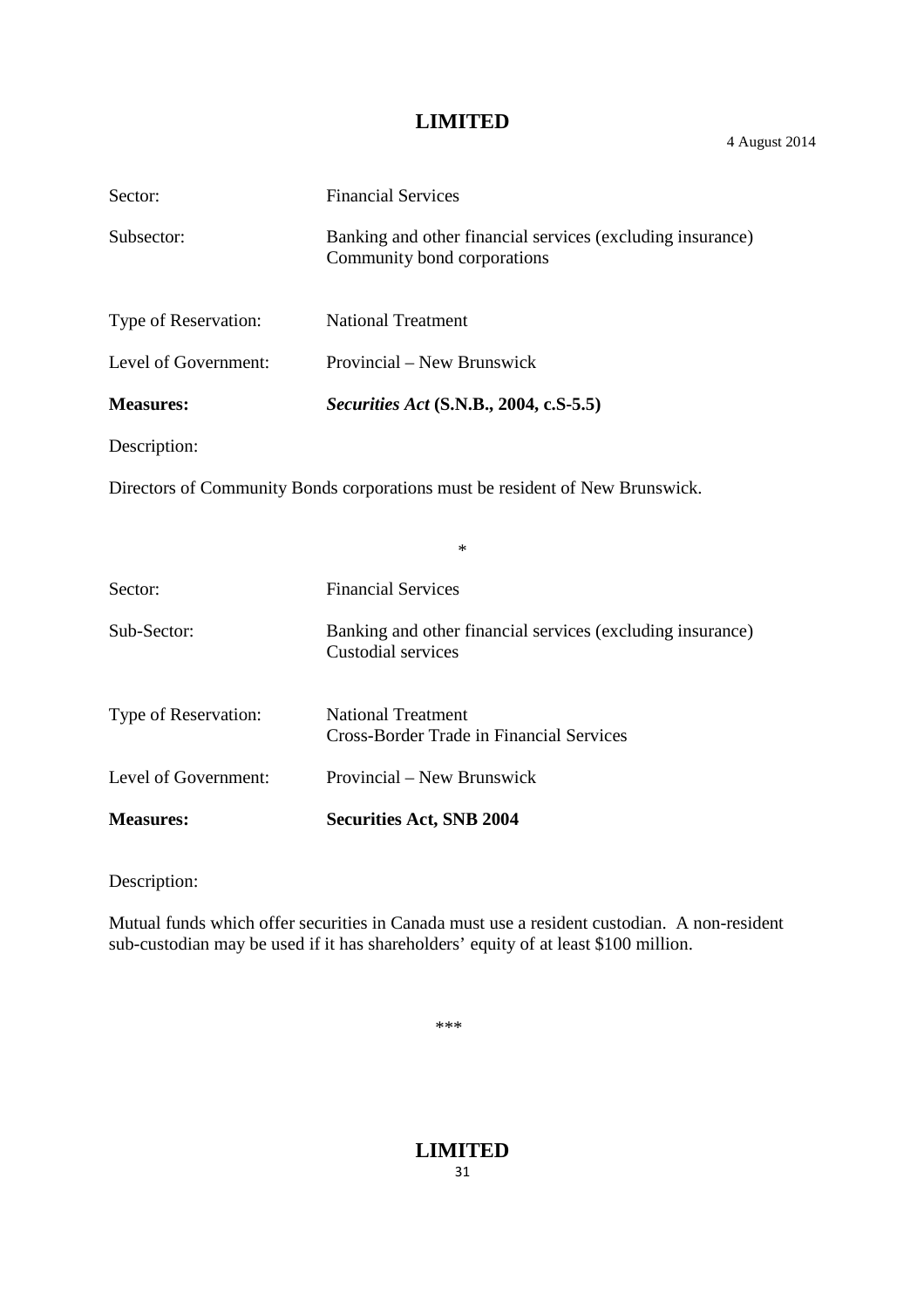#### **NEWFOUNDLAND AND LABRADOR**

| <b>Measures:</b>     | <i>Insurance Adjusters, Agents and Brokers Act, RSNL 1990, 1-9</i>                            |
|----------------------|-----------------------------------------------------------------------------------------------|
| Level of Government: | Provincial – Newfoundland and Labrador                                                        |
| Type of Reservation: | <b>Market Access</b>                                                                          |
| Sub-Sector:          | Insurance and insurance related services<br>Direct insurance and reinsurance and retrocession |
| Sector:              | <b>Financial Services</b>                                                                     |

#### Description:

Insurance services can be provided only through:

- i) a corporation incorporated under Newfoundland and Labrador statutes;
- ii) an extra-provincial insurance corporation, i.e., an insurer incorporated by, or under the laws of another Canadian jurisdiction ;

\*

- iii) a federally-authorized branch of a foreign corporation;
- iv) an association formed on the plan known as Lloyds;
- v) Reciprocal insurance exchanges;
- vi) Fraternal societies;
- vii) Special brokers;
- viii) Sororal societies; or
- ix) Mutual benefits societies.

| Sector:              | <b>Financial Services</b>                                                       |
|----------------------|---------------------------------------------------------------------------------|
| Sub-Sector:          | Insurance and insurance related services<br>Reinsurance and Retrocession        |
| Type of Reservation: | Market Access<br>National Treatment<br>Cross-Border Trade in Financial Services |
| Level of Government: | Provincial – Newfoundland and Labrador                                          |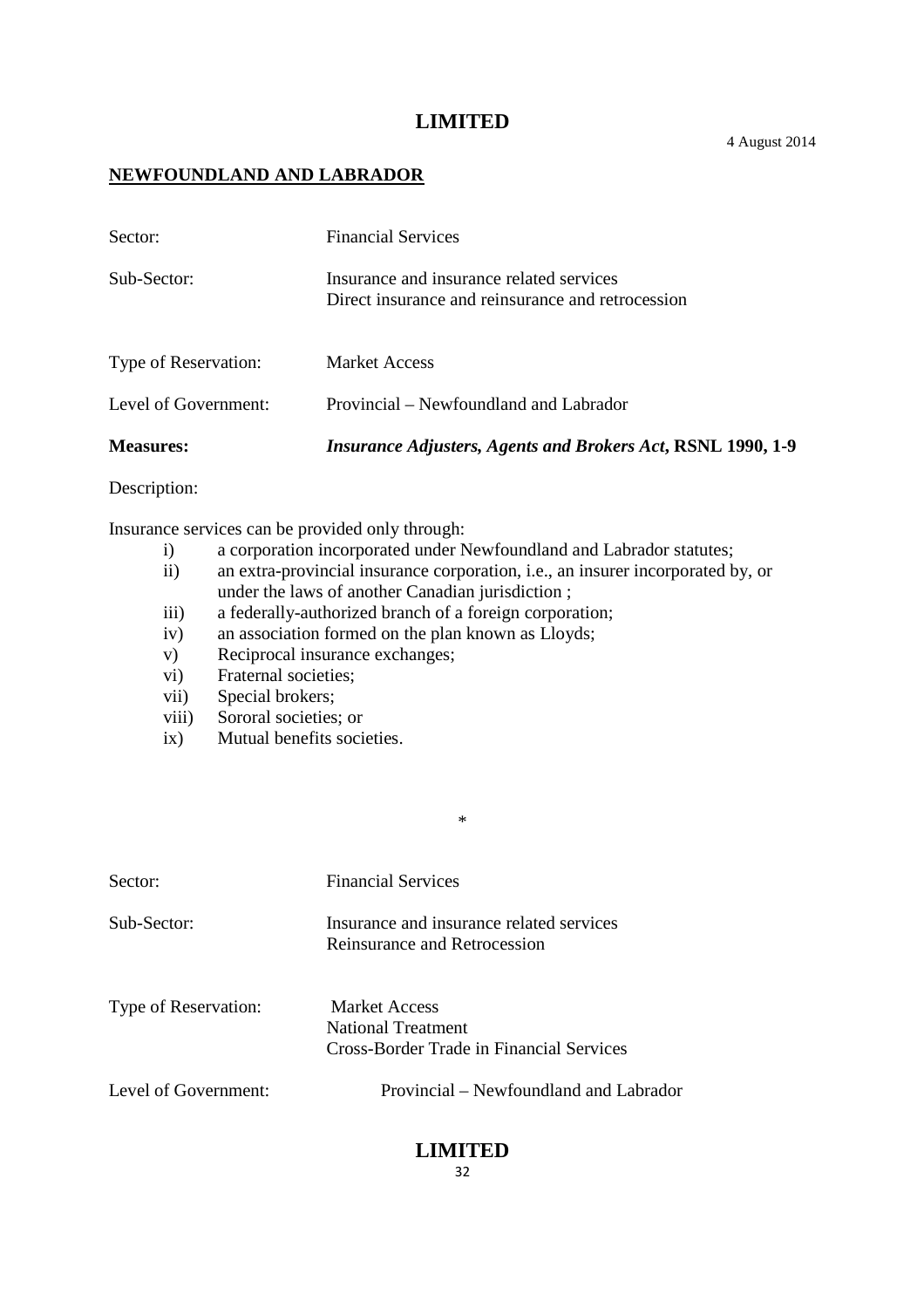**Measures:** *Insurance Companies Act,* **RSNL 1990, 1-10**

Description:

The purchase of reinsurance services by an insurer, other than a life insurer or a reinsurer, from a non-resident reinsurer is limited to no more than 25 percent of the risks undertaken by the insurer purchasing the reinsurance.

\*

| Sector:              | <b>Financial Services</b>                                                                   |
|----------------------|---------------------------------------------------------------------------------------------|
| Sub-Sector:          | Banking and other financial services (excluding insurance)<br>Trust and loan companies      |
| Type of Reservation: | <b>Market Access</b>                                                                        |
| Level of Government: | Provincial - Newfoundland and Labrador                                                      |
| <b>Measures:</b>     | Corporations Act, RSNL 1990, C-36: Trust and Loan<br><b>Corporations Act SNL 2007 T-9.1</b> |

Description:

To operate as a trust and loan company under the Newfoundland and Labrador regime an entity must be a body corporate to which the *Trust and Loan Corporations Act* applies.

\*

| Sector:     | <b>Financial Services</b>                                                                                                             |
|-------------|---------------------------------------------------------------------------------------------------------------------------------------|
| Sub-Sector: | Banking and other financial services (excluding insurance)<br>Credit unions, caisses populaires and associations or groups<br>thereof |
|             |                                                                                                                                       |

| <b>Type of Reservation:</b> | <b>Market Access</b>                   |
|-----------------------------|----------------------------------------|
| Level of Government:        | Provincial – Newfoundland and Labrador |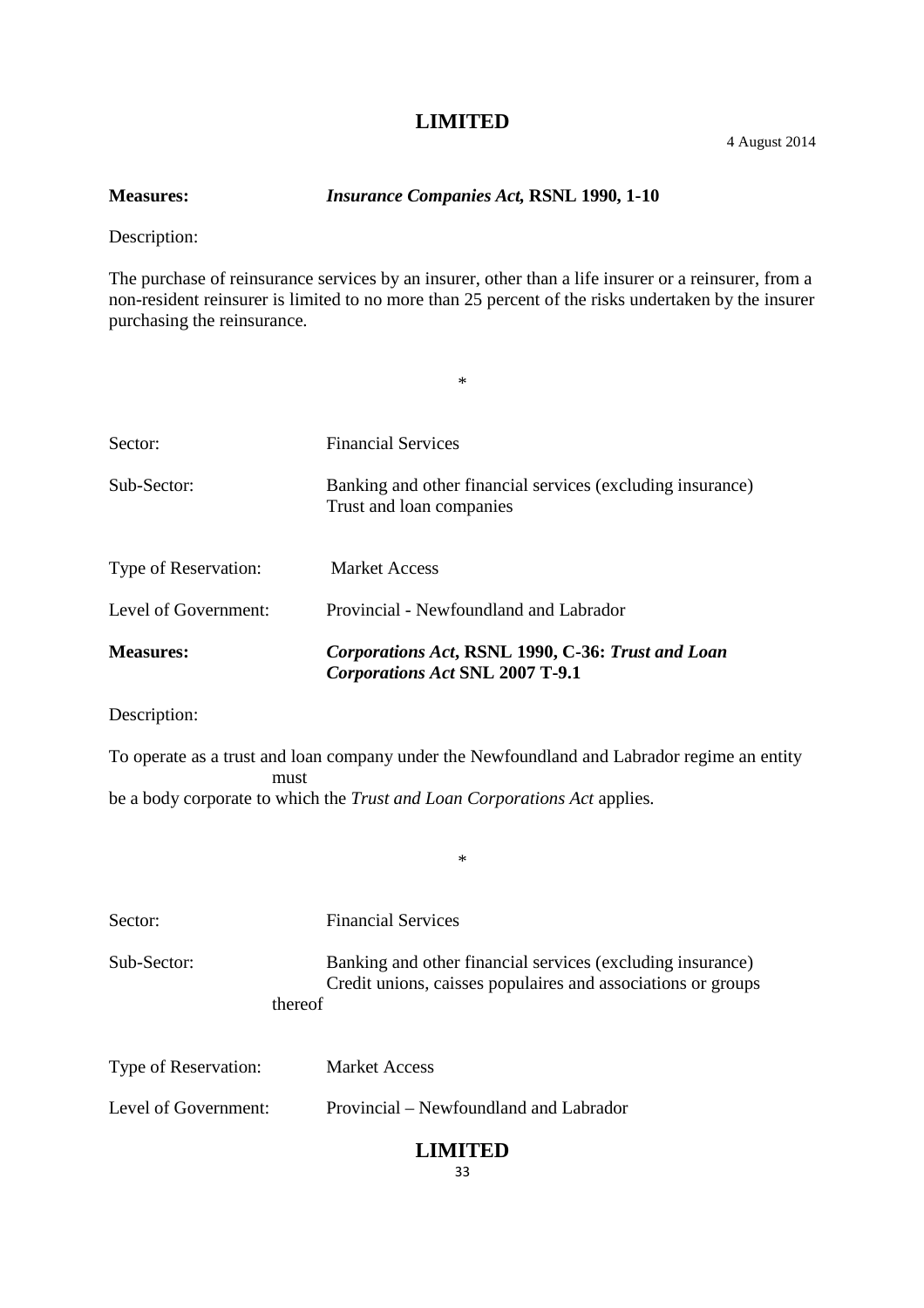\*

**Measures:** *Credit Union Act 2009***, SNL 2009, C-37.2**

Description:

Must incorporate in Newfoundland and Labrador.

| <b>Measures:</b>     | Securities Act, RSNL 1990 S-13                                                      |
|----------------------|-------------------------------------------------------------------------------------|
| Level of Government: | Provincial - Newfoundland and Labrador                                              |
| Type of Reservation: | <b>National Treatment</b>                                                           |
| Sub-Sector:          | Banking and other financial services (excluding insurance)<br>Trading in securities |
| Sector:              | <b>Financial Services</b>                                                           |
|                      |                                                                                     |

#### Description:

In certain restricted circumstances, the Superintendent of Securities may refuse registration: (a) to an individual, or

(b) to a person or company,

if the individual, or any director or officer of the person or company, has not been a resident of Canada for at least one year immediately prior to

the

date of application for registration.

\*

Sector: Financial Services

Sub-Sector: Banking and other financial services (excluding insurance) Trading in securities and commodities futures – persons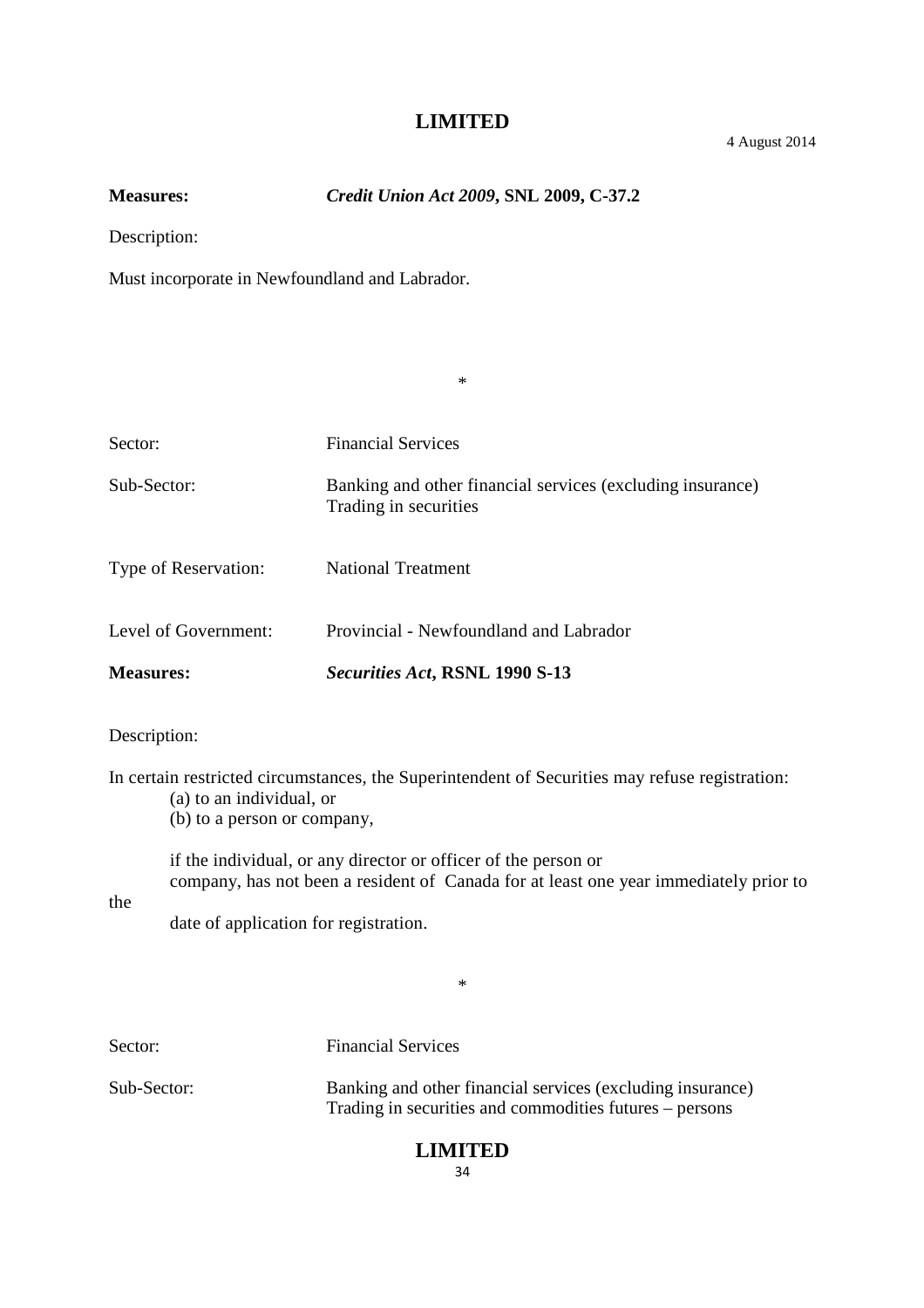4 August 2014

| Type of Reservation: | <b>Market Access</b><br>National Treatment<br><b>Cross Border Trade in Financial Services</b> |
|----------------------|-----------------------------------------------------------------------------------------------|
| Level of Government: | Provincial – Newfoundland and Labrador                                                        |
| <b>Measures:</b>     | Securities Act, RSNL 1990 S-13                                                                |

Description:

There is a requirement for an individual or firm to register in order to trade through dealers and brokers that are neither resident nor registered in Newfoundland and Labrador.

|                      | $\ast$                                                                           |
|----------------------|----------------------------------------------------------------------------------|
| Sector:              | <b>Financial Services</b>                                                        |
| Sub-Sector:          | Banking and other financial services (excluding insurance)<br>Custodial services |
| Type of Reservation: | National Treatment<br><b>Cross-Border Trade in Financial Services</b>            |
| Level of Government: | Provincial Newfoundland and Labrador                                             |
| <b>Measures:</b>     | Securities Act, RSNL 1990 1-13                                                   |

Description:

Mutual funds which offer securities in Canada must use a resident custodian. A non-resident sub-custodian may be used if it has shareholders' equity of at least \$100 million.

\*\*\*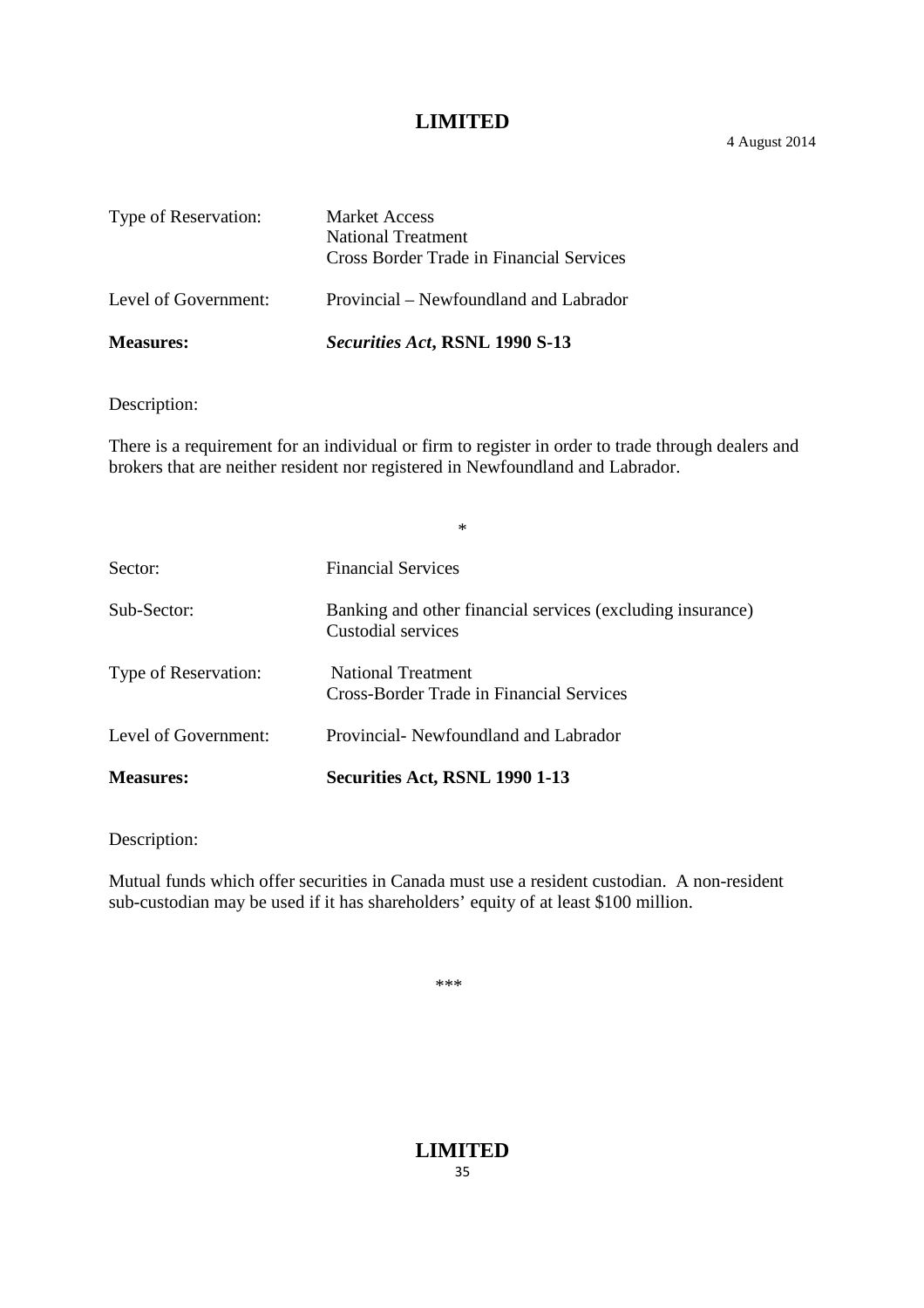#### **NORTHWEST TERRITORIES**

| <b>Measures:</b>     | <i>Insurance Act</i> , I-3 RSNWT 1988, c.1-5,211                                              |
|----------------------|-----------------------------------------------------------------------------------------------|
| Level of Government: | <b>Territorial- Northwest Territories</b>                                                     |
| Type of Reservation: | <b>Market Access</b>                                                                          |
| Sub-Sector:          | Insurance and insurance related services<br>Direct insurance and reinsurance and retrocession |
| Sector:              | <b>Financial Services</b>                                                                     |

#### Description:

Insurance services can be provided only through:

- i) a corporation incorporated under Northwest Territory statutes;
- ii) an extra-provincial insurance corporation, i.e., an insurer incorporated by, or under the laws of another Canadian jurisdiction ;

\*

- iii) a federally-authorized branch of a foreign corporation;
- iv) an association formed on the plan known as Lloyds;
- v) Reciprocal insurance exchanges; or
- vi) Fraternal societies.

| Sector:              | <b>Financial Services</b>                                                              |
|----------------------|----------------------------------------------------------------------------------------|
| Sub-Sector:          | Banking and other financial services (excluding insurance)<br>Trust and loan companies |
| Type of Reservation: | <b>Market Access</b>                                                                   |
| Level of Government: | Territorial – Northwest Territories                                                    |
| <b>Measures:</b>     | <b>Business Corporations Act, RSNWT 1988, c.C-23</b>                                   |
| Description:         |                                                                                        |

Federal or provincial incorporation is required.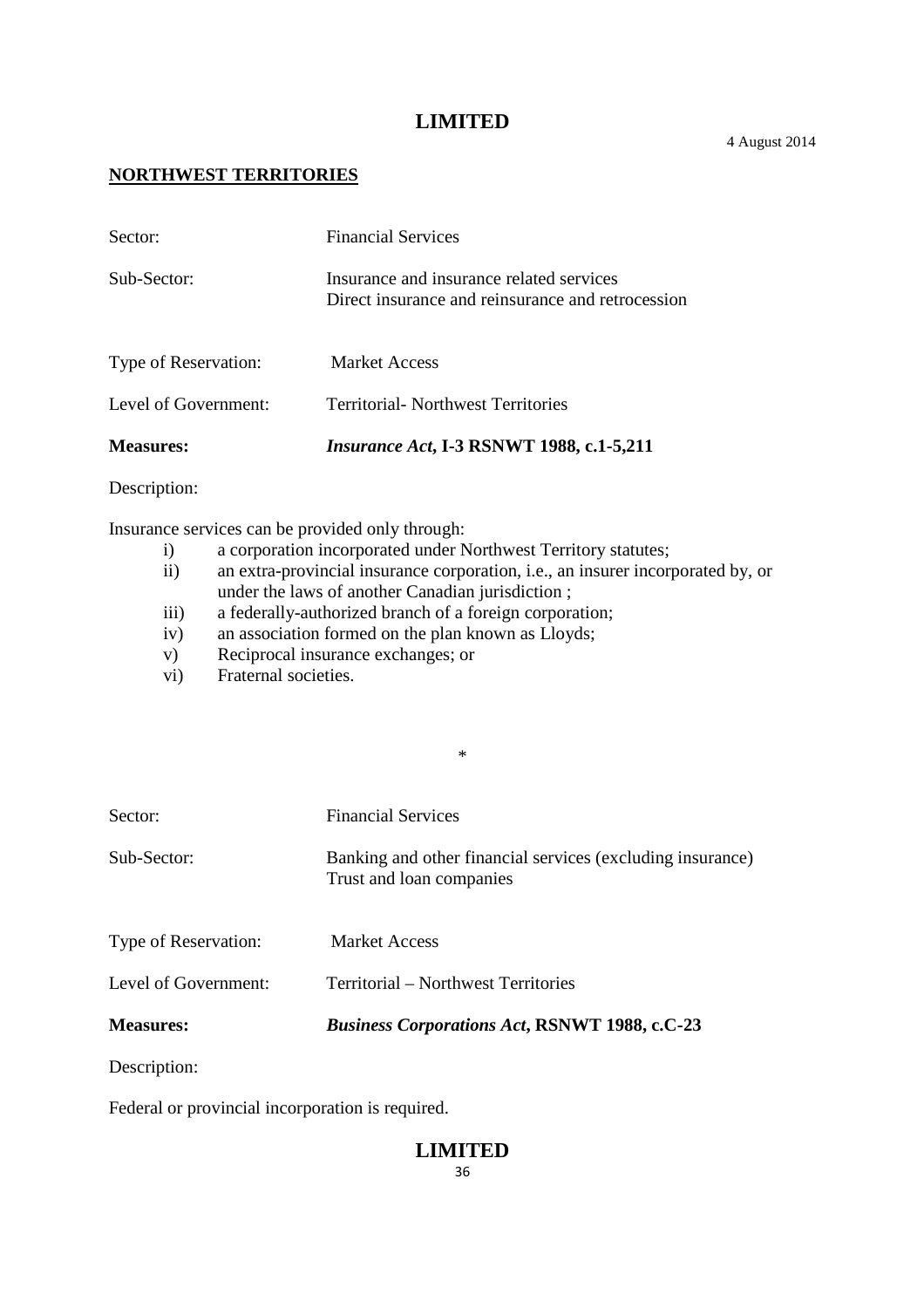4 August 2014

| Sector:                | <b>Financial Services</b>                                                                                                  |
|------------------------|----------------------------------------------------------------------------------------------------------------------------|
| Sub-Sector:<br>thereof | Banking and other financial services (excluding insurance)<br>Credit unions, caisses populaires and associations or groups |
| Type of Reservation:   | <b>Market Access</b>                                                                                                       |
| Level of Government:   | Territorial – Northwest Territories                                                                                        |

**Measures:** *Credit Union Act***, RSNWT, 1988, c.C23**

Description:

Must incorporate in Northwest Territories.

Sector: Financial Services Sub-Sector: Banking and other financial services (excluding insurance) Trading in securities and commodities futures – persons Type of Reservation: Market Access National Treatment Cross Border Trade in Financial Services Level of Government: Territorial – Northwest Territories **Measures: Securities Act, RSNWT. 1998, c.10**

\*

Description:

There is a requirement for an individual or firm to register in order to trade through dealers and brokers that are neither resident nor registered in Northwest Territories

\*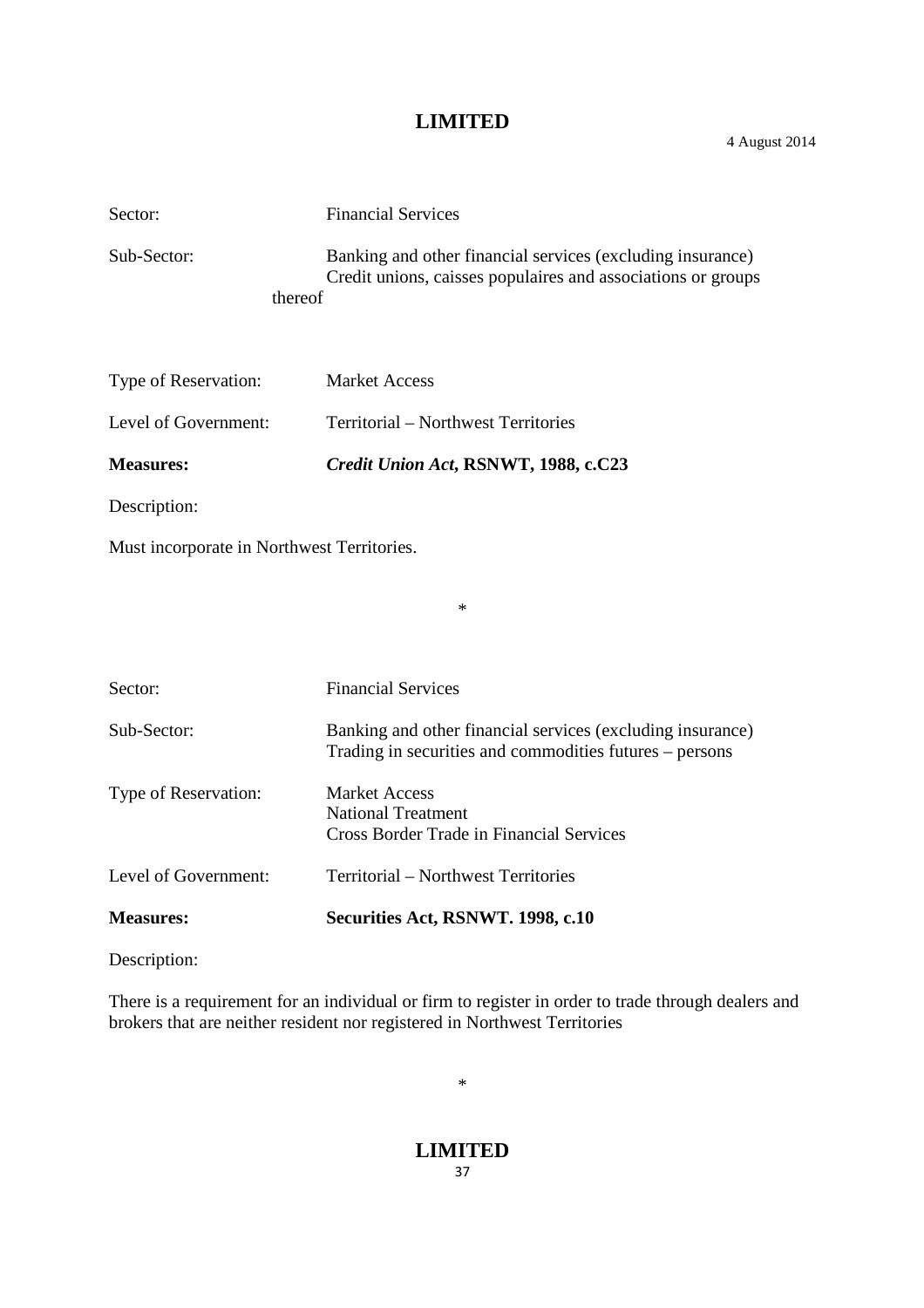| Sector:              | <b>Financial Services</b>                                                        |
|----------------------|----------------------------------------------------------------------------------|
| Sub-Sector:          | Banking and other financial services (excluding insurance)<br>Custodial services |
| Type of Reservation: | <b>National Treatment</b><br>Cross-border Trade in Financial Serivces            |
| Level of Government: | Territorial – Northwest Territories                                              |
| <b>Measures:</b>     | <i>Securities Act, RSNWT 2008, c.10</i>                                          |

Description:

Mutual funds which offer securities in Canada must use a resident custodian. A non-resident sub-custodian may be used if it has shareholders' equity of at least \$100 million.

\*\*\*

4 August 2014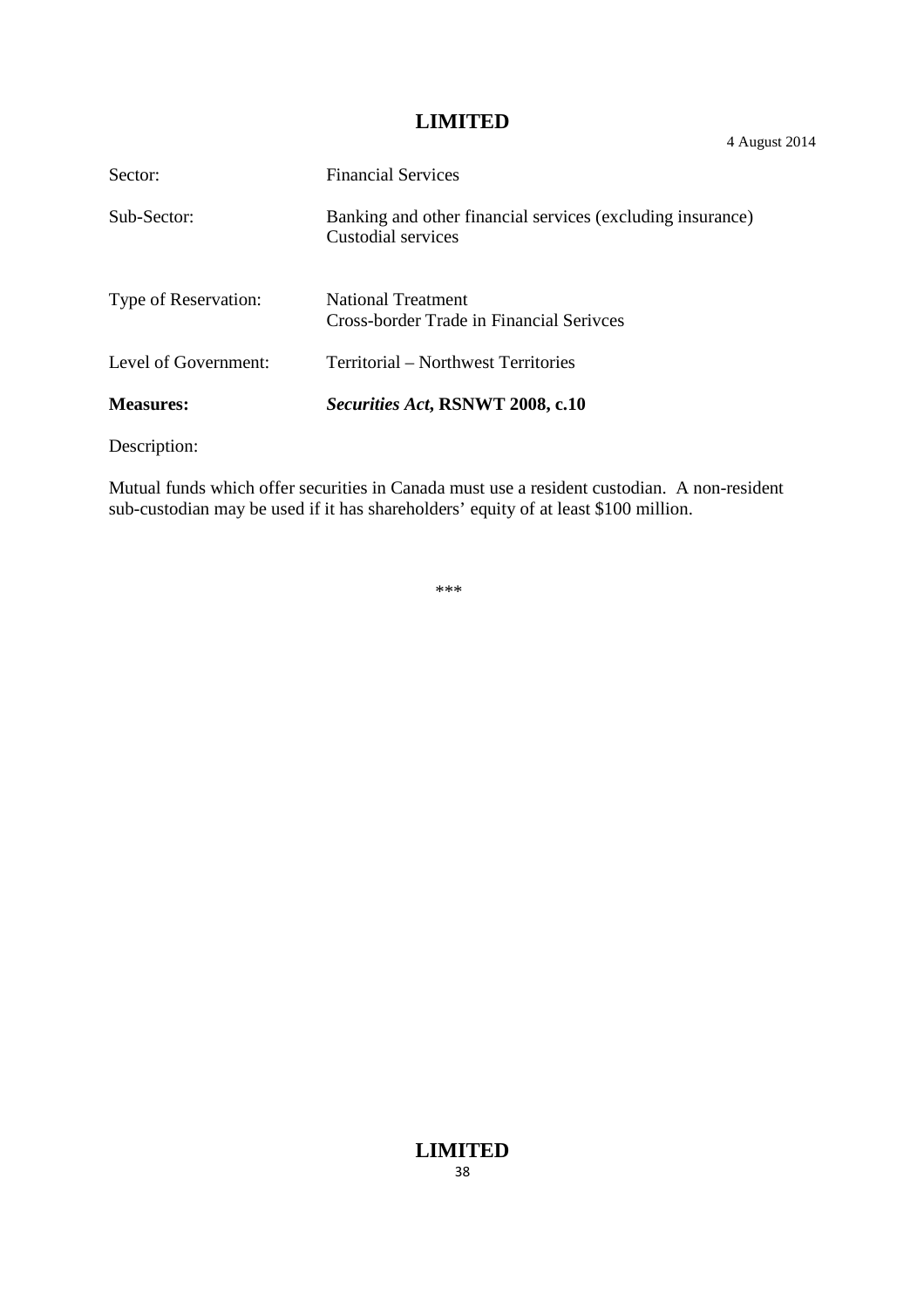#### **NOVA SCOTIA**

| <b>Measures:</b>     | <i>Insurance Act, RSNS 1989, c 231; Licensing of Insurers</i><br><i>Regulations</i> , or any other subsidiary measures made thereto |
|----------------------|-------------------------------------------------------------------------------------------------------------------------------------|
| Level of Government: | Provincial – Nova Scotia                                                                                                            |
| Type of Reservation: | <b>Market Access</b>                                                                                                                |
| Sub-Sector:          | Insurance and insurance related services<br>Direct insurance and reinsurance and retrocession                                       |
| Sector:              | <b>Financial Services</b>                                                                                                           |

#### Description:

Insurance services can be provided only through:

- i) a corporation incorporated under Nova Scotia statutes;
- ii) an extra-provincial insurance corporation, i.e., an insurer incorporated by, or under the laws of another Canadian jurisdiction ;
- iii) a federally-authorized branch of a foreign corporation;
- iv) an association formed on the plan known as Lloyds;
- v) Reciprocal insurance exchanges;
- vi) Fraternal societies; vii) Special brokers;
- viii) Sororal societies; or
- ix) Mutual benefits societies.

| Sector:     | <b>Financial Services</b>                                                                                                                                                                                                                 |
|-------------|-------------------------------------------------------------------------------------------------------------------------------------------------------------------------------------------------------------------------------------------|
| Sub-Sector: | Insurance and insurance related services<br>Intermediation of insurance contracts related to maritime transport<br>and commercial aviation and space launching and freight<br>(including satellites), and to reinsurance and retrocession |

\*

Type of Reservation: Market Access Cross-Border Trade in Financial Services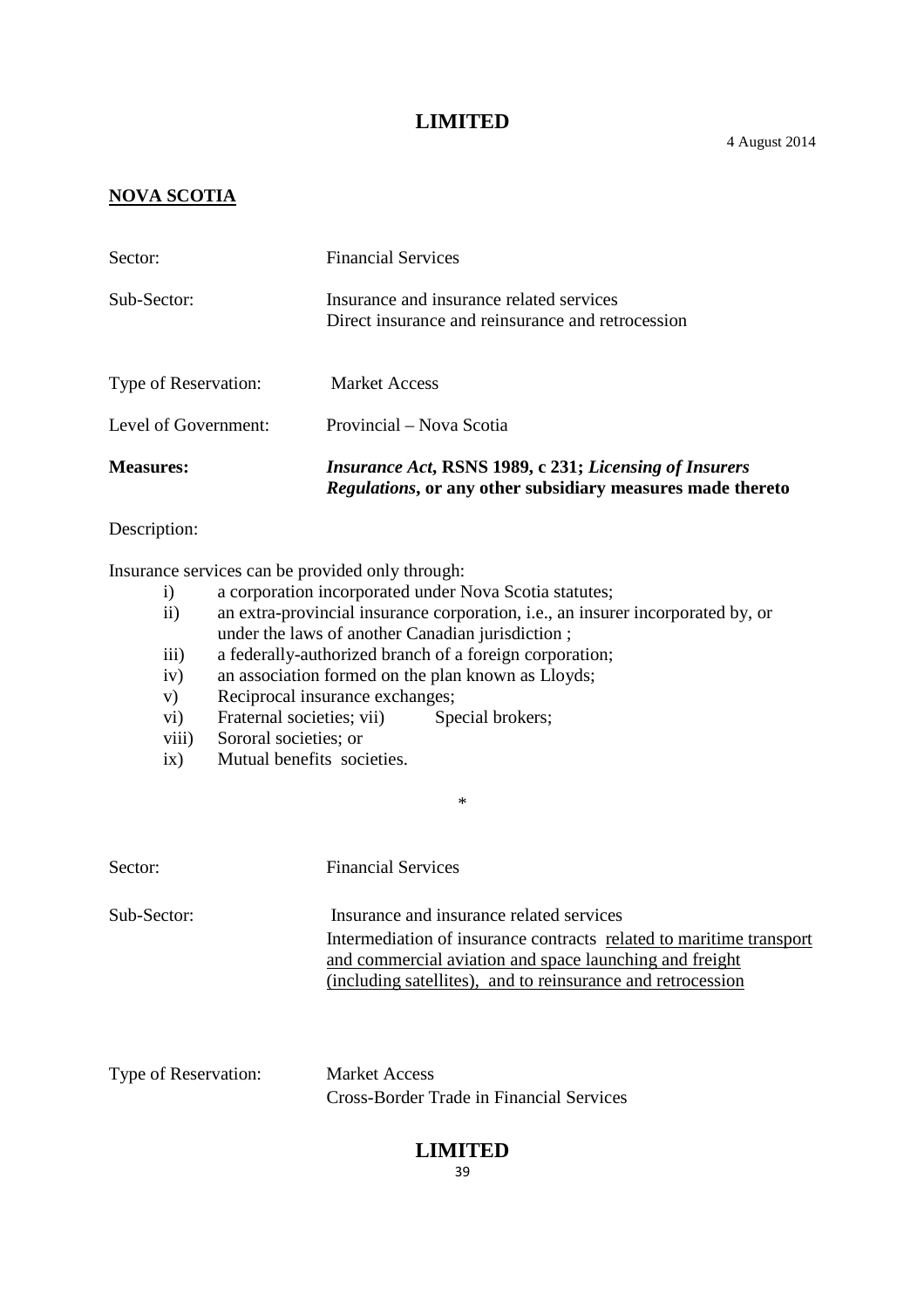4 August 2014

| Level of Government:                                                                                                                                                 | Provincial – Nova Scotia                                                                |  |
|----------------------------------------------------------------------------------------------------------------------------------------------------------------------|-----------------------------------------------------------------------------------------|--|
| <b>Measures:</b>                                                                                                                                                     | <b>Insurance Act, RSNS 1989</b>                                                         |  |
| Description:                                                                                                                                                         |                                                                                         |  |
|                                                                                                                                                                      | Services must be supplied through a commercial presence in Nova Scotia.                 |  |
|                                                                                                                                                                      | $\ast$                                                                                  |  |
| Sector:                                                                                                                                                              | <b>Financial Services</b>                                                               |  |
| Subsector:                                                                                                                                                           | Banking and other financial services (excluding insurance)<br>Trust and loans companies |  |
| Type of Reservation:                                                                                                                                                 | <b>Market Access</b><br><b>National Treatment</b>                                       |  |
| Level of Government:                                                                                                                                                 | Provincial -Nova Scotia                                                                 |  |
| <b>Measures:</b>                                                                                                                                                     | Trust and Loan Companies Act, SNS 1991, c.7 and any<br>subsidiary measures made thereto |  |
| Description:                                                                                                                                                         |                                                                                         |  |
| Incorporation or registration will be refused unless authorities are satisfied that there exists a<br>public<br>benefit and advantage for an additional corporation. |                                                                                         |  |
|                                                                                                                                                                      | $\ast$                                                                                  |  |
| Sector:                                                                                                                                                              | <b>Financial Services</b>                                                               |  |
| Subsector:                                                                                                                                                           | Banking and other financial services (excluding insurance)<br>Trust and loans companies |  |
| Type of Reservation:                                                                                                                                                 | <b>National Treatment</b>                                                               |  |
|                                                                                                                                                                      | <b>LIMITED</b>                                                                          |  |

40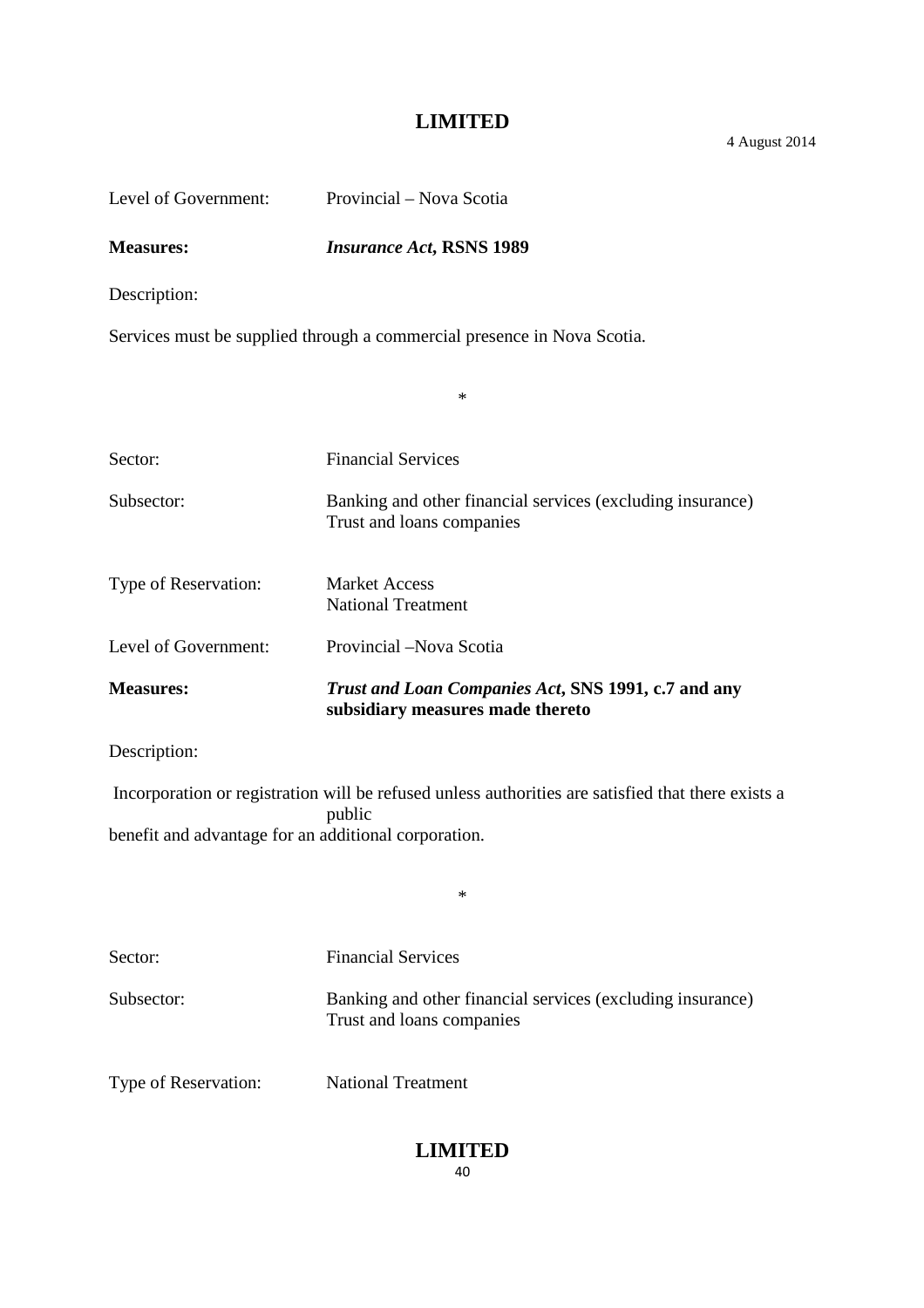4 August 2014

| Level of Government: | Provincial – Nova Scotia                                                                |
|----------------------|-----------------------------------------------------------------------------------------|
| <b>Measures:</b>     | Trust and Loan Companies Act, SNS 1991, c.7 and any<br>subsidiary measures made thereto |

Description:

At least two of the directors of a provincial company must be ordinarily resident in the Province and a majority of the directors shall be ordinarily resident in Canada.

\*

| Sector:              | <b>Financial Services</b>                                                              |
|----------------------|----------------------------------------------------------------------------------------|
| Sub-Sector:          | Banking and other financial services (excluding insurance)<br>Trust and loan companies |
| Type of Reservation: | Market Access                                                                          |
| Level of Government: | Provincial – Nova Scotia                                                               |
| <b>Measures:</b>     | Trust and Loan Companies Act, SNS 1991, C.7                                            |

Description:

To operate as a trust and loan company under the Nova Scotia regime an entity must be a body corporate to which the *Trust and Loan Companies Act* applies.

\*

| Sector:              | <b>Financial Services</b>                                                          |
|----------------------|------------------------------------------------------------------------------------|
| Subsector:           | Banking and other financial services (excluding insurance)<br><b>Credit Unions</b> |
| Type of Reservation: | Senior Management and Board of Directors<br><b>National Treatment</b>              |
| Level of Government: | Provincial – Nova Scotia                                                           |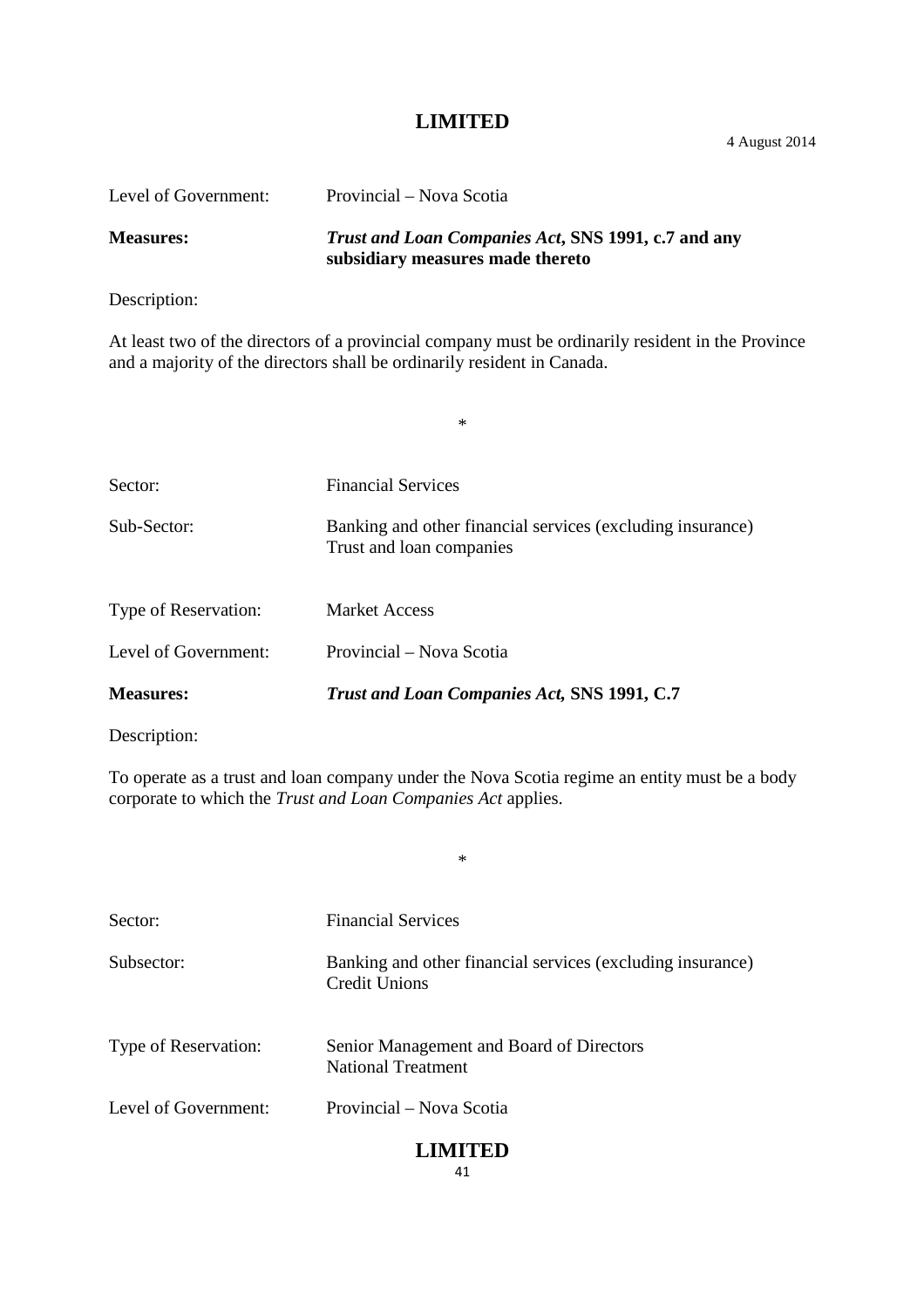# **Measures:** *Credit Union Act***, RSNS 1994, c.4** *Credit Union Act***, 1985, c-45.1, 1984-85-86** Description: Directors of a credit union must be a Canadian citizen. \* Sector: Financial Services Sub-Sector: Banking and other financial services (excluding insurance) Credit unions, caisses populaires and associations or groups thereof Type of Reservation: Market Access Level of Government: Provincial – Nova Scotia **Measures:** *Credit Union Act***, RSNS 1994, C-4** Description: Must incorporate in Nova Scotia. \* Sector: Business Services Industries Subsector: Residential Mortgages Services Type of Reservation: Market Access Level of Government: Provincial – Nova Scotia **Measures:** *Mortgage Brokers' and Lenders' Registration Act***, RSNS 1989, c. 291 and any subsidiary measure made thereto**

#### **LIMITED** 42

#### 4 August 2014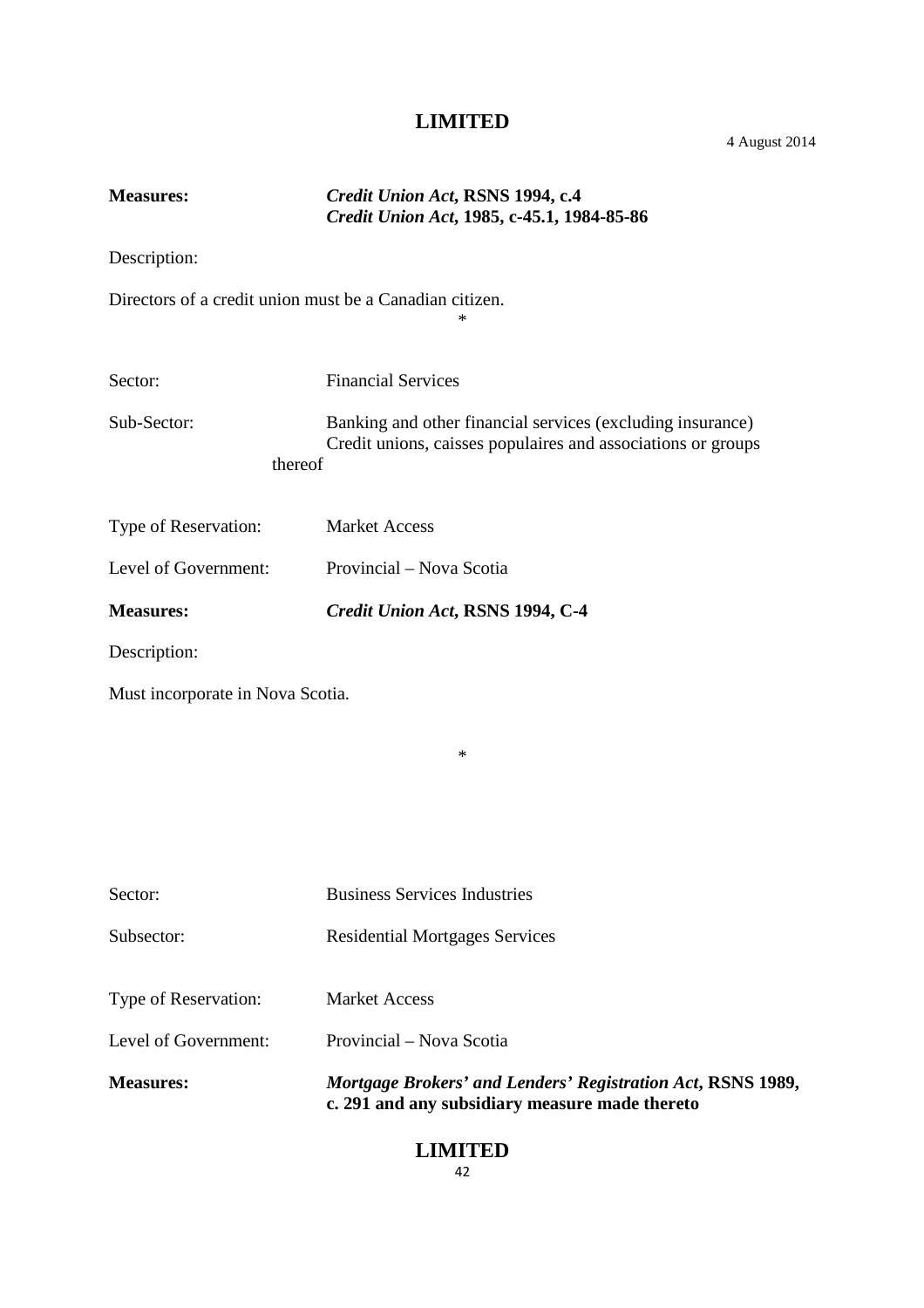Description:

Must incorporate under the laws of Canada or Nova Scotia.

\*

| Sector:              | <b>Business Services Industries</b>                                                                           |
|----------------------|---------------------------------------------------------------------------------------------------------------|
| Subsector:           | <b>Residential Mortgages Services</b>                                                                         |
| Type of Reservation: | <b>Market Access</b><br><b>National Treatment</b>                                                             |
| Level of Government: | Provincial – Nova Scotia                                                                                      |
| <b>Measures:</b>     | Mortgage Brokers' and Lenders' Registration Act, RSNS 1989,<br>c. 291 and any subsidiary measure made thereto |

\*

Description

Must be resident in the province.

| <b>Measures:</b>     | Securities Act, RSNS 1989, c.418                                                    |
|----------------------|-------------------------------------------------------------------------------------|
| Level of Government: | Provincial - Nova Scotia                                                            |
| Type of Reservation: | National Treatment                                                                  |
| Sub-Sector:          | Banking and other financial services (excluding insurance)<br>Trading in securities |
| Sector:              | <b>Financial Services</b>                                                           |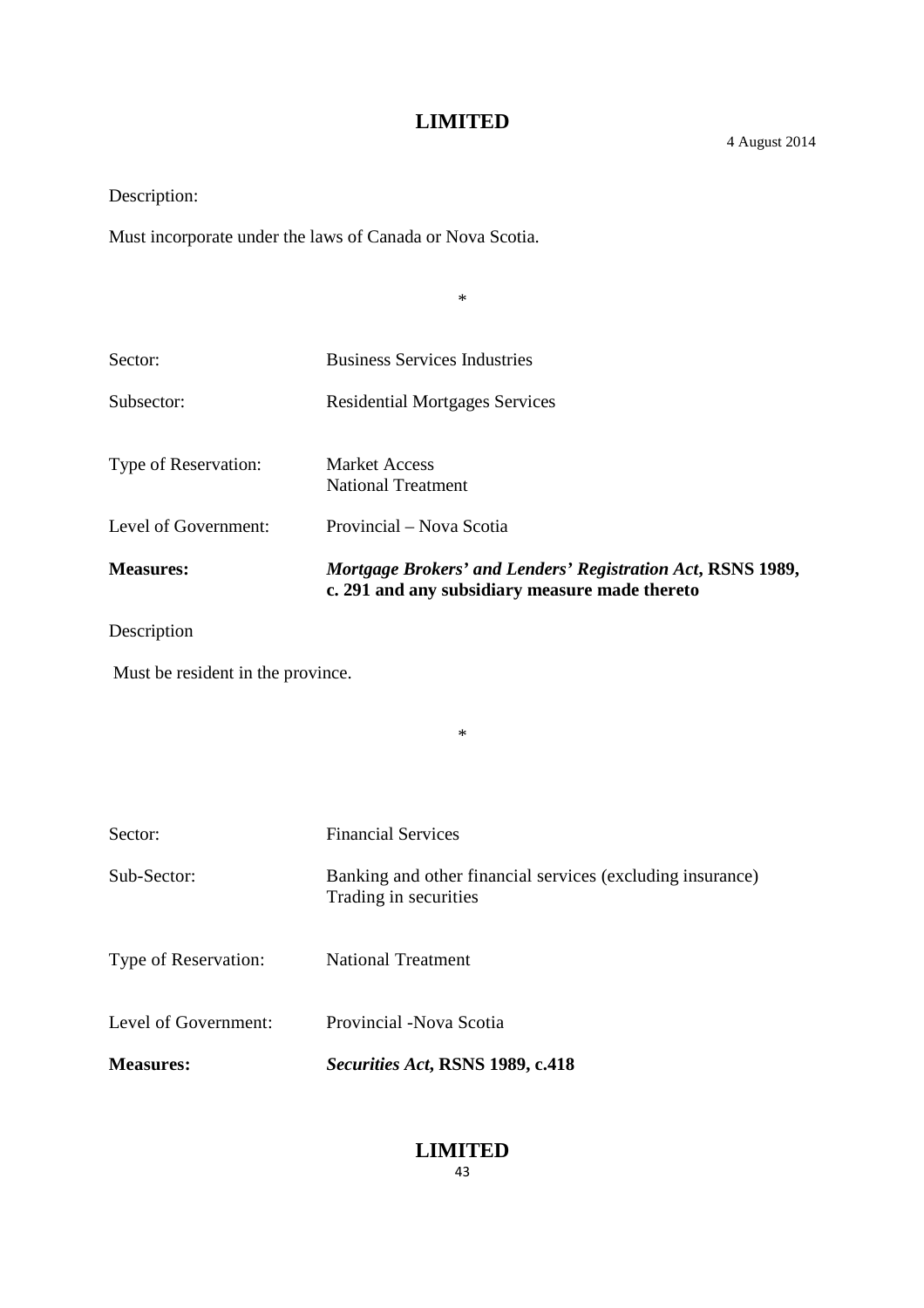# Description:

In certain restricted circumstances, the Superintendent of Securities may refuse registration:

(a) to an individual, or

(b) to a person or company,

if the individual, or any director or officer of the person or company, has not been a resident of Canada for at least one year immediately prior to

\*

the

date of application for registration.

| Sector:                                                          | <b>Financial Services</b>                                                                                                    |  |
|------------------------------------------------------------------|------------------------------------------------------------------------------------------------------------------------------|--|
| Subsector:                                                       | Banking and other financial services (excluding insurance)<br>Advisory and auxiliary financial services and Asset management |  |
| Type of Reservation:                                             | <b>National Treatment</b><br><b>Market Access</b><br><b>Cross-Border Trade in Financial Services</b>                         |  |
| Level of Government:                                             | Provincial – Nova Scotia                                                                                                     |  |
| <b>Measures:</b>                                                 | Securities Act, RSNS 1989, c.418                                                                                             |  |
| Description:                                                     |                                                                                                                              |  |
| The establishment must be managed by a resident of the province. |                                                                                                                              |  |
| $\ast$                                                           |                                                                                                                              |  |
| Sector:                                                          | <b>Financial Services</b>                                                                                                    |  |
| Sub-Sector:                                                      | Banking and other financial services (excluding insurance)<br>Advisory and auxiliary financial services                      |  |
| Type of Reservation:                                             | <b>Market Access</b><br><b>National Treatment</b><br><b>Cross-Border Trade in Financial Services</b>                         |  |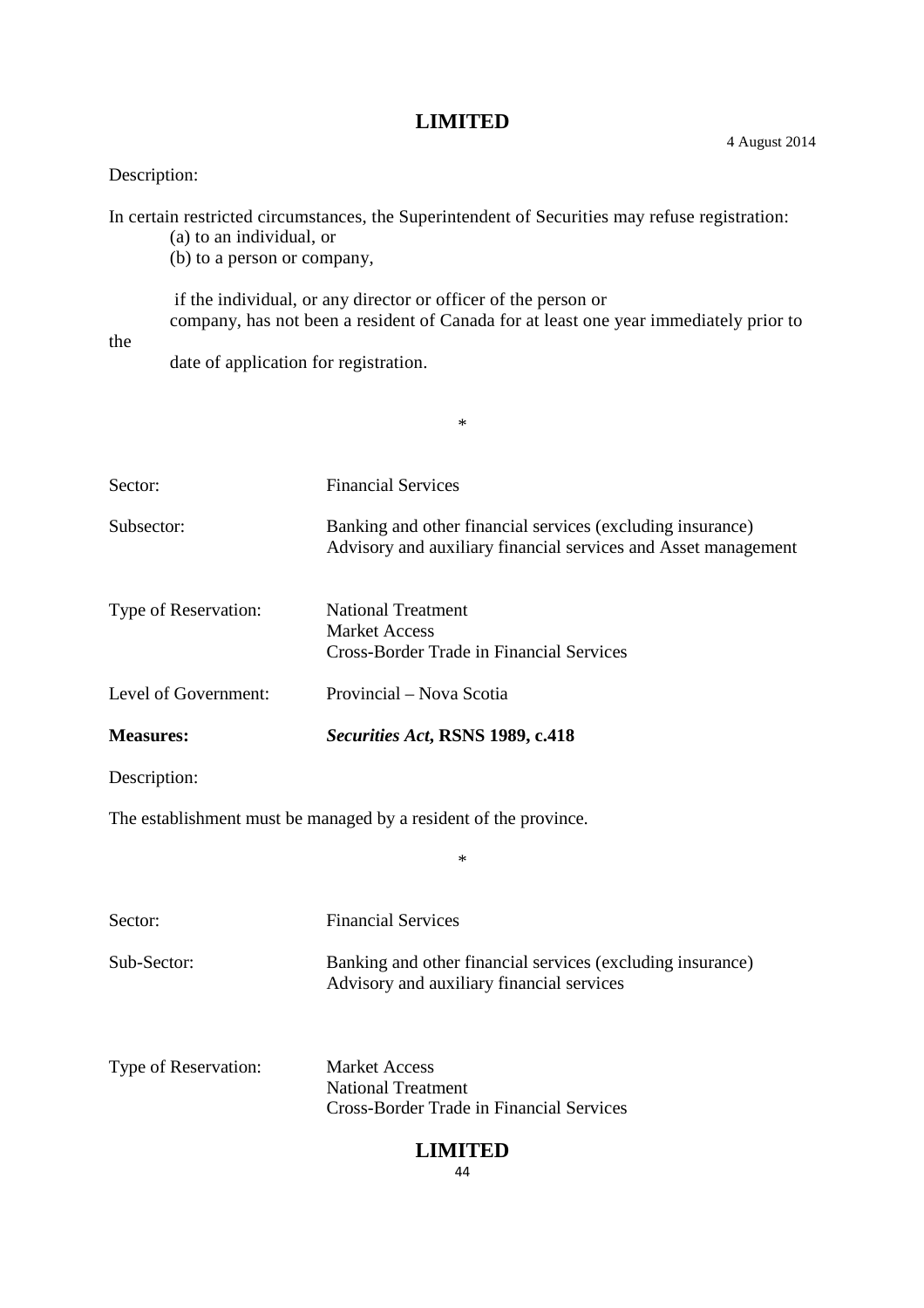4 August 2014

| Level of Government: | Provincial – Nova Scotia          |
|----------------------|-----------------------------------|
| <b>Measures:</b>     | Securities Act, RSNS 1989, c. 418 |

Description:

Where an advisor provides advice in Nova Scotia such services must be supplied through a commercial presence.

| <b>Measures:</b>     | Securities Act, RSNS 1989, c.418                                                 |
|----------------------|----------------------------------------------------------------------------------|
| Level of Government: | Provincial – Nova Scotia                                                         |
| Type of Reservation: | <b>National Treatment</b><br>Cross-Border Trade in Financial Services            |
| Sub-Sector:          | Banking and Other Financial Services (excluding insurance)<br>Custodial services |
| Sector:              | <b>Financial Services</b>                                                        |
|                      | $\ast$                                                                           |

Description:

Mutual funds which offer securities in Canada must use a resident custodian. A non-resident sub-custodian may be used if it has shareholders' equity of at least \$100 million.

\*\*\*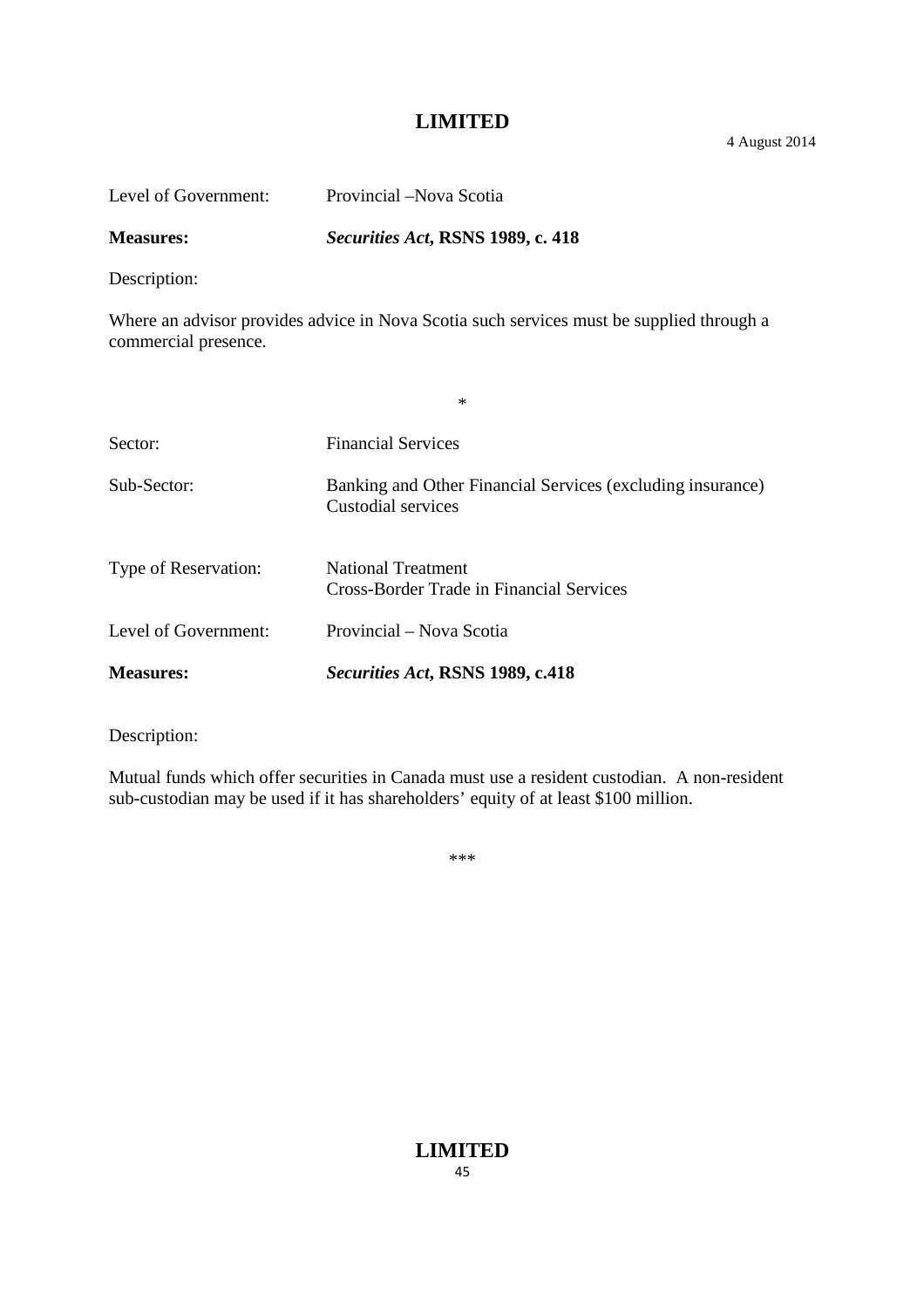## **NUNAVUT**

| Sector:              | <b>Financial Services</b>                                                                     |
|----------------------|-----------------------------------------------------------------------------------------------|
| Sub-Sector:          | Insurance and insurance related services<br>Direct insurance and reinsurance and retrocession |
| Type of Reservation: | <b>Market Access</b>                                                                          |
| Level of Government: | Territorial- Nunavut                                                                          |
| <b>Measures:</b>     | <i>Insurance Act</i> , I-3 RSA 2000                                                           |

Description:

Insurance services can be provided only through:

- i) a corporation incorporated under Nunavut statutes;
- ii) an extra-provincial insurance corporation, i.e., an insurer incorporated by, or under the laws of another Canadian jurisdiction ;

\*

- iii) a federally-authorized branch of a foreign corporation;
- iv) an association formed on the plan known as Lloyds;
- v) Reciprocal insurance exchanges; or
- vi) Fraternal societies.

| <b>Measures:</b>     | <b>Business Corporations Act, SNWT, 1996, c.19</b>                                     |
|----------------------|----------------------------------------------------------------------------------------|
| Level of Government: | Territorial - Nunavut                                                                  |
| Type of Reservation: | <b>Market Access</b>                                                                   |
| Sub-Sector:          | Banking and other financial services (excluding insurance)<br>Trust and loan companies |
| Sector:              | <b>Financial Services</b>                                                              |

Description:

**LIMITED** 46

4 August 2014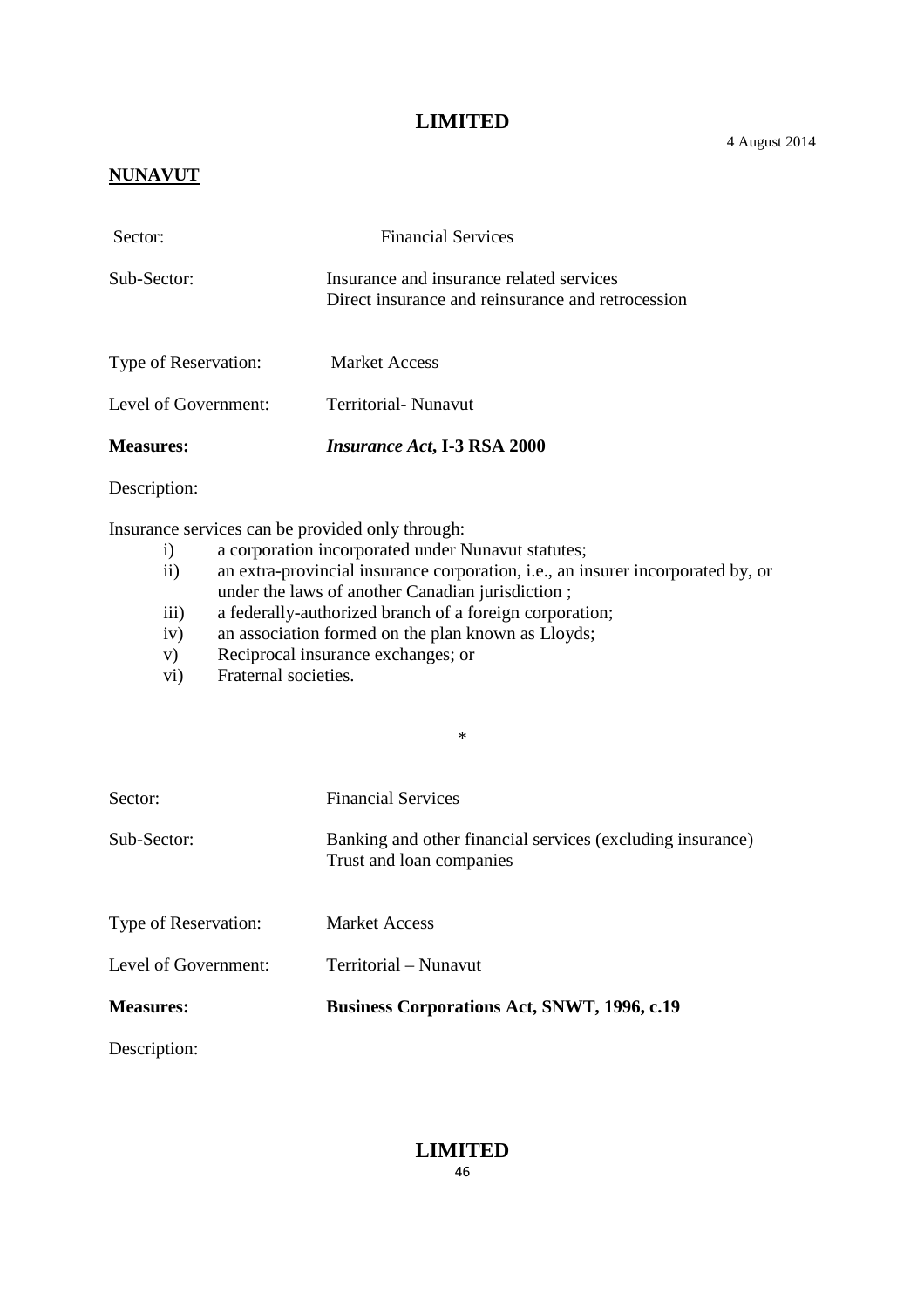4 August 2014

To operate as a trust and loan company under the Nunavut regime an entity must be a corporation to which the *Business Corporations Act* applies.

\*

| Sector:                      | <b>Financial Services</b>                                                                                                  |  |
|------------------------------|----------------------------------------------------------------------------------------------------------------------------|--|
| Sub-Sector:<br>thereof       | Banking and other financial services (excluding insurance)<br>Credit unions, caisses populaires and associations or groups |  |
| Type of Reservation:         | <b>Market Access</b>                                                                                                       |  |
| Level of Government:         | Territorial - Nunavut                                                                                                      |  |
| <b>Measures:</b>             | Credit Union Act, RSNWT (NU) 1988                                                                                          |  |
| Description:                 |                                                                                                                            |  |
| Must incorporate in Nunavut. |                                                                                                                            |  |
|                              | $\ast$                                                                                                                     |  |
|                              |                                                                                                                            |  |
| Sector:                      | <b>Financial Services</b>                                                                                                  |  |
| Sub-Sector:                  | Banking and other financial services (excluding insurance)<br>Trading in securities and commodities futures – persons      |  |
| Type of Reservation:         | <b>Market Access</b><br><b>National Treatment</b><br><b>Cross Border Trade in Financial Services</b>                       |  |
| Level of Government:         | Territorial - Nunavut                                                                                                      |  |
| <b>Measures:</b>             | Securities Act, RSNWT. (Nu) 1998, c.10                                                                                     |  |

Description:

There is a requirement for an individual or firm to register in order to trade through dealers and brokers that are neither resident nor registered in Nunavut.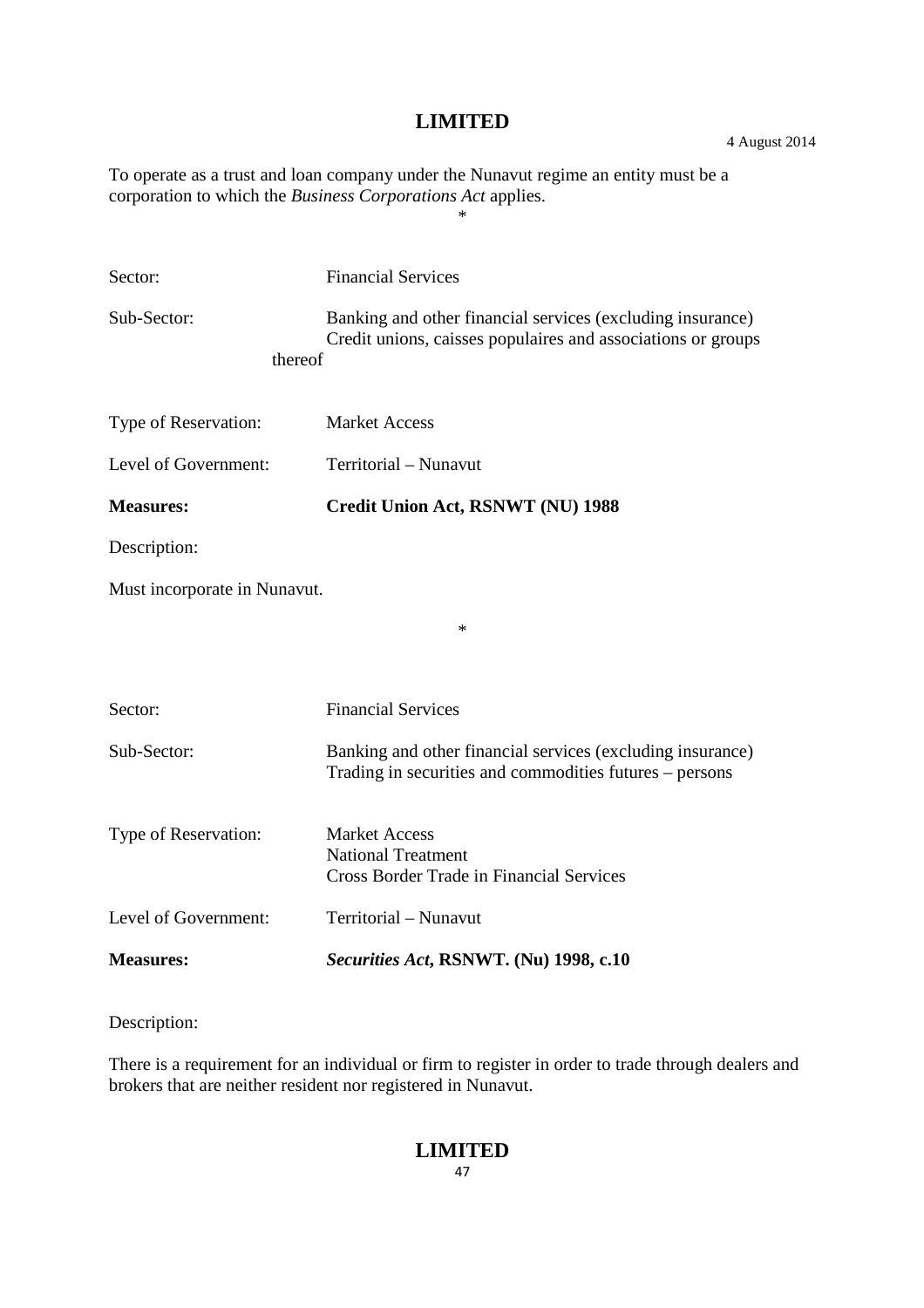\*

#### 4 August 2014

| Sector:                                       | <b>Financial Services</b>                                                        |
|-----------------------------------------------|----------------------------------------------------------------------------------|
| Sub-Sector:                                   | Banking and other financial services (excluding insurance)<br>Custodial services |
| Type of Reservation:                          | <b>National Treatment</b><br>Cross-Border Trade in Financial Services            |
| Level of Government:<br>Territorial – Nunavut |                                                                                  |

#### **Measures:**

Description:

Mutual funds which offer securities in Canada must use a resident custodian. A non-resident sub-custodian may be used if it has shareholders' equity of at least \$100 million.

\*\*\*

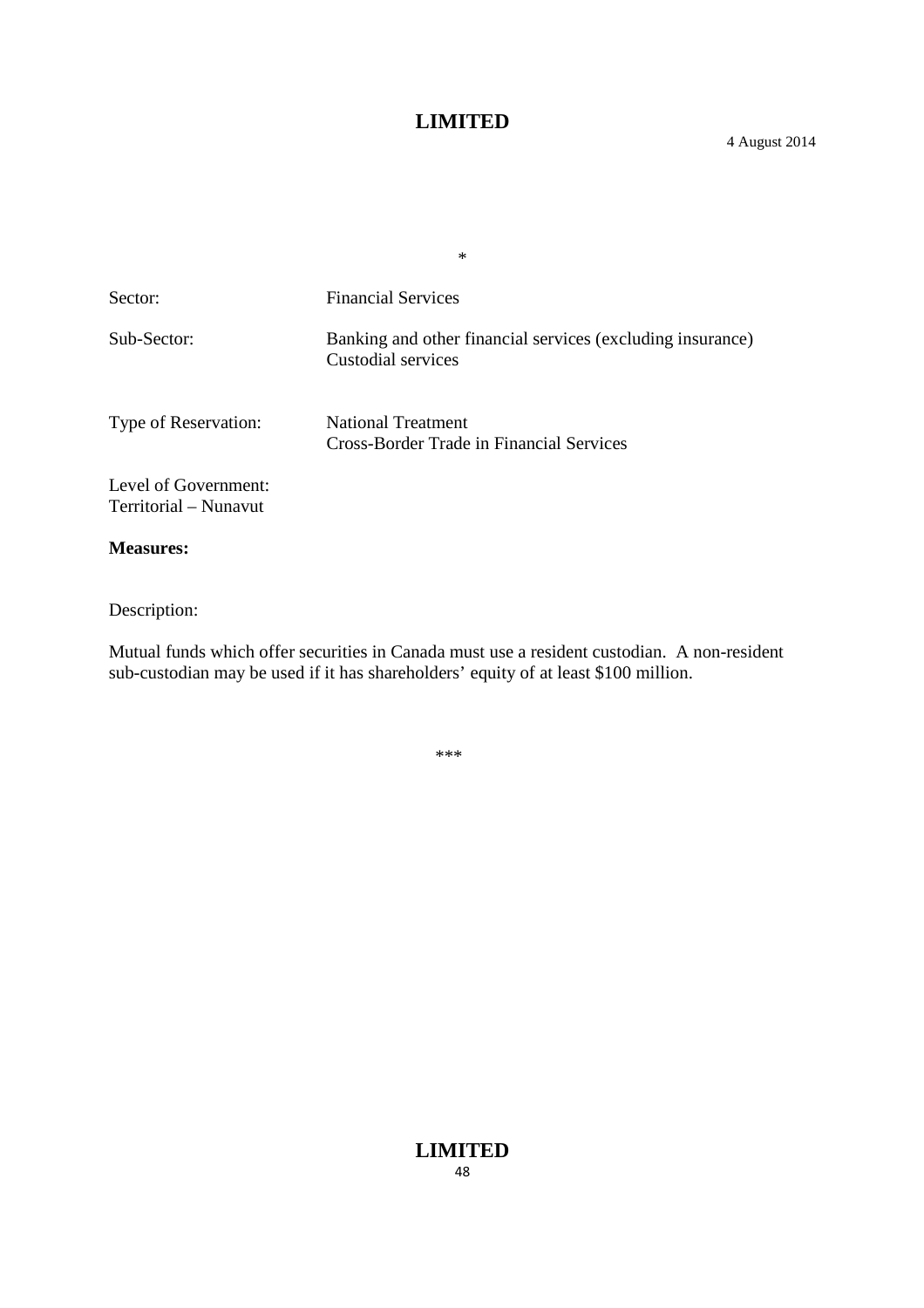#### **ONTARIO**

| <b>Measures:</b>     | <i>Insurance Act</i> , 1990, s.42                                                             |
|----------------------|-----------------------------------------------------------------------------------------------|
| Level of Government: | Provincial – Ontario                                                                          |
| Type of Reservation: | <b>Market Access</b>                                                                          |
| Sub-Sector:          | Insurance and insurance related services<br>Direct insurance and reinsurance and retrocession |
| Sector:              | <b>Financial Services</b>                                                                     |

Description:

Insurance services can be provided only through:

- i) a corporation incorporated under Ontario statutes;<br>ii) an extra-provincial insurance corporation, i.e., an i
- an extra-provincial insurance corporation, i.e., an insurer incorporated by, or under the laws of another Canadian jurisdiction ; or

\*

- iii) a federally-authorized branch of a foreign corporation;
- iv) an association formed on the plan known as Lloyds;
- v) Reciprocal insurance exchanges;
- vi) Fraternal societies.

| Sector:              | <b>Financial Services</b>                                                                         |
|----------------------|---------------------------------------------------------------------------------------------------|
| Subsector:           | Insurance and Insurance-Related Services - Services auxiliary to<br>insurance and pension funding |
| Type of Reservation: | <b>National Treatment</b><br><b>Most Favoured Nation</b><br><b>Market Access</b>                  |
| Level of Government: | Provincial – Ontario                                                                              |
| <b>Measures:</b>     | <i>Insurance Act</i> , 1990, s. 48(3) and (7); s. 169(2)                                          |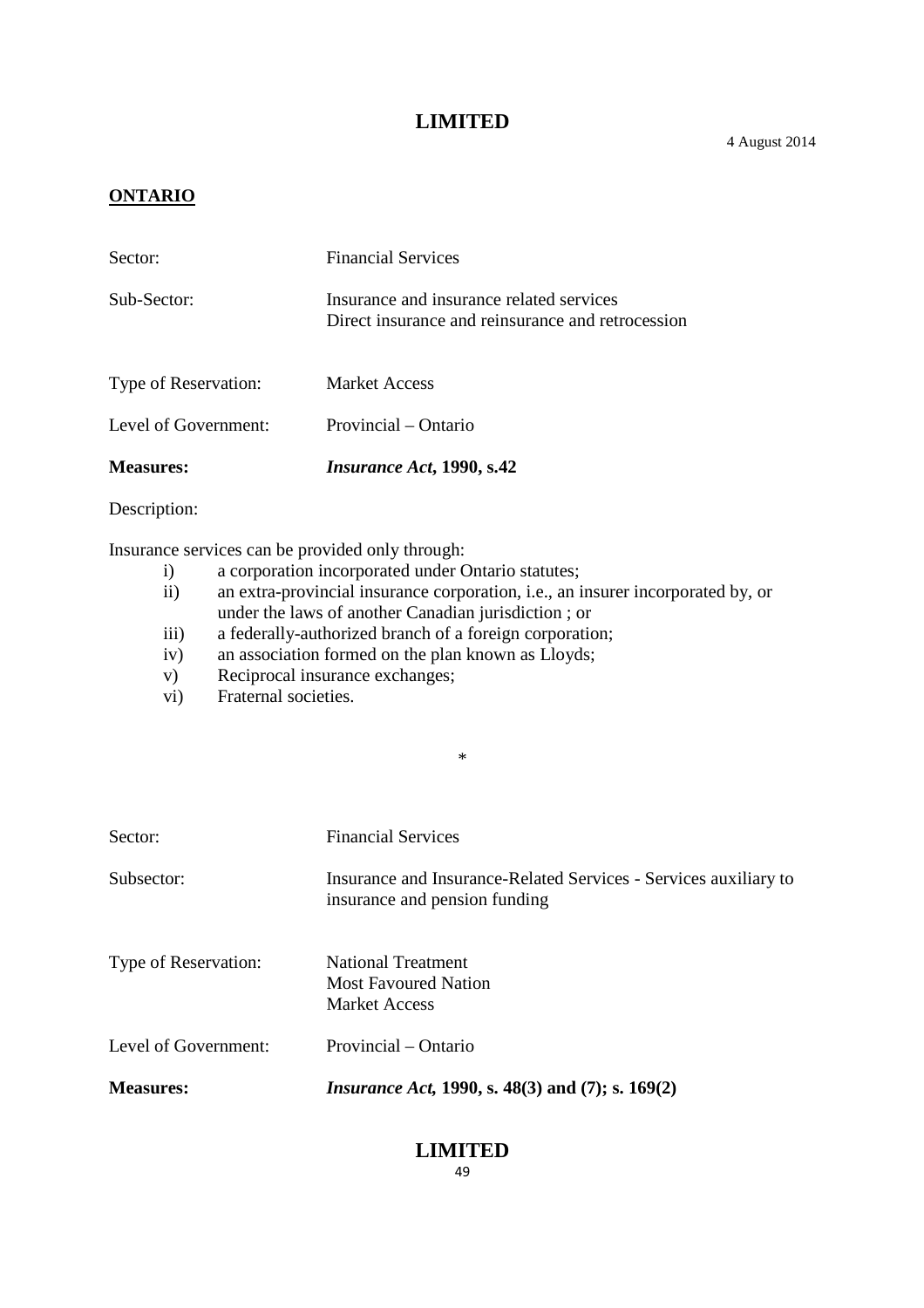Description:

Mutual insurance companies are subject to less onerous capital requirements if they are a member of the Fire Mutuals Guarantee Fund. Any mutual insurance company can be a member of the Fire Mutuals Guarantee Fund but membership is subject to the approval of the Superintendent of Financial Services.

\*

| Sector:              | <b>Financial Services</b>                                                |
|----------------------|--------------------------------------------------------------------------|
| Subsector:           | Insurance and Insurance-Related Services<br>Reinsurance and retrocession |
| Type of Reservation: | Market Access<br>Cross-Border Trade in Financial Services                |
| Level of Government: | Provincial – Ontario                                                     |
| <b>Measures:</b>     | <i>Insurance Act</i> , 1990 s. 54                                        |
| Description:         |                                                                          |

Services must be supplied through a commercial presence.

Sector: Financial Services Sub-Sector: Banking and other financial services (excluding insurance) Trust and loan companies Type of Reservation: Market Access

#### **LIMITED** 50

\*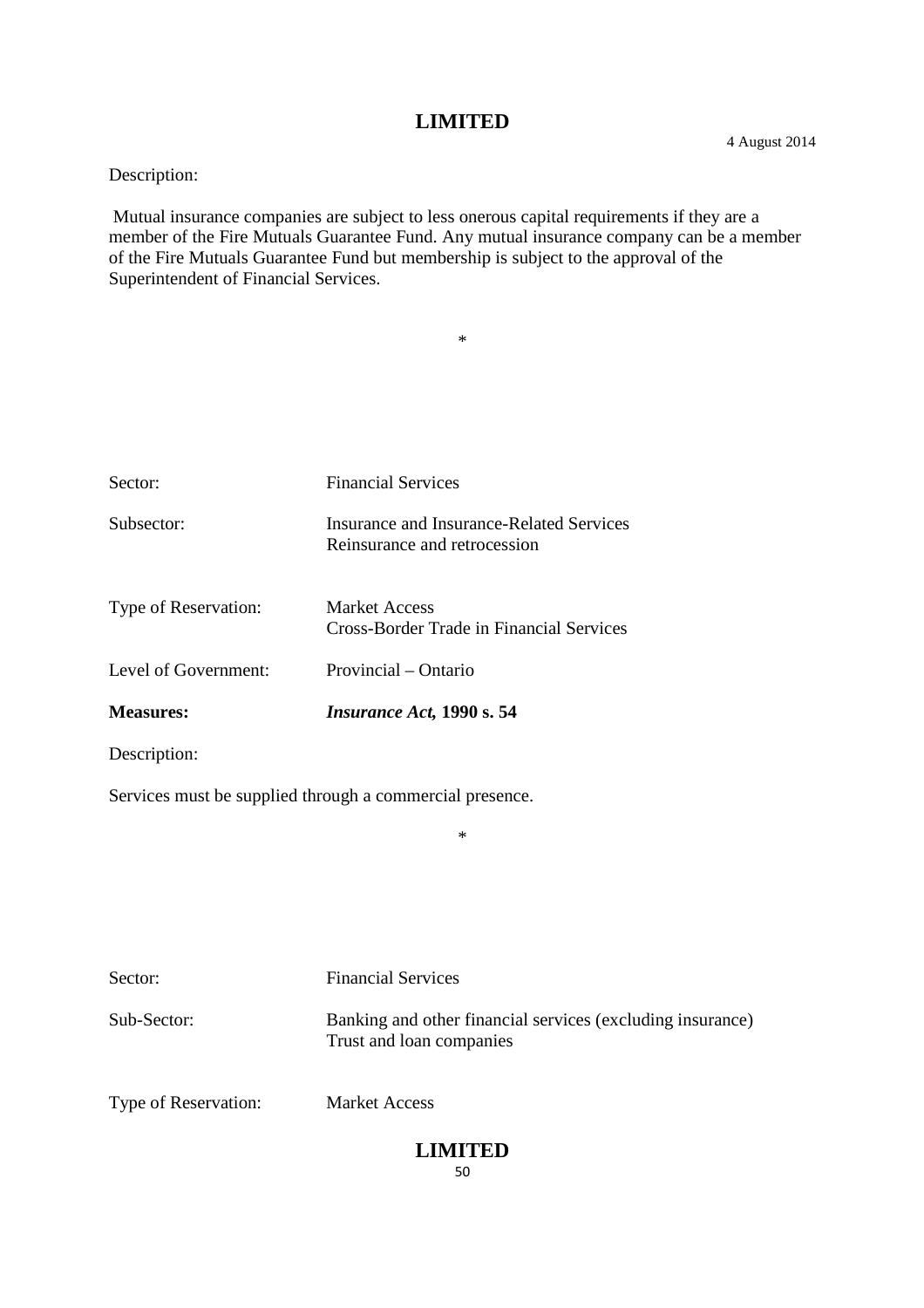4 August 2014

|                              | <b>National Treatment</b>                                                                                                                                                                                            |
|------------------------------|----------------------------------------------------------------------------------------------------------------------------------------------------------------------------------------------------------------------|
| Level of Government:         | Provincial – Ontario                                                                                                                                                                                                 |
| <b>Measures:</b>             | <b>Loan and Trust Corporations Act, 1990, S.31</b>                                                                                                                                                                   |
| Description:                 | Only a corporation incorporated under the federal Trust and Loan Companies Act (Canada) may<br>apply<br>for initial registration to carry on business as a loan corporation or as a trust corporation in<br>Ontario. |
| Sector:                      | <b>Financial Services</b>                                                                                                                                                                                            |
| Sub-Sector:<br>thereof       | Banking and other financial services (excluding insurance)<br>Credit unions, caisses populaires and associations or groups                                                                                           |
| Type of Reservation:         | <b>Market Access</b>                                                                                                                                                                                                 |
| Level of Government:         | Provincial – Ontario                                                                                                                                                                                                 |
| <b>Measures:</b>             | <b>Credit Unions and Caisses Populaires Act, 1994, s.332</b>                                                                                                                                                         |
| Description:                 |                                                                                                                                                                                                                      |
| Must incorporate in Ontario. |                                                                                                                                                                                                                      |
|                              | ∗                                                                                                                                                                                                                    |
| Sector:                      | <b>Financial Services</b>                                                                                                                                                                                            |
| Subsector:                   | Banking and other financial services (excluding insurance)<br>Financial intermediation services, except insurance and pension<br>fund services<br>Credit unions and caisses populaires                               |
| Type of Reservation:         | Senior Management and Board of Directors<br><b>National Treatment</b>                                                                                                                                                |
| <b>LIMITED</b>               |                                                                                                                                                                                                                      |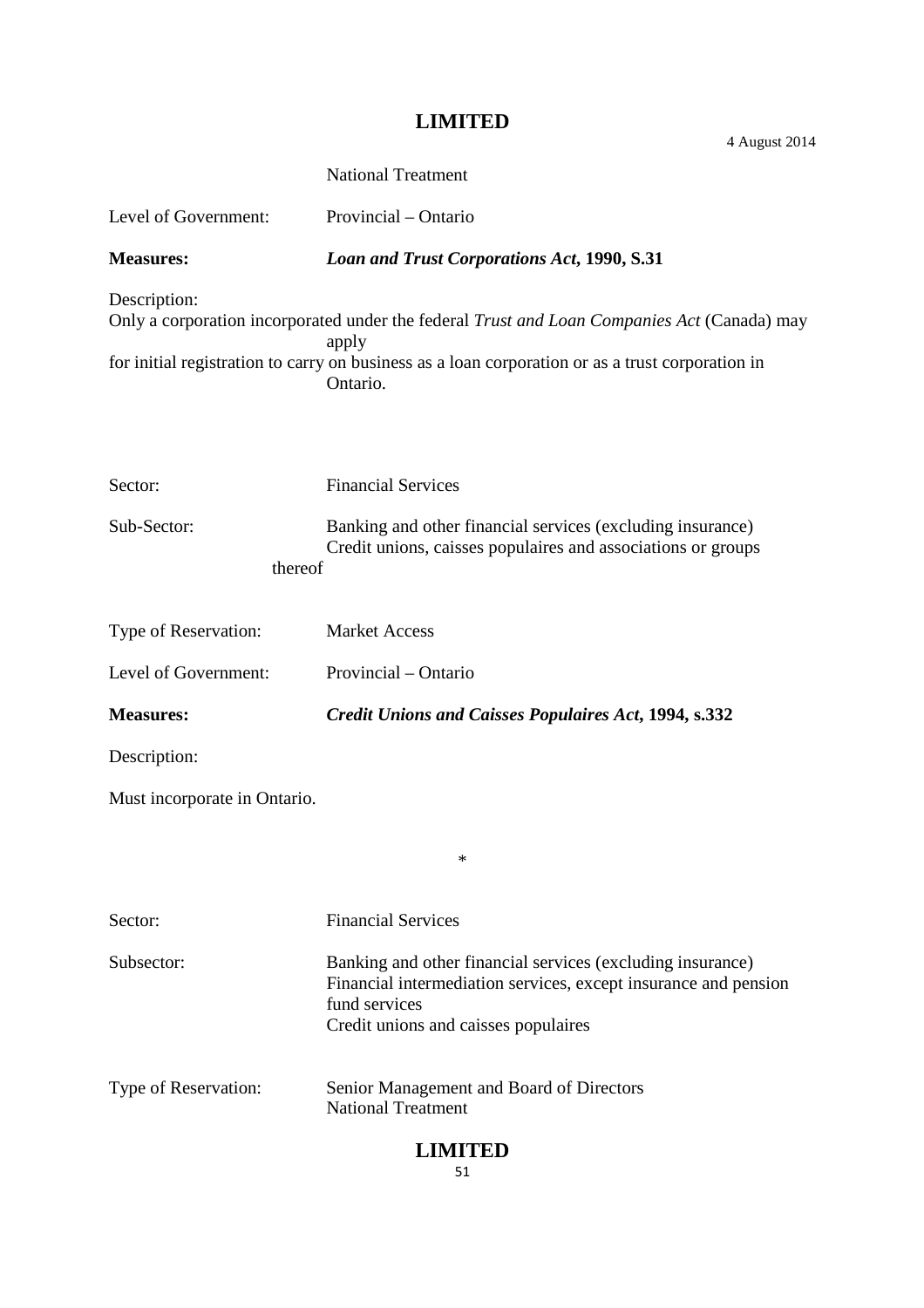| Level of Government:            | Provincial – Ontario                                                                                                                                                                                                                                                                   |
|---------------------------------|----------------------------------------------------------------------------------------------------------------------------------------------------------------------------------------------------------------------------------------------------------------------------------------|
| <b>Measures:</b><br>s.160, s.23 | Credit Unions and Caisses Populaires Act, 1994, s.332, s.91,                                                                                                                                                                                                                           |
| Description:                    |                                                                                                                                                                                                                                                                                        |
|                                 | Only a natural person who is a member of the credit union, at least 18 years of age, and a<br>Canadian citizen or permanent resident or a person admitted to Canada for permanent residency<br>who is<br>ordinarily resident in Canada is eligible to be a director of a credit union. |
|                                 | $\ast$                                                                                                                                                                                                                                                                                 |
| Sector:                         | Financial services                                                                                                                                                                                                                                                                     |
| Subsector:                      | Banking and other financial services (excluding insurance)<br>Services auxiliary to financial intermediation other than insurance<br>and pension funding<br>Mortgage brokers                                                                                                           |
| Type of Reservation:            | <b>National Treatment</b><br><b>Market Access</b>                                                                                                                                                                                                                                      |
| Level of Government:            | Provincial – Ontario                                                                                                                                                                                                                                                                   |
| <b>Measures:</b>                | Mortgage Brokerages, Lenders and Administration Act, 2006;                                                                                                                                                                                                                             |
|                                 | O. Reg. 409/07 - Mortgage Brokers and Agents: Licensing                                                                                                                                                                                                                                |

Description:

A mortgage broker or mortgage agent (both are occupations practiced by a natural person) must be a resident of Canada.

\*

Sector: Financial Services Subsector: Banking and other financial services (excluding insurance)

# **LIMITED**

52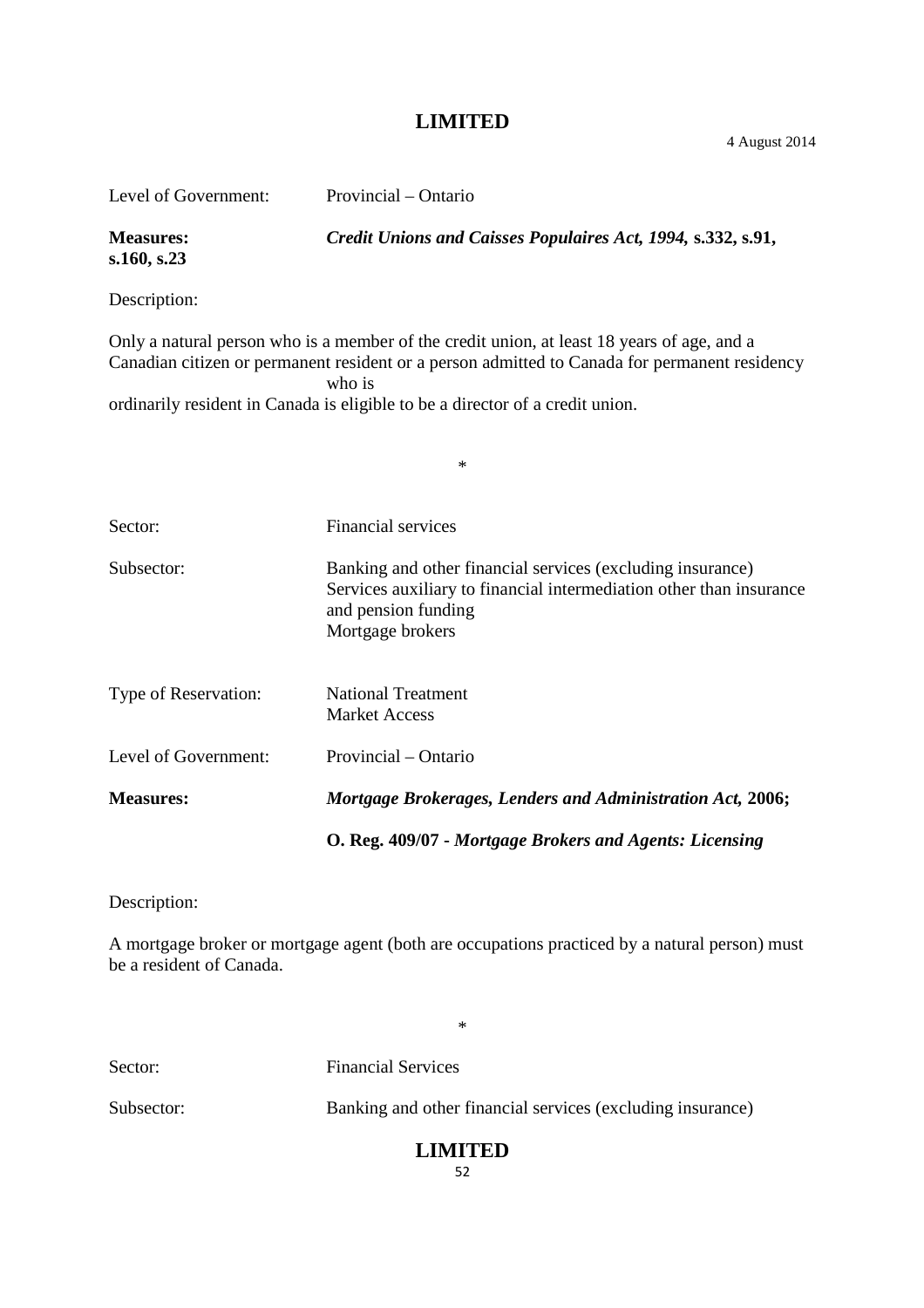Services auxiliary to financial intermediation other than insurance and pension funding Mortgage Brokers

| Type of Reservation:      | <b>Market Access</b><br>National Treatment                                                                                                 |
|---------------------------|--------------------------------------------------------------------------------------------------------------------------------------------|
| Level of Government:      | Provincial – Ontario                                                                                                                       |
| <b>Measures:</b>          | Mortgage Brokerages, Lenders and Administration Act, 2006;<br>O. Reg. 408/07 - Mortgage Brokerages: Licensing<br>O. Reg. 411/07 - Mortgage |
| Administrators, Liconsing |                                                                                                                                            |

#### *Administrators: Licensing*

Description:

A mortgage brokerage or a mortgage administrator (business entities) must be a corporation incorporated in any Canadian jurisdiction, a partnership formed under the laws of any

\*

Canadian jurisdiction, or a sole proprietor who is resident of Canada.

| Sector:              | <b>Financial Services</b>                                                                                                                                                                                                                          |
|----------------------|----------------------------------------------------------------------------------------------------------------------------------------------------------------------------------------------------------------------------------------------------|
| Sub-Sector:          | Banking and other financial services (excluding insurance)<br>Trading in securities and commodities futures – persons                                                                                                                              |
| Type of Reservation: | Market Access<br><b>National Treatment</b><br>Cross Border Trade in Financial Services                                                                                                                                                             |
| Level of Government: | Provincial – Ontario                                                                                                                                                                                                                               |
| <b>Measures:</b>     | <i>Commodity Futures Act, 1990, (Ontario) ss.22(1) and 65</i><br>National Instrument 31-103 Registration, Exemptions and<br><b>Ongoing Registrant</b><br><b>National Instrument 33-109 Registration Requirements and</b><br><b>Related Matters</b> |

Description: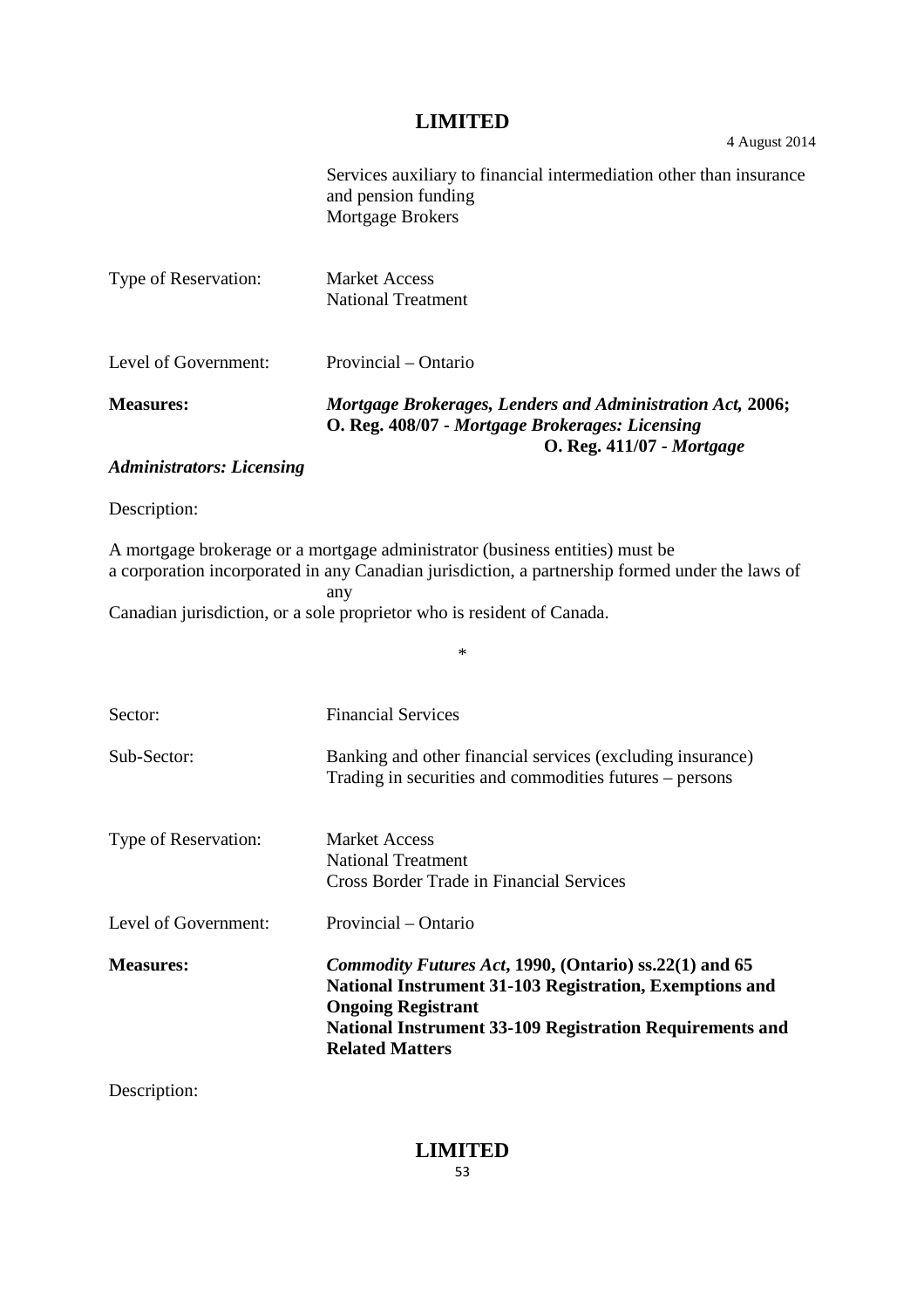There is a requirement for an individual or firm to register in order to trade through dealers and brokers that are neither resident nor registered in Ontario.

\*

| Sector:              | <b>Financial Services</b>                                                                                                                                             |
|----------------------|-----------------------------------------------------------------------------------------------------------------------------------------------------------------------|
| Sub-Sector:          | Banking and other financial services (excluding insurance)<br>Custodial services                                                                                      |
| Type of Reservation: | <b>National Treatment</b><br>Cross-Border Trade in Services                                                                                                           |
| Level of Government: | Provincial -Ontario                                                                                                                                                   |
| <b>Measures:</b>     | Securities Act, 1990, s.143<br>National Instrument 31-103 Registration, Exemptions and<br><b>Ongoing Registrant</b><br><b>National Instrument 81-102 Mutual Funds</b> |

Description:

Mutual funds which offer securities in Canada must use a resident custodian. A non-resident sub-custodian may be used if it has shareholders' equity of at least \$100 million.

\*\*\*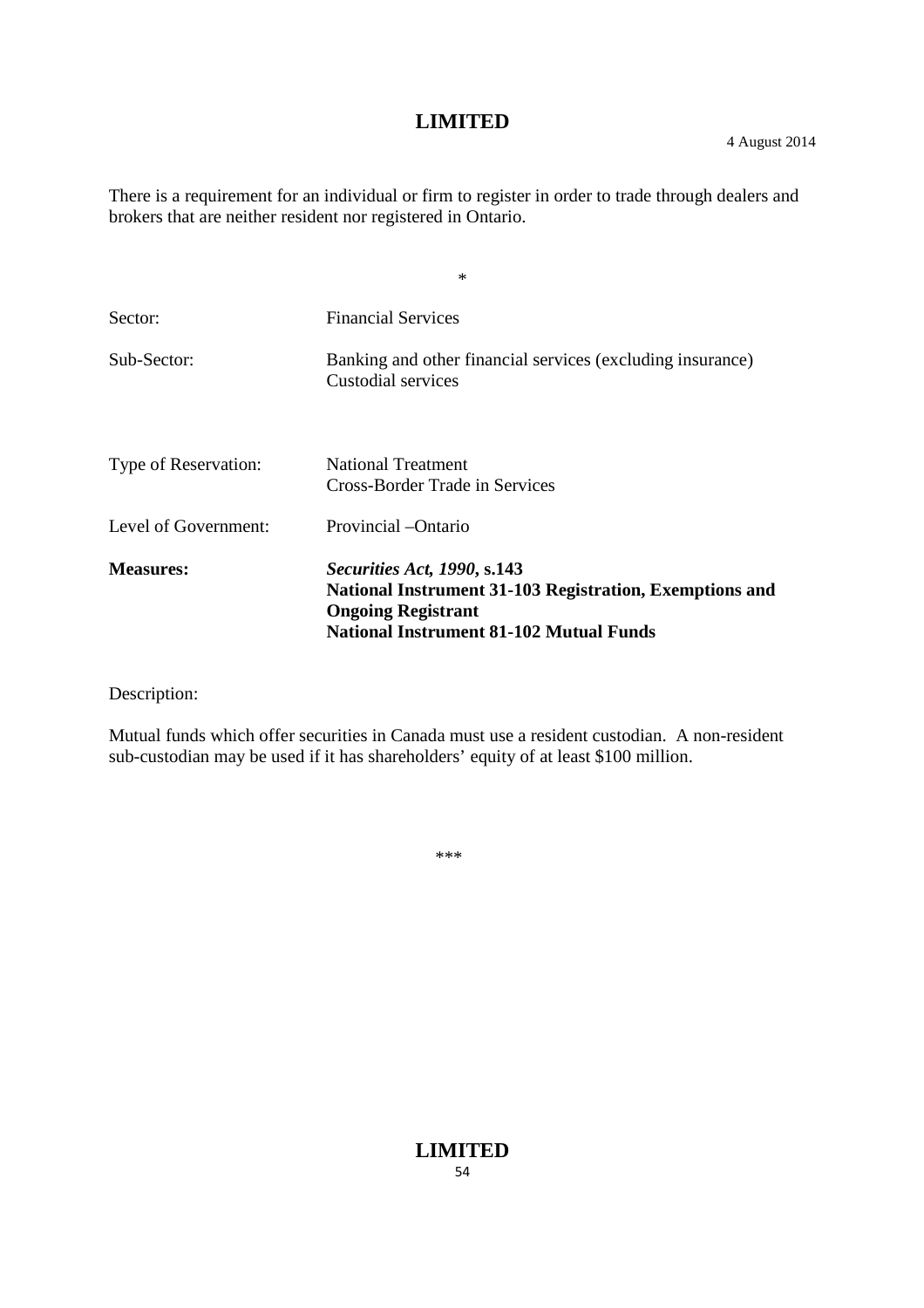# **PRINCE EDWARD ISLAND**

| <b>Measures:</b>     | <i>Insurance Act, RSPEI 1988, Cap. I-4, ss. 24, 26(5), 324</i>                                |
|----------------------|-----------------------------------------------------------------------------------------------|
| Level of Government: | Provincial – Prince Edward Island                                                             |
| Type of Reservation: | <b>Market Access</b>                                                                          |
| Sub-Sector:          | Insurance and insurance related services<br>Direct insurance and reinsurance and retrocession |
| Sector:              | <b>Financial Services</b>                                                                     |

#### Description:

Insurance services can be provided only through:

- i) a corporation incorporated under Prince Edward Island statutes;<br>ii) an extra-provincial insurance corporation, i.e., an insurer incorpo
- an extra-provincial insurance corporation, i.e., an insurer incorporated by, or under the laws of another Canadian jurisdiction ;

\*

- iii) a federally-authorized branch of a foreign corporation;
- iv) an association formed on the plan known as Lloyds;
- v) Reciprocal insurance exchanges; or
- vi) Fraternal societies.

| Sector:              | <b>Financial Services</b>                                                                     |
|----------------------|-----------------------------------------------------------------------------------------------|
| Sub-Sector:          | Insurance and insurance related services<br>Direct insurance and reinsurance and retrocession |
| Type of Reservation: | <b>Market Access</b><br><b>National Treatment</b>                                             |
| Level of Government: | Provincial – Prince Edward Island                                                             |
| <b>Measures:</b>     | <b>Insurance Act, RSPEI 1988</b>                                                              |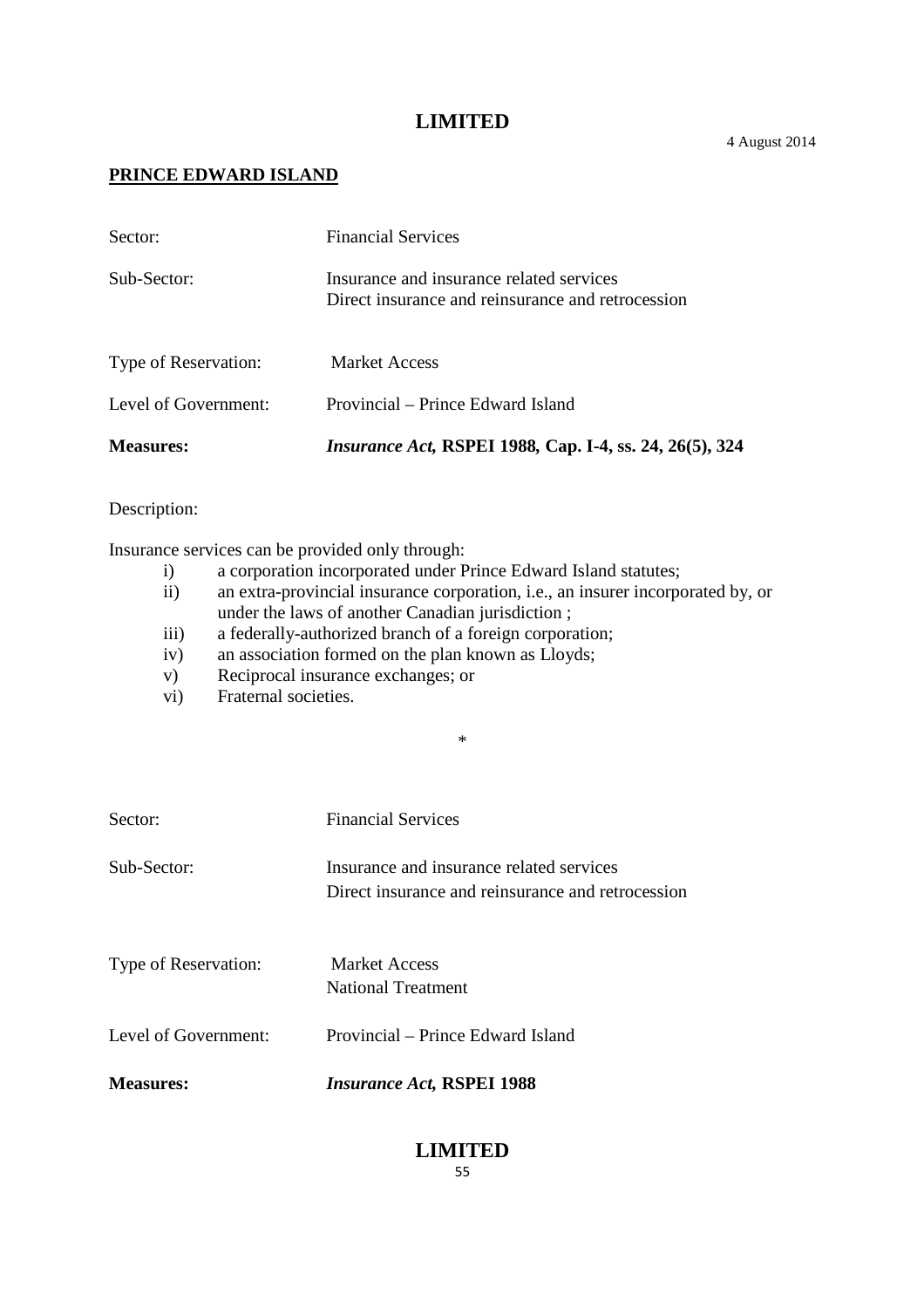\*

# Description:

Subsidiaries of foreign insurance corporations must be federally-authorized.

| <b>Measures:</b>     | <b>Trust and Fiduciary Companies Act, RSPEI 1988, Cap.T-7.1,</b><br>ss.26 and 27 Extra-provincial Corporations Registration Act,<br><b>RSPEI 1988, Cap.E-14, s.4</b> |
|----------------------|----------------------------------------------------------------------------------------------------------------------------------------------------------------------|
| Level of Government: | Provincial – Prince Edward Island                                                                                                                                    |
| Type of Reservation: | <b>Market Access</b>                                                                                                                                                 |
| Sub-Sector:          | Banking and other financial services (excluding insurance)<br>Trust and loan companies                                                                               |
| Sector:              | <b>Financial Services</b>                                                                                                                                            |
|                      |                                                                                                                                                                      |

Description:

To operate as a trust and loan company under the Prince Edward Island regime an entity must be a body corporate to which the *Trust and Fiduciary Companies Act* applies.

\*

| Sector:                     | <b>Financial Services</b>                                                                                                  |
|-----------------------------|----------------------------------------------------------------------------------------------------------------------------|
| Sub-Sector:<br>thereof      | Banking and other financial services (excluding insurance)<br>Credit unions, caisses populaires and associations or groups |
| <b>Type of Reservation:</b> | <b>Market Access</b>                                                                                                       |
| Level of Government:        | Provincial – Prince Edward Island                                                                                          |
| <b>Measures:</b>            | Credit Unions Act, RSPEI 1988, Cap. C-29.1, ss. 2 and 159                                                                  |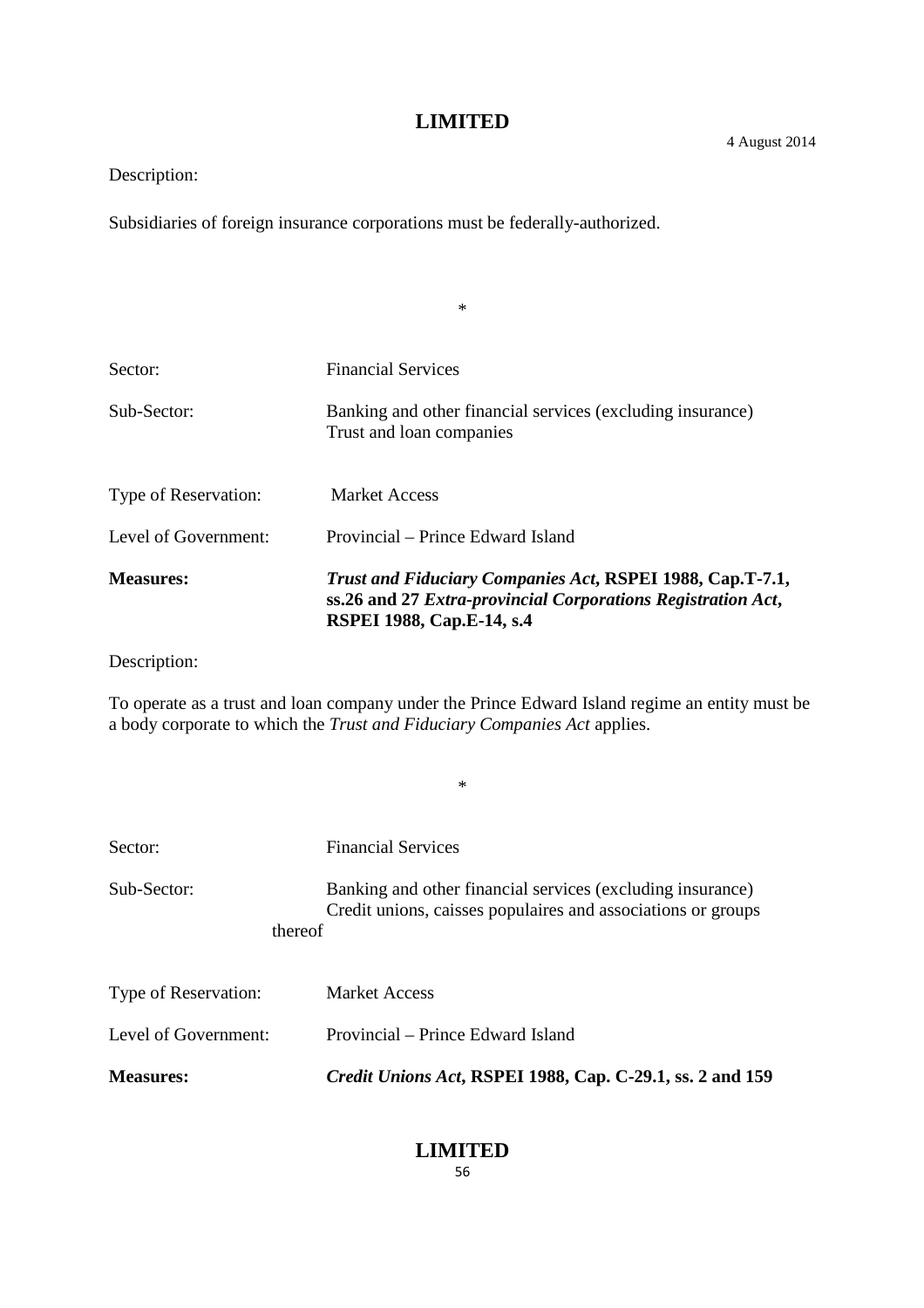Description:

Must incorporate in Prince Edward Island.

| $\ast$                                                                                                                                                                             |                                                                                                                       |  |
|------------------------------------------------------------------------------------------------------------------------------------------------------------------------------------|-----------------------------------------------------------------------------------------------------------------------|--|
|                                                                                                                                                                                    |                                                                                                                       |  |
| Sector:                                                                                                                                                                            | <b>Financial Services</b>                                                                                             |  |
| Sub-Sector:                                                                                                                                                                        | Banking and other financial services (excluding insurance)<br>Trading in securities and commodities futures – persons |  |
| Type of Reservation:                                                                                                                                                               | <b>Market Access</b><br><b>National Treatment</b><br><b>Cross Border Trade in Financial Services</b>                  |  |
| Level of Government:                                                                                                                                                               | Provincial – Prince Edward island                                                                                     |  |
| <b>Measures:</b>                                                                                                                                                                   | Securities Act, RSPEI 1988, c.S-3.1                                                                                   |  |
| Description:                                                                                                                                                                       |                                                                                                                       |  |
| There is a requirement for an individual or firm to register in order to trade through dealers and<br>brokers<br>that are neither resident nor registered in Prince Edward Island. |                                                                                                                       |  |
|                                                                                                                                                                                    | $\ast$                                                                                                                |  |
| Sector:                                                                                                                                                                            | <b>Financial Services</b>                                                                                             |  |
| Sub-Sector:                                                                                                                                                                        | Banking and other financial services (excluding insurance)<br>Custodial services                                      |  |
| Type of Reservation:                                                                                                                                                               | <b>National Treatment</b><br><b>Cross-Border Trade in Financial Services</b>                                          |  |
| Level of Government:                                                                                                                                                               | Provincial – Prince Edward Island                                                                                     |  |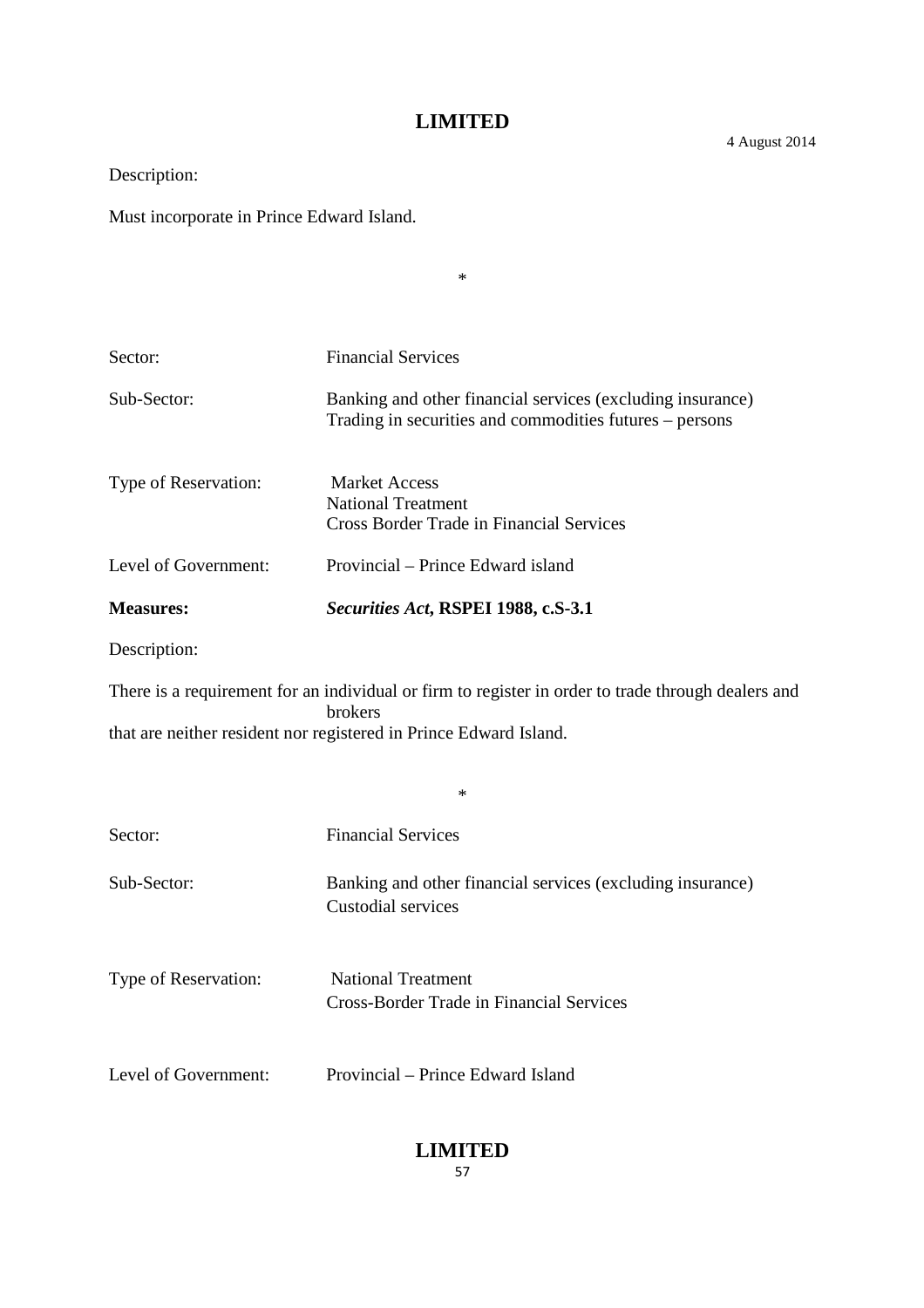# **Measures:** *Securities Act***, RSPEI 1988, c.S-3.1**

Description:

Mutual funds which offer securities in Canada must use a resident custodian. A non-resident sub-custodian may be used if it has shareholders' equity of at least \$100 million.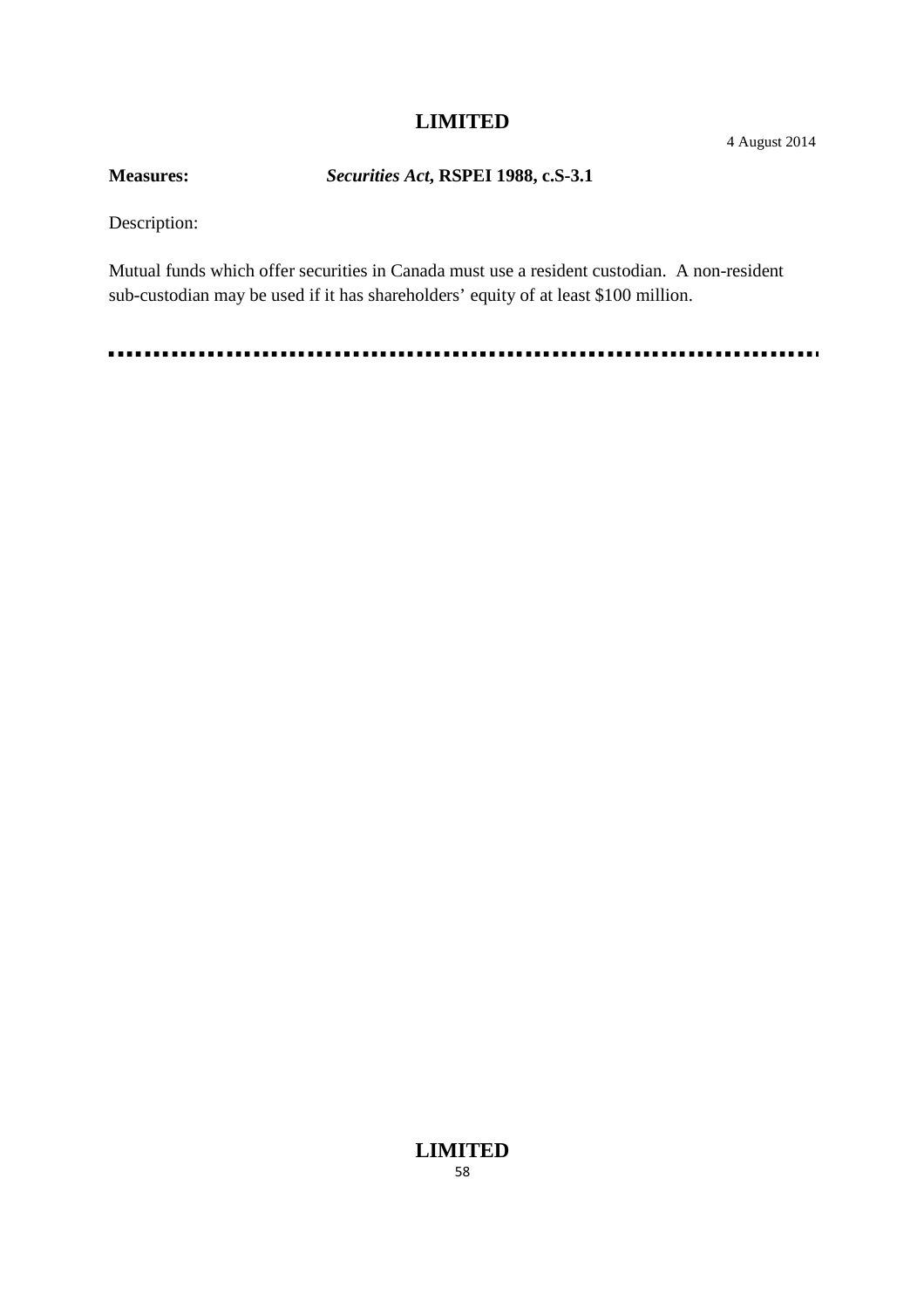# **QUÉBEC**

| Sector:                                                                                                 | <b>Financial Services</b>                                                                                                                                               |
|---------------------------------------------------------------------------------------------------------|-------------------------------------------------------------------------------------------------------------------------------------------------------------------------|
| Subsector:                                                                                              |                                                                                                                                                                         |
| Type of Reservation:                                                                                    | <b>National Treatment</b><br><b>Market Access</b>                                                                                                                       |
| Level of Government:                                                                                    | Provincial – Québec                                                                                                                                                     |
| <b>Measures:</b>                                                                                        | Loi modifiant la Loi concernant les Services des santé du Québec<br>et concernant SSQ, Mutuelle de gestion et SSQ, Société<br>d'assurance-vie inc (QL1993, chapter 107) |
| Description:                                                                                            |                                                                                                                                                                         |
| Upon any allotment or transfer of voting shares of the capital stock insurance company "SSQ,<br>Société |                                                                                                                                                                         |

|                             | Société                                                                                           |  |  |
|-----------------------------|---------------------------------------------------------------------------------------------------|--|--|
|                             | d'assurance vie inc" or of the holding company "Groupe SSQ inc," the minister may, if the         |  |  |
|                             | transfer                                                                                          |  |  |
|                             | confers control of the company to non-residents, ask such companies to prove that the shares      |  |  |
|                             | were                                                                                              |  |  |
|                             | offered in priority to Quebec residents and subsidiarily to other Canadian residents, but that no |  |  |
|                             | offer                                                                                             |  |  |
| was made or was acceptable. |                                                                                                   |  |  |
|                             |                                                                                                   |  |  |

| Sector:              | <b>Financial Services</b> |
|----------------------|---------------------------|
| Subsector:           |                           |
| Type of Reservation: | <b>National Treatment</b> |

Level of Government: Provincial – Québec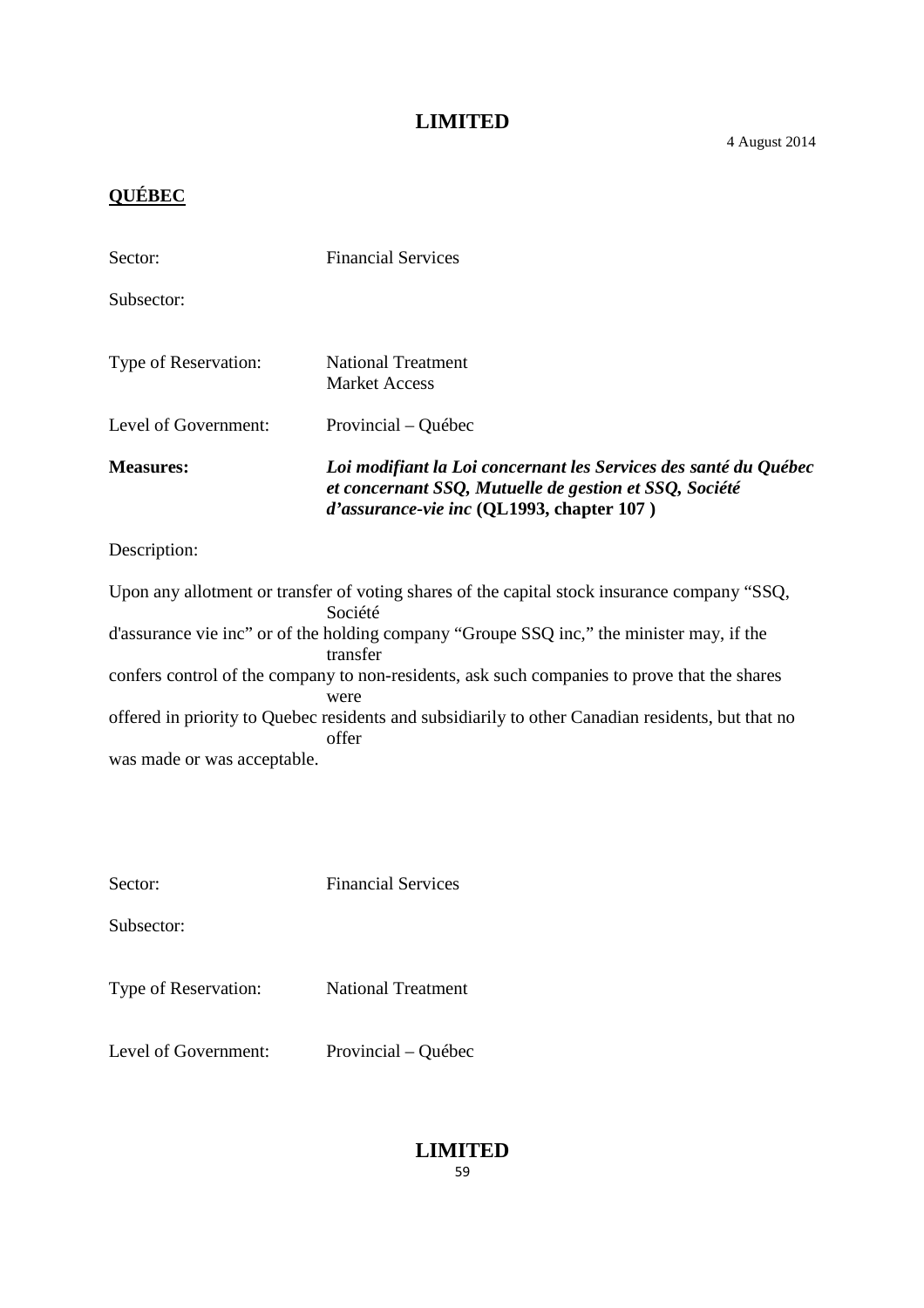| <b>Measures:</b>                             | Act respecting the Caisse de dépôt et placement du Québec,<br>CQLR., chapter C-2                                                    |
|----------------------------------------------|-------------------------------------------------------------------------------------------------------------------------------------|
| Description:                                 |                                                                                                                                     |
|                                              | At least three quarters of the members of the board of directors must reside in Québec.                                             |
|                                              | $\ast$                                                                                                                              |
| Sector:                                      | <b>Financial Services</b>                                                                                                           |
| Subsector:                                   | Banking and other financial services<br><b>Trust and Loan Companies</b><br>Insurance and insurance related services                 |
| Type of Reservation:<br><b>Market Access</b> | <b>National Treatment</b><br>Senior Management and Boards of Directors                                                              |
| Level of Government:                         | Provincial – Quebec                                                                                                                 |
| <b>Measures:</b>                             | Act respecting insurance, CQLR, chapter, A-32)<br>Act respecting trust companies and savings companies (CQLR,<br>chapter $-29.01$ ) |
| Description:                                 |                                                                                                                                     |

Three-quarters of the directors of trust companies and savings companies must be Canadian citizens.

A majority of the directors of insurance companies, mutual insurance companies, saving companies and trust companies, shall reside in Quebec.

The direct or indirect acquisition of Canadian-controlled savings companies or trust companies by non-residents is restricted to 10 per cent individually and 25 per cent collectively.

\*

# \*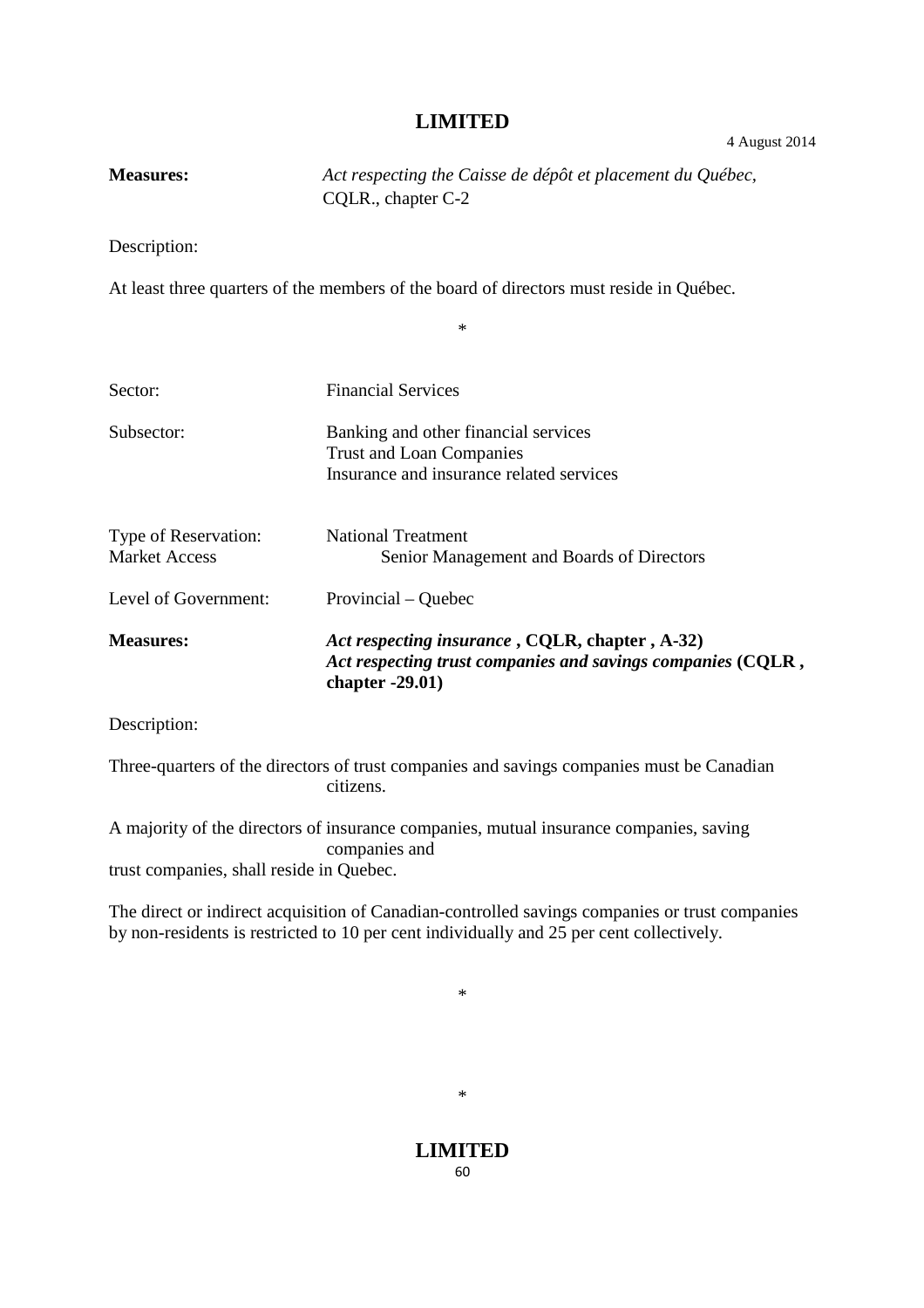4 August 2014

| <b>Measures:</b>     | Act respecting insurance (CQLR, Chapter A-32)                  |
|----------------------|----------------------------------------------------------------|
| Level of Government: | Provincial – Québec                                            |
| Type of Reservation: | National Treatment<br>Cross-Border Trade in Financial Services |
| Subsector:           | Insurance                                                      |
| Sector:              | <b>Financial Services</b>                                      |

Description:

Every legal person not constituted under an Act of Quebec which does not have its head office in Quebec shall, when applying for a licence, appoint a chief representative in Quebec. The representative must be a person in authority who is resident in Quebec.

Every legal person not constituted under an Act of Quebec has, in respect of the activities it carries on in Quebec, the rights and obligations of an insurance company or mutual association constituted under Acts of Quebec as the case may be. It is also bound to comply with its constituting *Act* if it is more restrictive.

\*

| <b>Measures:</b>            | Act respecting insurance (CQLR, chapter A-32)                                                 |
|-----------------------------|-----------------------------------------------------------------------------------------------|
| Level of Government:        | Provincial – Québec                                                                           |
| <b>Type of Reservation:</b> | <b>Market Access</b>                                                                          |
| Sub-Sector:                 | Insurance and insurance related services<br>Direct insurance and reinsurance and retrocession |
| Sector:                     | <b>Financial Services</b>                                                                     |

Description:

Insurance services can be provided only through:

i) a corporation incorporated under Québec statutes;

ii) an extra-provincial insurance corporation, i.e., an insurer incorporated by, or under the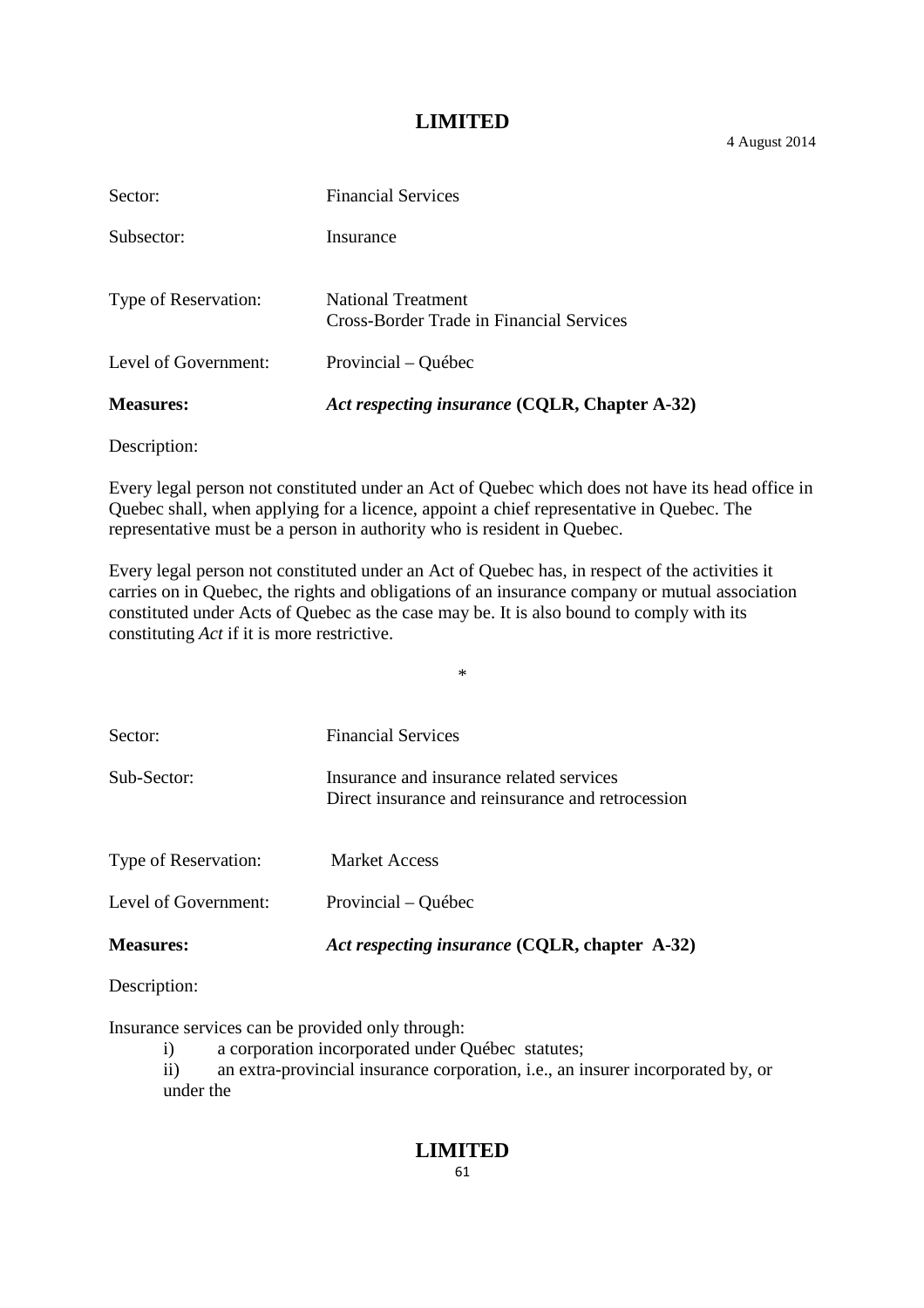laws of another Canadian jurisdiction

- iii) a federally-authorized branch of a foreign corporation); or
- iv) an association formed on the plan known as Lloyds.

|                                   | $\ast$                                                                                                                                                                                                                                    |
|-----------------------------------|-------------------------------------------------------------------------------------------------------------------------------------------------------------------------------------------------------------------------------------------|
|                                   |                                                                                                                                                                                                                                           |
| Sector:                           | <b>Financial Services</b>                                                                                                                                                                                                                 |
| Sub-Sector:                       | Insurance and insurance related services<br>Intermediation of insurance contracts related to maritime transport<br>and commercial aviation and space launching and freight<br>(including satellites), and to reinsurance and retrocession |
| Type of Reservation:              | <b>Market Access</b><br>Cross-Border Trade in Financial Services                                                                                                                                                                          |
| Level of Government:              | Provincial – Québec                                                                                                                                                                                                                       |
| <b>Measures:</b><br>chapter D-9.2 | Loi sur la distribution de produits et services financier, (CQLR,                                                                                                                                                                         |
| Description:                      |                                                                                                                                                                                                                                           |
|                                   | Services must be supplied through a commercial presence in Quebec.                                                                                                                                                                        |
|                                   | $\ast$                                                                                                                                                                                                                                    |
|                                   |                                                                                                                                                                                                                                           |

| Sector:                              | <b>Financial Services</b>                                                                                                  |
|--------------------------------------|----------------------------------------------------------------------------------------------------------------------------|
| Sub-Sector:<br>thereof               | Banking and other financial services (excluding insurance)<br>Credit unions, caisses populaires and associations or groups |
| Type of Reservation:                 | <b>Market Access</b>                                                                                                       |
| Level of Government:                 | Provincial – Québec                                                                                                        |
| <b>Measures:</b><br>Chapter $C-67.3$ | An Act respecting financial services cooperatives (CQLR,                                                                   |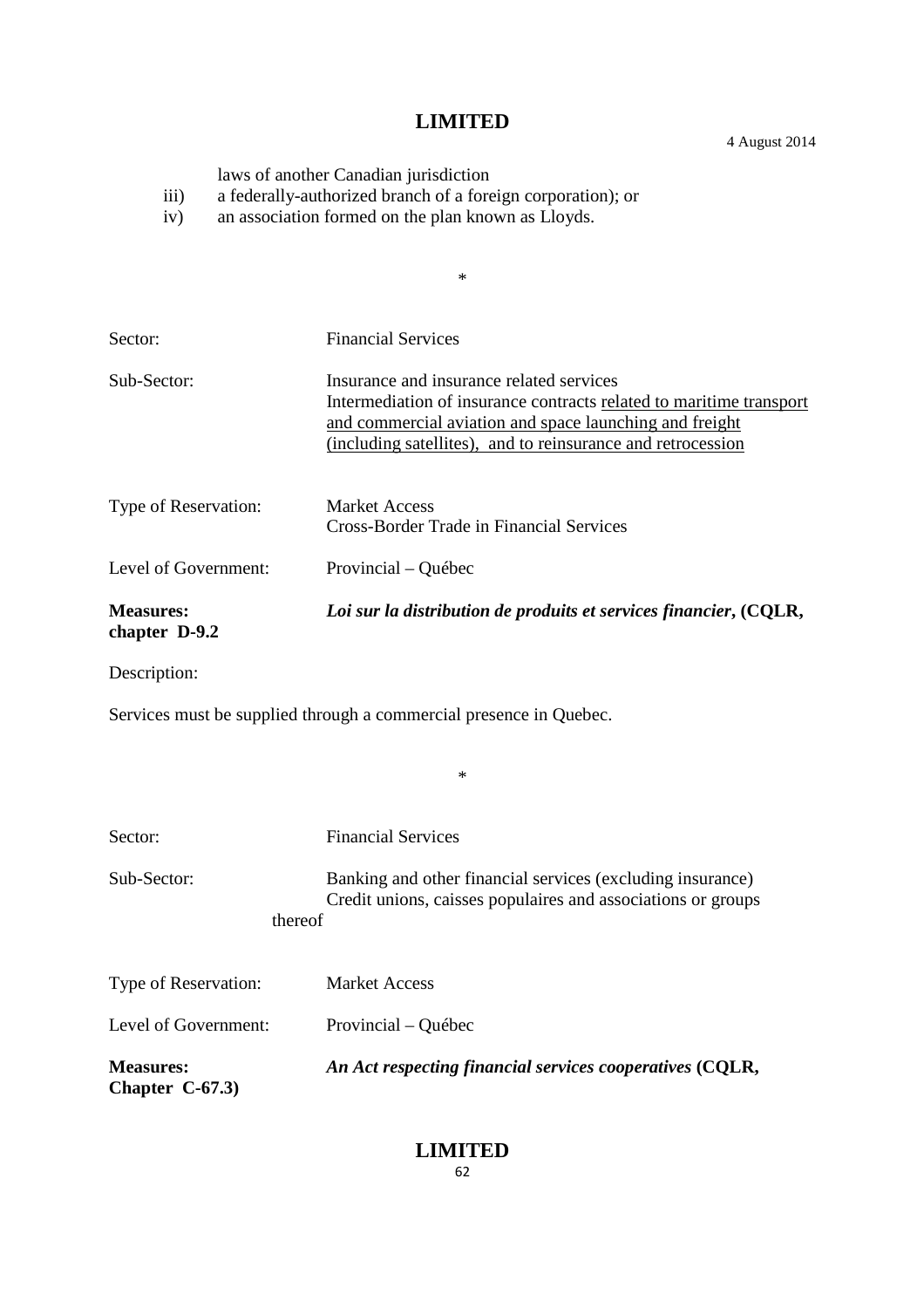\*

Description:

Must incorporate in Québec.

| Sector:              | <b>Financial Services</b>                                                                                                                                                                                           |
|----------------------|---------------------------------------------------------------------------------------------------------------------------------------------------------------------------------------------------------------------|
| Sub-Sector:          | Insurance and insurance related services<br>Direct Insurance contracts relating to maritime shipping,<br>commercial aviation, space launching, freight (including satellites)<br>and goods in international transit |
| Type of Reservation: | <b>Market Access</b><br>Cross border trade in Financial Services                                                                                                                                                    |
| Level of Government: | Provincial – Québec                                                                                                                                                                                                 |
| <b>Measures:</b>     | An Act respecting Insurance (CQLR, Chapter. A-32)                                                                                                                                                                   |
| Description:         |                                                                                                                                                                                                                     |

\*

Services must be supplied through a commercial presence in Québec.

| Sector:              | <b>Financial Services</b>                                                |
|----------------------|--------------------------------------------------------------------------|
| Subsector:           | Insurance and insurance related services<br>Reinsurance and retrocession |
| Type of Reservation: | <b>Market Access</b><br>Cross-Border Trade in Financial Services         |
| Level of Government: | Provincial – Québec                                                      |
| <b>Measures:</b>     | An Act Respecting Insurance (CQLR, chapterA.32)                          |

Description:

Services must be supplied through a commercial presence in Québec.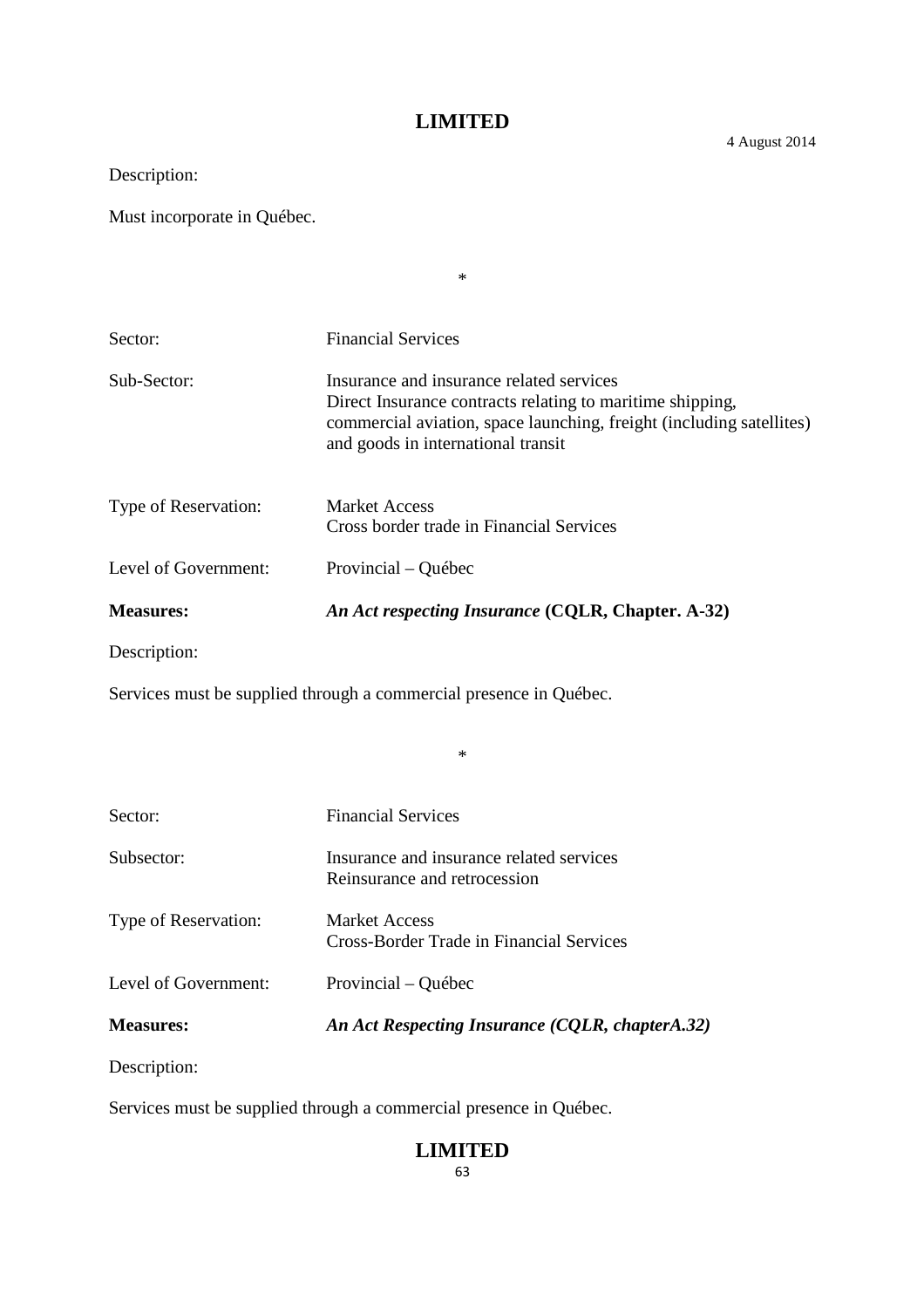\*

| Sector:              | <b>Financial Services</b>                                                                                                                                                             |
|----------------------|---------------------------------------------------------------------------------------------------------------------------------------------------------------------------------------|
| Sub-Sector:          | Banking and other financial services (excluding insurance)                                                                                                                            |
| Type of Reservation: | Market Access<br>National Treatment<br>Cross Border Trade in Financial Services                                                                                                       |
| Level of Government: | Provincial – Québec                                                                                                                                                                   |
| <b>Measures:</b>     | <b>Regulation 31-103 respecting Registration Requirements,</b><br><b>Exceptions and Ongoing Registrant Obligations, (CQLR, chapter r. 10)</b><br>Securities act, $(R.S.Q., c. V-1.1)$ |

# Description:

There is a requirement for an individual or firm to register in order to trade through dealers and brokers that are neither resident nor registered in Québec.

\*

| Sector:              | <b>Financial Services</b>                                                                                                                                                                                |
|----------------------|----------------------------------------------------------------------------------------------------------------------------------------------------------------------------------------------------------|
| Sub-Sector:          | Banking and other financial services (excluding insurance)<br>Custodial services                                                                                                                         |
| Type of Reservation: | National Treatment<br>Cross-Border Trade in Financial Services                                                                                                                                           |
| Level of Government: | Provincial – Québec                                                                                                                                                                                      |
| <b>Measures:</b>     | <i>Securities Act, CQLR, chapter V-1.1)</i><br><b>Regulation 31-103 respecting Registration Requirements,</b><br><b>Exemptions and Ongoing Registrant Obligations (CQLR,</b><br>chapter $V-1.1$ , r. 10) |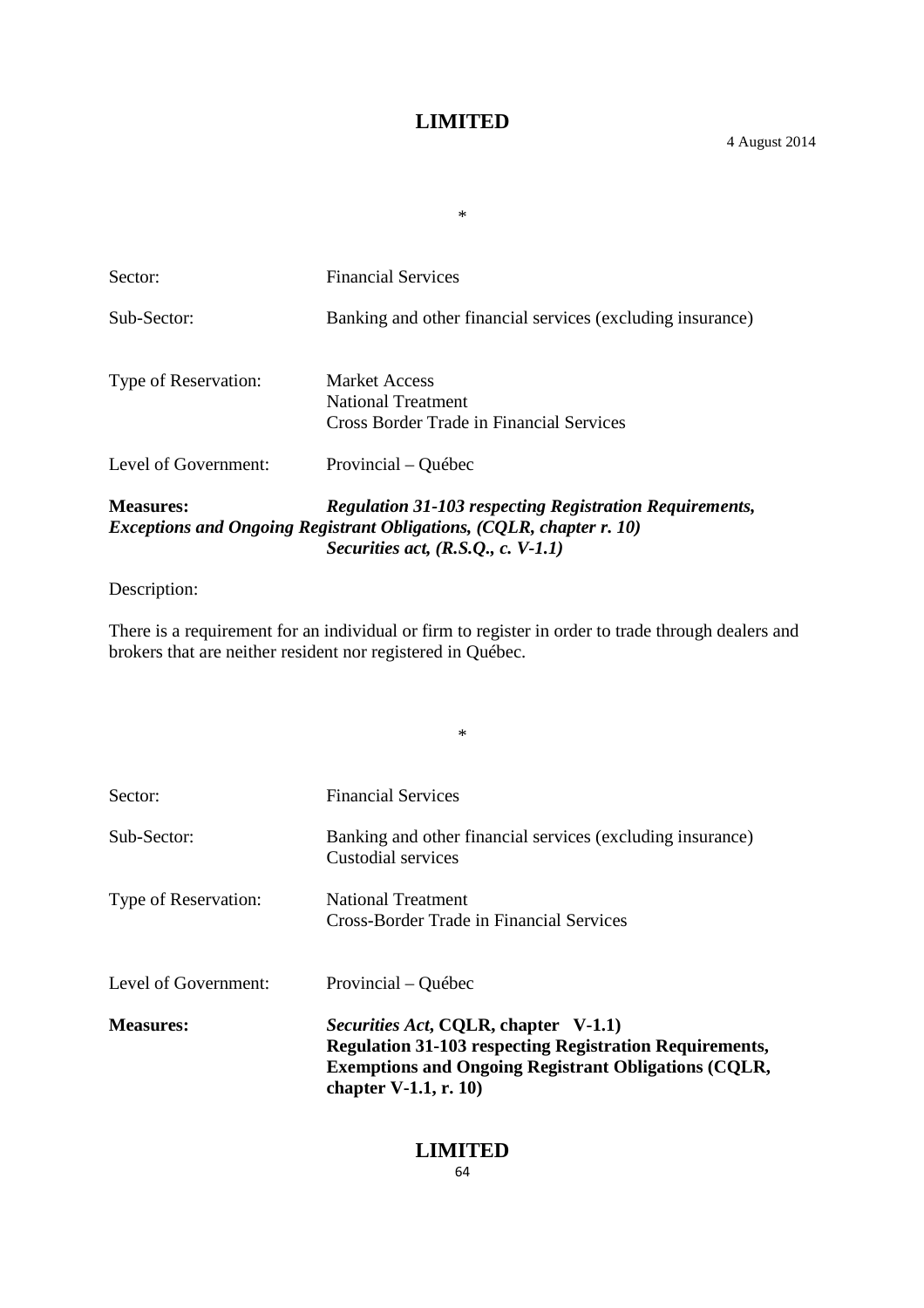4 August 2014

#### **Regulation 81-102 respecting Mutual Funds (CQLR, chapter V-1.1, r. 39)**

Description:

Mutual funds which offer securities in Canada must use a resident custodian. A non-resident sub-custodian may be used if it has shareholders' equity of at least \$100 million.

\*\*\*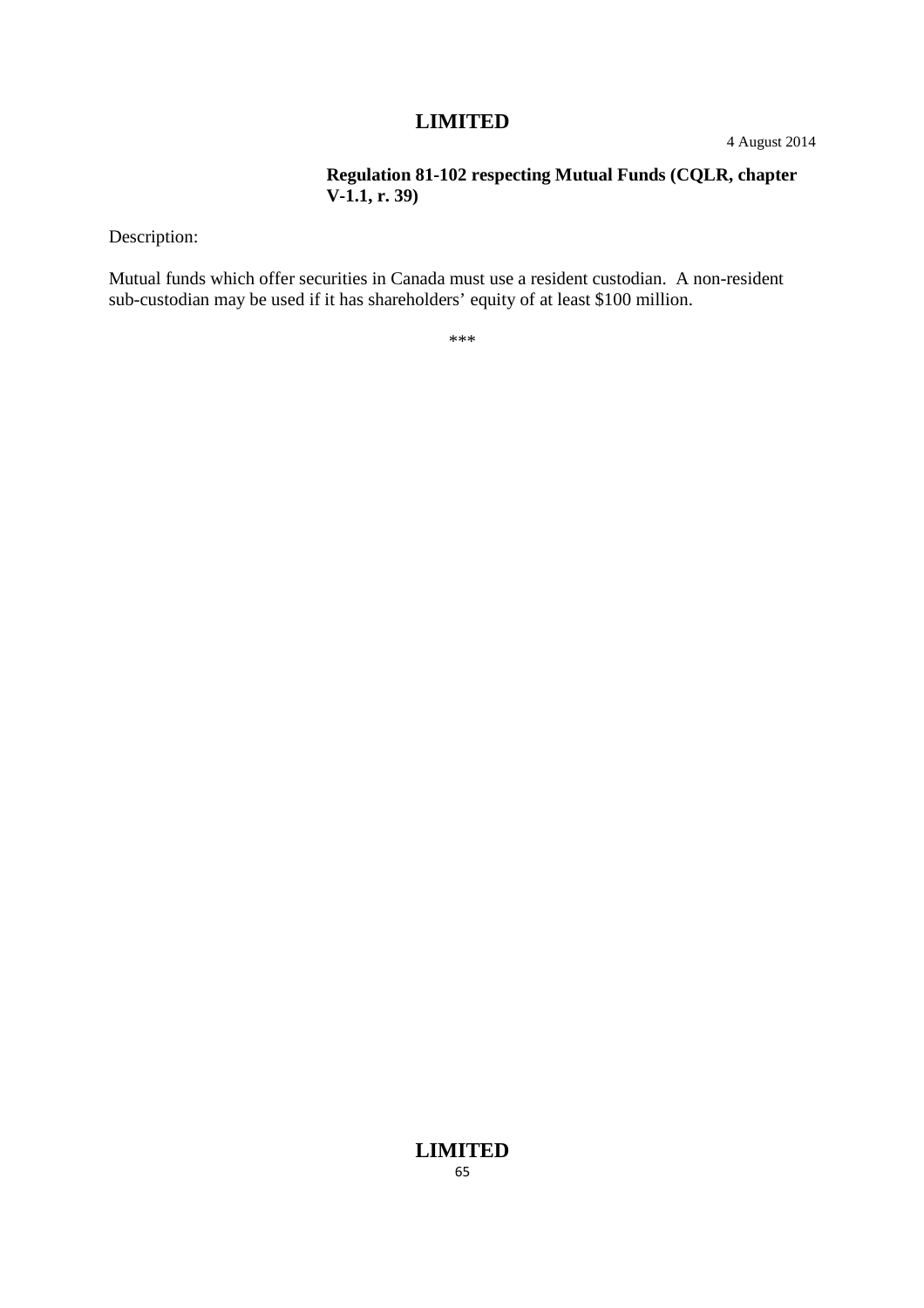4 August 2014

#### **SASKATCHEWAN**

| <b>Measures:</b>     | The Saskatchewan Insurance Act, c. S-26, 1978     |
|----------------------|---------------------------------------------------|
| Level of Government: | Provincial – Saskatchewan                         |
| Type of Reservation: | <b>Market Access</b>                              |
|                      | Direct insurance and reinsurance and retrocession |
| Sub-Sector:          | Insurance and insurance related services          |
| Sector:              | <b>Financial Services</b>                         |

Description:

Insurance services can be provided only through:

- i) a corporation incorporated under Saskatchewan statutes;<br>ii) an extra-provincial insurance corporation, i.e., an insurer
- an extra-provincial insurance corporation, i.e., an insurer incorporated by, or under the laws of another Canadian jurisdiction ;
- iii) a federally-authorized branch of a foreign corporation;
- iv) an association formed on the plan known as Lloyds;
- v) Reciprocal insurance exchanges; or
- vi) Fraternal societies

\*

| Sector:              | <b>Financial Services</b>                                                       |
|----------------------|---------------------------------------------------------------------------------|
| Subsector:           | Insurance and insurance related services<br>Direct insurance                    |
| Type of Reservation: | National Treatment<br>Market Access<br>Cross-Border Trade in Financial Services |
| Level of Government: | Provincial – Saskatchewan                                                       |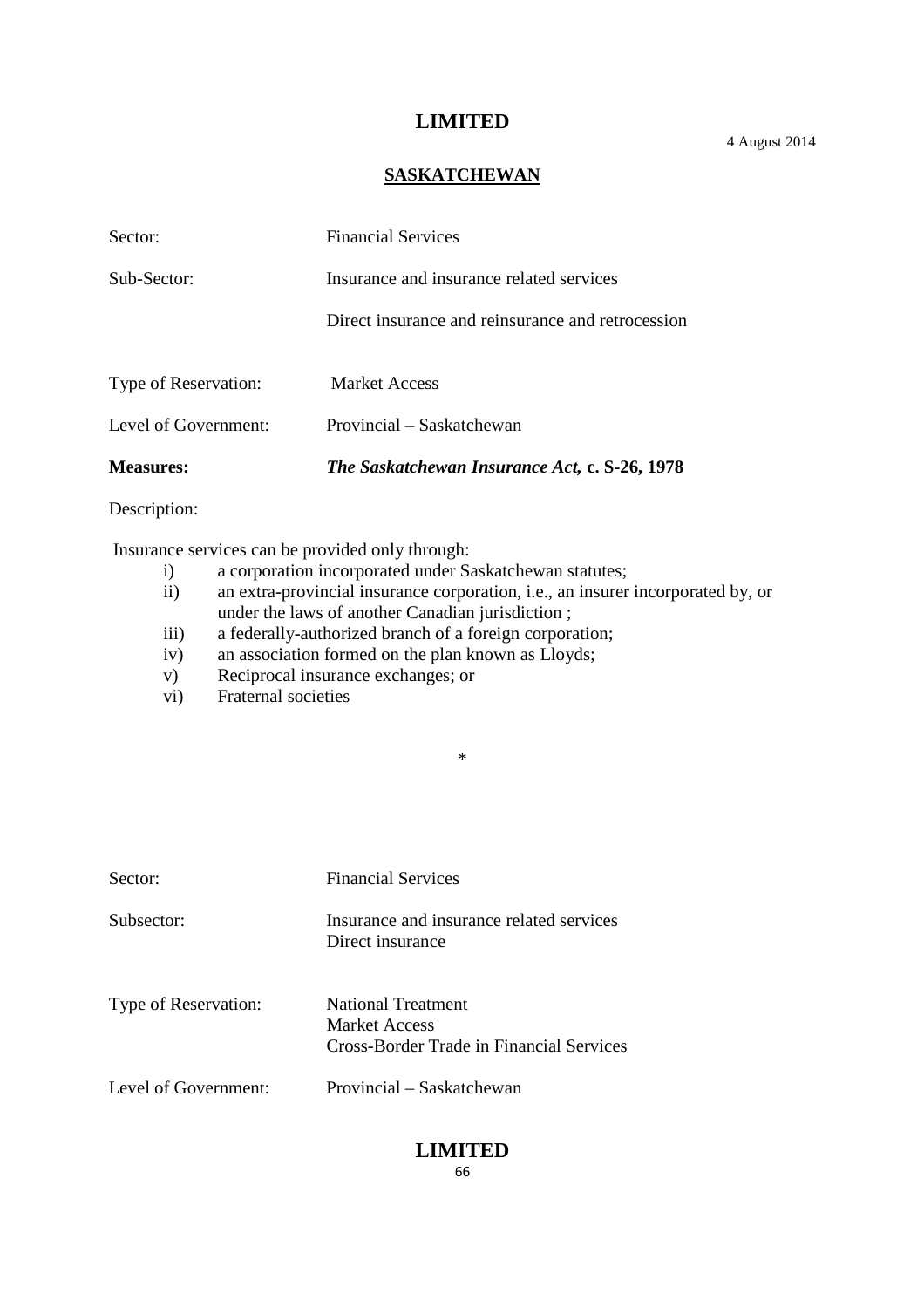4 August 2014

# **Measures:** *The Saskatchewan Insurance Act,* **c. S-26, 1978**

Description:

A fee payable to the province of 10 per cent of the premium is required on insurance of risks in the province by unlicensed insurers.

\*

| Sector:                                          | <b>Financial Services</b>                                                              |
|--------------------------------------------------|----------------------------------------------------------------------------------------|
| Sub-Sector:                                      | Banking and other financial services (excluding insurance)<br>Trust and loan companies |
| Type of Reservation:                             | <b>Market Access</b>                                                                   |
| Level of Government:                             | Provincial – Saskatchewan                                                              |
| <b>Measures:</b>                                 | Trust and Loan Corporations Act, 1997, c. T-22.2, 1997                                 |
| Description:                                     |                                                                                        |
| Federal or provincial incorporation is required. |                                                                                        |
|                                                  | $\ast$                                                                                 |
| Sector:                                          | <b>Financial Services</b>                                                              |
| Sub-Sector:                                      | Banking and other financial services (excluding insurance)<br>Trust and loan companies |
| Type of Reservation:                             | <b>Market Access</b><br><b>National Treatment</b>                                      |
| Level of Government:                             | Provincial – Saskatchewan                                                              |
| <b>Measures:</b>                                 | Trust and Loan Corporations Act, 1997, c. T-22.2, 1997                                 |
|                                                  |                                                                                        |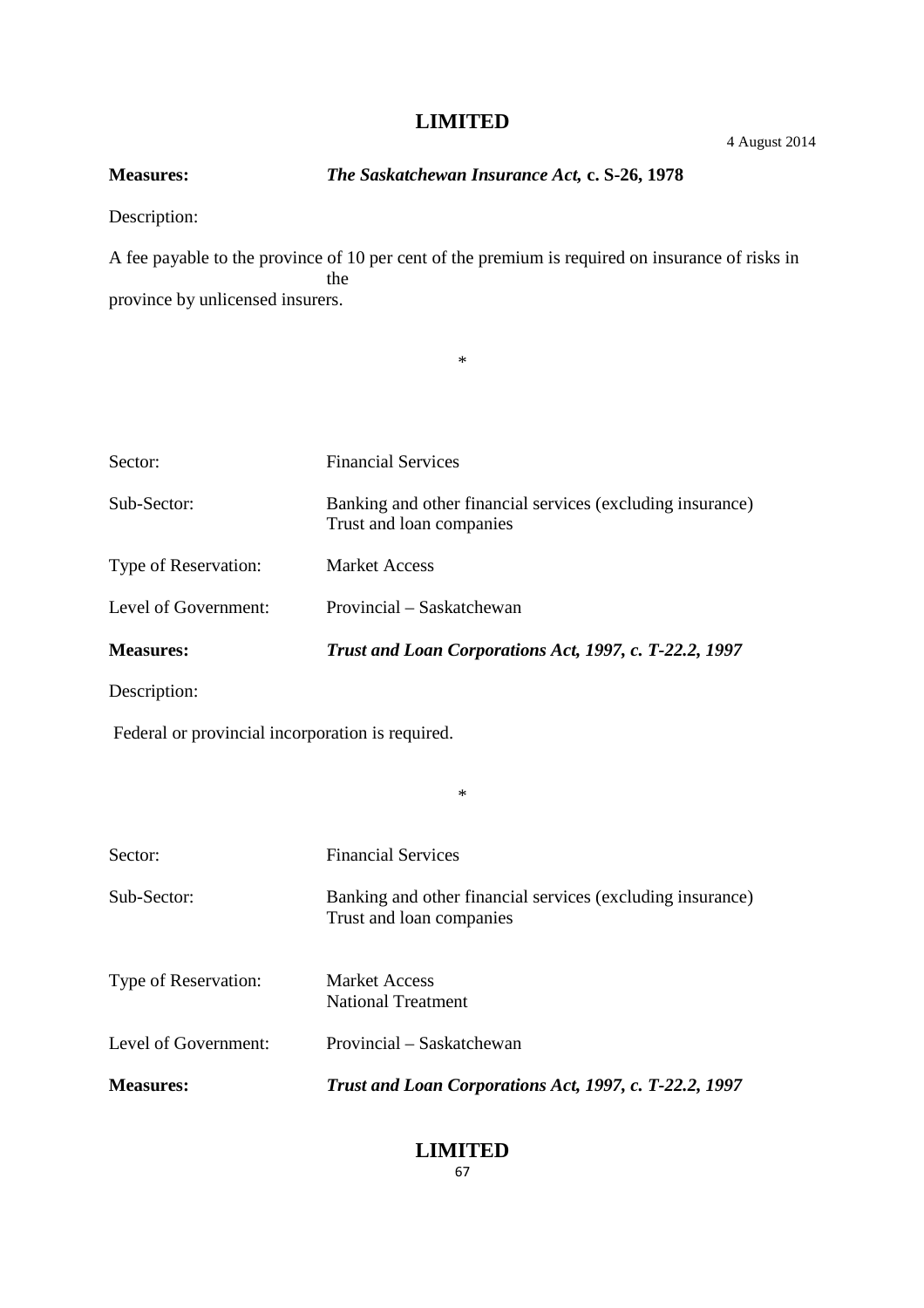\*

# Description:

Individual and collective financial ownership of Canadian-controlled and provincially incorporated companies can be no more than 10 per cent of shares.

| Sector:                                                | <b>Financial Services</b>                                                                                                             |
|--------------------------------------------------------|---------------------------------------------------------------------------------------------------------------------------------------|
| Subsector:                                             | Banking and other financial services (excluding insurance)<br>Credit Unions, caisses populaires and associations or groups<br>thereof |
| Type of Reservation:                                   | Senior Management and Board of Directors<br><b>National Treatment</b>                                                                 |
| Level of Government:                                   | Provincial – Saskatchewan                                                                                                             |
| <b>Measures:</b>                                       | The Credit Union Act, 1985, c-45.1, 1984-85-86                                                                                        |
| Description:                                           |                                                                                                                                       |
| Directors of a credit union must be Canadian citizens. |                                                                                                                                       |
|                                                        |                                                                                                                                       |

| Sector:                           | <b>Financial Services</b>                                                                                                  |
|-----------------------------------|----------------------------------------------------------------------------------------------------------------------------|
| Sub-Sector:<br>thereof            | Banking and other financial services (excluding insurance)<br>Credit unions, caisses populaires and associations or groups |
| Type of Reservation:              | <b>Market Access</b>                                                                                                       |
| Level of Government:              | Provincial – Saskatchewan                                                                                                  |
| <b>Measures:</b>                  | The Credit Union Act, 1985, c-45.1, 1984-85-86                                                                             |
| Description:                      |                                                                                                                            |
| Must incorporate in Saskatchewan. |                                                                                                                            |

\*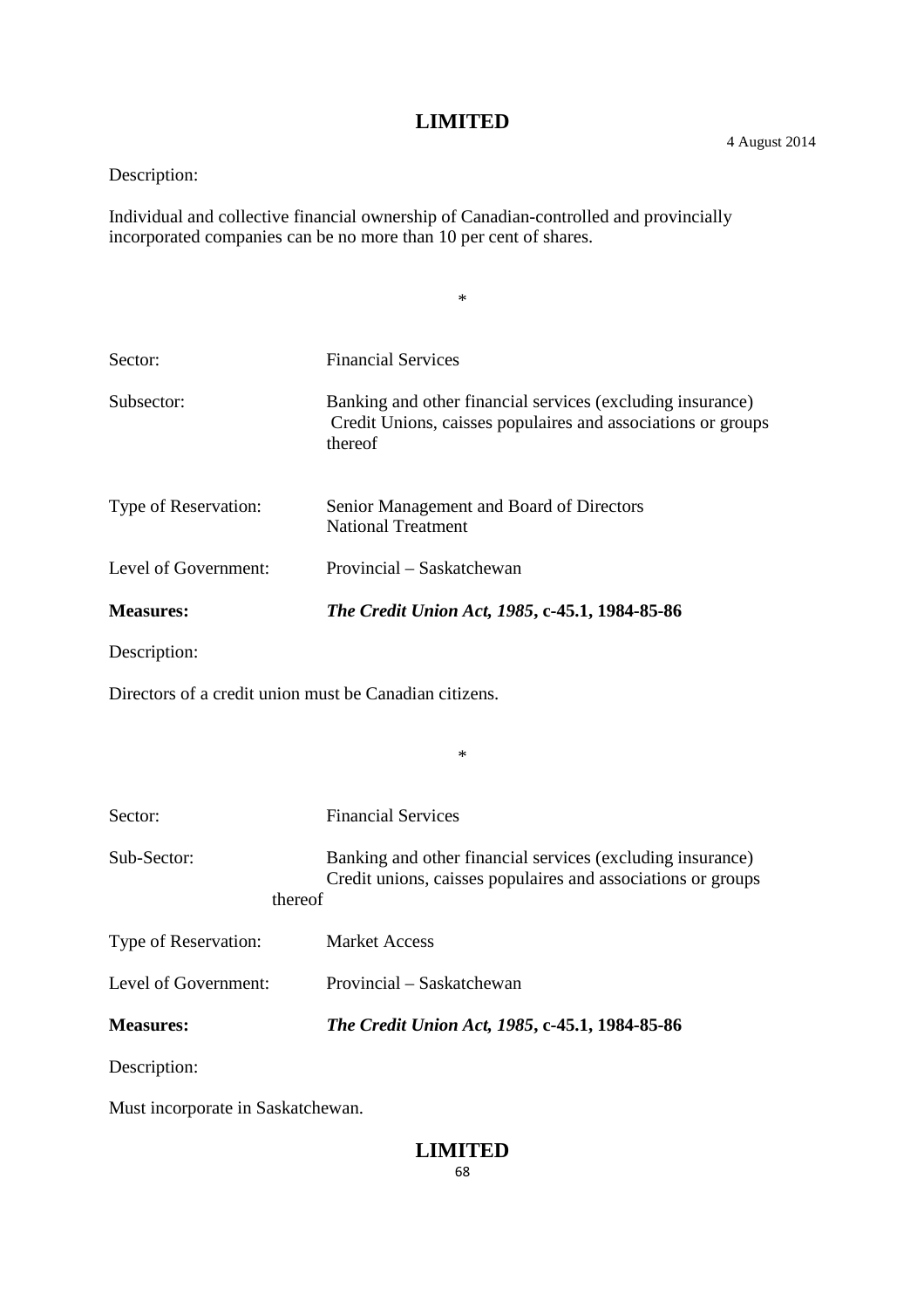| Sector:              | <b>Financial Services</b>                                                                 |
|----------------------|-------------------------------------------------------------------------------------------|
| Subsector:           | Banking and other financial services (excluding insurance)<br>Community bond corporations |
| Type of Reservation: | <b>National Treatment</b><br>Senior Management and Board of Directors                     |
| Level of Government: | Provincial -Saskatchewan                                                                  |
| <b>Measures:</b>     | The Community Bonds Act, c-16.1, 1990-91                                                  |
| Description:         |                                                                                           |
|                      |                                                                                           |

Directors of Community Bonds corporations must be resident of Saskatchewan.

| Sector:              | <b>Financial Services</b>                                                                                                                                         |
|----------------------|-------------------------------------------------------------------------------------------------------------------------------------------------------------------|
| Sub-Sector:          | Banking and other financial services (excluding insurance)<br>Trading in securities and commodities futures – persons                                             |
| Type of Reservation: | Market Access<br>National Treatment<br>Cross Border Trade in Financial Services                                                                                   |
| Level of Government: | Provincial – Saskatchewan                                                                                                                                         |
| <b>Measures:</b>     | <i>The Securities Act, 1988, c. S-42.2, 1988-89</i><br><b>The Securities Commission (Adoption of National Instruments)</b><br>Regulations, c. S-42.2 Reg. 3, 2000 |

\*

Description: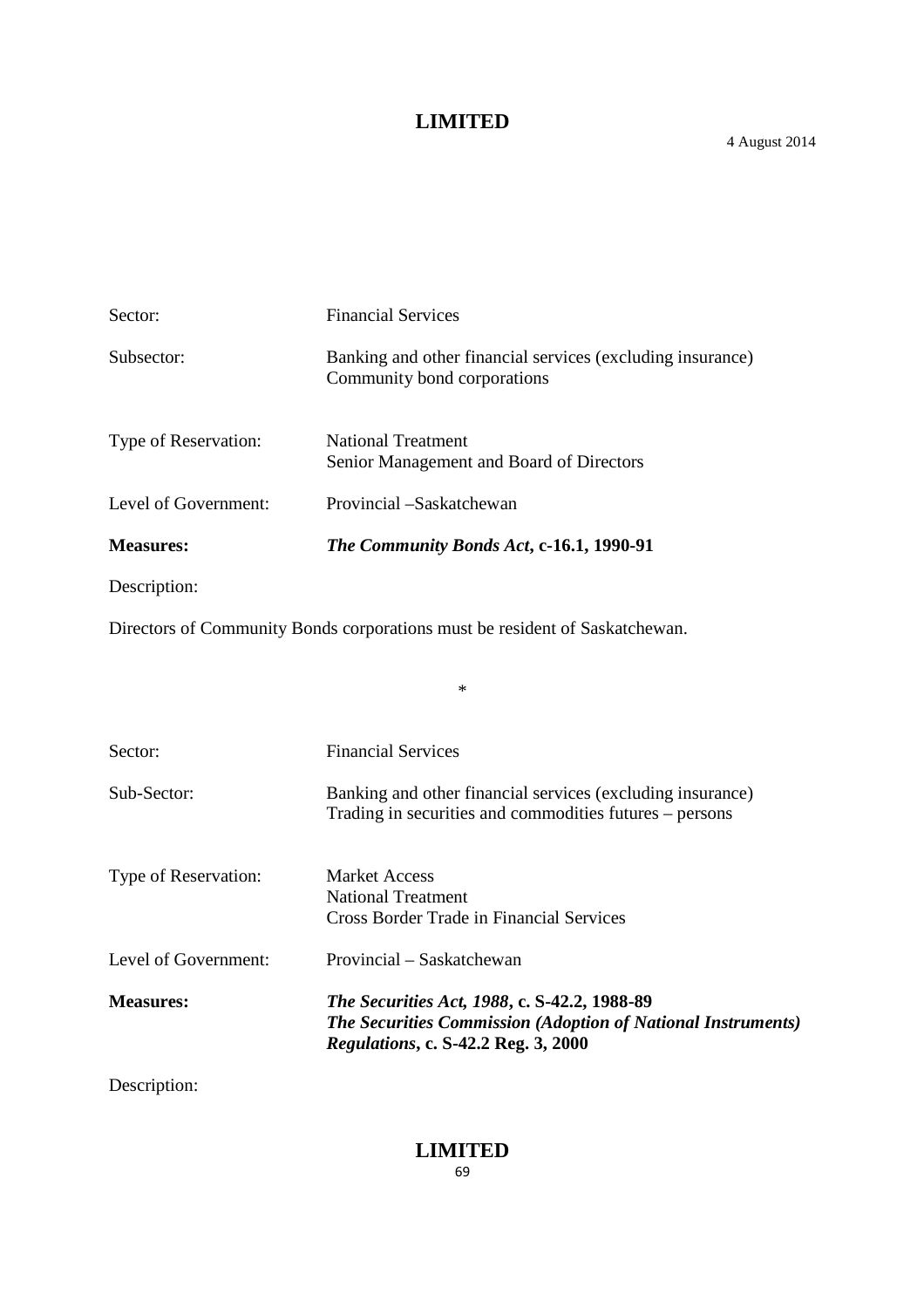There is a requirement to register in order to trade through dealers and brokers that are neither resident nor registered in the province in which the trade is affected.

\*

| <b>Measures:</b>     | <i>The Securities Act, 1988, c. S-42.2, 1988-89</i>                                                     |
|----------------------|---------------------------------------------------------------------------------------------------------|
| Level of Government: | Provincial – Saskatchewan                                                                               |
| Type of Reservation: | <b>Market Access</b><br>National Treatment<br>Cross-Border Trade in Financial Services                  |
| Sub-Sector:          | Banking and other financial services (excluding insurance)<br>Advisory and auxiliary financial services |
| Sector:              | <b>Financial Services</b>                                                                               |
|                      |                                                                                                         |

Description:

Where an advisor provides advice in Saskatchewan, such services must be supplied through a commercial presence. Must be registered in Saskatchewan as an adviser.

\*

| Sector:              | <b>Financial Services</b>                                                                    |
|----------------------|----------------------------------------------------------------------------------------------|
| Subsector:           | Banking and other financial services (excluding insurance)<br>Securities dealers and brokers |
| Type of Reservation: | <b>National Treatment</b><br>Market Access                                                   |
| Level of Government: | Provincial – Saskatchewan                                                                    |
| <b>Measures:</b>     | <i>The Securities Act, 1988, c. S-42.2, 1988-89</i>                                          |

Description:

Must be formed or continued under federal, provincial or territorial laws.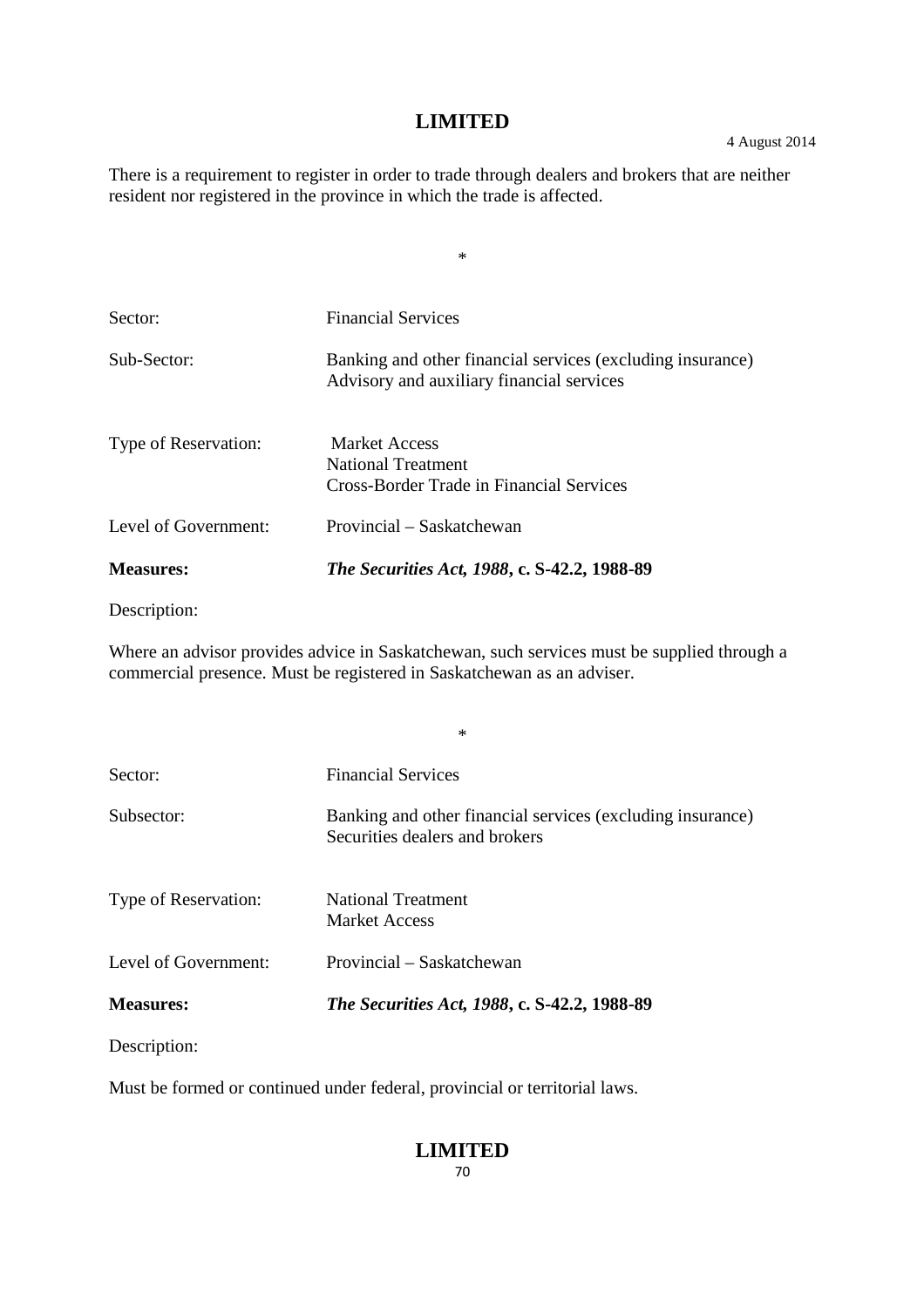4 August 2014

#### 

|                      | ∗                                                                                                                                                                        |
|----------------------|--------------------------------------------------------------------------------------------------------------------------------------------------------------------------|
| Sector:              | <b>Financial Services</b>                                                                                                                                                |
| Sub-Sector:          | Banking and other financial services (excluding insurance)<br>Custodial services                                                                                         |
| Type of Reservation: | <b>National Treatment</b><br>Cross-Border Trade in Financial Services                                                                                                    |
| Level of Government: | Provincial – Saskatchewan                                                                                                                                                |
| <b>Measures:</b>     | <i>The Securities Act, 1988, c. S-42.2, 1988-89</i><br><b>The Securities Commission (Adoption of National Instruments)</b><br><i>Regulations, c. S-42.2 Reg. 3, 2000</i> |

Description:

Mutual funds which offer securities in Canada must use a resident custodian. A non-resident subcustodian may be used if the sub-custodian has shareholders' equity of at least \$100 million.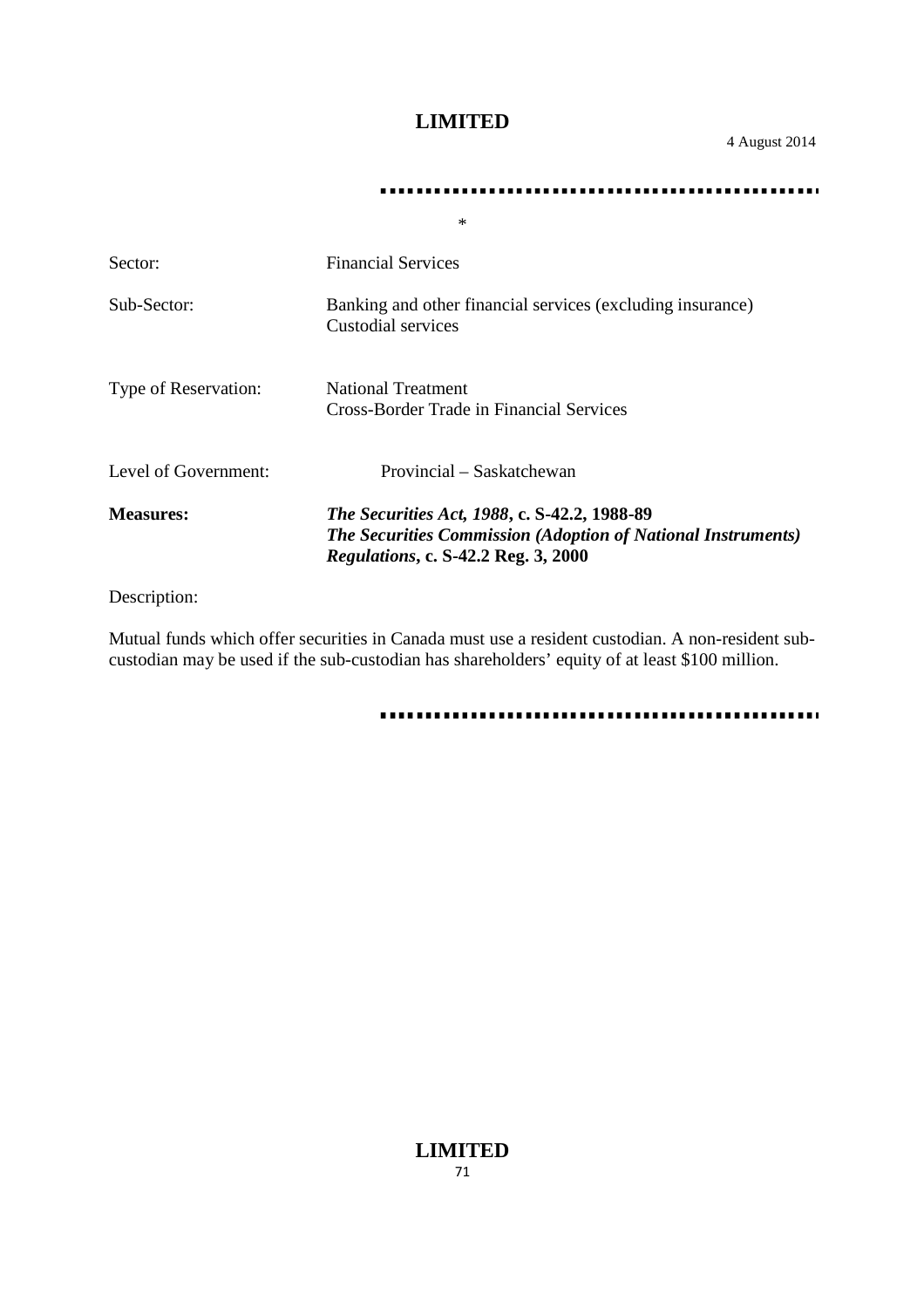#### **YUKON**

| <b>Measures:</b>     | Insurance Act, RSY 2002, c. 119                                                               |
|----------------------|-----------------------------------------------------------------------------------------------|
| Level of Government: | Territorial - Yukon                                                                           |
| Type of Reservation: | <b>Market Access</b>                                                                          |
| Sub-Sector:          | Insurance and insurance related services<br>Direct insurance and reinsurance and retrocession |
| Sector:              | <b>Financial Services</b>                                                                     |

Description:

Insurance services can be provided only through:

- i) a corporation incorporated under Yukon statutes;<br>ii) an extra-provincial insurance corporation, i.e., an
- an extra-provincial insurance corporation, i.e., an insurer incorporated by, or under the laws of another Canadian jurisdiction ;

\*

- iii) a federally-authorized branch of a foreign corporation;
- iv) an association formed on the plan known as Lloyds;
- v) Reciprocal insurance exchanges; or
- vi) Fraternal societies.

| Sector:              | <b>Financial Services</b>                                                                                                                                                                                            |
|----------------------|----------------------------------------------------------------------------------------------------------------------------------------------------------------------------------------------------------------------|
| Sub-Sector:          | Insurance and insurance related services<br>Direct Insurance contracts relating to maritime shipping,<br>commercial aviation, space launching, freight (including satellites)<br>and goods in international transit: |
| Type of Reservation: | <b>Market Access</b><br>Cross-Border Trade in Financial Services                                                                                                                                                     |
| Level of Government: | Territorial – Yukon                                                                                                                                                                                                  |
| <b>Measures:</b>     | Insurance Act, RSY 2002, c. 119                                                                                                                                                                                      |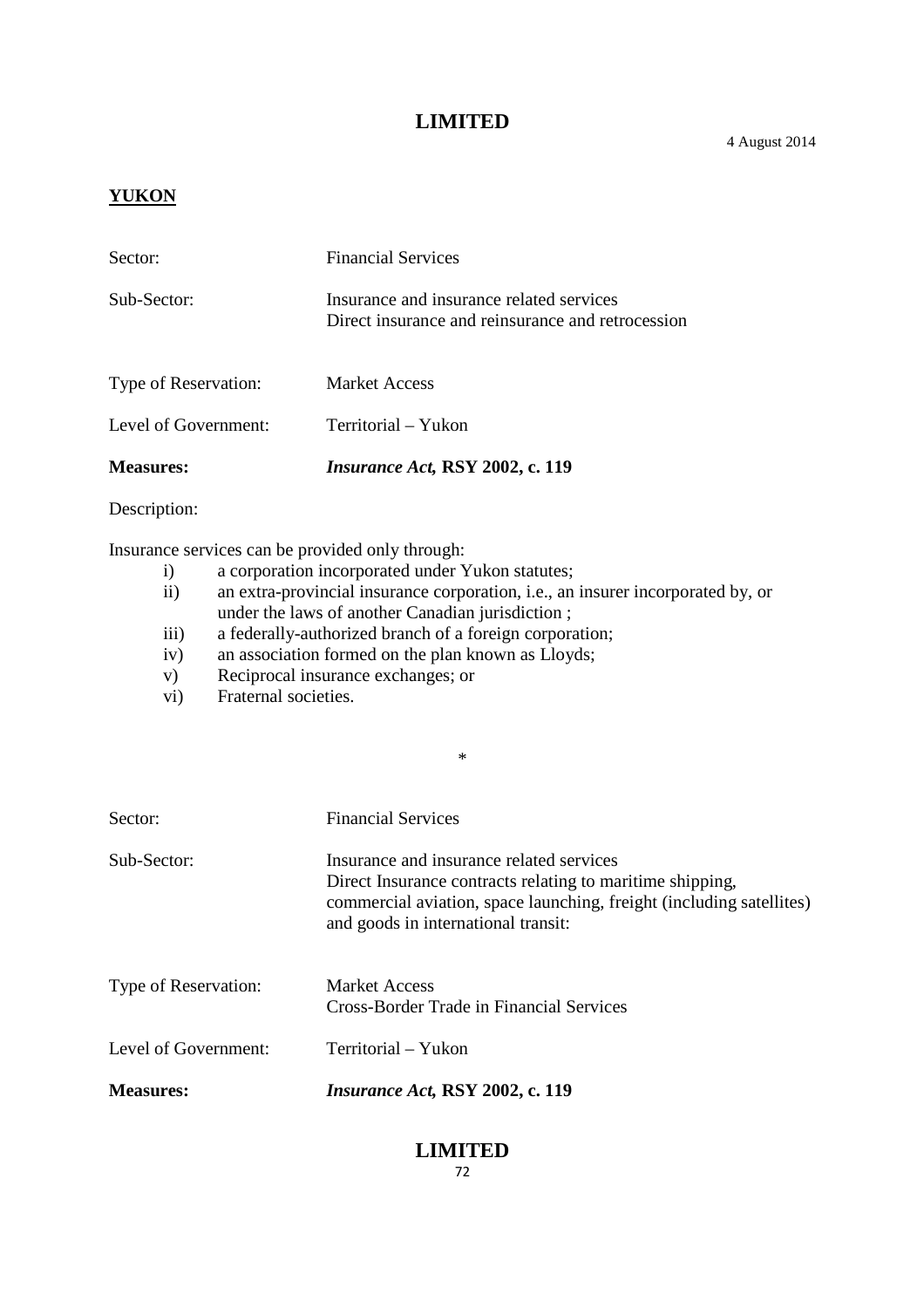\*

Description:

Services must be supplied through a commercial presence.

Sector: Financial Services Subsector: Insurance and insurance-related services Reinsurance and retrocession Type of Reservation: Market Access Cross-Border Trade in Financial Services Level of Government: Territorial – Yukon **Measures:** *Insurance Act,* **RSY 2002, c. 119** Description:

Services must be supplied through a commercial presence.

| Sector:              | <b>Financial Services</b>                                                                                                                                                                                                                 |
|----------------------|-------------------------------------------------------------------------------------------------------------------------------------------------------------------------------------------------------------------------------------------|
| Sub-Sector:          | Insurance and insurance related services<br>Intermediation of insurance contracts related to maritime transport<br>and commercial aviation and space launching and freight<br>(including satellites), and to reinsurance and retrocession |
| Type of Reservation: | <b>Market Access</b><br>Cross-Border Trade in Financial Services                                                                                                                                                                          |
| Level of Government: | Territorial – Yukon                                                                                                                                                                                                                       |
| <b>Measures:</b>     | <i>Insurance Act, RSY 2002 C.119</i>                                                                                                                                                                                                      |

\*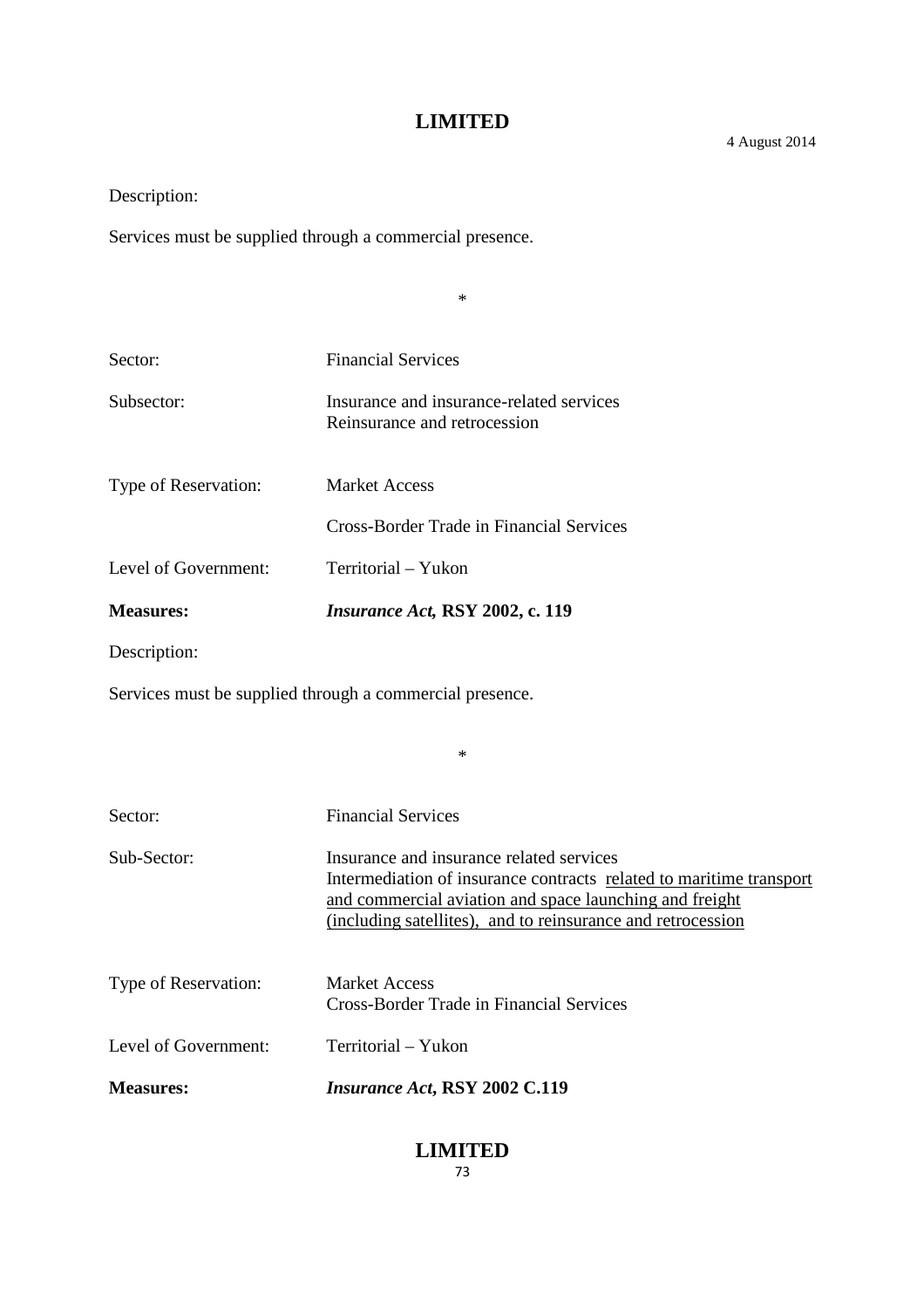\*

Description:

Services must be supplied through a commercial presence in Yukon.

| <b>Measures:</b>     | <b>Business Corporations Act, RSY 2002, c.20</b>                                       |
|----------------------|----------------------------------------------------------------------------------------|
| Level of Government: | Territorial – Yukon                                                                    |
| Type of Reservation: | <b>Market Access</b>                                                                   |
| Sub-Sector:          | Banking and other financial services (excluding insurance)<br>Trust and loan companies |
| Sector:              | <b>Financial Services</b>                                                              |
|                      |                                                                                        |

Description:

To operate as a trust and loan company under the Yukon regime an entity must be a body corporate to which the *Business Corporations Act* applies.

\*

| Sector:              | <b>Financial Services</b>                                                                                                             |
|----------------------|---------------------------------------------------------------------------------------------------------------------------------------|
| Sub-Sector:          | Banking and other financial services (excluding insurance)<br>Credit unions, caisses populaires and associations or groups<br>thereof |
| Type of Reservation: | Market Access                                                                                                                         |
| Level of Government: | Territorial – Yukon                                                                                                                   |
| <b>Measures:</b>     | <b>Business Corporations Act, RSY 2002, c.20</b>                                                                                      |
| Description:         |                                                                                                                                       |

Must incorporate in Yukon.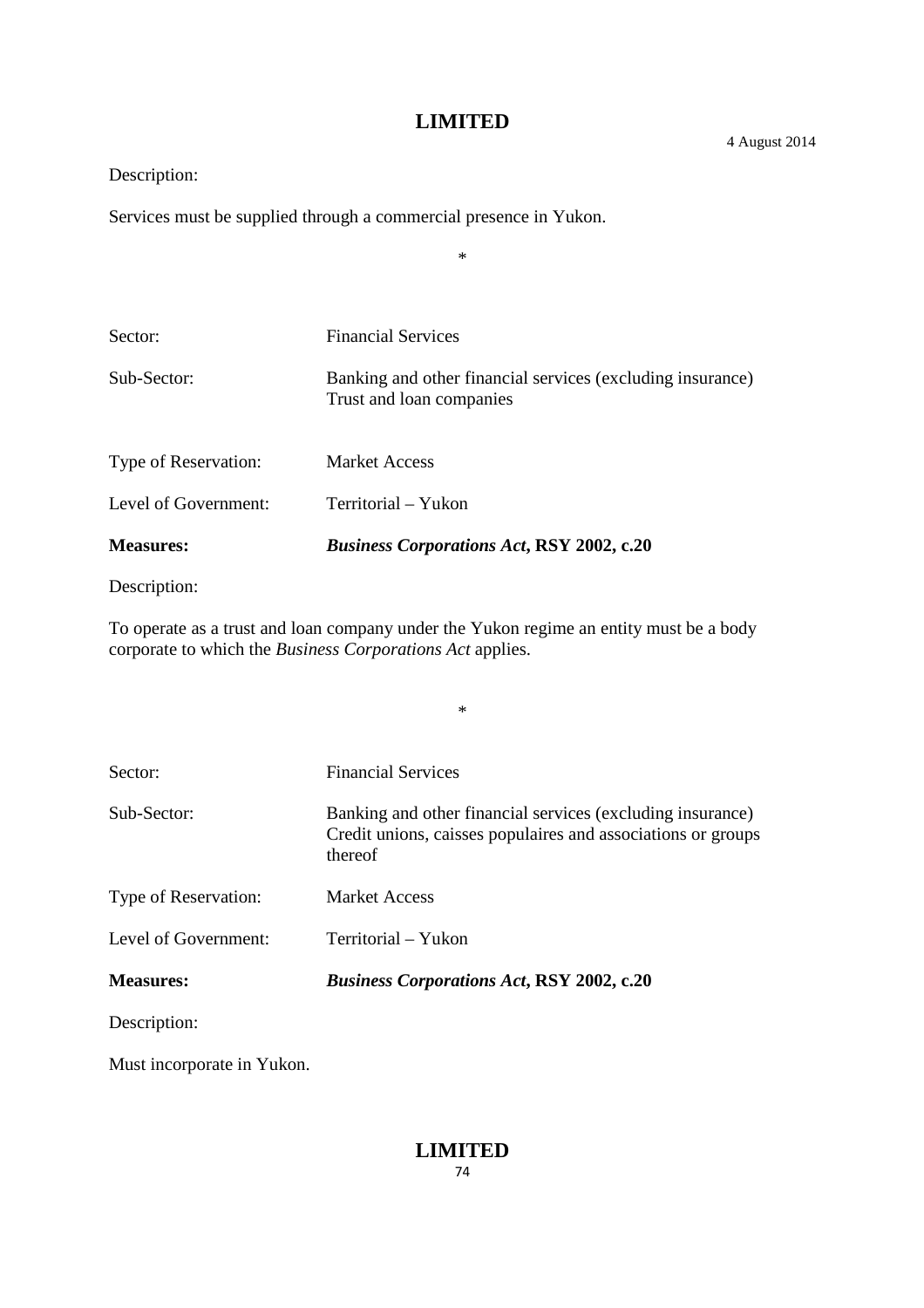\*

Sector: Financial Services Sub-Sector: Banking and other financial services (excluding insurance) Trading in securities and commodities futures – persons Type of Reservation: Market Access National Treatment Cross Border Trade in Financial Services Level of Government: Territorial – Yukon **Measures:** *Business Corporations Act***, RSY 2002, c.20**

Description:

There is a requirement for an individual or firm to register in order to trade through dealers and brokers that are neither resident nor registered in Yukon.

\*

| <b>Measures:</b>     | The Securities Act, 1988, c. S-42.2, 1988-89<br><b>Business Corporations Act, RSY 2002, c.20</b> |
|----------------------|--------------------------------------------------------------------------------------------------|
| Level of Government: | Territorial – Yukon                                                                              |
| Type of Reservation: | National Treatment<br>Market Access                                                              |
| Subsector:           | Banking and other financial services (excluding insurance)<br>Securities dealers and brokers     |
| Sector:              | <b>Financial Services</b>                                                                        |

Description:

Must be formed or continued under federal, provincial or territorial laws.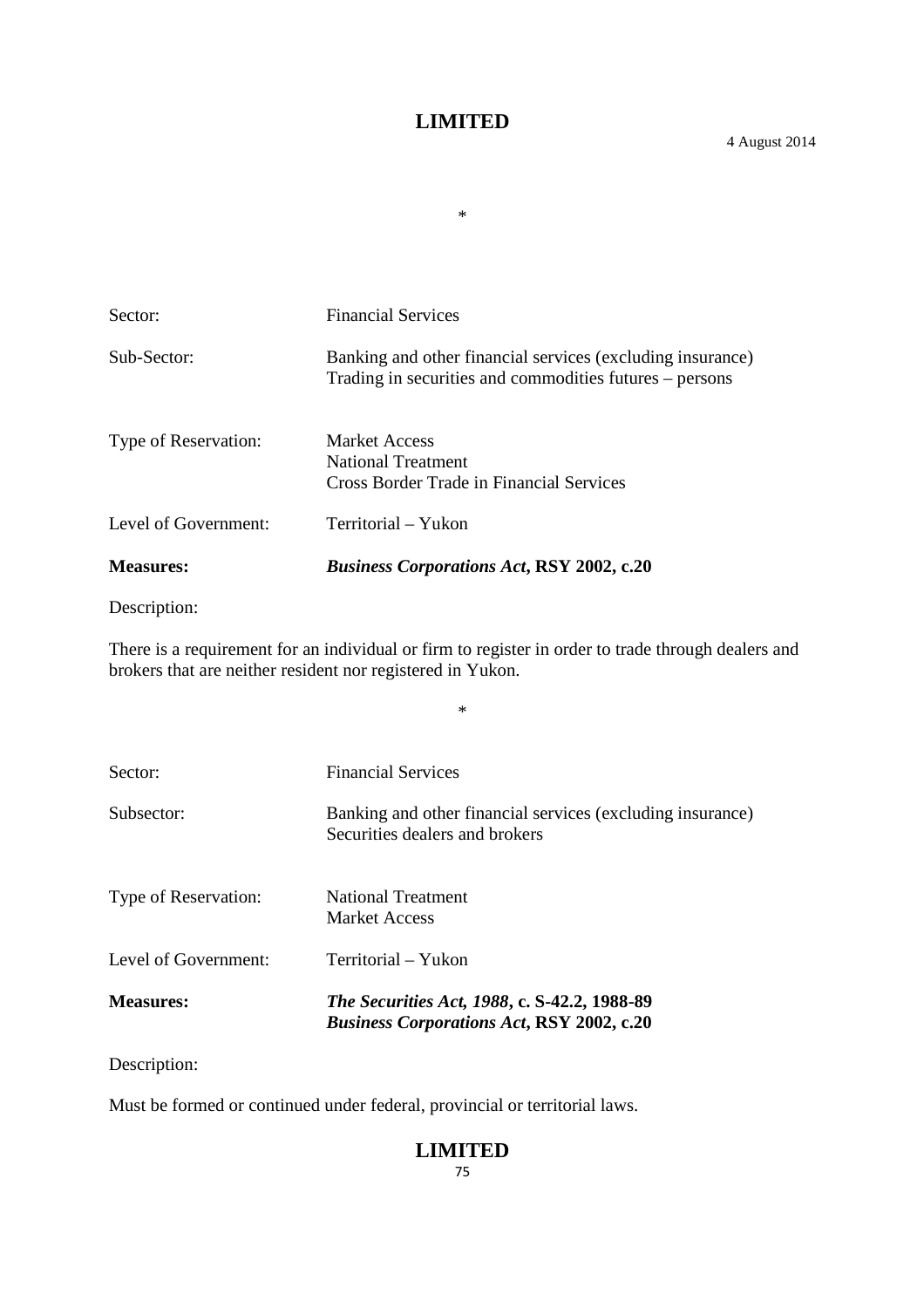\*

| <b>Measures:</b>     | <b>Business Corporations Act, RSY 2002, c.20</b>                                                                                                                                                                                                                                                |
|----------------------|-------------------------------------------------------------------------------------------------------------------------------------------------------------------------------------------------------------------------------------------------------------------------------------------------|
| Level of Government: | Territorial – Yukon                                                                                                                                                                                                                                                                             |
| Type of Reservation: | <b>Market Access</b><br><b>National Treatment</b>                                                                                                                                                                                                                                               |
|                      | Trading for own account and for account of customers: custodial<br>services; trading in securities and commodity futures – persons;<br>securities dealers and brokers; trading in securities and commodity<br>futures; advisory and auxiliary financial services; dealers, brokers,<br>advisors |
| Sub-Sector:          | Banking and other financial services (excluding insurance)                                                                                                                                                                                                                                      |
| Sector:              | <b>Financial Services</b>                                                                                                                                                                                                                                                                       |

Description:

An individual applicant for registration is required to have been a resident of Canada for a period of at least one year prior to the application and a resident of the province in which he/she wishes to operate at the date of application.

\*

| <b>Measures:</b>       | <b>Business Corporations Act, RSY 2002, c.20</b>                                                              |
|------------------------|---------------------------------------------------------------------------------------------------------------|
| Level of Government:   | Territorial – Yukon                                                                                           |
| Type of Reservation:   | <b>National Treatment</b><br>Cross-Border Trade in Financial Services                                         |
| Sector:<br>Sub-Sector: | <b>Financial Services</b><br>Banking and other financial services (excluding insurance)<br>Custodial services |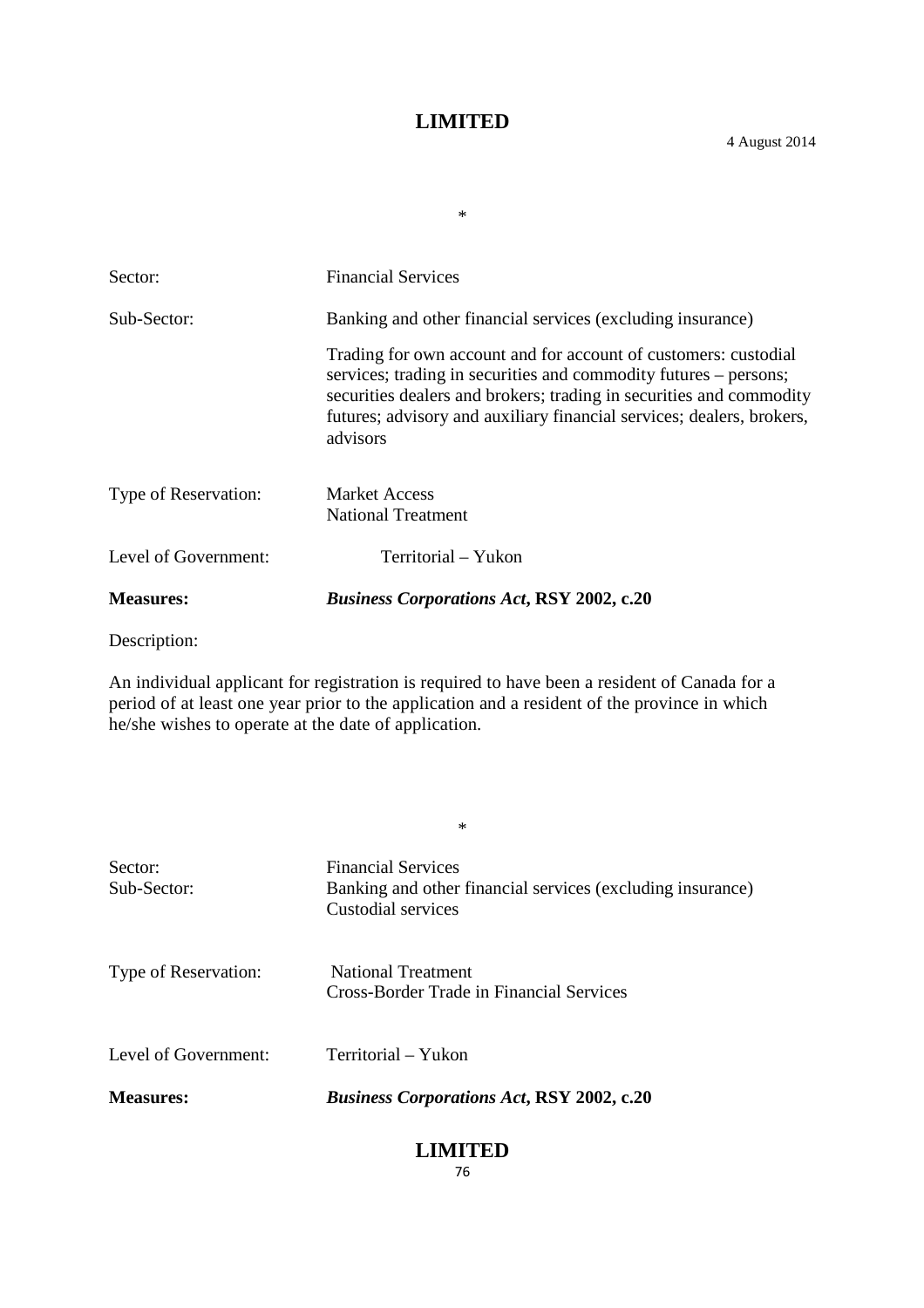Description:

Mutual funds which offer securities in Canada must use a resident custodian. A non-resident sub-custodian may be used if it has share-holders' equity of at least \$100 million.

\*\*\*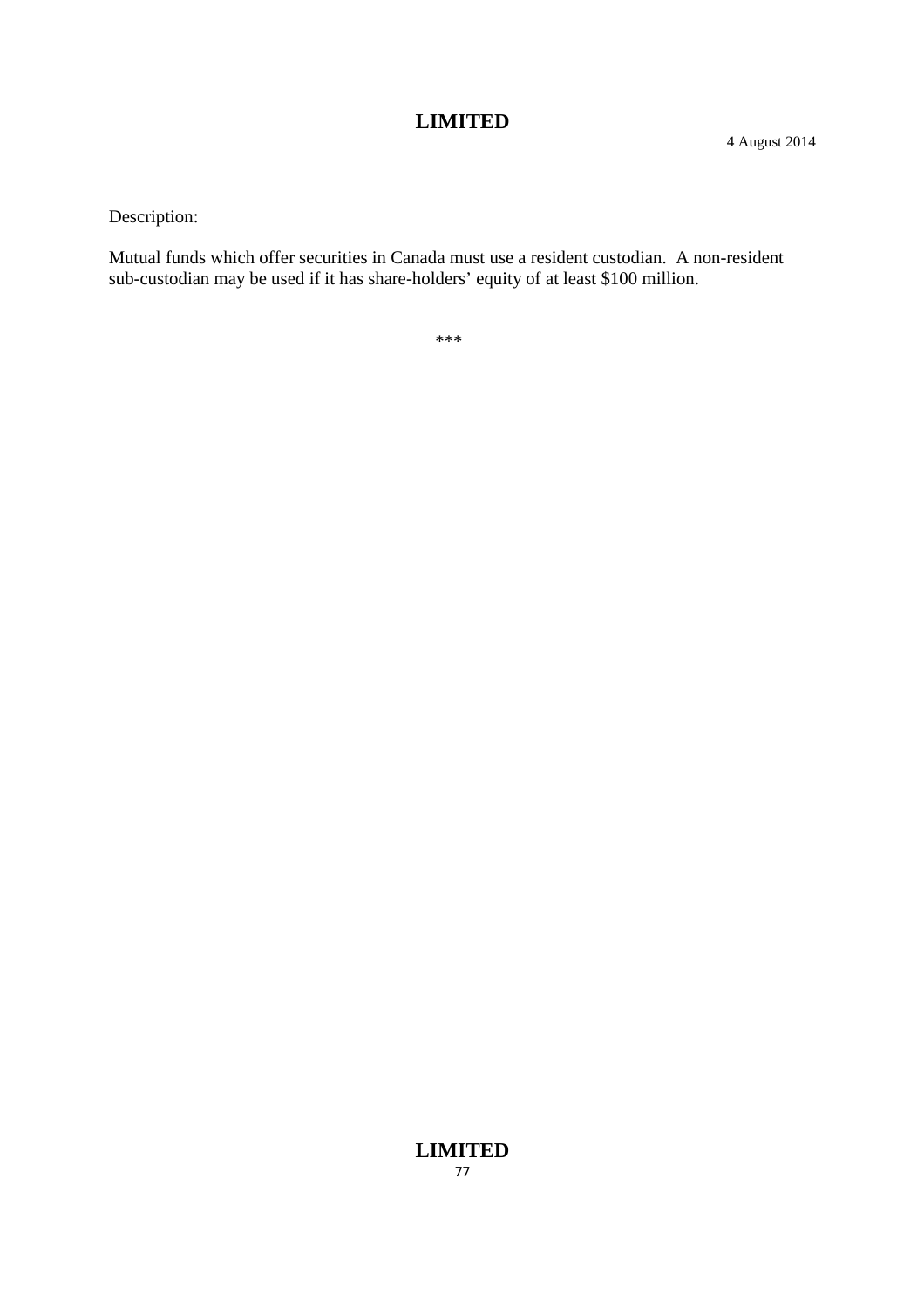# **SECTION II**

| Sector:                     | Financial services                                                                                                                                                                                                                                                                                                                                    |
|-----------------------------|-------------------------------------------------------------------------------------------------------------------------------------------------------------------------------------------------------------------------------------------------------------------------------------------------------------------------------------------------------|
| Subsector:                  | All                                                                                                                                                                                                                                                                                                                                                   |
| <b>Type of Reservation:</b> | <b>Market Access</b>                                                                                                                                                                                                                                                                                                                                  |
| <b>Level of Government:</b> | Federal                                                                                                                                                                                                                                                                                                                                               |
| <b>Description:</b>         |                                                                                                                                                                                                                                                                                                                                                       |
| stock exchange in Canada.   | Canada reserves the right to adopt or maintain any measure stipulating that federally-regulated<br>financial<br>institutions having equity in excess of \$1 billion are required within three years of having<br>reached the<br>threshold, to have 35 per cent of their voting shares widely-held and listed and posted for trading<br>on a<br>$\ast$ |
| Sector:                     | Financial services                                                                                                                                                                                                                                                                                                                                    |
| Subsector:                  | All                                                                                                                                                                                                                                                                                                                                                   |
|                             |                                                                                                                                                                                                                                                                                                                                                       |
| <b>Type of Reservation:</b> | <b>Market Access</b>                                                                                                                                                                                                                                                                                                                                  |
| <b>Level of Government:</b> | Federal                                                                                                                                                                                                                                                                                                                                               |
|                             | <b>LIMITED</b><br>78                                                                                                                                                                                                                                                                                                                                  |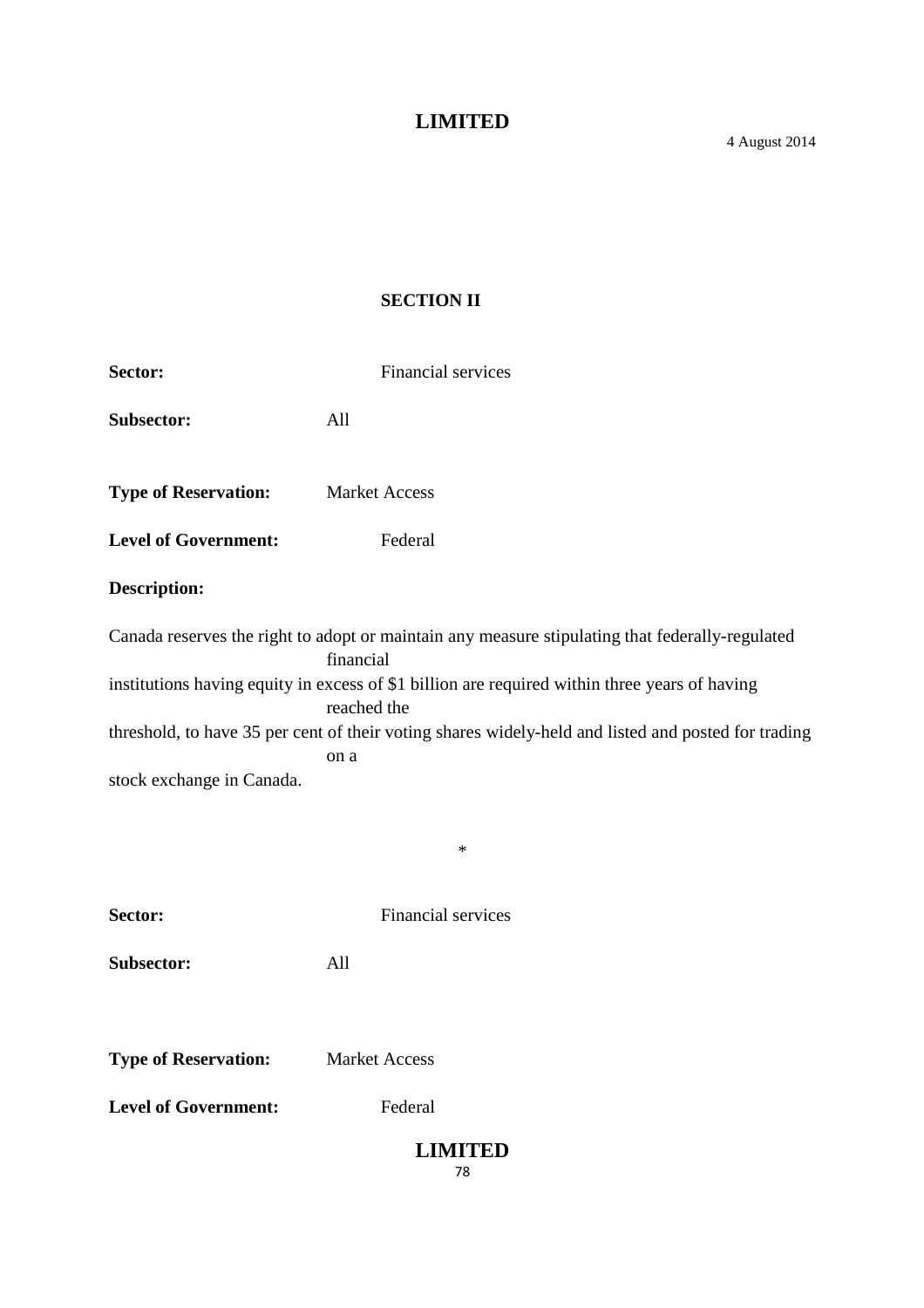#### **Description:**

1. Canada reserves the right to adopt or maintain any measure requiring Ministerial approval of an acquisition by a person (Canadian or foreign) of shares of a federallyregulated financial institution constituted under the Bank Act, the Insurance Companies Act or the Trust and Loan Companies Act if, following the acquisition, the person would have ownership of more than 10 percent of any class of its shares.

2. Widely held requirement: Canada reserves the right to adopt or maintain any measure such that no person (Canadian or foreign) may own more than 20 percent of any class of voting shares, or 30 percent of any class of non-voting shares, of a :

(a) bank or bank holding company with \$12 billion or more in equity; or

(b) federally-regulated financial institution constituted under the *Bank Act*, the *Insurance Companies Act* or the *Trust and Loan Companies Act* that, at the time of entry into force of the Agreement, is widely held<sup>4</sup> because it is so required, including by reason of its designation as a domestic systemically important financial institution.

3. Notwithstanding paragraph  $2(a)$ , an EU financial institution that is regulated as a bank in the EU or any other EU financial institution that is regulated in the EU and is widely held, may continue to control a bank or a bank holding company if it controlled the bank or bank holding company on the day the bank's or bank holding company's equity reached the applicable threshold for the widely held requirement and it has controlled the bank since that day.

| <b>Sector:</b>    | Financial services                                     |
|-------------------|--------------------------------------------------------|
| <b>Subsector:</b> | Banking and other financial services (excl. insurance) |
|                   |                                                        |

\*

**Type of Reservation:** Market Access

<sup>4</sup>For the purposes of 2(b), a financial institution is deemed to be widely-held at the date of entry into force of the Agreement if (1) it was required to be widely-held on 17 July 2014, or (2) if, after 17 July 2014 but before the date of entry into force of the Agreement, a determination is made that the financial institution is required to become widely-held and it did not make reasonable efforts to do so by the date of entry into force of the Agreement.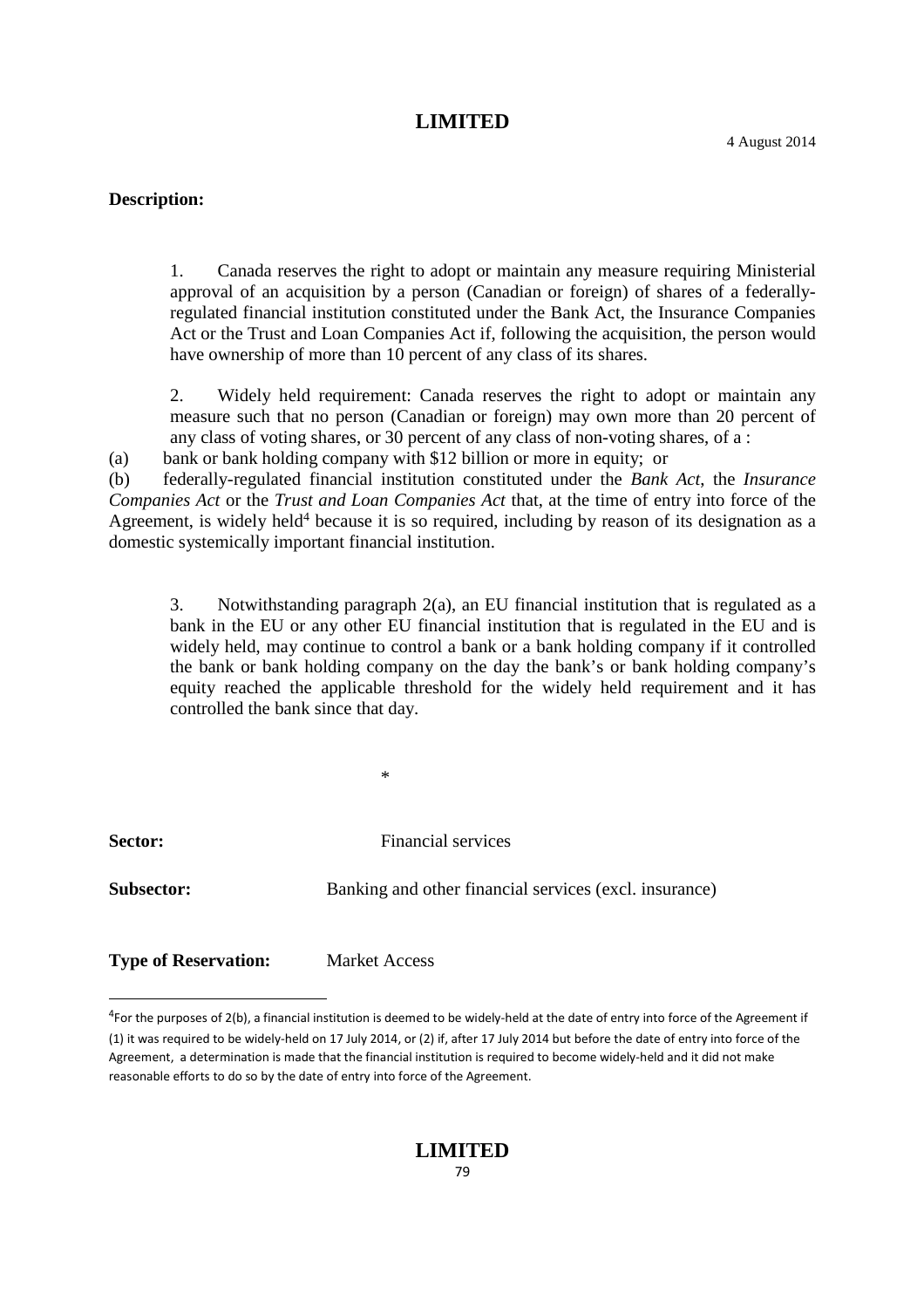#### National Treatment

#### Level of Government: Federal

#### **Description:**

Canada reserves the right to adopt or maintain any measure requiring that a foreign bank establish a subsidiary in order to accept or maintain retail deposits of less than CAD/CDN\$150,000 unless the sum of all deposits below \$150,000 amounts to less than one percent of total deposits or the deposits are taken from a sophisticated investor (e.g., Canadian federal or provincial governments, foreign governments, international development banks, financial institutions, certain pension and mutual funds and large businesses.

Canada reserves the right to adopt or maintain any measure prohibiting full service bank branches and

lending bank branches from becoming member institutions of the Canada Deposit Insurance Corporation.

\*

| Sector:                     | <b>Financial services</b>                                                                               |
|-----------------------------|---------------------------------------------------------------------------------------------------------|
| <b>Subsector:</b>           | Banking and other financial services (excl. insurance)                                                  |
| <b>Type of Reservation:</b> | <b>National Treatment</b><br><b>Market Access</b>                                                       |
| <b>Level of Government:</b> | Federal                                                                                                 |
| <b>Description:</b>         |                                                                                                         |
|                             | Canada reserves the right to adopt or maintain a measure requiring that foreign banks that have<br>been |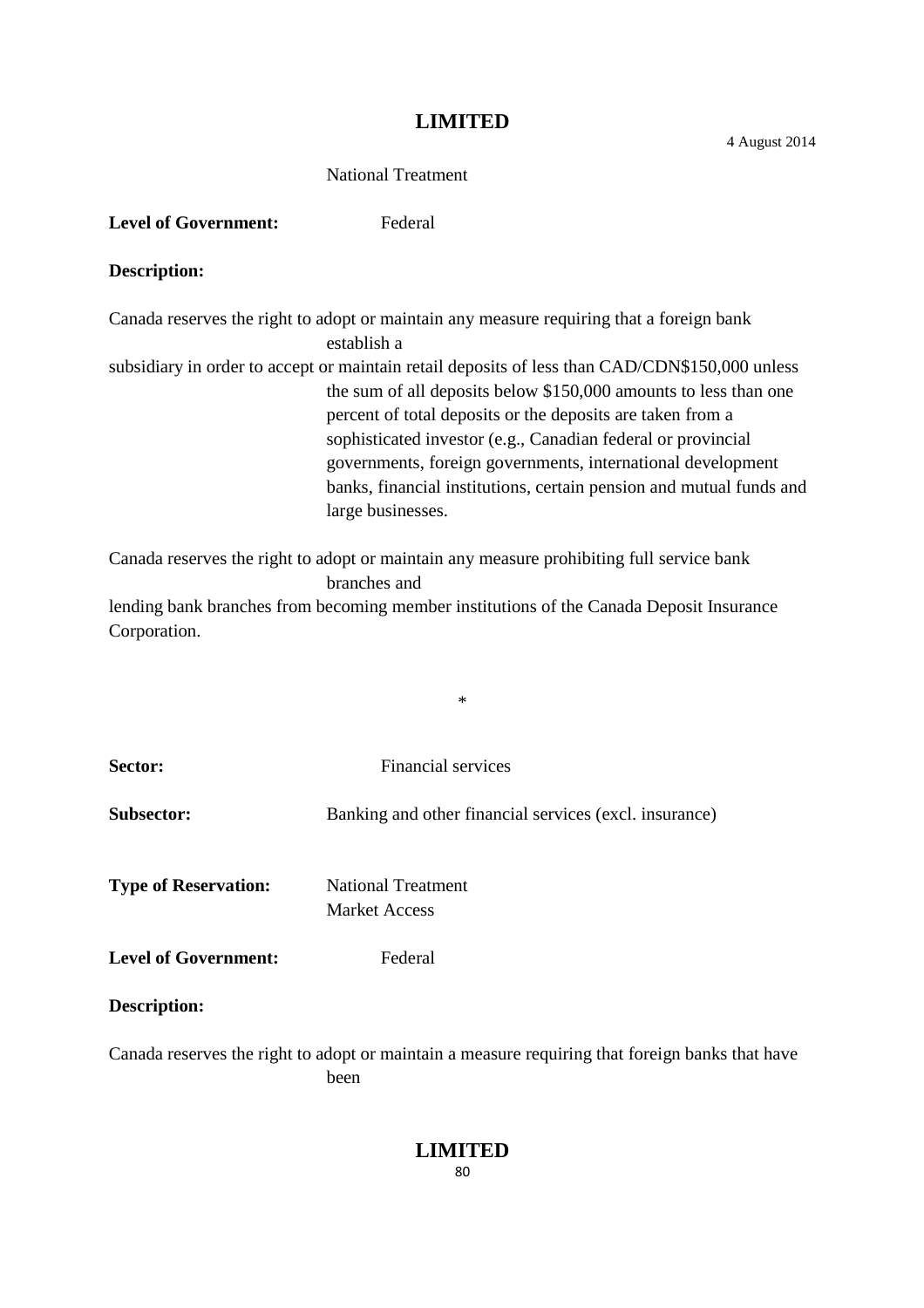authorized to establish a branch in Canada be members of the Canadian Payments Association. Canada also reserves the right to adopt or maintain any measure prohibiting lending branches of foreign banks from being members of the Canadian Payments Association.

\*\*\*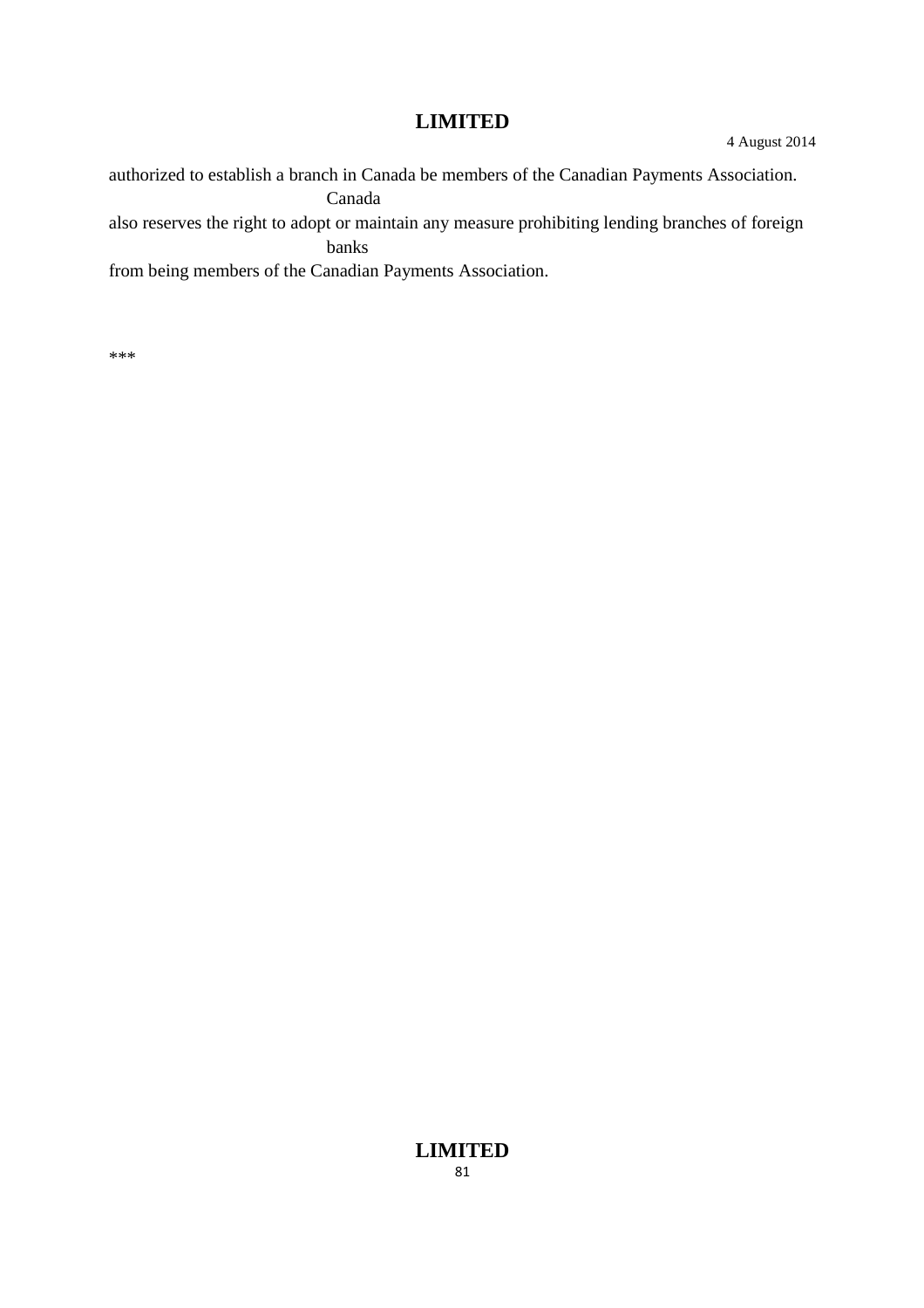#### 4 August 2014

# **ALBERTA**

| Sector:              | <b>Financial Services</b>                                                        |
|----------------------|----------------------------------------------------------------------------------|
| Sub-Sector:          | Banking and other financial services (excluding insurance)<br>Custodial services |
| Type of Reservation: | <b>Market Access</b>                                                             |
| Level of Government: | Provincial – Alberta                                                             |
| <b>Measures:</b>     | <b>Securities Act, RSA 2000</b>                                                  |

Description:

Mutual funds which offer securities in Canada must use a resident custodian. A non-resident sub-custodian may be used if it has shareholders' equity of at least \$100 million.

\*\*\*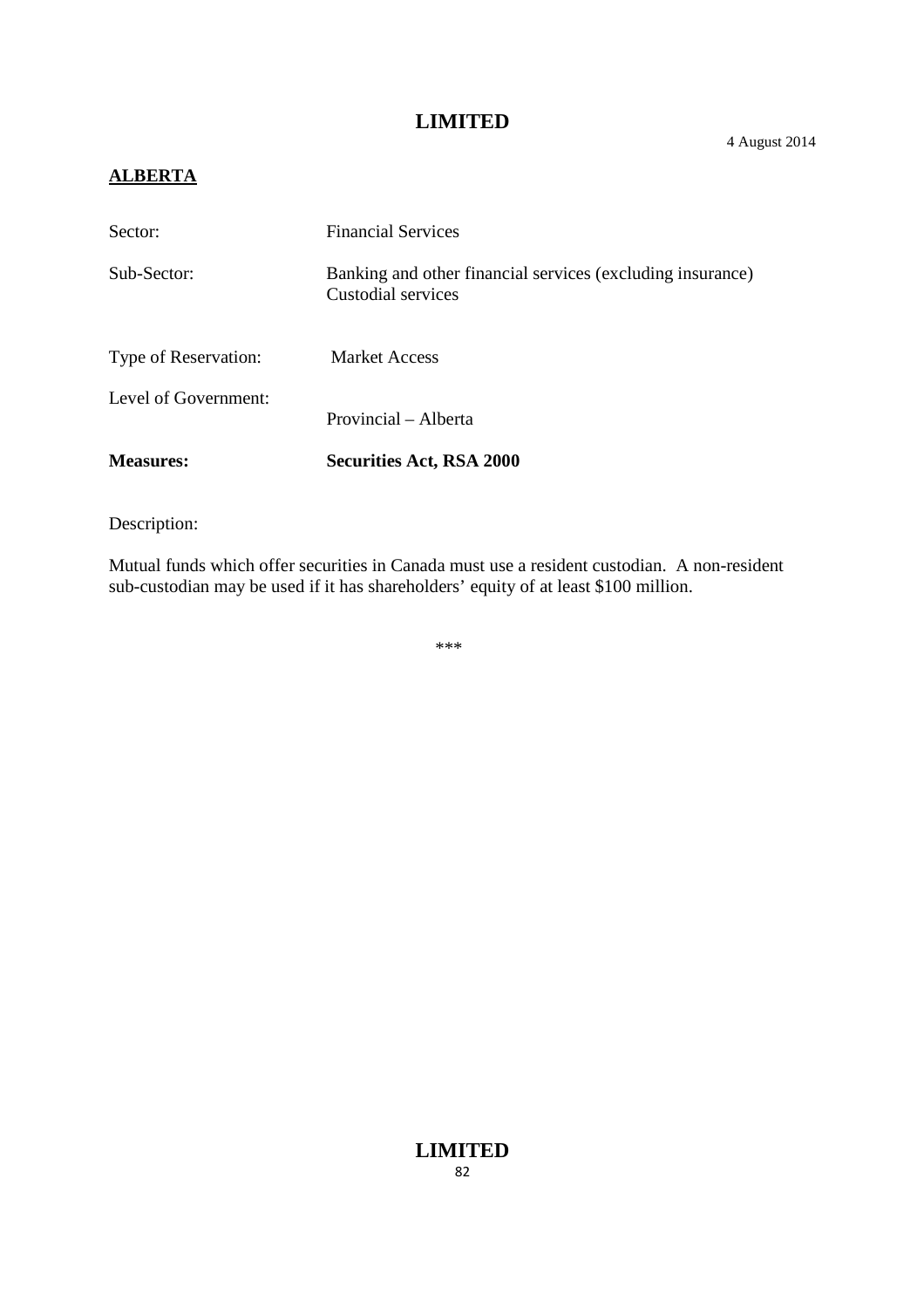4 August 2014

# **BRITISH COLUMBIA**

| <b>Measures:</b>                | <b>Insurance Corporation Act (BC)</b><br><b>Exclusion Regulation</b>                                                                                                                                    |
|---------------------------------|---------------------------------------------------------------------------------------------------------------------------------------------------------------------------------------------------------|
| Level of Government:            | Provincial – British Columbia                                                                                                                                                                           |
| Type of Reservation:            | Market Access (Services)                                                                                                                                                                                |
| <b>Industry Classification:</b> | CPC 81292 – Motor vehicle insurance service                                                                                                                                                             |
| Sub-Sector:                     | <b>Insurance and Insurance-Related Services</b>                                                                                                                                                         |
| Sector:                         | <b>Financial Services</b>                                                                                                                                                                               |
|                                 | $\ast$                                                                                                                                                                                                  |
|                                 | Mutual funds which offer securities in Canada must use a resident custodian. A non-resident<br>$sub-$<br>custodian may be used if the sub-custodian has shareholders' equity of at least \$100 million. |
| Description:                    |                                                                                                                                                                                                         |
| <b>Measures:</b>                | Securities Act, S-4 RSA 2000                                                                                                                                                                            |
| Level of Government:            | Provincial – British Columbia                                                                                                                                                                           |
| Type of Reservation:            | <b>Market Access</b>                                                                                                                                                                                    |
| Sub-Sector:                     | Banking and other financial services (excluding insurance)<br>[Participation in issues of all kinds of securities]                                                                                      |
| Sector:                         | <b>Financial Services</b>                                                                                                                                                                               |

Description: Motor vehicle insurance is provided by public monopoly.

\*\*\*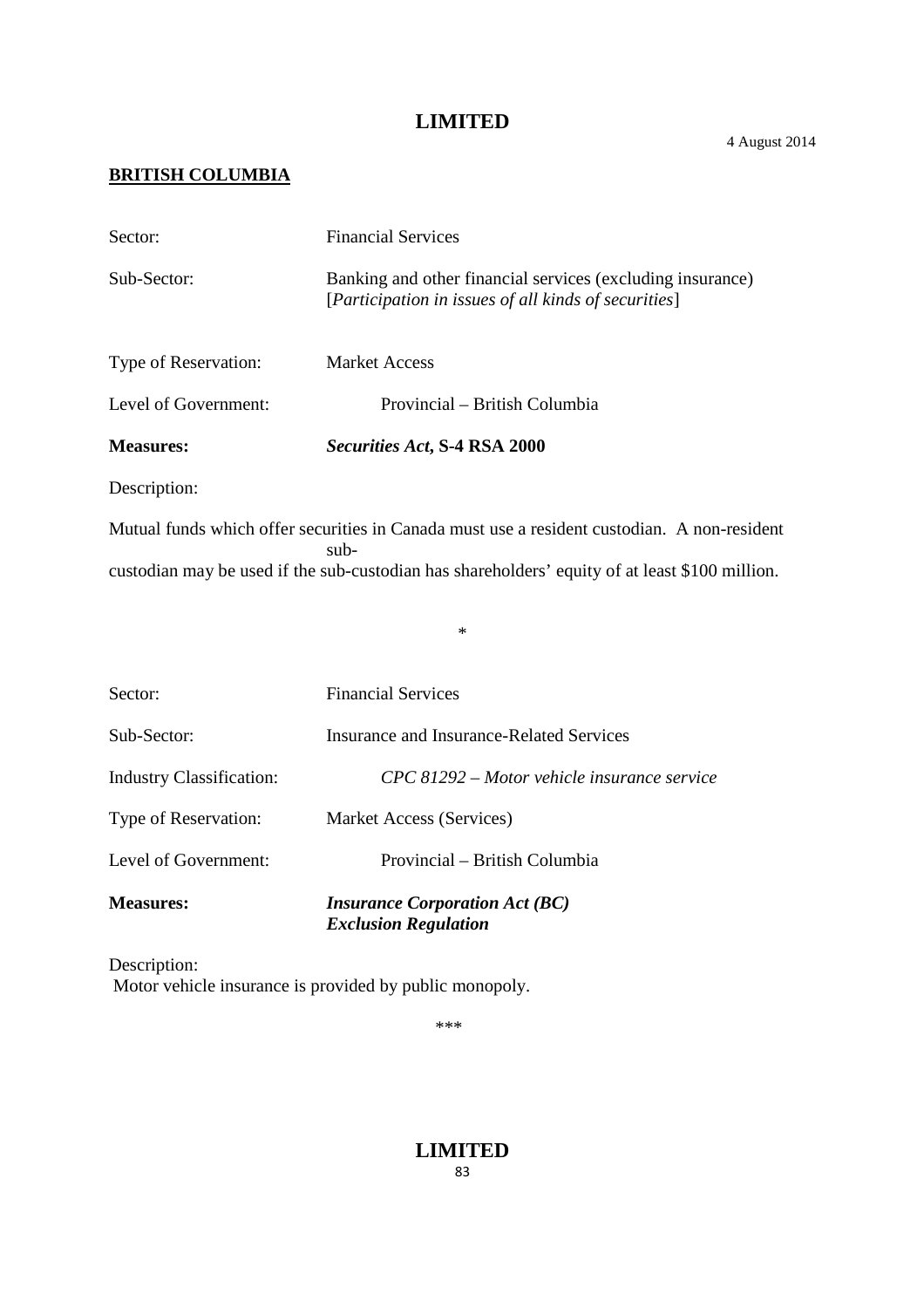#### 4 August 2014

### **MANITOBA**

| Sector:                                                 | <b>Financial Services</b>                                                        |
|---------------------------------------------------------|----------------------------------------------------------------------------------|
| Subsector:                                              | Insurance and insurance related services<br>Motor vehicle insurance              |
| Type of Reservation:                                    | <b>Market Access</b>                                                             |
| Level of Government:                                    | Provincial - Manitoba                                                            |
| <b>Measures:</b>                                        | The Manitoba Public Insurance Corporation Act, CCSM c.P215                       |
| Description:                                            |                                                                                  |
| Motor vehicle insurance is provided by public monopoly. |                                                                                  |
|                                                         | $\ast$                                                                           |
| Sector:                                                 | <b>Financial Services</b>                                                        |
| Sub-Sector:                                             | Banking and other financial services (excluding insurance)<br>Custodial services |
| Type of Reservation:                                    | <b>Market Access</b><br>Level of Government:<br>Provincial - Manitoba            |
| <b>Measures:</b>                                        | The Securities Act, CCSM c.S50                                                   |

Description:

Mutual funds which offer securities in Canada must use a resident custodian. A non-resident sub-custodian may be used if it has shareholders' equity of at least \$100 million.

\*\*\*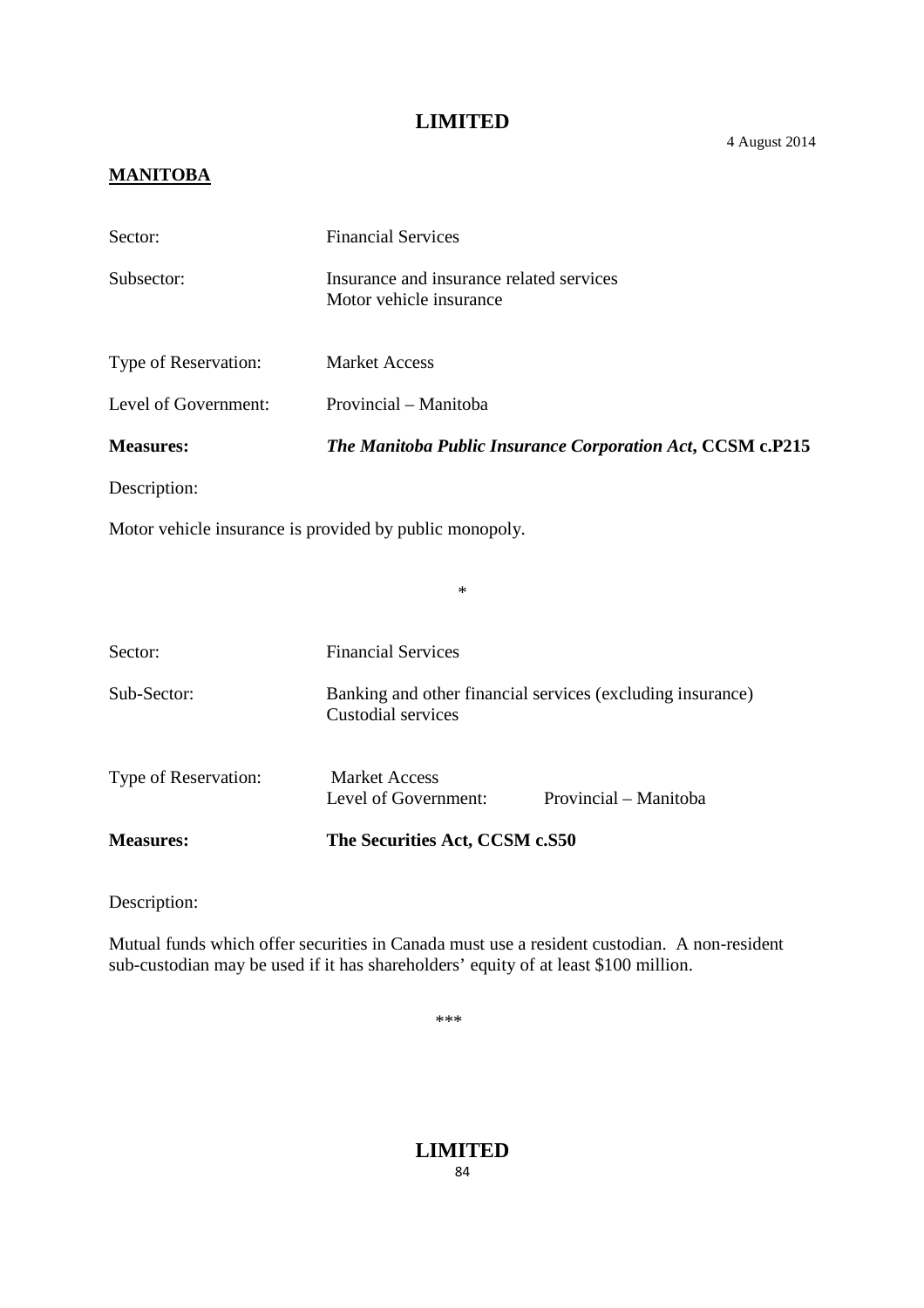#### **NEW BRUNSWICK**

| <b>Measures:</b>     | <b>Securities Act, SNB 2004</b>                                                  |
|----------------------|----------------------------------------------------------------------------------|
|                      | Level of Government:<br>Provincial – New Brunswick                               |
| Type of Reservation: | <b>Market Access</b>                                                             |
| Sub-Sector:          | Banking and other financial services (excluding insurance)<br>Custodial services |
| Sector:              | <b>Financial Services</b>                                                        |

Description:

Mutual funds which offer securities in Canada must use a resident custodian. A non-resident sub-custodian may be used if it has shareholders' equity of at least \$100 million.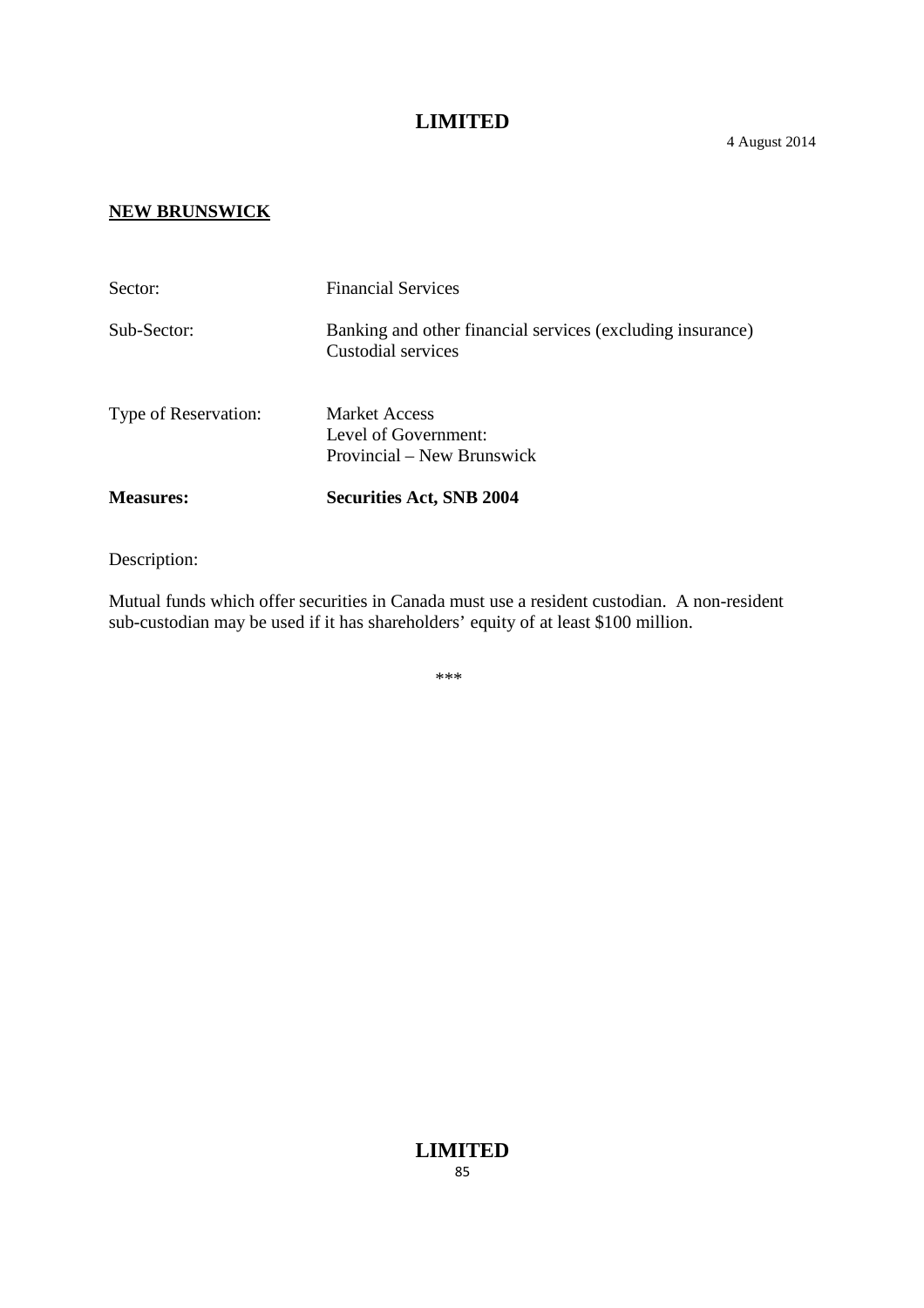#### 4 August 2014

#### **NEWFOUNDLAND AND LABRADOR**

| <b>Measures:</b>     | Securities Act, RSNL 1990 1-13                                                   |
|----------------------|----------------------------------------------------------------------------------|
| Level of Government: | Provincial - Newfoundland and Labrador                                           |
| Type of Reservation: | <b>Market Access</b>                                                             |
| Sub-Sector:          | Banking and other financial services (excluding insurance)<br>Custodial services |
| Sector:              | <b>Financial Services</b>                                                        |

Description:

Mutual funds which offer securities in Canada must use a resident custodian. A non-resident sub-custodian may be used if it has shareholders' equity of at least \$100 million.

\*\*\*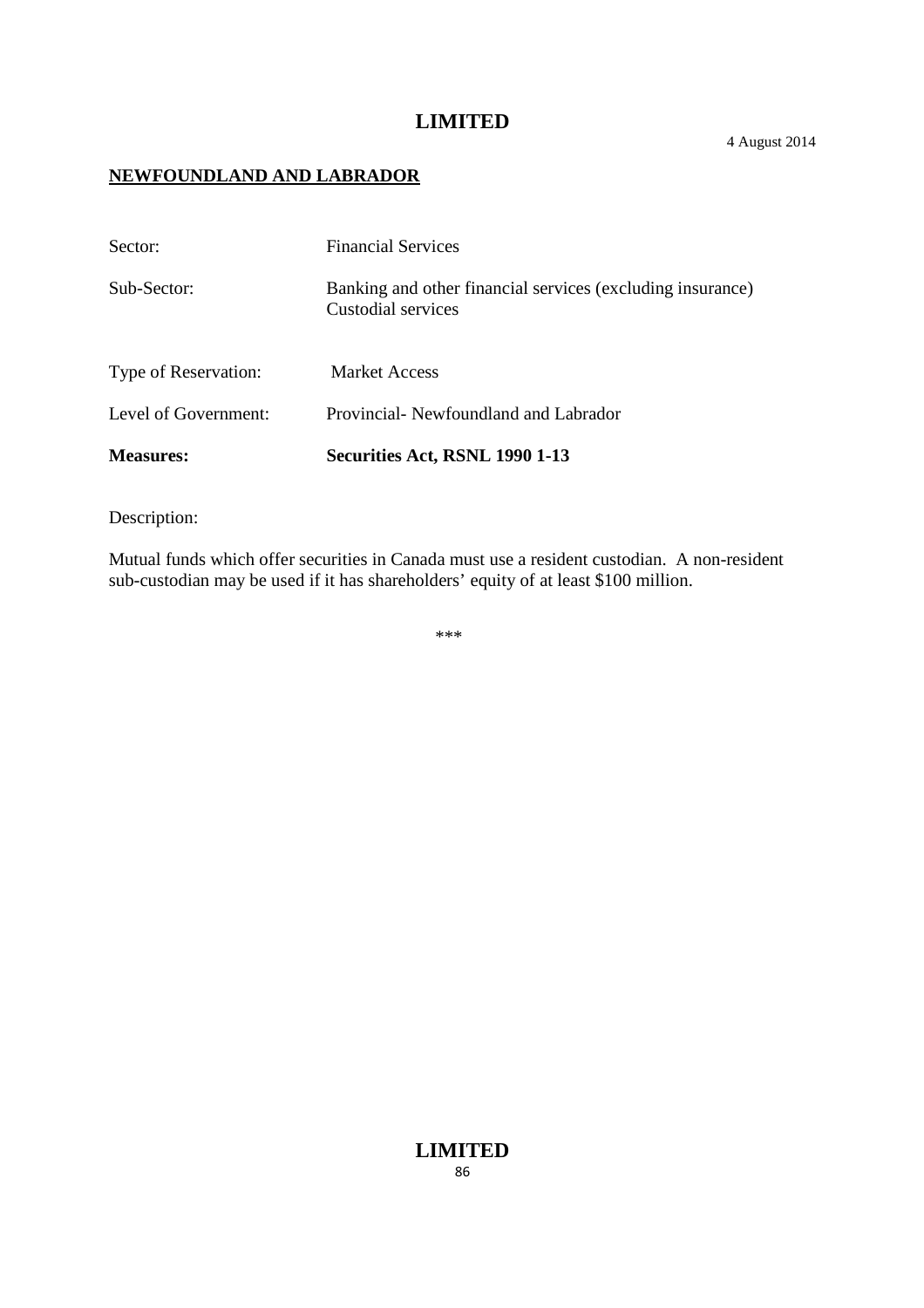#### 4 August 2014

#### **NORTHWEST TERRITORIES**

| <b>Measures:</b>     | Securities Act, RSNWT 2008, c.10                                                 |
|----------------------|----------------------------------------------------------------------------------|
| Level of Government: | Territorial – Northwest Territories                                              |
| Type of Reservation: | <b>Market Access</b>                                                             |
| Sub-Sector:          | Banking and other financial services (excluding insurance)<br>Custodial services |
| Sector:              | <b>Financial Services</b>                                                        |

Description:

Mutual funds which offer securities in Canada must use a resident custodian. A non-resident sub-custodian may be used if it has shareholders' equity of at least \$100 million.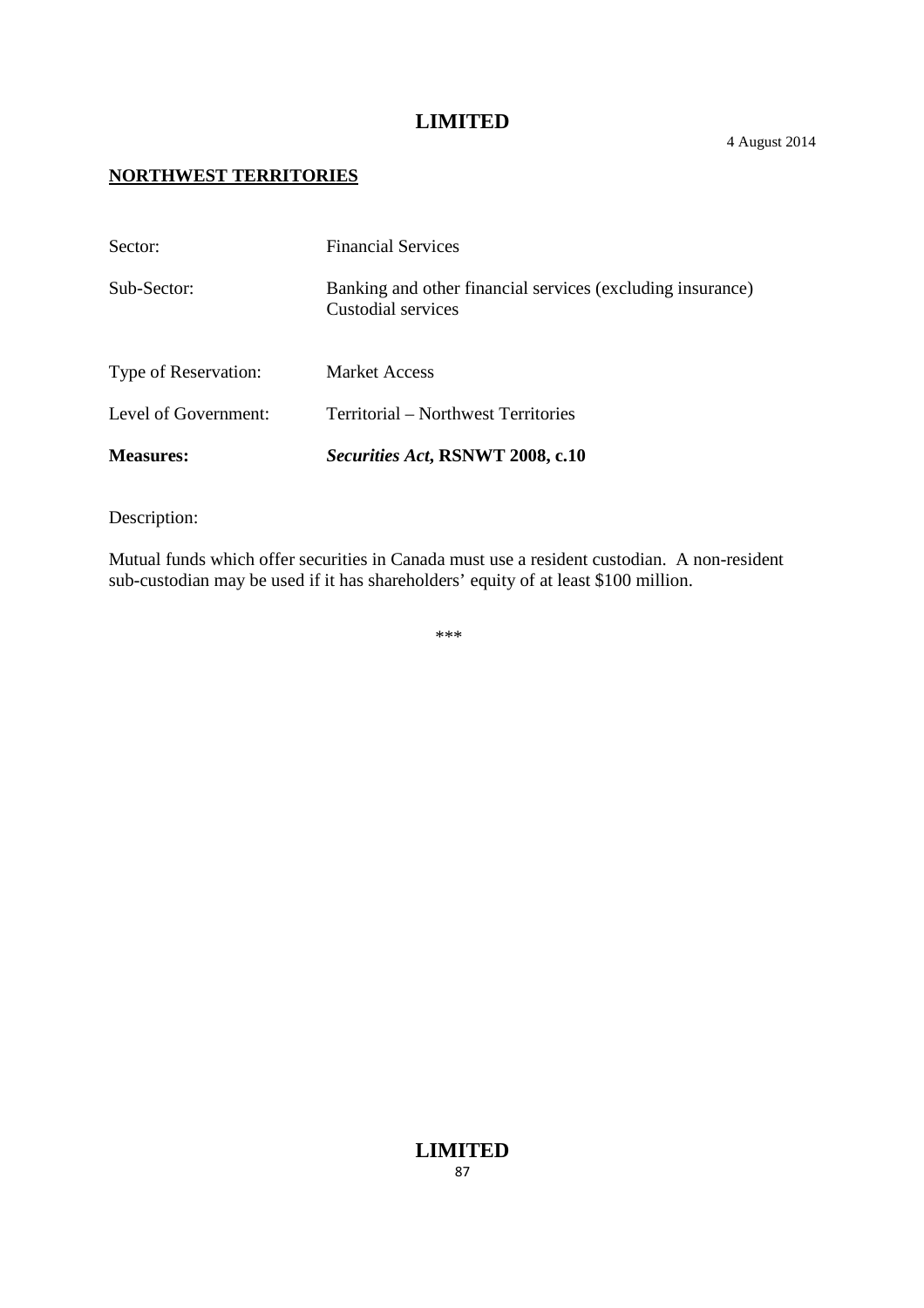# **NOVA SCOTIA**

| <b>Measures:</b>     | <i>Securities Act, RSNS 1989, c.418</i>                                          |
|----------------------|----------------------------------------------------------------------------------|
| Level of Government: | Provincial – Nova Scotia                                                         |
| Type of Reservation: | <b>Market Access</b>                                                             |
| Sub-Sector:          | Banking and Other Financial Services (excluding insurance)<br>Custodial services |
| Sector:              | <b>Financial Services</b>                                                        |

Description:

Mutual funds which offer securities in Canada must use a resident custodian. A non-resident sub-custodian may be used if it has shareholders' equity of at least \$100 million.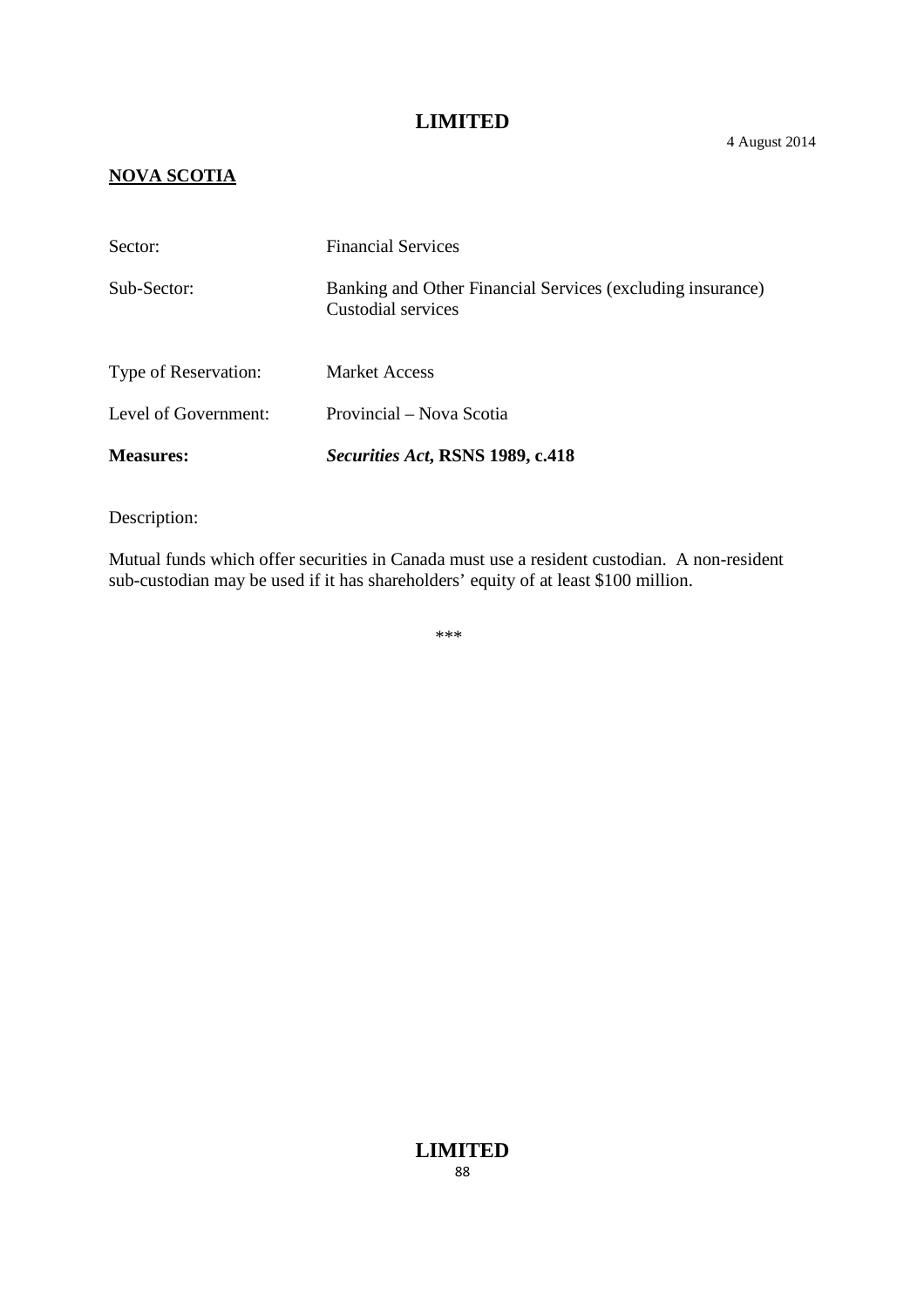#### 4 August 2014

### **NUNAVUT**

| Sector:              | <b>Financial Services</b>                                                        |
|----------------------|----------------------------------------------------------------------------------|
| Sub-Sector:          | Banking and other financial services (excluding insurance)<br>Custodial services |
| Type of Reservation: | <b>Market Access</b>                                                             |
| Level of Government: | Territorial – Nunavut                                                            |
| <b>Measures:</b>     |                                                                                  |

Description:

Mutual funds which offer securities in Canada must use a resident custodian. A non-resident sub-custodian may be used if it has shareholders' equity of at least \$100 million.

\*\*\*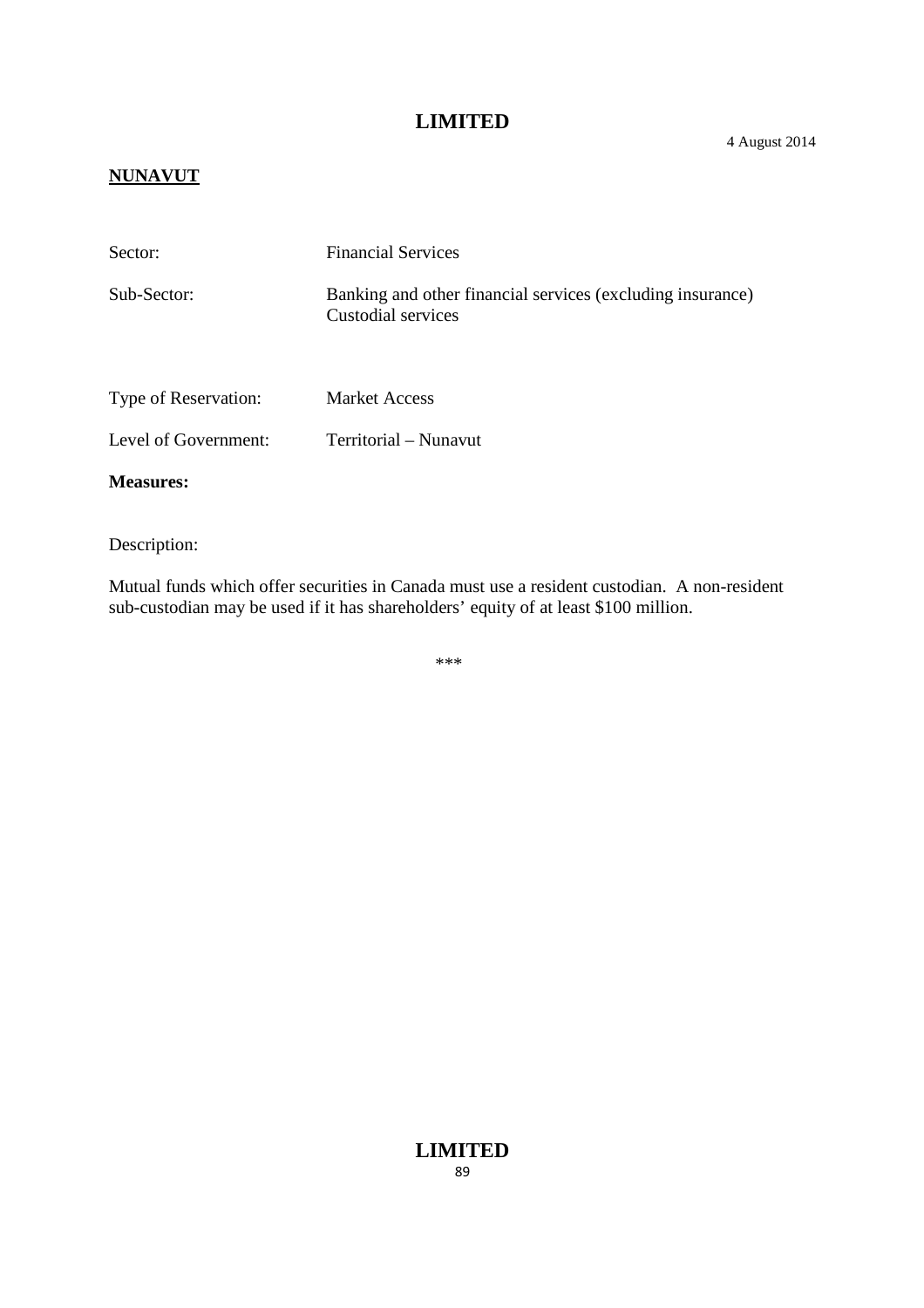4 August 2014

### **ONTARIO**

| Sector:              | <b>Financial Services</b>                                                                                                           |
|----------------------|-------------------------------------------------------------------------------------------------------------------------------------|
| Subsector:           | Insurance and Insurance-Related Services - Services auxiliary to<br>insurance and pension funding                                   |
| Type of Reservation: | <b>National Treatment</b><br><b>Most Favoured Nation</b><br><b>Market Access</b><br><b>Cross-Border Trade in Financial Services</b> |
| Level of Government: | Provincial – Ontario                                                                                                                |
| <b>Measures:</b>     | <i>Insurance Act</i> , 1990, s.386 $(1)$ , $(2)$ ; s.403, 54 $(1)$                                                                  |
| Description:         | O. Reg. 347/04 Agent Licensing;                                                                                                     |

Preferential access to the Ontario insurance services market is provided to non-resident individual US insurance agents (to all US states based on reciprocity).

\*

| Sector:              | <b>Financial Services</b>                                                                                                                                             |
|----------------------|-----------------------------------------------------------------------------------------------------------------------------------------------------------------------|
| Sub-Sector:          | Banking and other financial services (excluding insurance)<br>Custodial services                                                                                      |
| Type of Reservation: | <b>Market Access</b><br>Level of Government:<br>Provincial -Ontario                                                                                                   |
| <b>Measures:</b>     | Securities Act, 1990, s.143<br>National Instrument 31-103 Registration, Exemptions and<br><b>Ongoing Registrant</b><br><b>National Instrument 81-102 Mutual Funds</b> |

Description: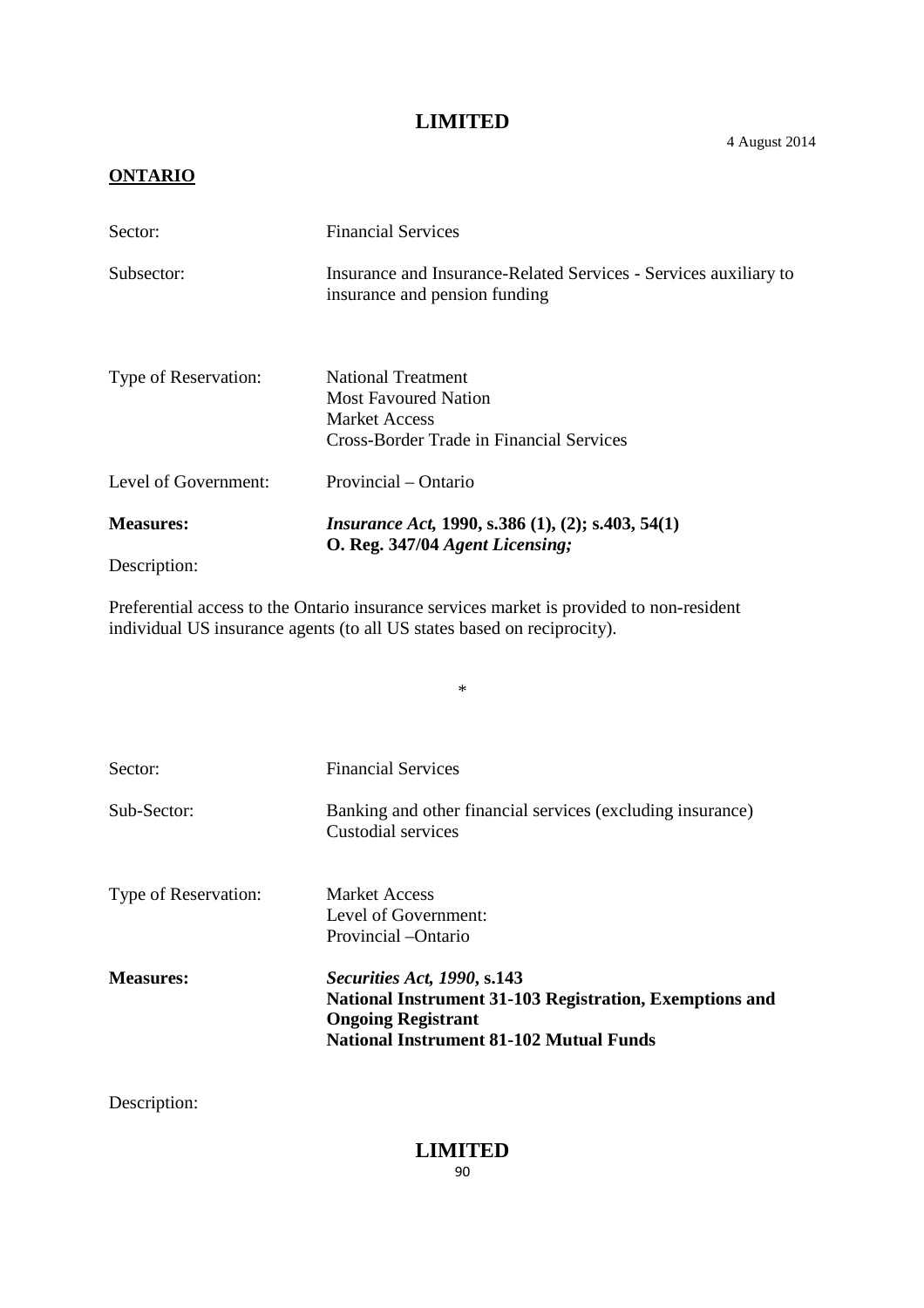Mutual funds which offer securities in Canada must use a resident custodian. A non-resident sub-custodian may be used if it has shareholders' equity of at least \$100 million.

\*\*\*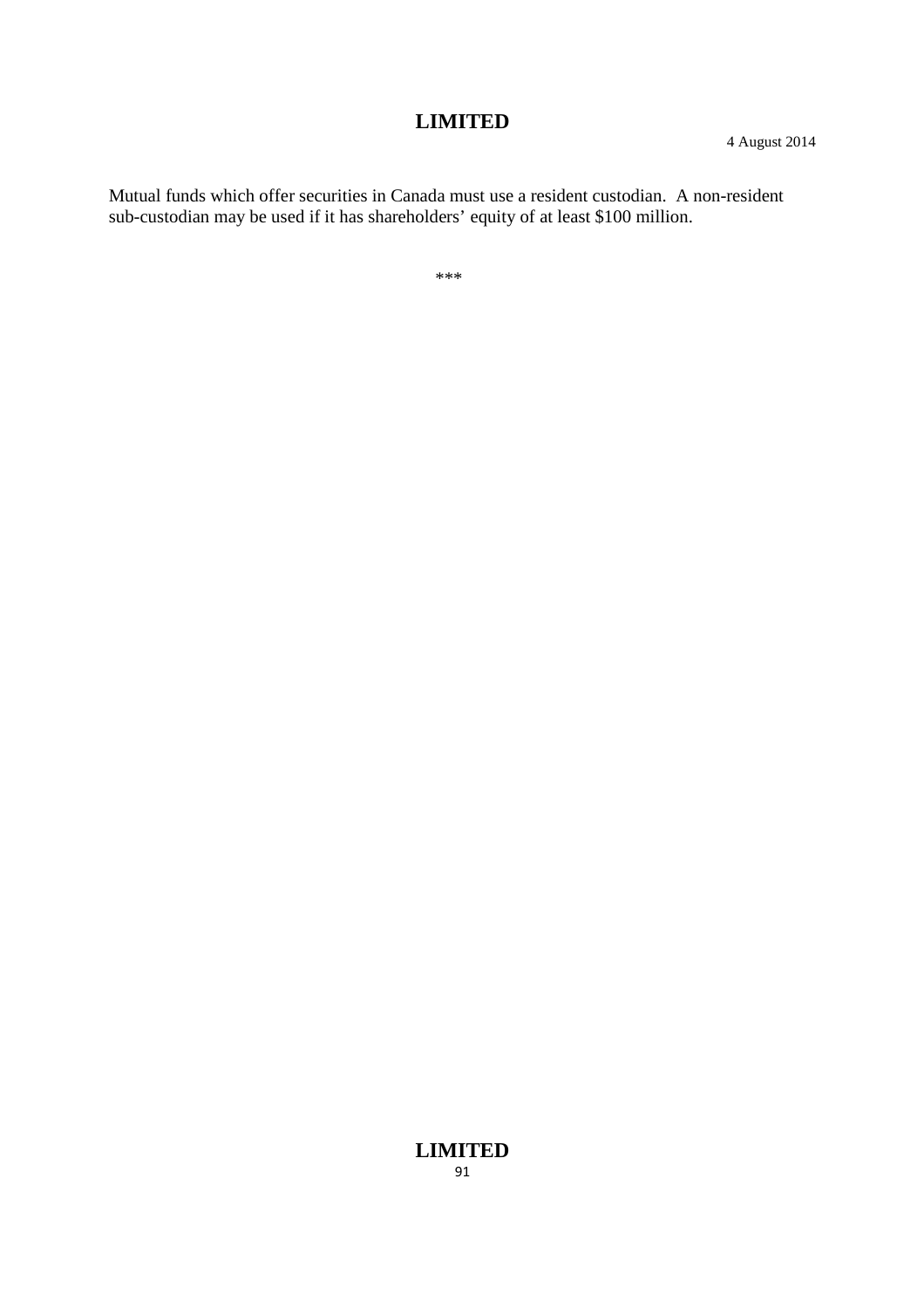4 August 2014

# **PRINCE EDWARD ISLAND**

| Sector:              | <b>Financial Services</b>                                                        |
|----------------------|----------------------------------------------------------------------------------|
| Sub-Sector:          | Banking and other financial services (excluding insurance)<br>Custodial services |
| Type of Reservation: | <b>Market Access</b>                                                             |
| Level of Government: | Provincial – Prince Edward Island                                                |
| <b>Measures:</b>     | Securities Act, RSPEI 1988, c.S-3.1                                              |
| Description:         |                                                                                  |

Mutual funds which offer securities in Canada must use a resident custodian. A non-resident sub-custodian may be used if it has shareholders' equity of at least \$100 million.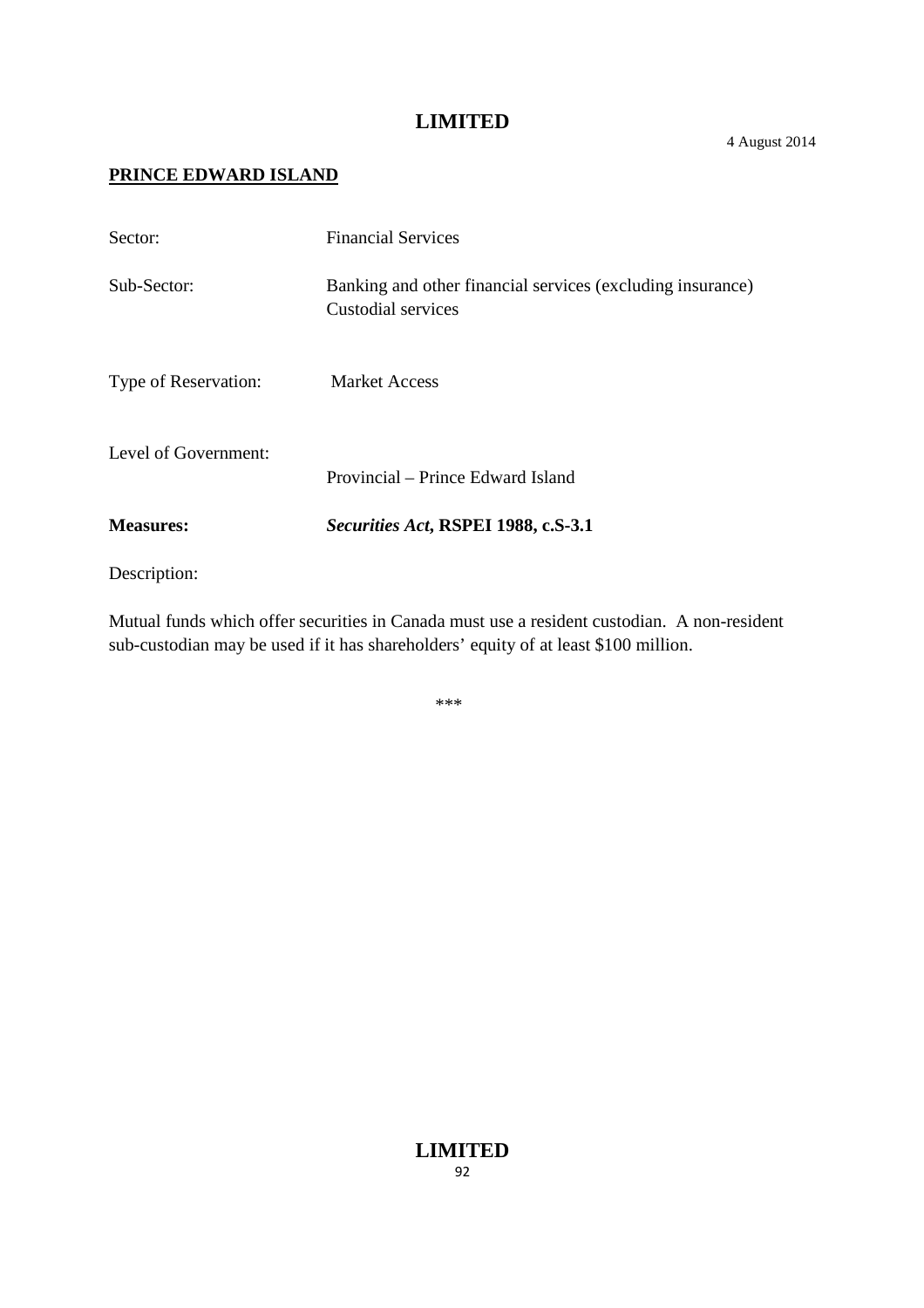# **QUÉBEC**

| <b>Measures:</b>     | Act respecting the Société de l'assurance automobile du<br>Québec (CQLR, chapter S-11.011) |
|----------------------|--------------------------------------------------------------------------------------------|
| Level of Government: | Provincial – Quebec                                                                        |
| Type of Reservation: | <b>Market Access</b>                                                                       |
| Subsector:           | Insurance and insurance related services                                                   |
| Sector:              | <b>Financial Services</b>                                                                  |

Description:

Automobile insurance, with respect to personal injury and death, is provided by public monopoly.

\*

| Sector:              | <b>Financial Services</b>                                  |
|----------------------|------------------------------------------------------------|
| Subsector:           | Banking and other financial services (excluding insurance) |
|                      |                                                            |
| Type of Reservation: | <b>Market Access</b>                                       |
| Level of Government: | Provincial – Quebec                                        |
| <b>Measures:</b>     |                                                            |
| Description:         |                                                            |

The acceptance of deposits of public and para-public institutions and the management of pension funds of public and para-public institutions are provided by a public monopoly.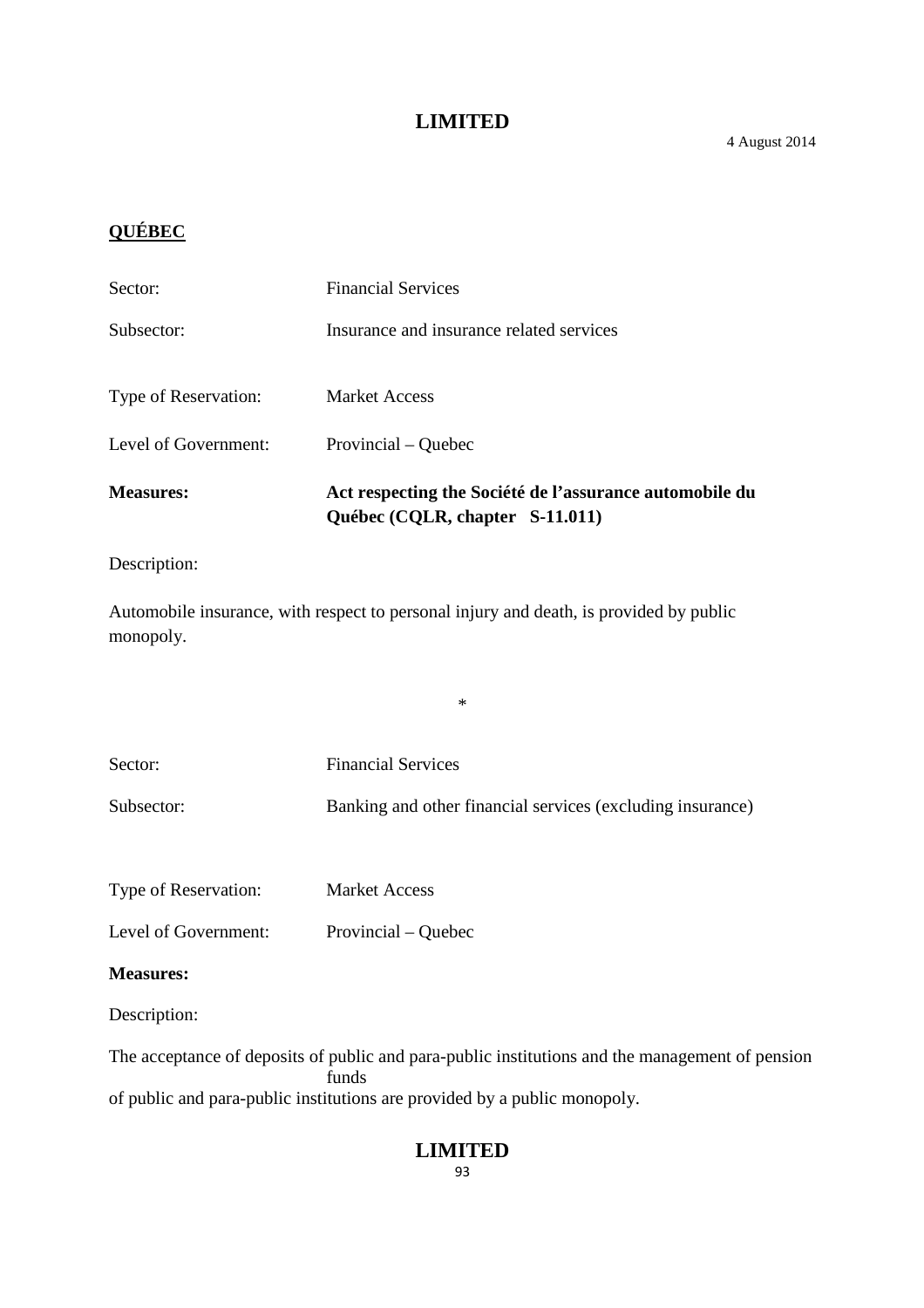\*

|                      | Regulation 81-102 respecting Mutual Funds (CQLR, chapter.<br>$V-1.1, r. 39$      |
|----------------------|----------------------------------------------------------------------------------|
| <b>Measures:</b>     | <i>Securities Act</i> , (CQLR, chapter V-1.1)                                    |
| Level of Government: | Provincial – Québec                                                              |
| Type of Reservation: | <b>Market Access</b>                                                             |
| Sub-Sector:          | Banking and other financial services (excluding insurance)<br>Custodial services |
| Sector:              | <b>Financial Services</b>                                                        |
|                      |                                                                                  |

Description:

Mutual funds which offer securities in Canada must use a resident custodian. A non-resident sub-custodian may be used if it has shareholders' equity of at least \$100 million.

\*\*\*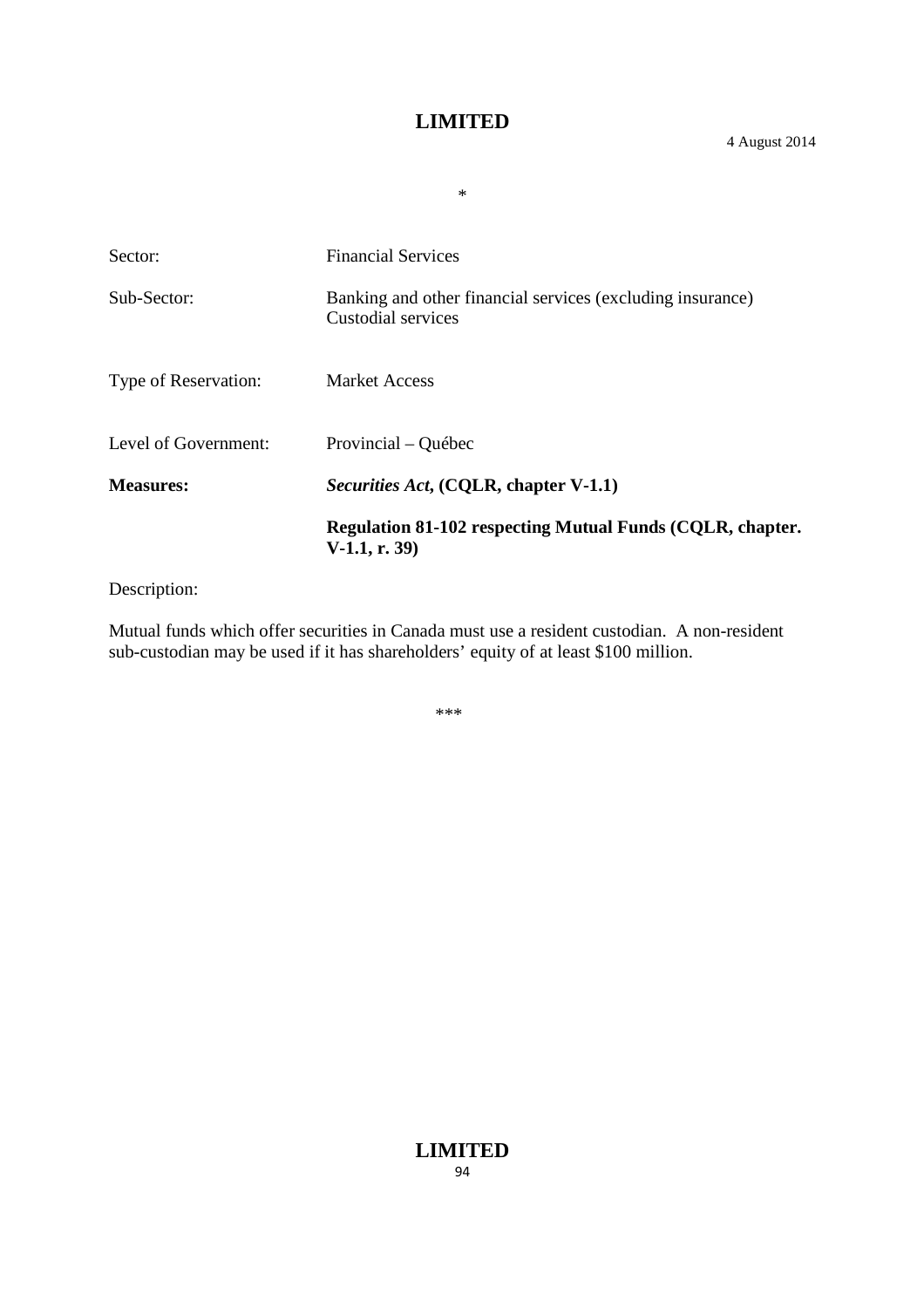4 August 2014

# **SASKATCHEWAN**

| <b>Measures:</b>     | <i>The Securities Act, 1988, c. S-42.2, 1988-89</i><br><b>The Securities Commission (Adoption of National Instruments)</b><br>Regulations, c. S-42.2 Reg. 3, 2000 |
|----------------------|-------------------------------------------------------------------------------------------------------------------------------------------------------------------|
| Level of Government: | Provincial – Saskatchewan                                                                                                                                         |
| Type of Reservation: | <b>Market Access</b>                                                                                                                                              |
| Sub-Sector:          | Banking and other financial services (excluding insurance)<br>Custodial services                                                                                  |
| Sector:              | <b>Financial Services</b>                                                                                                                                         |

#### Description:

Mutual funds which offer securities in Canada must use a resident custodian. A non-resident subcustodian may be used if the sub-custodian has shareholders' equity of at least \$100 million.

\*

| <b>Measures:</b>                           | The Traffic Safety Act, c. T-18.1, 2004<br>The Automobile Accident Insurance Act, c. A-35, 1978 |
|--------------------------------------------|-------------------------------------------------------------------------------------------------|
| National Treatment<br>Level of Government: | Provincial –Saskatchewan                                                                        |
| Type of Reservation:                       | <b>Market Access</b>                                                                            |
| Sub-Sector:                                | Insurance and insurance related services                                                        |
| Sector:                                    | <b>Financial Services</b>                                                                       |
|                                            |                                                                                                 |

Description:

Motor vehicle insurance is provided by public monopoly.

\*